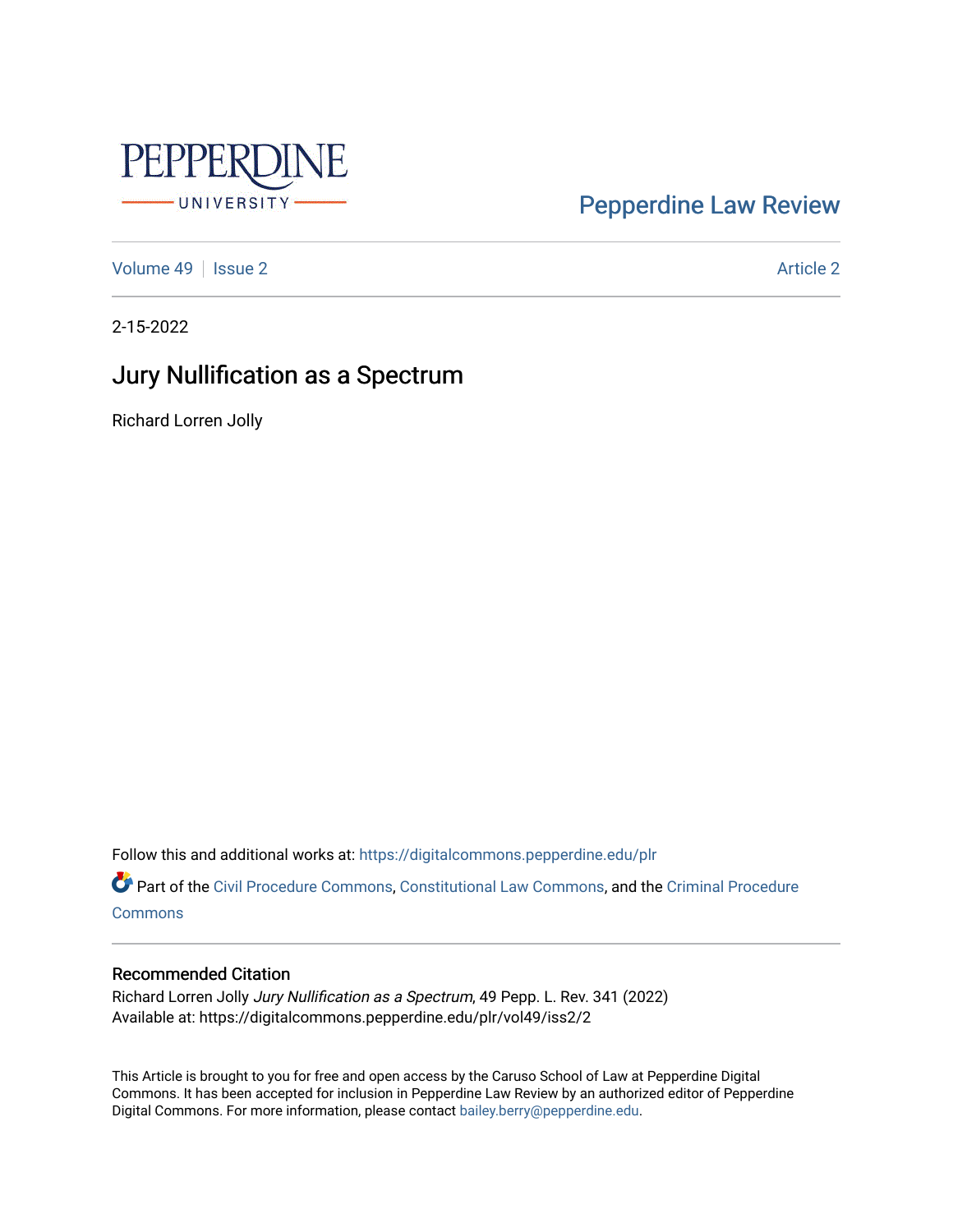# **Jury Nullification as a Spectrum**

Richard Lorren Jolly\*

# *Abstract*

*Jury nullification traditionally refers to the jury's power to deliver a verdict that is deliberately contrary to the law's clearly dictated outcome. A spirited scholarship is built around this conception, with some painting nullification as democratic and others as anarchic. But this debate is largely unmoored from experience. In practice, courts have formally eliminated the jury's authority to review the law and have established procedures that make it easier to prevent and overturn seemingly nullificatory verdicts. Thus, outside of a jury's verdict acquitting a criminal defendant, jury nullification as traditionally understood does not exist. In no other context is a jury's verdict inviolate. Jury nullification, then, describes a largely antiquated institutional power; and it is a concept (over)ripe for reassessment. This Article proposes a more capacious understanding of jury nullification, conceptualizing it as the routine injection of extralegal considerations into the jury's decision-making. It contends that all jury verdicts—criminal and civil—fall upon a nullification spectrum in which such considerations exert greater or lesser influence regardless of the jurors' intentions or whether the verdict appears reasonable on its face. This spectrum is apparent in the rules and case law but has remained underarticulated in the literature. Making it explicit allows us to reconsider the ways juries exercise their institutional power both to undermine—and bolster—black letter law within the confines of modern procedures. And it exposes the continued vitality of the modern jury even as an increasingly sidelined constitutional actor.*

<sup>\*</sup> Associate Professor of Law, Southwestern Law School. The author thanks Professors Richard D. Friedman, J.J. Prescott, and Eve Brensike Primus, as well as the members of the Lay Participation in Legal Systems Collaborative Research Network, including Professors Valerie P. Hans, Nancy S. Marder, and Mary R. Rose, for their feedback on early sketches of this Article.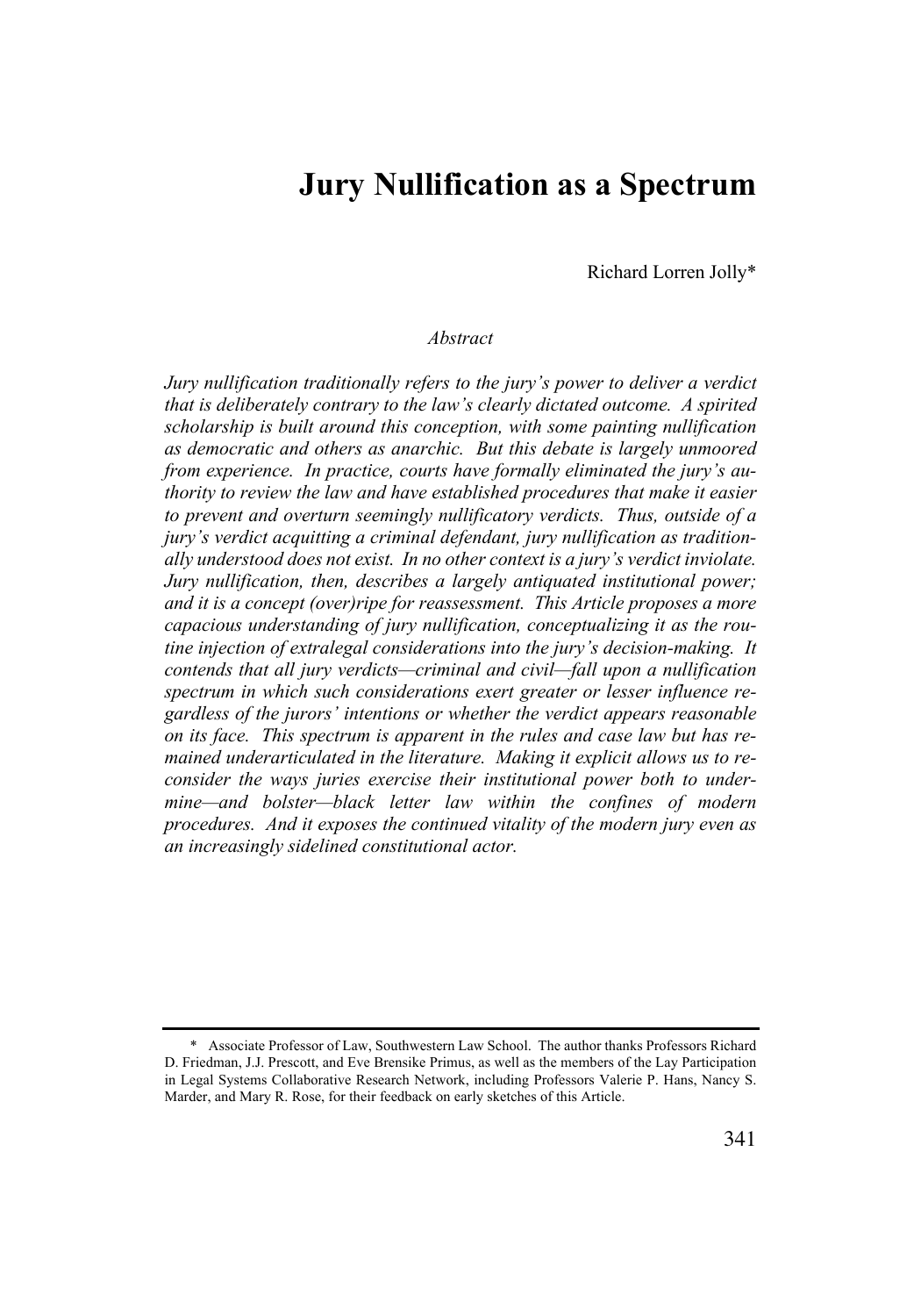# TABLE OF CONTENTS

|                                                             | 343  |
|-------------------------------------------------------------|------|
|                                                             |      |
| A. Nullification as Democracy at the Founding  353          |      |
| B. Nullification as Lawlessness at Reconstruction           | 361  |
|                                                             | .367 |
| A. Pre-Verdict Procedures To Prevent Nullification  367     |      |
| B. Post-Verdict Procedures To "Correct" Nullification  374  |      |
|                                                             |      |
|                                                             |      |
| IV. RECONCEPTUALIZING JURY NULLIFICATION AS A SPECTRUM  384 |      |
| A. Sketching the Spectrum of Extralegal Considerations  385 |      |
|                                                             |      |
| V. THE IMPLICATIONS OF A JURY NULLIFICATION SPECTRUM  399   |      |
|                                                             |      |
|                                                             |      |
|                                                             |      |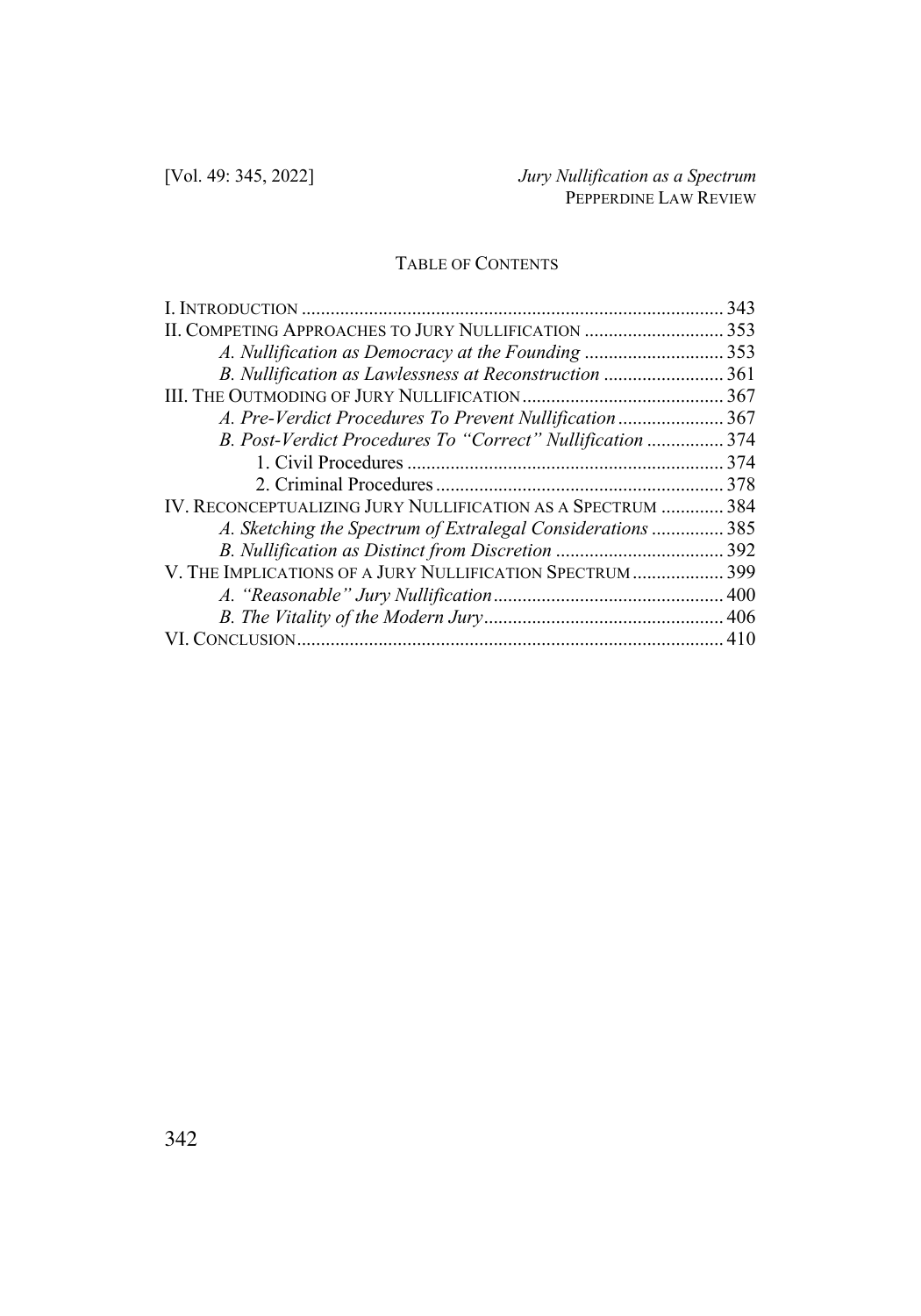# I. INTRODUCTION

The jury is a core institution in the American experiment. Trial by jury was among the few rights universally secured by all thirteen original state constitutions, and it was one of the only rights mentioned by name in all three of the nation's founding documents: the Declaration of Independence, the Constitution, and the Bill of Rights. The institution deserves foundational recognition because it is uniquely positioned to check abuses of power by the traditional government branches and private actors.<sup>1</sup> One way that the jury performs this function is by introducing democratic flexibility into the rigid administration of law. By drawing upon their notions of "common sense," and channeling the community's "collective wisdom," laypeople translate complicated legal strictures into popularly applied verdicts.2 But this is not to say that juries operate with Solomonic wisdom. To the contrary, in performing their constitutional role, jurors often draw upon irrational and irrelevant factors—factors that fall outside the formal bounds of, or are otherwise outright prohibited by, black letter law. This Article submits that jurors' regular injection of extralegal considerations into their decision-making is best understood as jury nullification.<sup>3</sup>

This understanding of nullification is distinct from that traditionally advanced. While definitions vary, nullification typically refers to those instances in which the jury deliberately issues a verdict that contradicts the law's

<sup>1.</sup> *See* Suja A. Thomas, THE MISSING AMERICAN JURY: RESTORING THE FUNDAMENTAL CON-STITUTIONAL ROLE OF THE CRIMINAL, CIVIL, AND GRAND JURIES 58–59 (2016).

<sup>2.</sup> *See, e.g.*, ALBERT W. DZUR, PUNISHMENT, PARTICIPATORY DEMOCRACY, AND THE JURY 102 (2012) ("Pressing courthouse regulars to translate their language and share their ideas and experiences with lay citizens, forcing significant interaction between professionals and laypeople, the jury renders transparent the complicated norms, rules, and procedures best understood in practice."); John H. Wigmore, *A Program for the Trial of Jury Trial*, 12 J. AM. JUDICATURE SOC'Y 166, 170 (1929) ("The jury, in the privacy of its retirement, adjusts the general rule of law to the justice of the particular case."); 1 W.S. HOLDSWORTH, A HISTORY OF ENGLISH LAW 349 (3d ed. 1922) ("The jury system has for some hundreds of years been constantly bringing the rules of law to the touchstone of contemporary common sense.").

<sup>3.</sup> As discussed throughout, the term "extralegal considerations" is expansive and captures any factors or rationales that fall beyond the jury's lawful discretion. This includes the conscious or unconscious use of information which the jury is prohibited from considering or is allowed to consider but for only limited purposes. It also captures reasoning of any kind that is motivated to evade law application. *Cf.* HARRY KALVEN, JR. & HANS ZEISEL, THE AMERICAN JURY 427 (Neill H. Alford, Jr. et al. eds.,1966) ("[T]he jury by and large responds to the discipline of the evidence, and where it does not, it conceals from itself its own responses to sentiment, under the guise of resolving issues of evidentiary doubt.").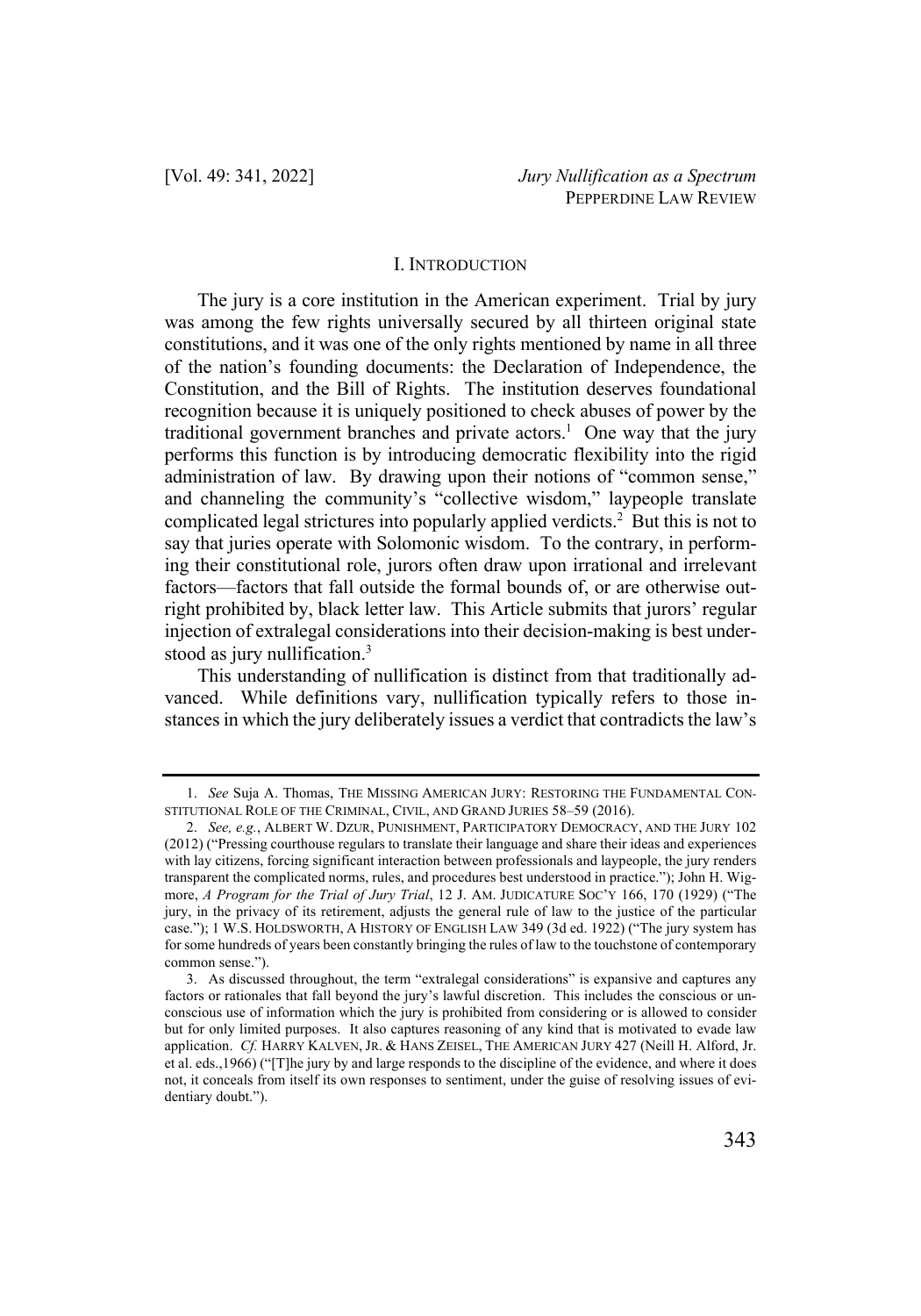clearly dictated outcome.<sup>4</sup> The term is most often reserved for describing a jury's verdict acquitting a criminal defendant in the face of obvious guilt; for instance, Northern juries who acquitted abolitionists involved in the Underground Railroad or Southern juries who acquitted whites involved in racemotivated violence. <sup>5</sup> Less frequently, nullification is used to describe a jury verdict convicting a criminal defendant despite overwhelming evidence of innocence, as was common among all-white juries in the Jim Crow-era South.6 Finally, and even less frequently, nullification is used to discuss juries who decide civil cases with disregard for where the law clearly places liability, such as juries' regular refusal to enforce states' contributory negligence regimes in the early to mid-twentieth century.<sup>7</sup> In each of these contexts, the typical nullification model views juries as deliberate in their circumvention of the law.8 Traditionally, nullification is an affirmative act of rebellion.

There is a vigorous debate over whether this rebellion is or is not sanctioned by the Constitution. Some writers defend what we might call an originalist perspective of jury authority. These authors argue that the Founders desired and secured an active jury made up of local laypeople flexing political power.<sup>9</sup> In the run-up to the Revolution, the jury proved a core channel

<sup>4.</sup> *See, e.g.*, Horning v. D.C., 254 U.S. 135, 138 (1920), *abrogated by* U.S. v. Gaudin, 515 U.S. 506 (1995) (defining nullification as when a jury acquits "in the teeth of both law and facts").

<sup>5.</sup> *See, e.g.*, Jeffrey Abramson, WE, THE JURY: THE JURY SYSTEM AND THE IDEAL OF DEMOC-RACY 57–95 (1994).

<sup>6.</sup> *See, e.g.*, OWEN FISS, *The Awkwardness of the Criminal Law*, *in* THE LAW AS IT COULD BE 133, 136 (2003).

<sup>7.</sup> *See, e.g.*, Lars Noah, *Civil Jury Nullification*, 86 IOWA L. REV. 1601, 1608 (2001).

<sup>8.</sup> *See, e.g.*, Nancy S. Marder, *The Myth of the Nullifying Jury*, 93 NW. U. L. REV. 877, 882 (1999) ("[N]ullification requires a subjective intent by the jurors to nullify."); Noah, *supra* note 7, at 1604 ("Nullification occurs whenever a jury intentionally ignores . . . instructions on the applicable law."); Lawrence W. Crispo, Jill M. Slansky & Geanene M. Yriarte, *Jury Nullification: Law Versus Anarchy*, 31 LOY. L.A. L. REV. 1, 3 (1997) ("Jury nullification occurs when a jury ignores the law as given by the court and chooses instead to play by its own rules."). *But see* Eli K. Best & John J. Donohue III, *Jury Nullification in Modified Comparative Negligence Regimes*, 79 U. CHI. L. REV. 945, 952 n.28 (2012) (acknowledging but not explicating a distinction between intentional nullification and nullification that is "the result of unconscious behavior"); David A. Hoffman & Kaimipono David Wenger, *Nullificatory Juries*, 2003 WIS. L. REV. 1115, 1119 (2003) (describing a "nullificatory jury" as "a jury that acts outside of its normal role as a finder of established fact and instead plays a part in the construction of social policy").

<sup>9.</sup> *See, e.g.*, Jonathan Bressler, *Reconstruction and the Transformation of Jury Nullification*, 78 Chi. L. Rev. 1133, 1138 (2011) (highlighting that "academics have made originalist arguments contending that the criminal jury's right to nullify is constitutionally guaranteed and should be restored").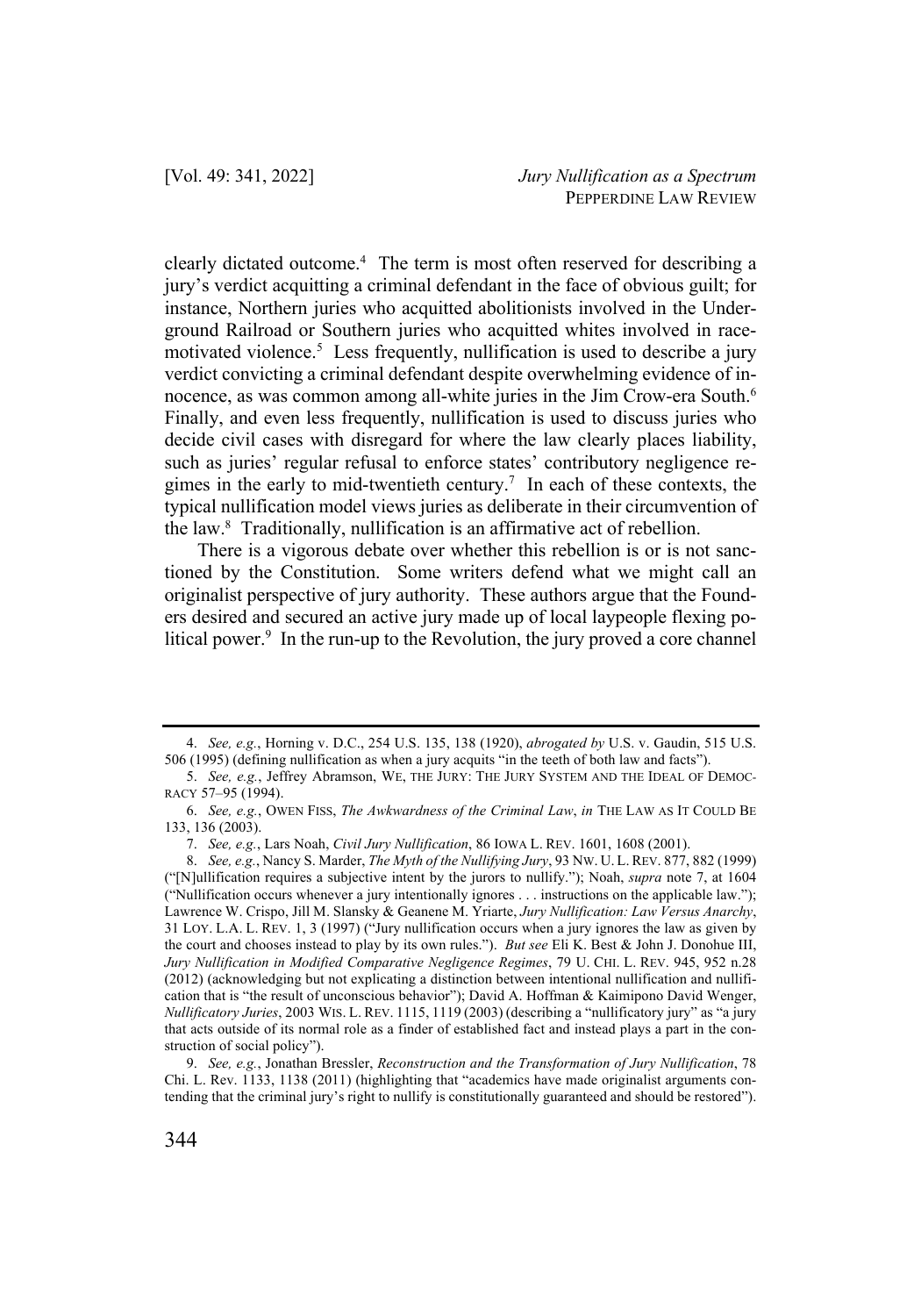through which Colonists challenged the Crown and foreign creditors.10 And during the ratification debates, many writers stressed the need for constitutionally secured criminal and civil juries to serve as a similar bulwark against the proposed federal government.<sup>11</sup> That this institution would be responsible for not merely fact-finding but also affirmatively passing judgment on the nation's laws was anticipated. Today, supporters of an originalist perspective stress that the jury as an institution remains well-positioned to serve this sociopolitical role.12 By ensuring that the state's power will not be brought to bear without passing through the conscience of local laypeople, the government and the law achieve greater democratic legitimacy, they say.<sup>13</sup> For originalists, jury nullification is an enshrined part of the Constitution.

Alternatively, other writers defend what we might call a reconstructionist perspective of jury authority. These writers argue that allowing a small body of unrepresentative laypeople to disregard democratically enacted laws is akin to anarchy.<sup>14</sup> Though there were writers at the Founding concerned about giving jurors too much power,<sup>15</sup> the rejection of the law-finding jury grew markedly leading up to and following the Civil War. By this time, concepts of justice had shifted away from demanding democratic legitimacy in favor of the perceived need for uniform application.<sup>16</sup> Allowing jurors to ignore laws based on personal beliefs (not infrequently informed by bigotry) was anathematic to reconstructionist ideals.<sup>17</sup> Supporters of this perspective argue that nullification troublingly allows jurors to act as "mini-legislator[s]," undercutting, rather than enhancing, democratic legitimacy.<sup>18</sup> As one judge noted, "No

<sup>10.</sup> *See, e.g.*, AKHIL REED AMAR, THE BILL OF RIGHTS: CREATION AND CONSTRUCTION 103 (1998).

<sup>11.</sup> *See* Charles W. Wolfram, *The Constitutional History of the Seventh Amendment*, 57 MINN. L. REV. 639, 655 (1973).

<sup>12.</sup> *See, e.g.*, Jack B. Weinstein, *Considering Jury "Nullification": When May and Should a Jury Reject the Law To Do Justice*, 30 AM. CRIM. L. REV. 239, 240–41 (1993).

<sup>13.</sup> *See* THOMAS, *supra* note 1, at 58–59.

<sup>14.</sup> *See, e.g.*, Crispo et al., *supra* note 8, at 16.

<sup>15.</sup> Alexander Hamilton was prominent among them. *See, e.g.*, THE FEDERALIST NO. 83 (Alexander Hamilton) (arguing that civil juries were undesirable in certain circumstances because of their tendency for lawlessness); Letter from Alexander Hamilton to Gouverneur Morris (May 19, 1777), *in*  1 THE PAPERS OF ALEXANDER HAMILTON 1768–1778, at 255 (Harold C. Syrett & Jacob E. Cooke eds., 1961) ("When the deliberative or judicial powers are vested wholly or partly in the collective body of the people, you must expect error, confusion and instability.").

<sup>16.</sup> *See* Matthew P. Harrington, *The Law-Finding Function of the American Jury*, 1999 WIS. L. REV. 377, 396 (1999).

<sup>17.</sup> *See* Bressler, *supra* note 9, at 1146–50.

<sup>18.</sup> *See* United States v. Dougherty, 473 F.2d 1113, 1136 (D.C. Cir. 1972).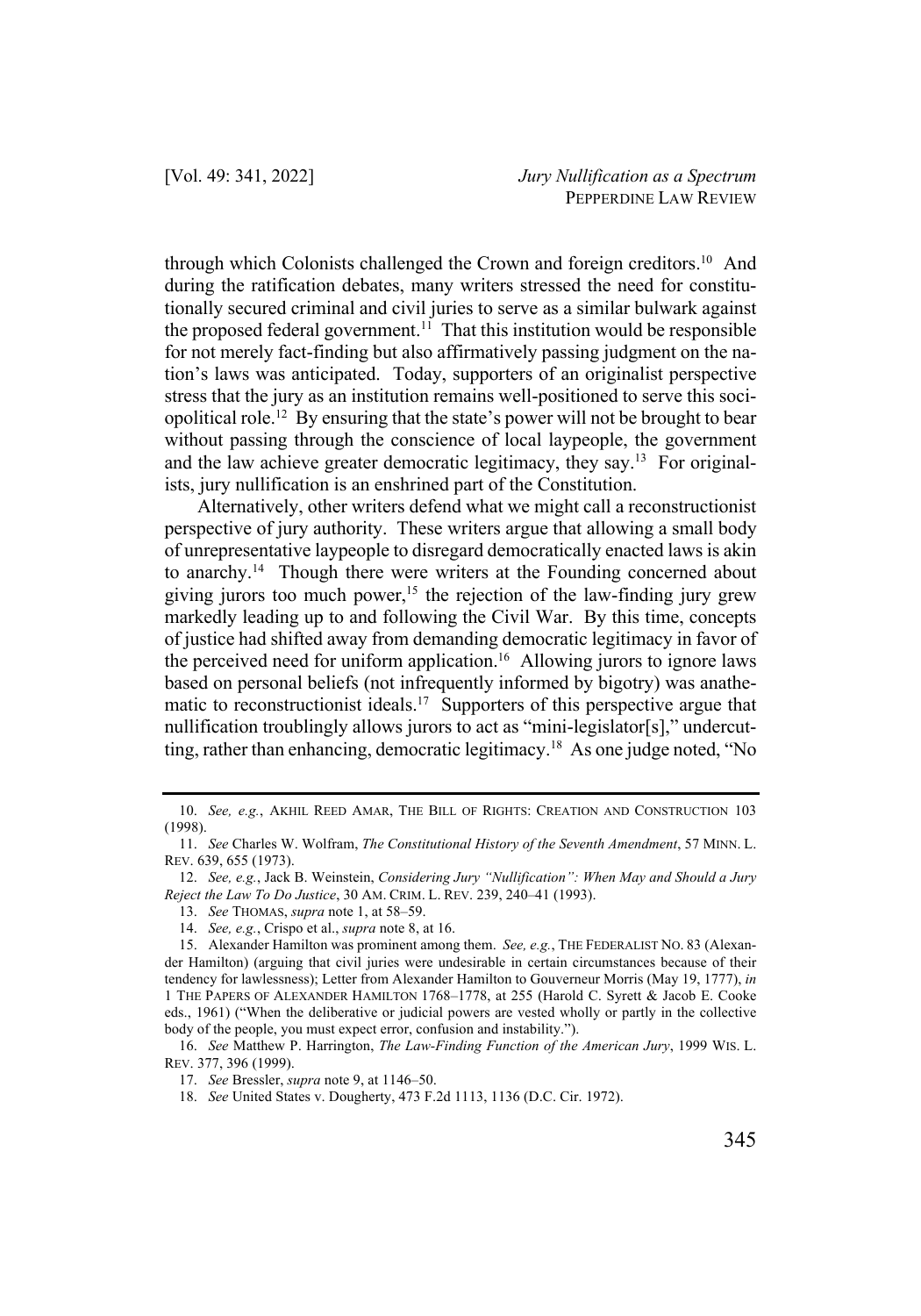legal system could long survive if it gave every individual the option of disregarding with impunity any law which by his personal standard was judged morally untenable.<sup>"19</sup> To those with a reconstructionist eye, nullification is lawless and antiquated in a modern democracy.

While these competing perspectives are helpful in marking the merits and demerits of jury nullification in theory, in practice the reconstructionist perspective has dominated. *Sparf v. United States*represents perhaps the sharpest demonstration of this domination. <sup>20</sup> In 1895, the Supreme Court in that case explained that the jury's institutional role is limited to applying the law as given by the judge to the facts as presented in court; the jury has no right to determine the law.<sup>21</sup> Many state courts followed suit, such that today only a handful of jurisdictions still formally recognize the jury's right to review law, and even then only in criminal, not civil, cases.<sup>22</sup> Thus, the twentieth century made it clear that jury nullification is unprotected, if not prohibited.<sup>23</sup> The common refrain is that jurors possess the "power," but not the "right," to nullify; that is, jurors can nullify insofar as there is nothing to stop them from issuing a verdict against the direction of the law, but it is an unlawful exercise of institutional authority for them to do so.24

To enforce this shift to a reconstructionist understanding of jury authority, courts adopted new procedures to curb and to correct seemingly nullificatory verdicts. This is most apparent in the civil context, where judges claimed a host of powers that either did not exist or were otherwise greatly limited at common law.<sup>25</sup> These powers include preventing juries from deciding cases with purportedly clear outcomes (as is the case with summary judgment) and

<sup>19.</sup> *Id.* at 1134 (quoting United States v. Moylan, 417 F.2d 1002, 1009 (4th Cir. 1969)).

<sup>20.</sup> 156 U.S. 51 (1895).

<sup>21.</sup> *See id.* at 69.

<sup>22.</sup> Those states include Maryland, Indiana, and Georgia. *See* Kenneth Duvall, *The Contradictory Stance on Jury Nullification*, 88 N.D. L. REV. 409, 414 (2012).

<sup>23.</sup> *Cf.* Crispo et al., *supra* note 8, at 23 ("[E]very federal circuit court of appeal . . . has denied the right to a specific instruction on jury nullification . . . .").

<sup>24.</sup> *See Sparf*, 156 U.S. at 84. While widely acknowledged, this delineation is not without detractors. *See, e.g.*, CLAY S. CONRAD, JURY NULLIFICATION: THE EVOLUTION OF A DOCTRINE 301–02 (1998) (arguing that "[t]he distinction between 'rights' and jury 'powers' is nonsensical and should be discarded," adding that "[w]here no injunction or penalty is possible, there is no real difference between a legal power and a legal right").

<sup>25.</sup> *See* David P. Currie, *Thoughts on Directed Verdicts and Summary Judgments*, 45 U. CHI. L. REV. 72, 75 (1977) ("When the [S]eventh [A]mendment was adopted, . . . there were but two vehicles for interfering with the jury on account of insufficient evidence: the motion for new trial and the demurrer to the evidence.").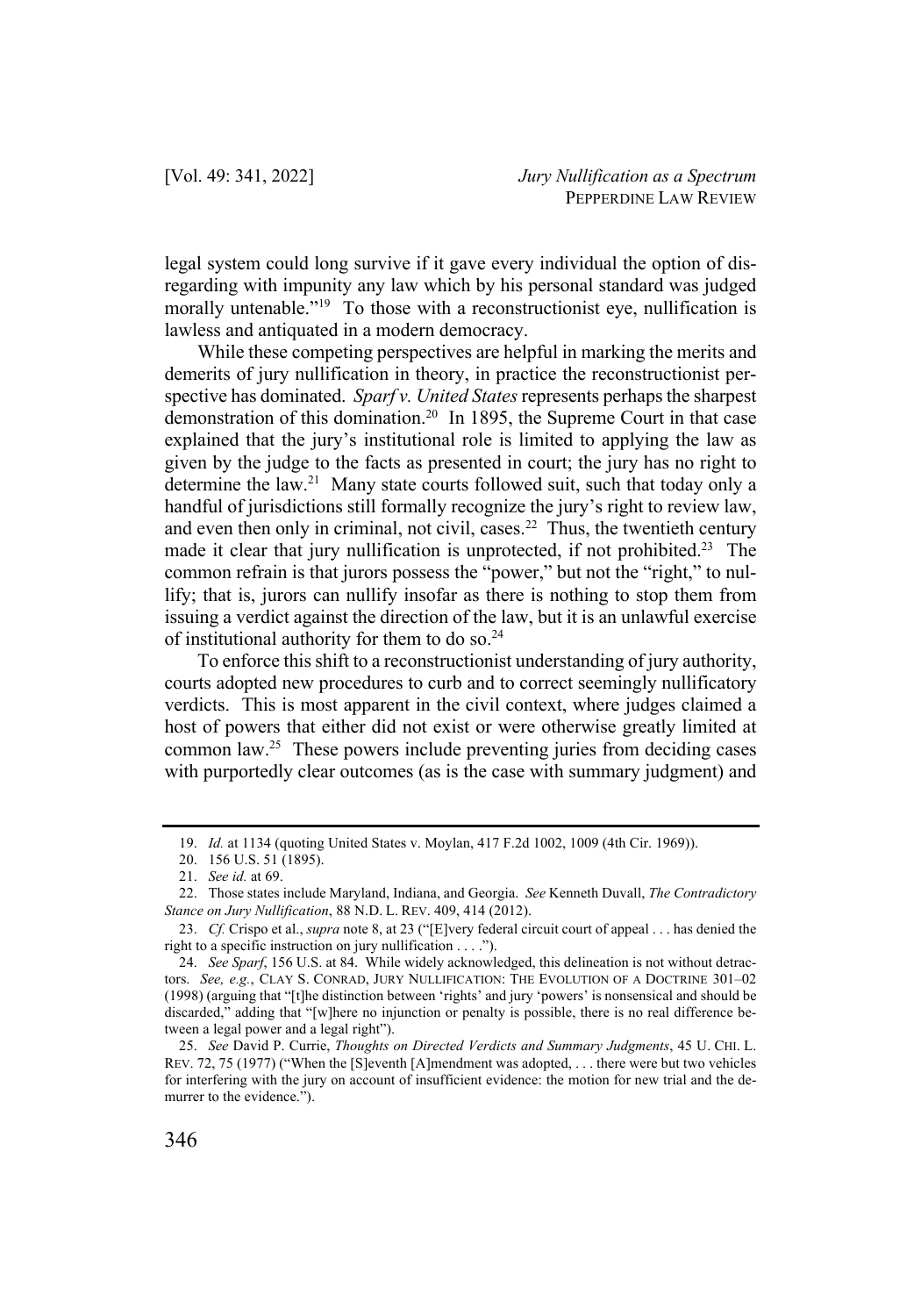rejecting jury verdicts—either pre- or post-verdict—as against the weight of the evidence (as with judgment as a matter of law).<sup>26</sup> Courts also expanded the use of special verdicts rather than general verdicts, so as to deprive juries of the opportunity to apply the relevant law, as well as general verdicts accompanied by interrogatories, which judges rely upon to strike verdicts deemed inconsistent.<sup>27</sup> In the civil context then, judges, not jurors, have the ultimate say in deciding the outcomes of non-settled or arbitrated disputes.<sup>28</sup>

A similar pattern of restricting jury authority occurred in the criminal context. There, too, procedural developments limited jurors' ability to disregard the law in convicting criminal defendants. Note that at common law, judges enjoyed the power to order new trials if they found that a defendant's conviction was against the weight of the evidence. If the second jury decided the case likewise, the judge could order a third jury trial, and so on.<sup>29</sup> It is a relatively recent development that judges could dismiss a jury conviction outright if they found it to be insufficiently supported.<sup>30</sup> Similarly, in 2017 the Supreme Court decided *Peña-Rodriguez v. Colorado*, which recognized judicial authority to review jurors' substantive considerations and allowed judges to order a new trial if evidence of "overt racial bias cast[s] serious doubt on the fairness and impartiality of the jury's deliberations and resulting verdict."31

<sup>26.</sup> For an argument on why these procedures should be recognized as unconstitutional, see Suja A. Thomas, *Why Summary Judgment Is Unconstitutional*, 93 VA. L. REV. 139 (2007), and Suja A. Thomas, *Why the Motion to Dismiss Is Now Unconstitutional*, 92 MINN. L. REV. 1851 (2008).

<sup>27.</sup> *See, e.g.*, Robert Dudnik, Comment, *Special Verdicts: Rule 49 of the Federal Rules of Civil Procedure*, 74 YALE L.J. 483, 487–88 (1965).

<sup>28.</sup> For a discussion on how the pressure to settle and the Federal Arbitration Act have dramatically, and intentionally, limited the role of civil juries, see, well, Richard Lorren Jolly, *Expanding the Search for America's Missing Jury*, 116 MICH. L. REV. 925, 937–39 (2018).

<sup>29.</sup> Some argue that the executive pardon power is the Constitution's solution to instances of such injustice. *See* Rachel E. Barkow, *The Ascent of the Administrative State and the Demise of Mercy*, 121 HARV. L. REV. 1332, 1334 & n.6 (2008).

<sup>30.</sup> *See* THOMAS, *supra* note 1, at 58.

<sup>31.</sup> 137 S. Ct. 855, 869 (2017). Recently the Sixth Circuit extended *Peña-Rodriguez*'s exception to the jury no-impeachment rule to the civil context. *See* Harden v. Hillman, 993 F.3d 465 (6th Cir. 2021). But because the Seventh Amendment has not been incorporated against the states like the Sixth Amendment has been (which was the foundation of the Supreme Court's ruling in *Peña-Rodriguez*), the court relied instead on the Fourteenth Amendment. *See id.* at 488 n.6. The Sixth Circuit spent no time grappling with the potential consequences of treating jurors as state actors in this sense. And its support for holding that the Fourteenth Amendment's state action requirement was satisfied consisted of a single citation to dicta. *See id.* at 488 n.5 ("The Fourteenth Amendment's state action requirement is satisfied here because a civil jury 'is a quintessential governmental body, having no attributes of a private actor. The jury exercises the power of the court and the government that confers the court's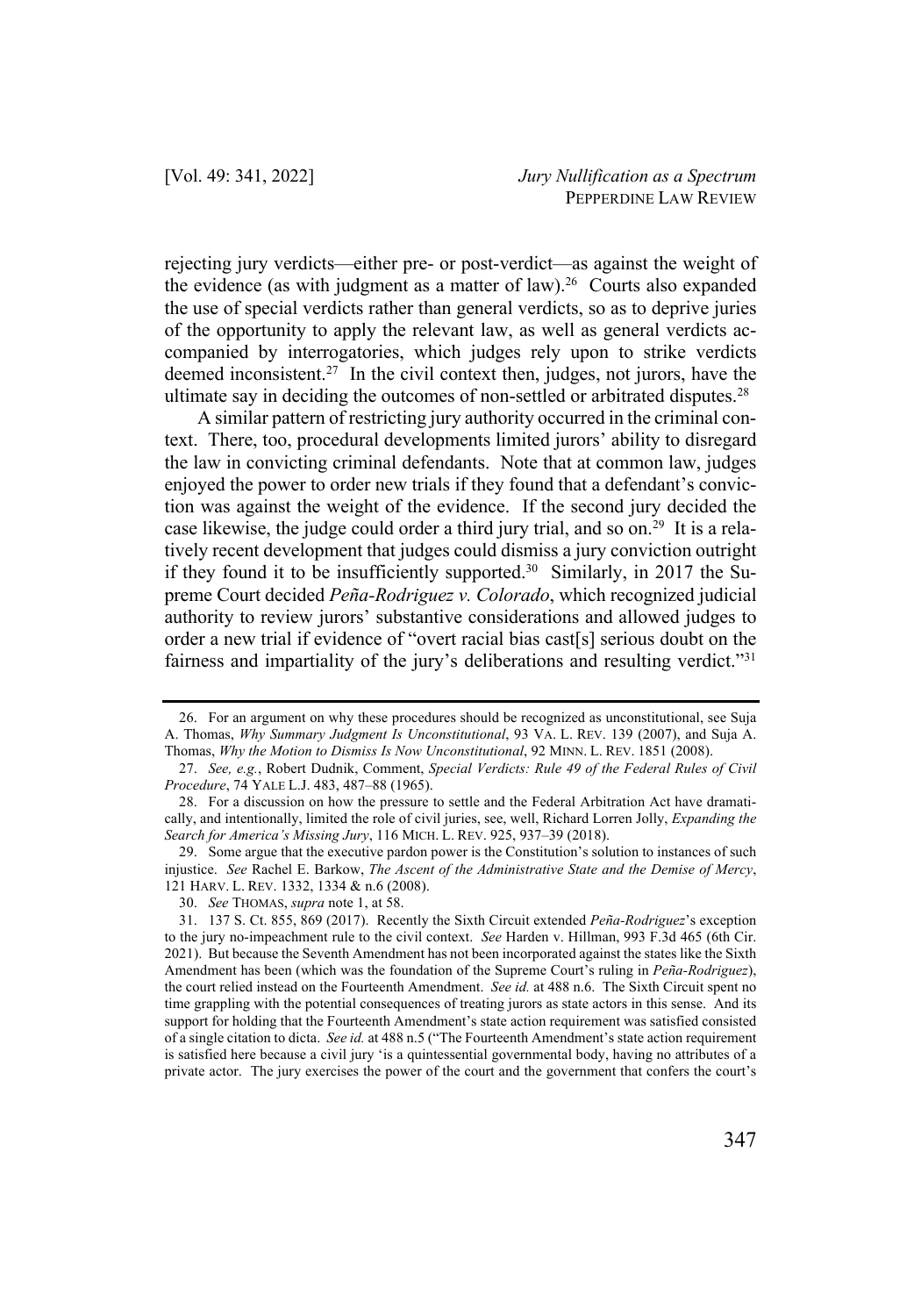While some will surely think it normatively good that judges can overturn seemingly unjust criminal convictions without the perceived inefficiencies of ordering a new trial, it is a remarkable curtailment of the jury's institutional power to nullify.

The result of these procedural developments is that other than a jury's decision to acquit a criminal defendant, a jury's verdict is never final. The finality in that limited context results from the Fifth Amendment's Double Jeopardy Clause, which ensures that no person shall be "subject for the same offence to be twice put in jeopardy of life or limb."32 So even if a jury decides to acquit a criminal defendant on the basis of an explicit, extralegal consideration—say, moral or political disagreement with the law's dictates—no court can later "correct" that verdict by ordering the acquitted to stand a new trial. But, to borrow a phrase, a jury's decision to acquit a defendant is infallible because it is final, not final because it is infallible.<sup>33</sup> The Double Jeopardy Clause does not render all jury acquittal verdicts lawful simply by securing them from impeachment.<sup>34</sup> Put another way: All acquittals are legitimate, but not all are lawful. Still the point remains, it is only in the narrow context of acquittal verdicts that the jury as an institution has the power to effectuate a final outcome. In no other context does the jury have the power to nullify the law—at least as understood in the traditional sense. <sup>35</sup> This has led more than a few scholars to argue that jury nullification simply no longer exists in any

jurisdiction.'" (quoting Edmonson v. Leesville Concrete Co., 500 U.S. 614, 624 (1991) (holding that peremptory challenges may not be used by private actors to exclude jurors on the basis of race in civil trials))). At the time of writing, the significance of *Harden* remains to be seen.

<sup>32.</sup> U.S. CONST. amend. V.

<sup>33</sup>*. See* Peter Anthony Carusona, *Double Jeopardy: The Prevention of Multiple Prosecutions*, 54 CHI.-KENT L. REV. 549, 549 (1977) ("[T]he Court has found the [D]ouble [J]eopardy [C]lause to bar any government appeal where a successful appeal would necessitate a new trial.").

<sup>34.</sup> *See, e.g.*, United States v. Washington, 705 F.2d, 489, 494 (D.C. Cir. 1983) ("[The Fifth Amendment] does not create a right out of the power to misapply the law.").

<sup>35.</sup> Grand jury indictments are the exception. But even there a prosecutor may empanel a new grand jury to return an indictment, and a judge can later dismiss indictments that lack evidentiary support. What is more, grand juries differ from petite juries in that their position in the constitutional framework arguably imbues them with greater discretion, which as discussed *infra* is conceptually tied to the idea of nullification offered here. *See* Roger A. Fairfax, Jr., *Grand Jury Discretion and Constitutional Design*, 93 CORNELL L. REV. 703, 706 (2008) (describing the grand jury's discretion as being a part of its "hidden structural role within our constitutional democracy").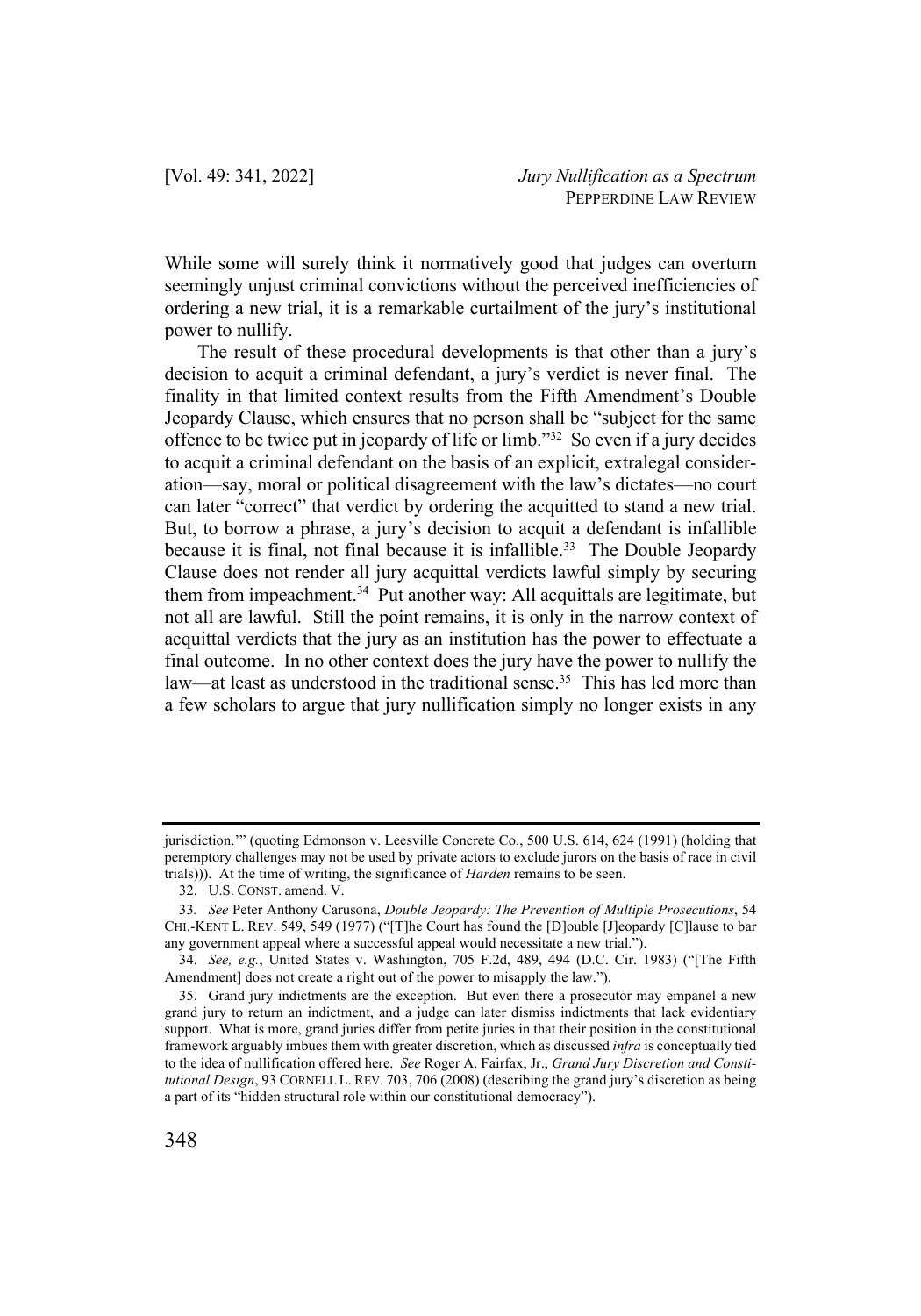context other than criminal acquittal; if the jury's verdict is not final, these scholars say, it's not nullification.<sup>36</sup>

Pause. Just because the jury has been enfeebled by procedural developments over the last century does not mean that the institution's ability to determine cases unlawfully is eradicated. Even within their modern, more limited province, civil and criminal juries may still incorporate factors that fall outside the bounds of their lawful discretion, regardless of the resulting verdict's perceived congruence with the law's dictates. <sup>37</sup> And because jury deliberations largely remain hidden, in most circumstances it cannot be known whether jurors followed the law's strictures in reaching their verdict or replaced them, either partially or entirely, with their own extralegal reasoning. A guilty verdict looks the same whether it is reached by dutiful application of law to fact, or by which side of a flipped coin lands facing up. So long as a jury verdict is reached in accordance with procedural due process requirements and appears to be rational, judges generally have no authority to disturb it. But a juror's extralegal moral or political (or racist, sexist, bigoted, or simply irrational) considerations—whether overt or private; conscious or unconscious; clearly reflected in the verdict or deeply hidden—are no less nullificatory just because they slip past the procedural checks.

Accordingly, the degree to which extralegal factors exert influence over a jury verdict can best be understood as existing along a spectrum. This spectrum has been implicitly recognized by courts and empirically observed. One particularly illuminating example is the aforementioned *Peña-Rodriguez* decision in which the Supreme Court concluded that although there are certain circumstances in which a judge must review the substance of jury deliberations for overt racial bias, judges should not police every utterance of racist consideration.38 Be careful to note that the Court did not say that all racist statements by jurors require scrutiny and correction, even though a defendant's race often falls outside the bounds of what the jury may permissibly

<sup>36.</sup> *See, e.g.*, Darryl K. Brown, *Jury Nullification Within the Rule of Law*, 81 MINN. L. REV. 1149, 1150 n.3 (1997) ("[C]ivil jury verdicts do not nullify law[] because their verdicts . . . can be reversed."); Andrew D. Leipold, *Rethinking Jury Nullification*, 82 VA. L. REV. 253, 267 n.45 (1996) (arguing that "nullification . . . has no parallel in civil cases" because "either party may seek to overturn the verdict"); Irwin Horowitz, Norbert L. Kerr & Keith E. Niedermeier, *Jury Nullification: Legal and Psychological Perspectives*, 66 BROOK. L. REV. 1207, 1219–20 (2001) ("Application of the term 'jury nullification' to civil trials is problematic [because there are] . . . few if any circumstances in which the decision of a civil jury is definitive and unimpeachable.").

<sup>37.</sup> *See infra* Part III.

<sup>38.</sup> *See* 137 S. Ct. 855, 868–69 (2017).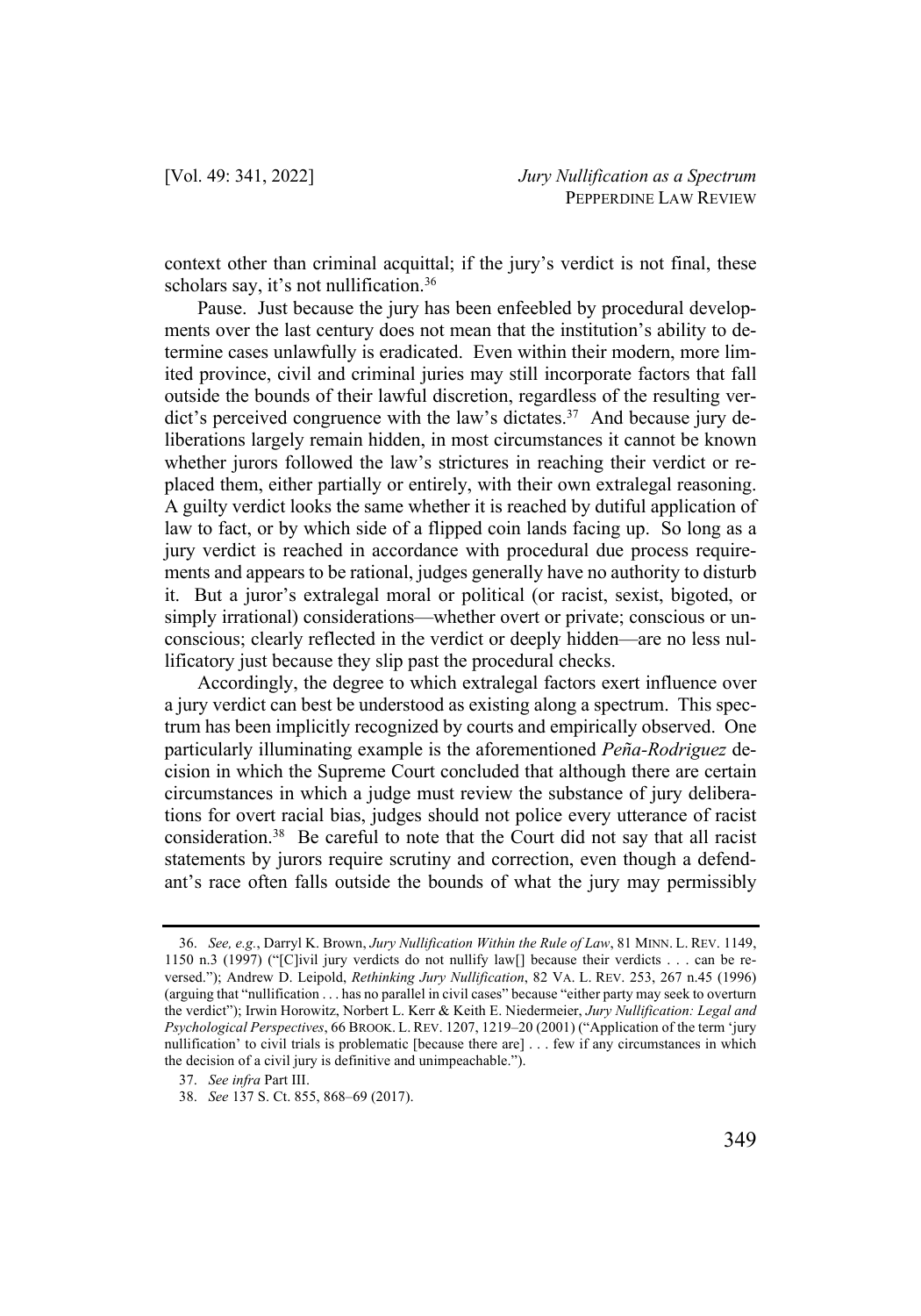consider as part of its discretion. The Court ruled the opposite: "Not every offhand comment . . . will justify setting aside the no-impeachment bar"; rather, "[t]o qualify, the statement must tend to show that racial animus was *a significant motivating factor* in the juror's vote to convict."39

Realize that part of the problem from the Court's perspective is not simply that the offending juror drew upon an extralegal, racist consideration—a quintessential nullificatory factor—in reaching his decision to convict; instead, it is that racism might have played *too big of a role* in that decision.<sup>40</sup> True, the Court makes clear that this approach is motivated in part by the perceived need to balance the interests of impartial justice with the values attendant to secret jury deliberations.<sup>41</sup> But in so balancing, the Court implicitly acknowledges that jury verdicts are often informed by a variety of factors—some of which may be lawful and some of which may be unlawful. An extralegal consideration like racism might influence jury deliberations, even if it is not entirely dispositive of the verdict reached.<sup>42</sup> So while a court may not disturb a jury verdict without high threshold evidence, the law is nevertheless nullified when racism served a "significant motivating factor" just as when it, say, implicitly colored the jury's review of the facts or law. Gossamer fibers of

<sup>39.</sup> *Id.* (emphasis added).

<sup>40.</sup> *See id.*; *see also id.* at 870 (emphasis added) ("When jurors disclose an instance of racial bias *as serious as the one involved in this case*, the law must not wholly disregard its occurrence."). For a review of the *Peña-Rodriguez* opinion and its implications for substantive juror impartiality, see, well, Richard Lorren Jolly, *The New Impartial Jury Mandate*, 117 MICH. L. REV. 713 (2019).

<sup>41.</sup> *See Peña-Rodriguez*, 137 S. Ct. at 868–69.

<sup>42.</sup> The literature on implicit bias's dramatic impact on decision-making is vast. *See generally* Charles R. Lawrence III, *The Id, the Ego, and Equal Protection: Reckoning with Unconscious Racism*, 39 STAN. L. REV. 317, 322 (1987) ("We do not recognize the ways in which our cultural experience has influenced our beliefs about race or the occasions on which those beliefs affect our actions."). *See also* Jerry Kang, Mark Bennett, Devon Carbado, Pam Casey, Nilanjana Dasgupta, David Faigman, Rachel Godsil, Anthony G. Greenwald, Justin Levinson & Jennifer Mnookin, *Implicit Bias in the Courtroom*, 59 UCLA L. REV. 1124, 1166 (2012) ("[I]mplicit biases may influence jurors by affecting how they implement ambiguous decision criteria regarding both the quantum of proof and how they make inferences from ambiguous pieces of information."); Justin D. Levinson, *Race, Death, and the Complicitous Mind*, 58 DEPAUL L. REV. 599, 600–01 (2009) (noting that people's biases manifest themselves when they "categorize information, remember facts, and make decisions"); Janet Bond Arterton, *Unconscious Bias and the Impartial Jury*, 40 CONN. L. REV. 1023, 1030 (2008) ("The potential impact of unconscious prejudice exists in every jury deliberation.").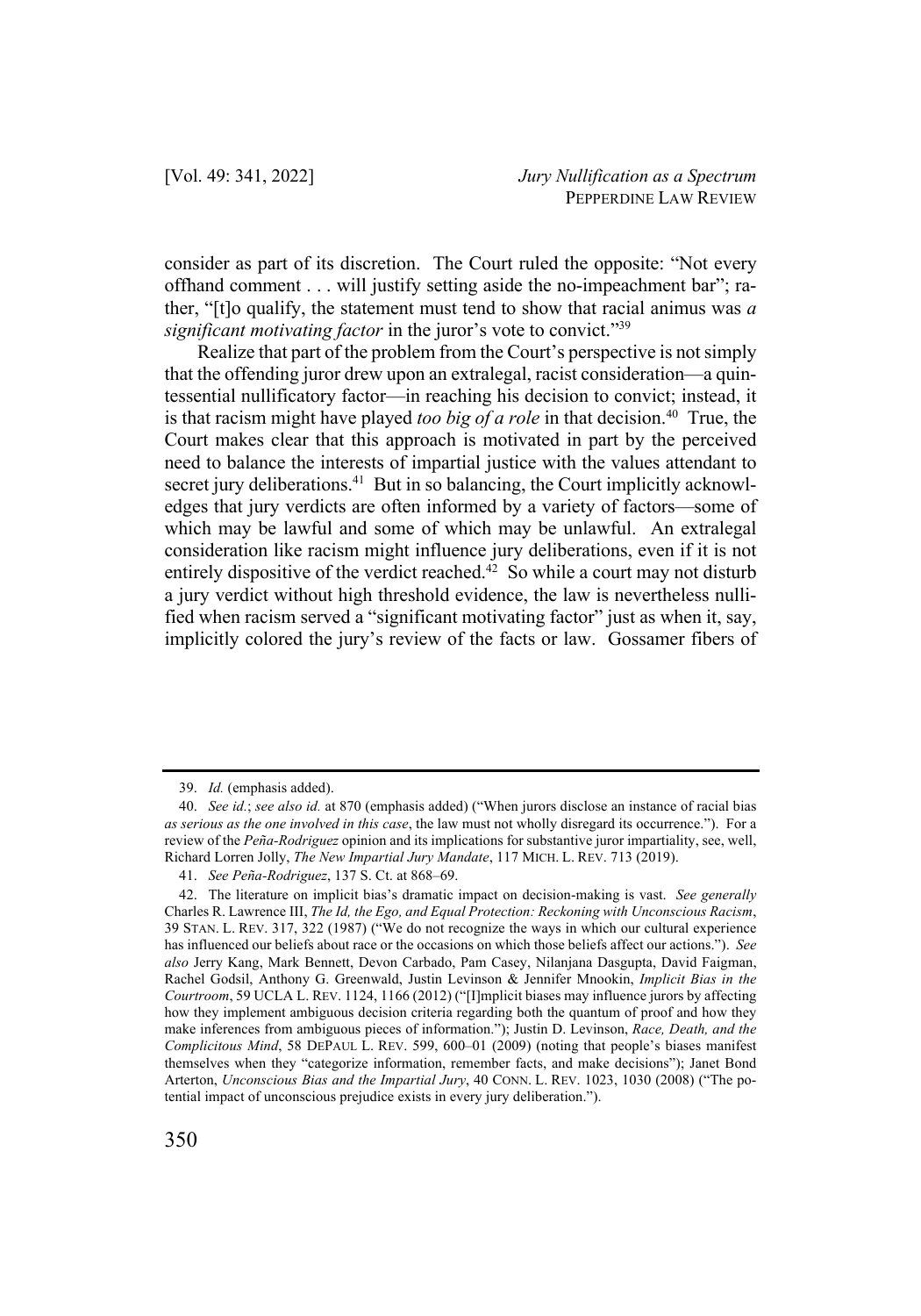prejudice may weave with threads of legitimate considerations to form the fabric of a jury's nevertheless nullificatory verdict.<sup>43</sup>

Nullification in this sense has particularly acute effects in the civil context. This is because unlike criminal jurors, whose responsibility is generally limited to determining a defendant's guilt or lack thereof, civil jurors are often called upon to determine not only liability—which often involves construction of the applicable law itself, such as the concept of "reasonability" within negligence—but also to calculate the appropriate damages.<sup>44</sup> The broad discretion involved in completing these tasks often invites jurors to draw lawfully upon factors such as the community's sense of reasonability but at the same time liberates them to slip into biased and unlawful—that is, nullificatory reasoning. Empirical studies show that in those instances in which jurors enjoy greater discretion in reaching their verdict, they routinely draw upon racial and other biases in calculating and awarding damages.45 So while a civil jury's award may withstand post-verdict review, the seemingly reasonable verdict may still be woven in part or in whole from nullificatory cloth. In this way, far from being a relic of a bygone era, as presented here civil jury nullification remains a substantial part of the civil justice system.

<sup>43.</sup> To say that legal decision-making often involves both lawful and unlawful considerations is no revelation. A hundred years ago, Roscoe Pound noted in discussing judges' decision-making that not only does there exist "justice according to law" but that there is also "justice without law." Roscoe Pound, *The Decadence of Equity*, 5 COLUM. L. REV. 20, 23–24 (1905). And he contended that both "legal" and "anti-legal" elements exist at all times: "Everywhere we find [these] two antagonistic ideas at work in the administration of justice . . . ." *Id.* at 20. In critiquing Pound's claim, Jerome Frank argued that "what Pound calls law and what he calls non-legal . . . are so thoroughly intermingled that it is impossible to divide them; nothing but false attitudes can be engendered by labelling either of these components as if it were not a necessary . . . and therefore desirable part of the processes of law." JEROME FRANK, LAW AND THE MODERN MIND 141 (1930). Others have made similar observations with respect to jurors. *See, e.g.*, Hans Zeisel & Shari Seidman Diamond, *The Effect of Peremptory Challenges on Jury and Verdict: An Experiment in a Federal District Court*, 30 STAN. L. REV. 491, 531 (1978) (explaining that prejudice "is not only ineradicable but often indistinguishable from the very values and attitudes of the community that we expect the jurors to bring to the trial"). Maybe so. But a full accounting and disentangling is not necessary to recognize that both lawful and unlawful strands coexist and influence all judicial decision-makers. *See* Pound, *supra*, at 20. Certain considerations under certain circumstances necessarily fall outside the bounds of the jury's lawful discretion, and incorporation of these factors into the decision-making process means that the law is often nullified not entirely, but by degrees. *Cf. Peña-Rodriguez*, 137 S. Ct. at 869.

<sup>44.</sup> *See* Noah, *supra* note 7, at 1639 (discussing the complex value judgments jurors are required to make in resolving civil disputes).

<sup>45.</sup> *See, e.g.*, Erik James Girvan & Heather J. Marek, *Psychological and Structural Bias in Civil Jury Awards*, 8 J. OF AGGRESSION, CONFLICT & PEACE RES. 247, 249 (2016) ("[A]mbiguity and discretion facilitate discrimination.").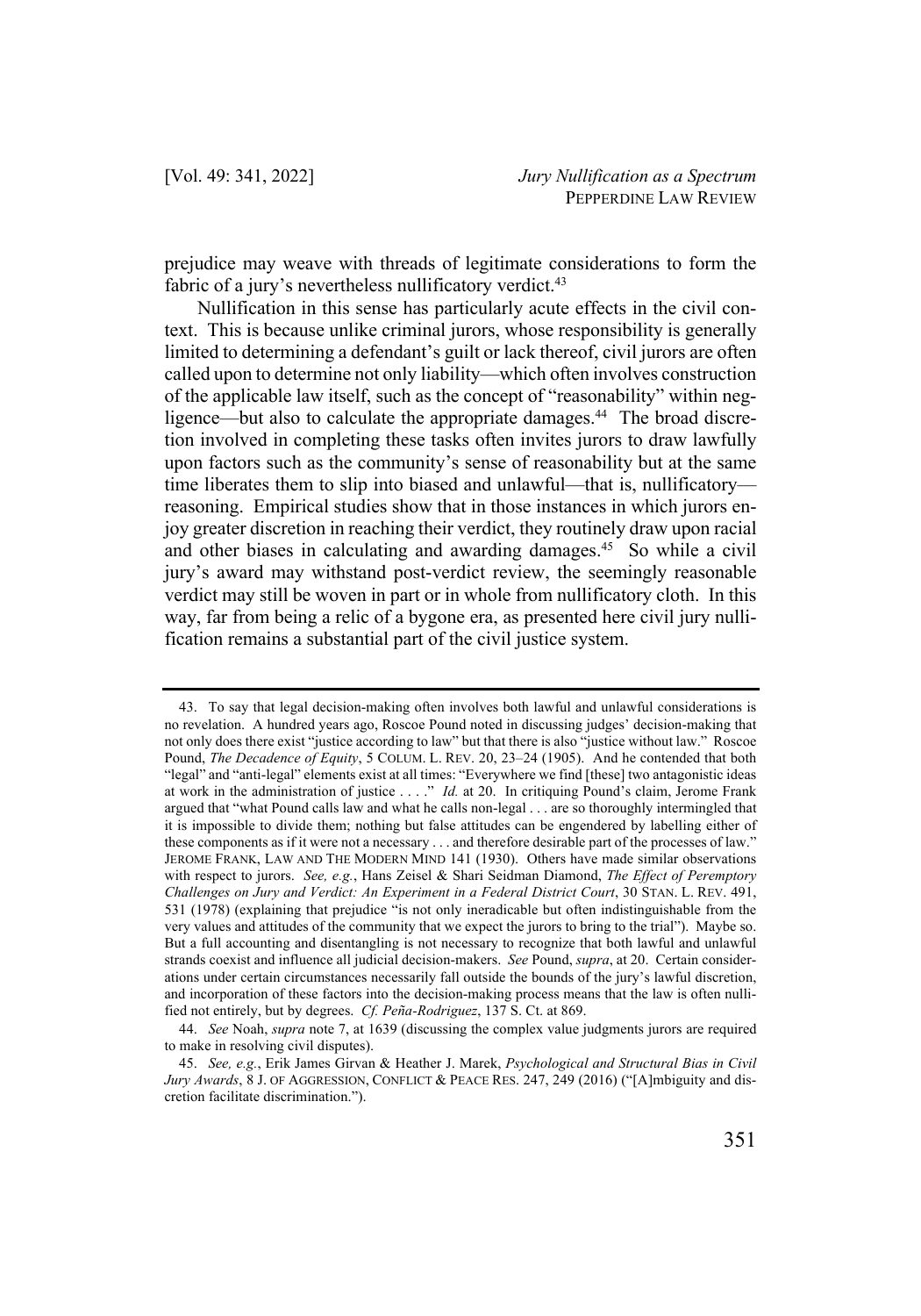Jury nullification, then, is not all or nothing. It is a nuanced act by which jurors inject into their decision-making extralegal factors that fall beyond their lawful discretion. The factors that might be considered extralegal are not always clear, and they necessarily change over time and context based on the prevailing legal paradigm, social norms, and the specifics of the jury's legal charge. If a jury intentionally places "too much" weight on a prohibited factor so as to result in a verdict clearly out of line with the law's dictates, the jury might be said to have nullified the law in the traditional sense. But our conception of nullification must not be so blinkered. Recognizing jurors' regular and at times subtle unlawfulness expands our understanding and better captures how the modern jury continues to exert itself as an integral component of the constitutional body. And because jurors, by human nature, will always consider some combination of permissible and impermissible factors in deliberating and reaching a verdict, nullification emerges not as a binary construct but instead as a spectrum upon which all jury verdicts—civil and criminal can be understood.

In advancing this conception, the Article proceeds as follows. Part II canvasses the history and literature on the traditional understanding of jury nullification. It recounts that not merely fact-finding but also law-finding was central to the jury's role in the United States up until the mid-nineteenth century, at which point law-finding was gradually removed. It uses this historical review to present the competing traditional understandings of jury nullification as at once both democratic and unlawful. Next, Part III demonstrates how procedures developed over the course of the twentieth century to control the jury and ultimately outmode the traditional understanding of nullification. It stresses the role played by judges in curbing and correcting presumably nullificatory jury verdicts. Nullification, then, as that term has been traditionally understood, no longer exists outside of the jury's decision to acquit a criminal defendant. It concludes that jury nullification requires conceptual resuscitation, specifically as a spectrum.

Part IV draws the contours of the proposed nullification spectrum. It argues that extralegal considerations exert greater or lesser influence over all jury verdicts and that it is in weighing their influence—rather than the verdict itself—that nullification is best conceptualized. Critically, it stresses that nullification is distinct from discretion. Jury discretion involves jurors considering factors explicitly or implicitly permitted by the law, whereas nullification involves considerations that fall outside the bounds of that discretion. Finally, Part V considers the implications of this spectrum, painting nullification as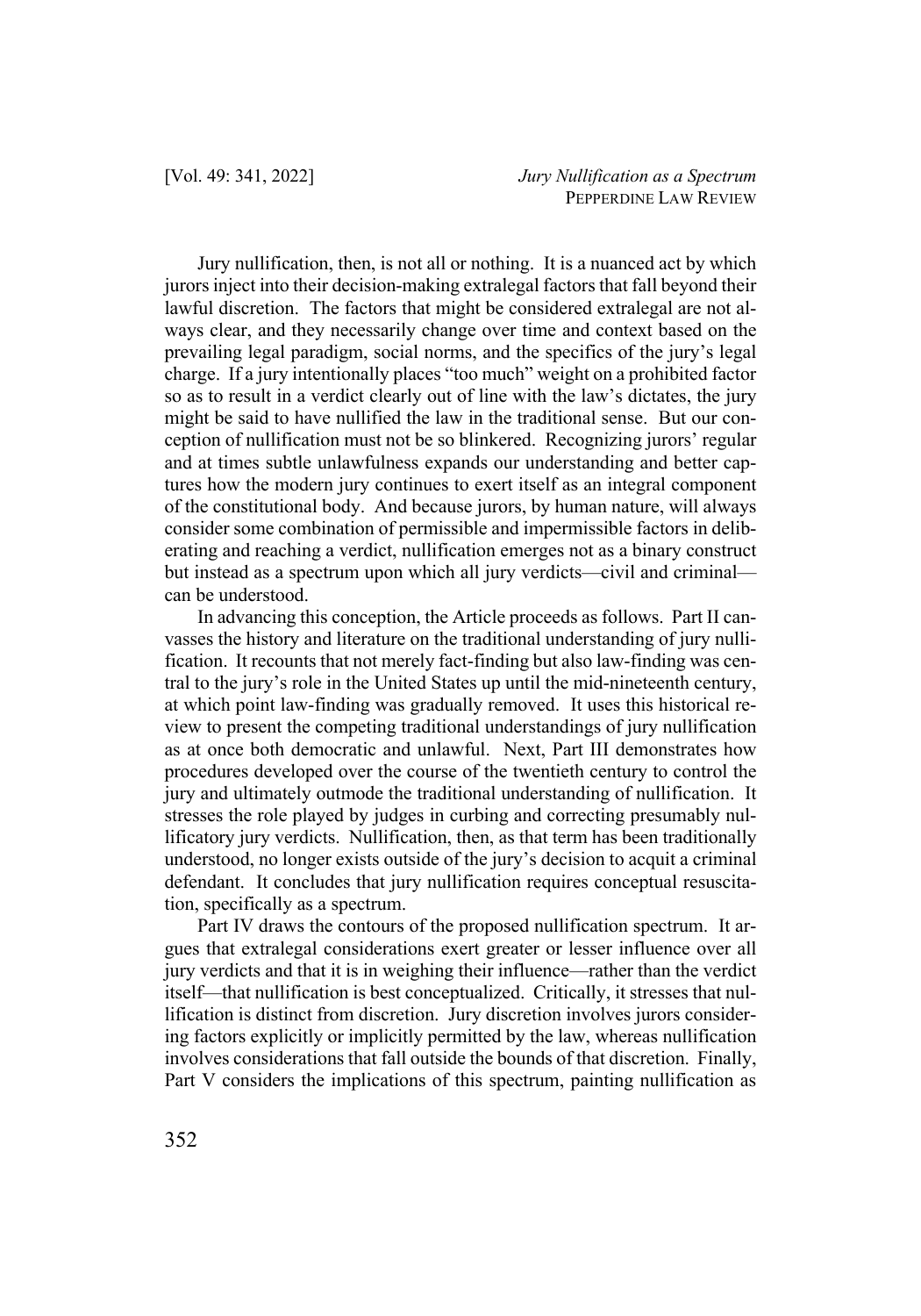both a regular and unlawful act. It emphasizes that even seemingly reasonable verdicts may be no less nullificatory, surreptitiously undercutting the law in both the civil and criminal contexts. The Article concludes that viewing nullification as a spectrum reveals a more complete picture of the jury as a modern rather than antiquated institution, helping us better understand how the jury continues to exert influence over the administration of justice and the substantive development of law.

# II. COMPETING APPROACHES TO JURY NULLIFICATION

Traditional thinking about jury nullification falls into one of two approaches, each loosely corresponding with prevalent thinking about the jury either at the nation's Founding or during and following the Reconstruction. At the Founding, the jury was considered a core institution within the judiciary and constitutional structure because of its ability to check powerful state and social actors. Even today, there are those who argue that the jury's authority to nullify laws with which it disagrees is a core attribute of the institution. But while originalism as an interpretive lens of jury authority remains in certain circles, in practice it has largely been replaced by a reconstructionist perspective. Leading up to and following the Civil War, the jury was increasingly seen as an agent of chaos, exercising its power so as to deny justice and equal protection of the law. From this lens, nullification looks more like anarchy than democracy. Understanding these two models and the historical shift between them is critical for understanding nullification as it exists today and the value of approaching it instead, as this Article submits, as a spectrum of extralegal considerations.

### *A. Nullification as Democracy at the Founding*

The jury's ability to render impotent laws with which it disagrees was central to the United States' Founding. Nullifying laws in this traditional sense is an awesome exercise of political sovereignty, and constitutionalizing it, as the American Founders did, was downright radical. Jury nullification places control over the application of law in the hands of a small subset of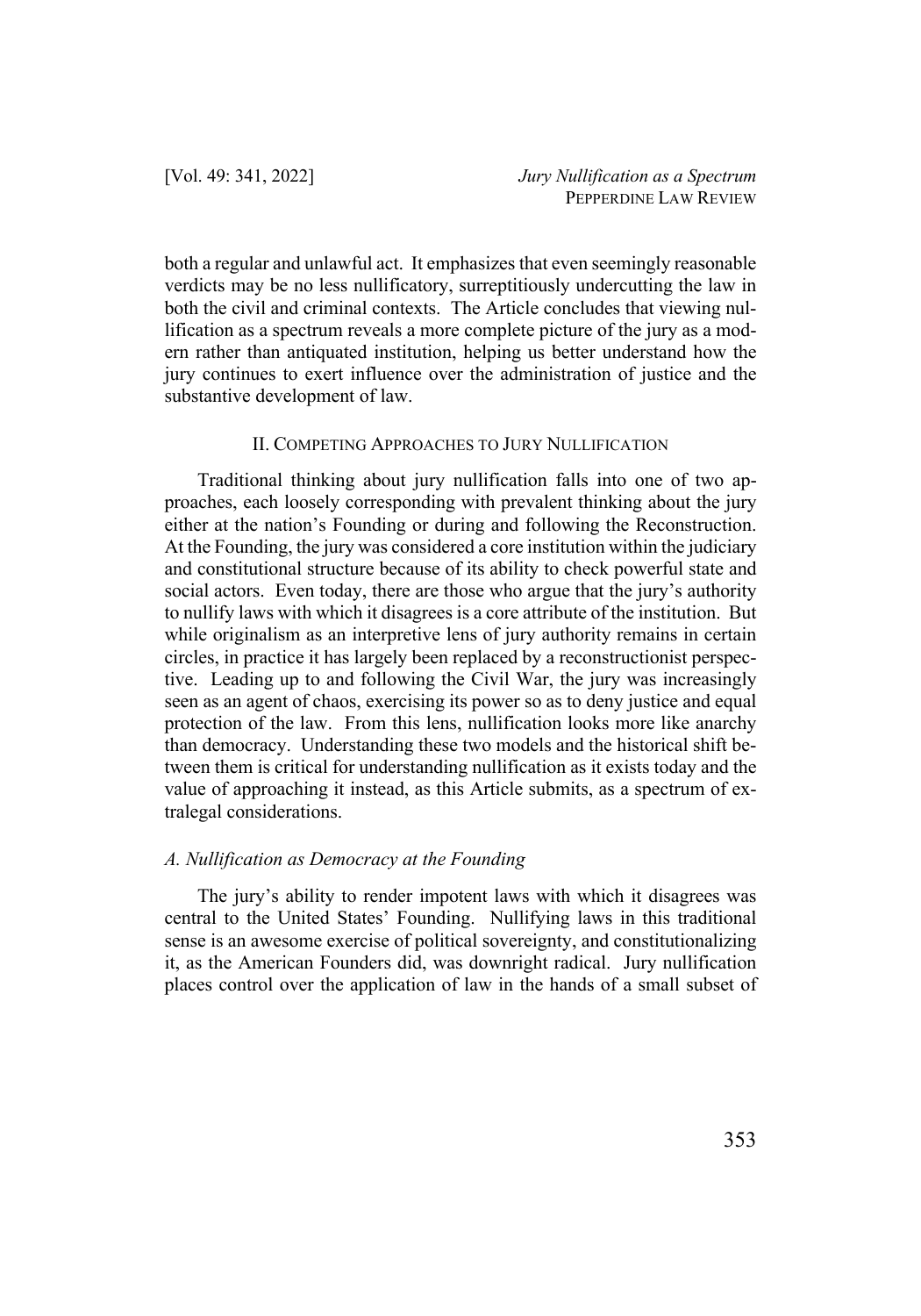citizens.46 The Founders understood this when they cemented the jury in the constitutional structure, at first in the criminal context and later in the civil and grand jury contexts. And there is little question that an active jury capable and expected to push against the federal government and powerful social actors was intended and baked into the nation's government structure.<sup>47</sup>

Don't be mistaken, empowering laypeople to resolve criminal and civil disputes was not invented by Americans. While debate persists regarding the precise origins of the English common law jury, many scholars point to the Norman Conquest in the eleventh century.<sup>48</sup> These prototypical juries were distinct from those that the Americans weaponized and later constitutionalized, however. Early common law jurors were neither responsible for determining the law nor the facts; instead, they were responsible for knowing the facts.49 Jurors were, in essence, witnesses haled into the courthouse in order to provide their own testimony. True, these jurors regularly drew upon more than their own personal knowledge, informally consulting with their countrymen and other sources prior to reaching a verdict; but evidence was not presented in court.<sup>50</sup>

As such, the early jury was not a political body free to vote its conscience.<sup>51</sup> To the contrary, courts harshly punished jurors who were perceived

<sup>46.</sup> As Alexis de Tocqueville described, "[The jury] places the real direction of society in the hands of the governed or in a portion of them" rather than in the government. ALEXIS DE TOCQUEVILLE, DEMOCRACY IN AMERICA 260 (Harvey C. Mansfield & Delba Winthrop eds. & trans., 2000); *see id.*  at 272 ("[The] jury is, above all, a political institution.").

<sup>47.</sup> *See, e.g.*, THOMAS, *supra* note 1, at 58–59; AMAR, *supra* note 10, at 97–103; MORTON J. HOR-WITZ, THE TRANSFORMATION OF AMERICAN LAW 1780–1860, at 142 (1997). *But see* Stanton D. Krauss, *An Inquiry into the Right of Criminal Juries To Determine the Law in Colonial America*, 89 J. CRIM. L. & CRIMINOLOGY 111, 116–21 (1998) ("[Although] the conventional wisdom is that . . . juries acquired the right to determine the law as well as the facts in colonial times and . . . retained it in criminal cases until well into the nineteenth century," the "truth is that, for the most part, we just don't know whether, when, or where colonial criminal juries had the authority to judge the law."); William E. Nelson, *The Lawfinding Power of Colonial American Juries*, 71 OHIO ST. L.J. 1003, 1004 (2010) (noting that colonies differed in their degree of control over jury law finding).

<sup>48.</sup> *See* WILLIAM FORSYTH, HISTORY OF TRIAL BY JURY 4–5 (New York, James Cockcroft & Co. 1875) ("Few subjects have exercised the ingenuity and baffled the research of the historian more than the origin of the jury.").

<sup>49.</sup> *See id.* at 9.

<sup>50.</sup> *See* John Marshall Mitnick, *From Neighbor-Witness to Judge of Proofs: The Transformation of the English Civil Juror*, 32 AM. J. LEGAL HIST. 201, 203–04 (1988).

<sup>51.</sup> *See id.* at 203 (explaining that jurors could face punishment for erroneous verdicts).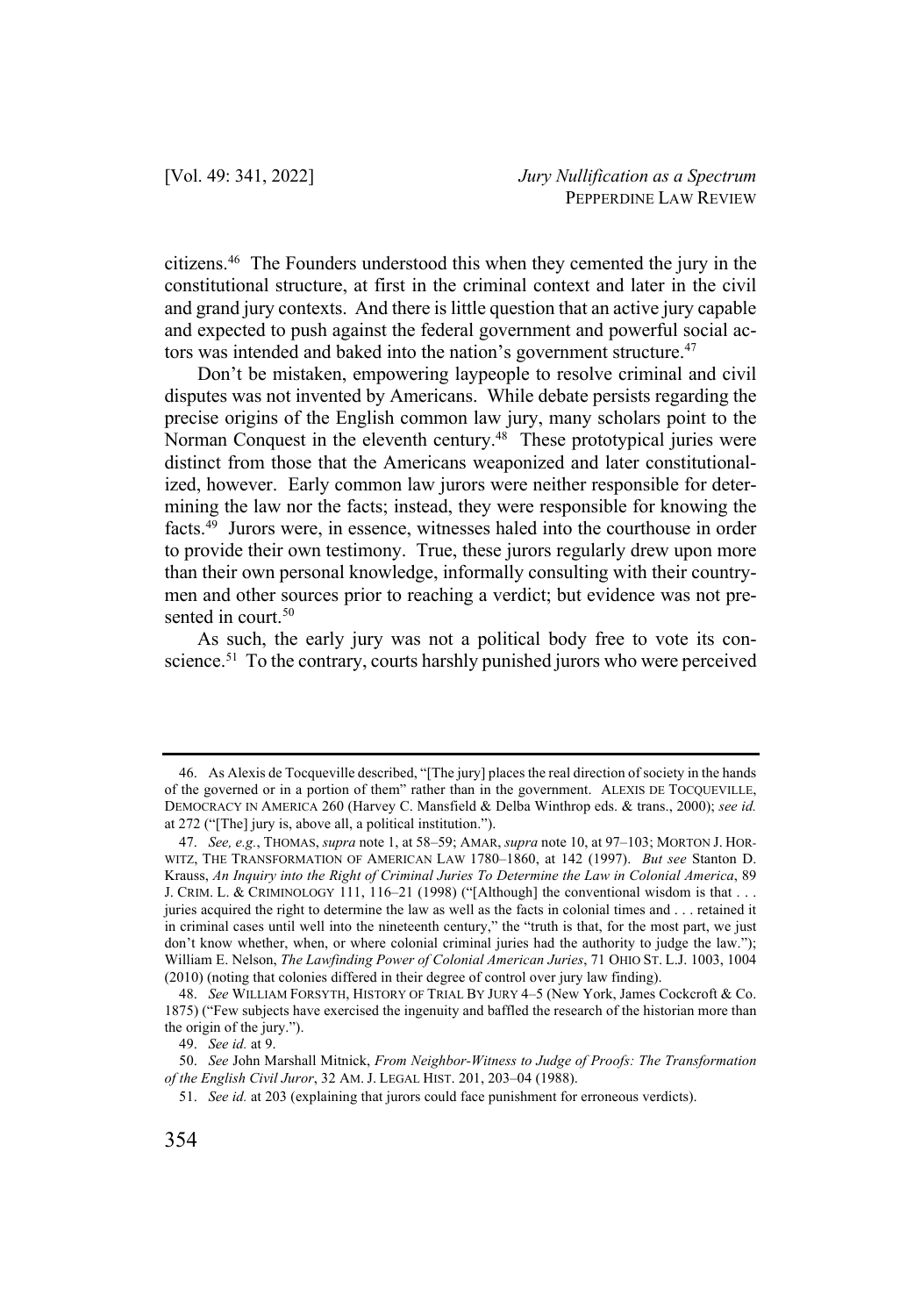to have broken their oath to speak truthfully.<sup>52</sup> If a verdict was suspected of being false, the losing party could seek a writ of attaint, which involved summoning a second jury to reexamine the issue tried by the first, and if the second jury found that the verdict of the first was "so obviously foolish that corruption might be presumed," the verdict would be reversed and the original jury would be severely punished.<sup>53</sup> One publication from 1468 described the punishment for a false verdict as follows:

> [E]very one of the first Jury shall be committed to [the King's prison], their goods shall be confiscated, their possessions seized into the King's hands, their habitations and houses shall be pulled down, their woodlands shall be felled, their meadows shall be plowed up, and they themselves shall ever thenceforward be esteemed, in the eye of the Law, infamous  $\ldots$ .<sup>54</sup>

Because these jurors were essentially witnesses, a verdict that appeared to be erroneous implied a type of perjury and carried concomitant penalties.<sup>55</sup>

Given the severe punishments, the writ of attaint was not popular, and new procedures slowly took its place for controlling juries: most importantly, procedures concerning evidence.56 The process of determining what sources the original jurors had consulted prior to issuing their verdict became central to attaint proceedings in order to determine whether a verdict was in fact false.<sup>57</sup> Gradually, the distinction between jurors and what we think of as witnesses became more formalized, with witnesses and jurors appearing together and later separately.<sup>58</sup> And though it is difficult to pinpoint when the jury fully shifted from being a fact-knowing institution to a fact-finding institution, the transformation was complete by at least the seventeenth century,

<sup>52.</sup> *See id.* ("If the attaint jury found that the first jury had erred, the members of the first jury were punished severely, and their verdict was upset.").

<sup>53.</sup> HOLDSWORTH, *supra* note 2, at 344; *see* JOHN FORTESCUE, DE LAUDIBUS LEGUM ANGLIAE 90 (Andrew Amos trans., 1825).

<sup>54.</sup> FORTESCUE, *supra* note 53 (emphasis omitted).

<sup>55.</sup> *See* Mitnick, *supra* note 50, at 203 (noting that "jurors responsible for an erroneous verdict were punishable for 'something like perjury' through the attaint process").

<sup>56.</sup> *See* Jack Pope, *The Jury*, 39 TEX. L. REV. 426, 442 (1961).

<sup>57.</sup> *See id.*

<sup>58.</sup> *See* David Torrance, *Evidence*, *in* TWO CENTURIES' GROWTH OF AMERICAN LAW: 1701–1901 319, 321 (R.H. Helmholz & Bernard D. Reams eds.,1901).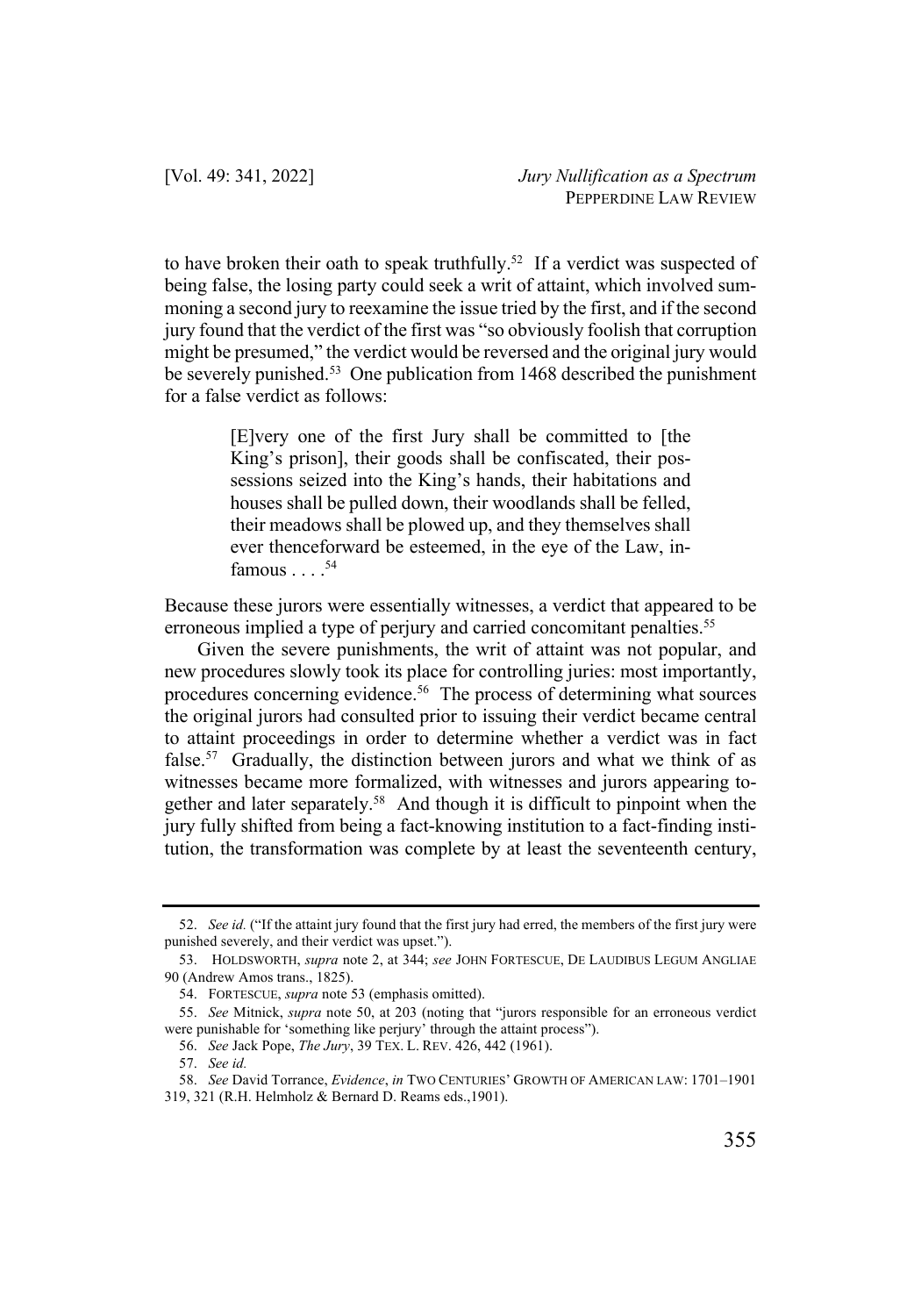such that a jurist could differentiate: "[A] witness swears but what he hath heard or seen . . . . But a jury-man swears to what he can infer and conclude from the testimony of such witnesses, by the act and force of his understanding, to be the fact inquired after  $\dots$ ."<sup>59</sup>

This shift to the jury being a fact-finding institution is the seed from which nullification as a political power grew. No longer formally bound by their own knowledge, jurors could more readily reach outcomes against the weight of the evidence, the law, or both. And jurors did—particularly as political prosecutions grew during the seventeenth century.<sup>60</sup> Undoubtedly the most significant instance of such juror obstinance occurred in *Bushell's Case*. <sup>61</sup> In 1670, Edward Bushell served as a juror in the trial of Quaker leaders William Penn and William Mead, who had been arrested for illegally preaching and disturbing the peace.<sup>62</sup> The jurors refused to convict.<sup>63</sup> Presuming untruth, the judge rejected the jury's verdict and ordered the jury "locked up, without meat, drink, fire, and tobacco," and instructed, "[Y]ou shall not think thus to abuse the court; we will have a verdict, by the help of God, or you Shall Starve for it."64 The jury still refused to convict.

The Court ordered the jury to pay a fine for issuing a false verdict; Edward Bushell refused to pay and was imprisoned. Bushell petitioned for a writ of habeas corpus, which eventually reached Chief Justice Sir John Vaughan of the Court of Common Pleas, who ordered Bushell released.<sup>65</sup> In his decision, Vaughan famously explained that the judge "can never know what evidence the jury have, and consequently he cannot know the matter of fact, nor punish the jury for going against their evidence."66 That is, the jury may have fairly relied upon information of which the judge is unaware, and from a general verdict it is essentially impossible for a judge to declare that the jury acted in violation of its duty to issue a truthful verdict. Critically, Vaughan speaks not of a juror's right to disregard the law according to his conscience; to the

<sup>59.</sup> Bushell's Case, (1670) 124 Eng. Rep. 1006, 1009; *see also* Torrance, *supra* note 58, at 321.

<sup>60.</sup> *See* Paul Butler, *Racially Based Jury Nullification: Black Power in the Criminal Justice System*, 105 YALE L.J. 677, 702 (1995) ("American colonial law incorporated the common law prerogative of jurors to vote according to their consciences after the British government began prosecuting American revolutionaries for political crimes.").

<sup>61.</sup> *Bushell's Case*, 124 Eng. Rep. at 1006.

<sup>62.</sup> *Id.*

<sup>63.</sup> Butler, *supra* note 60, at 701.

<sup>64.</sup> FORSYTH, *supra* note 48, at 340 (reproducing the transcript from the Penn and Mead trial).

<sup>65.</sup> *Bushell's Case*, 124 Eng. Rep. at 1012.

<sup>66.</sup> *Id.*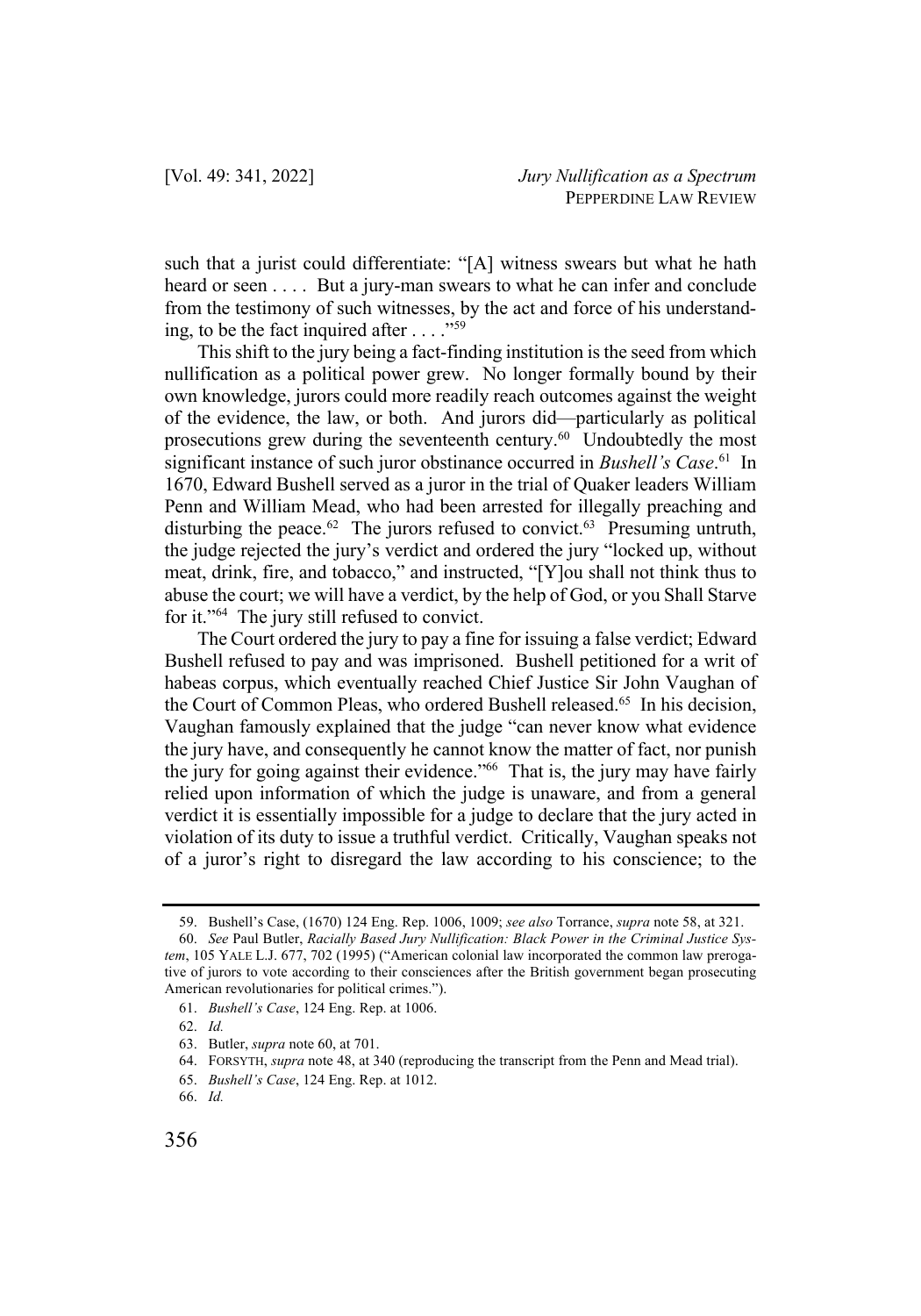contrary, he emphasized that jurors were required to follow the judge's direction concerning the law.67 But the effect of the ruling was clear: By removing the potential for punishment, jurors could exercise power over the law and facts as they saw fit.

With jurors no longer legally accountable for their verdicts, the institution flourished into a locus of political power.<sup>68</sup> Drawing upon enlightenment notions of justice, eighteenth-century thinkers began to celebrate the jury's independence and to describe the institution as central to liberal governance. William Blackstone was among the most vocal of these champions. In his *Commentaries*, Blackstone described the jury as "the grand bulwark of [every Englishman's] liberties."<sup>69</sup> It was, he said, a "strong and two-fold barrier ... between the liberties of the people" and "the prerogative of the crown" because "the truth of every accusation . . . [must] be confirmed by the unanimous suffrage of twelve of [a defendant's] equals and neighbours, indifferently chosen and superior to all suspicion."<sup>70</sup> He acknowledged nullification as well (though not by that name), explaining that "the mercy of juries will often make them strain a point and bring in larceny to be under the value of twelvepence when it is really of much greater value," particularly when the absence of such "pious perjury" would otherwise result in imposition of the death penalty.<sup>71</sup> The fact-finding jury of Blackstone's time was a democratic body, undercutting the law in its wisdom as it deemed necessary.

It was this active, independent jury led by its conscience that the American colonists inherited and drew upon during the turbulent decades leading up to the Revolutionary War.<sup>72</sup> Colonial jurors regularly refused to enforce British laws, using both the criminal and civil jury to nullify against the Crown and creditors.<sup>73</sup> So intransigent were colonial juries that the royal governor of

<sup>67.</sup> *See id.* at 1013 ("A man cannot see by anothers eye, nor hear by anothers ear, no more can a man conclude or inferr the thing to be resolv'd by anothers understanding or reasoning; and though the verdict be right the jury give, yet they being not assur'd it is so from their own understanding, are forsworn, at least in *foro conscientiae*.").

<sup>68.</sup> *See* J.M. Beattie, *London Juries in the* 1690'S, at 214, *in* TWELVE GOOD MEN AND TRUE: THE CRIMINAL TRIAL JURY IN ENGLAND, 1200–1800 (J.S. Cockburn & Thomas A. Green eds., 1988) (calling this period "the heroic age of the English jury").

<sup>69.</sup> 4 William Blackstone, Commentaries \*342.

<sup>70.</sup> *Id.* at \*343.

<sup>71.</sup> *See id.* at \*239.

<sup>72</sup>*. See* Butler, *supra* note 60, at 702.

<sup>73.</sup> Colonists used the civil jury both as a shield—for instance, by refusing to enforce civil penalties against smugglers—and as a sword—by awarding smugglers damages for harms resulting from officers' searches. *See* Erving v. Cradock, Quincy 553, 553–54 (Mass. 1761).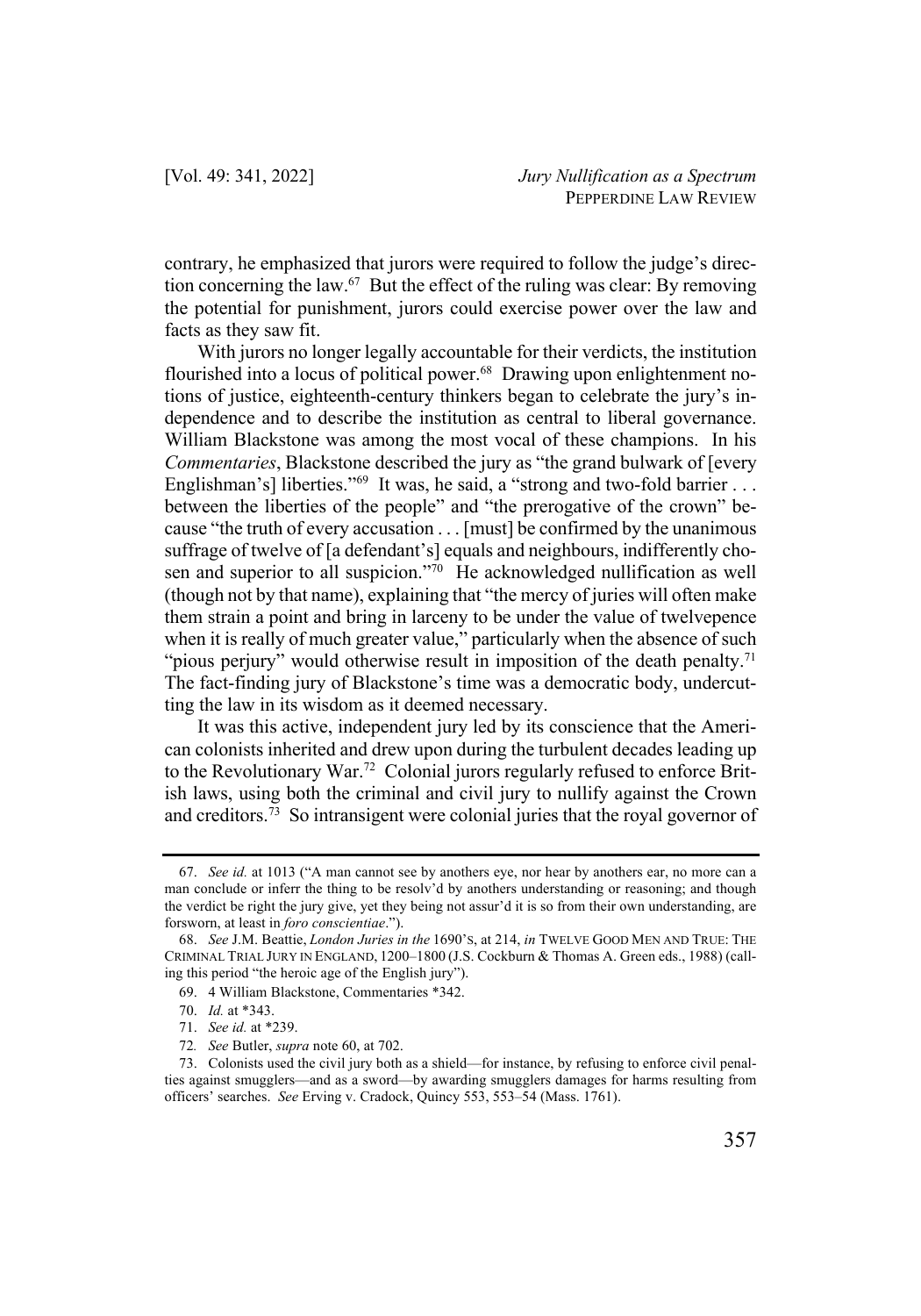Massachusetts famously complained: "[A] trial by jury here is only trying one illicit trader by his fellows, or at least by his well-wishers."74 The Crown responded by expanding the jurisdiction of juryless tribunals,<sup>75</sup> prompting a fierce response among the colonists.<sup>76</sup> For instance, the Stamp Act—which expanded the jurisdiction of juryless vice-admiralty courts—prompted the first congress of the colonies in  $1765$ .<sup>77</sup> And in 1776, among the grievances listed in the Declaration of Independence was the deprivation "in many cases, of the benefits of Trial by Jury."78

Following the Revolutionary War and the short-lived Articles of Confederation, the jury was once again a focal point for debates over political power.79 The Anti-Federalists balked at the proposed Constitution's granting the Supreme Court appellate jurisdiction both "as to law and fact," which they contended effectively abolished civil juries, and wrote passionately on the parade of horribles if jury protections were not secured.<sup>80</sup> But while there was fierce debate over the need to constitutionalize the institution, few denigrated the wisdom of juries. To the contrary, Anti-Federalists and Federalists alike celebrated the jury as "the democratic branch of the judiciary power—more necessary than representatives in the legislature"<sup>81</sup>—and jurors as "the ultimate interpreters of the law, with a power to overrule the directions of the judges."82 Thus, when the Fifth, Sixth, and Seventh Amendments were ratified, the institution cemented was not simply an adjudicative body but a structural part of the constitutional framework—a place for laypeople to check the legislative, executive, and judicial branches for corruption and aggrandizement.83 Thomas Jefferson eloquently highlighted this, arguing that judges are

<sup>74.</sup> STEPHEN BOTEIN, EARLY AMERICAN LAW AND SOCIETY 57 (1983) (quoting Governor William Shirley).

<sup>75.</sup> *See, e.g.*, Stamp Act 1765, 5 Geo. 3 c. 12 (Eng.); Townshend Revenue Act 1767, 7 Geo. 3 (Eng.).

<sup>76.</sup> *See, e.g.*, Stephan Landsman, *The Civil Jury in America: Scenes from an Unappreciated History*, 44 HASTINGS L.J. 579, 594 (1993).

<sup>77.</sup> *See* RESOLUTIONS OF THE STAMP ACT CONGRESS (1765).

<sup>78.</sup> THE DECLARATION OF INDEPENDENCE para. 20 (U.S. 1776).

<sup>79.</sup> *See* THE FEDERALIST NO. 83, *supra* note 15.

<sup>80.</sup> *Essay of a Democratic Federalist*, PA. HERALD, Oct. 17, 1787, *reprinted in* 3 THE COMPLETE ANTI-FEDERALIST at 60 (Herbert J. Storing ed., 1981).

<sup>81.</sup> *Essays by a Farmer (IV*), MD. GAZETTE, Mar. 21, 1788*, reprinted in* 3 THE COMPLETE ANTI-FEDERALIST ¶ 5.1.61 at 36, ¶ 5.1.65 at 38 (Herbert J. Storing & Murray Dry eds., 1981) (emphasis omitted).

<sup>82.</sup> 2 THE WORKS OF JAMES WILSON 221 (James DeWitt Andrews ed., 1896).

<sup>83.</sup> *See* THOMAS, *supra* note 1, at 58.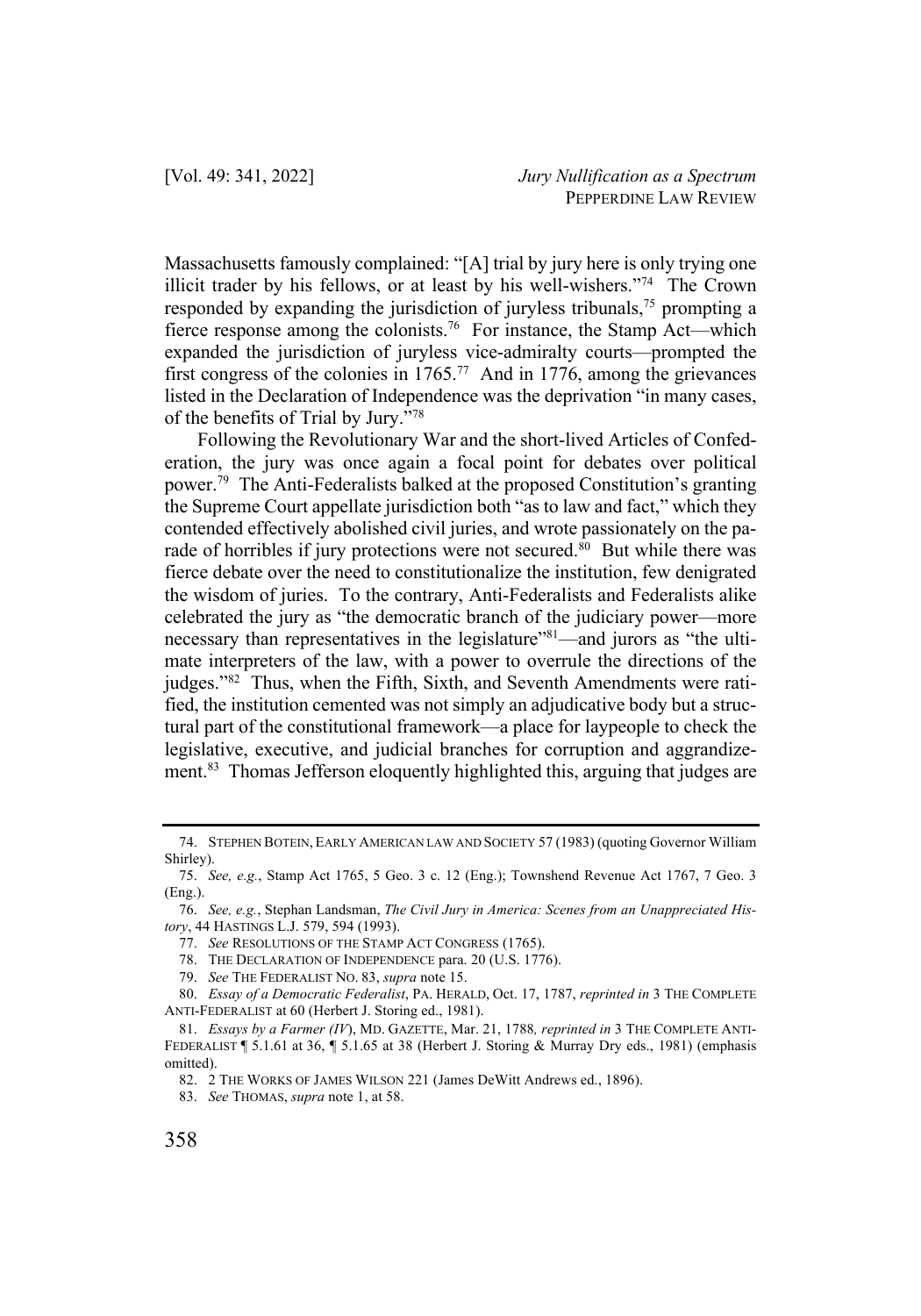liable to be misled "by a spirit of party" or "by a devotion to the Executive or Legislative" and concluding that "[i]t is left therefore to the juries, if they think the permanent judges are under any bias whatever in any cause, to take upon themselves to judge the law as well as the fact."84

The jury was well-positioned for this political role because of the prevailing notion that law was derived from natural rights. Under this paradigm, natural law was a higher source that often complemented, but at times trumped, positivist conceptions of law, such as that written by legislatures or provided by judges.<sup>85</sup> Because it was thought that natural law is known by all men, jurors by their positions as community members had the power to channel the law through their own conscience.<sup>86</sup> And judges—who, at the time, were often well-born but not well-trained—had no right to challenge jurors' appeal to this higher conception. $87$  Thus, by constitutionalizing the institution, the Founders cemented the role of the jury to serve as a check against powerful actors not by issuing verdicts founded in prejudice or with caprice but through sound and deliberative consideration as the nation's true sovereigns.<sup>88</sup> As John Adams explained in 1771: "It is not only [the juror's] right, but his duty . . . to find the verdict according to his own best understanding, judgment, and conscience, though in direct opposition to the direction of the court."89

<sup>84.</sup> Letter from Thomas Jefferson to the Abbé Arnoux (July 19, 1789), *in* 3 WORKS OF THOMAS JEFFERSON 1789, at 282, 283 (Julian P. Boyd & William H. Gaines eds., 1958). Putting a finer point on it, Jefferson added: "Were I called upon to decide, whether the people had best be omitted in the legislative or judiciary department, I would say it better to leave them out of the legislative. The execution of the laws is more important than the making them." *Id.*

<sup>85.</sup> *See* Note, *The Changing Role of the Jury in the Nineteenth Century*, 74 YALE L.J. 170, 172 (1964) (explaining that "[t]he natural rights theory then current held natural justice a better source for decision than the 'authority of a black-letter maxim'").

<sup>86.</sup> *See id.* (arguing that this approach "invited each juror to inquire for himself whether a particular rule of law was consonant with principles of higher law"). But note that the supposed universality of natural law was challenged even at this early time. *See* Calder v. Bull, 3 U.S. 386, 399 (1798) (stating that "[t]he ideas of natural justice are regulated by no fixed standard: the ablest and the purest men have differed upon the subject").

<sup>87.</sup> *See* DORIS MARIE PROVINE,JUDGING CREDENTIALS: NONLAWYER JUDGES AND THE POLITICS OF PROFESSIONALISM 3 (1986).

<sup>88.</sup> *See, e.g.*, James Allen, *in* 3 DEBATES AND PROCEEDINGS IN THE STATE CONVENTION TO RE-VISE AND AMEND THE CONSTITUTION, 1853, at 454 (Massachusetts 1853) ("[W]henever the rights which we reserve to the people are invaded by any law, . . . a jury coming from the people may be allowed to come in and give their judgment, and rescue the people, in the name of their declared rights, from an unconstitutional law, or from an unconstitutional interpretation of that law.").

<sup>89.</sup> John Adams, Diary (Feb. 12, 1771), *in* 2 THE WORKS OF JOHN ADAMS 254 –55 (Charles Francis Adams ed., 1850).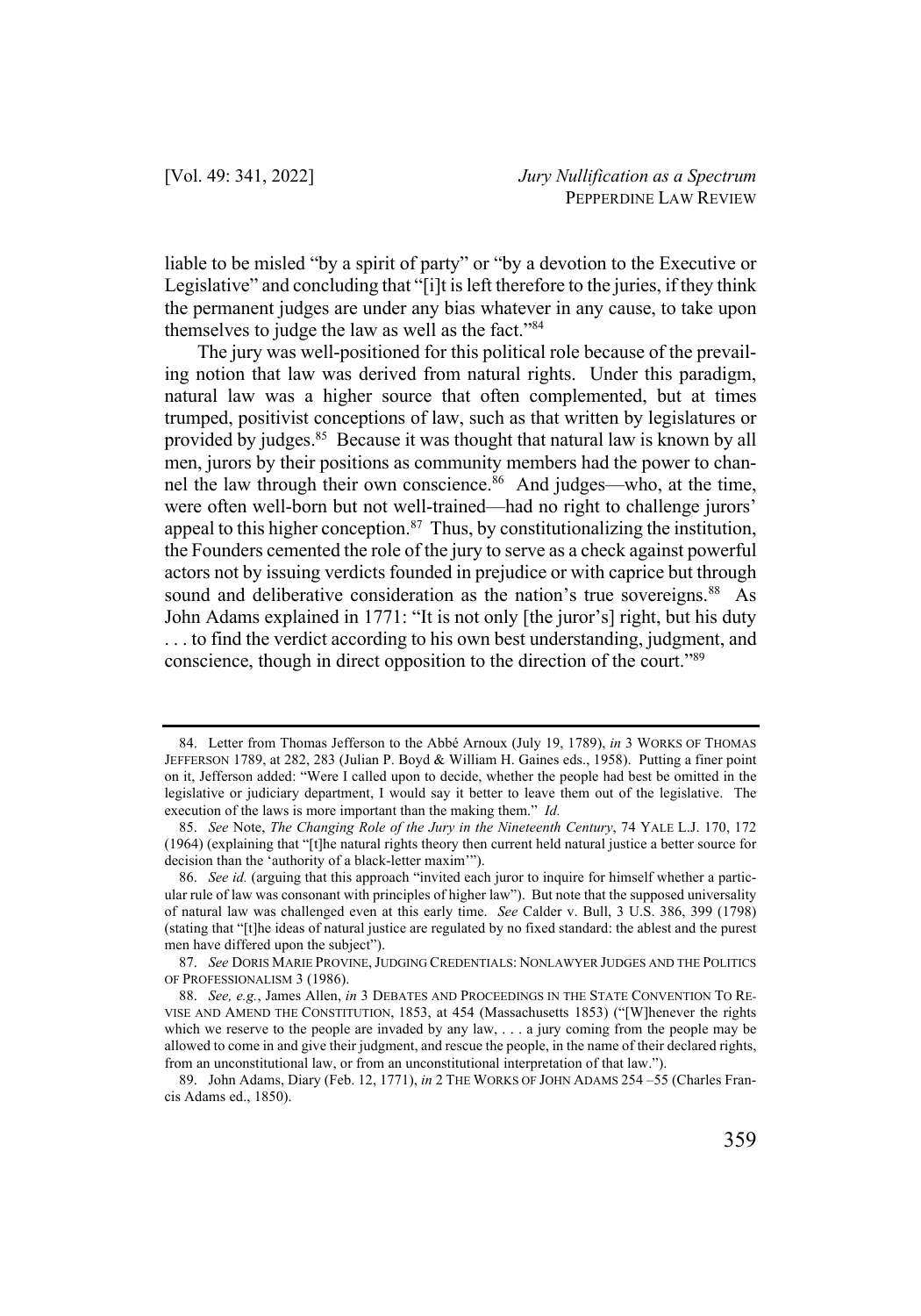Today, many scholars (and some jurists) continue to subscribe to this originalist conception of the jury, championing the institution's political role and potential. Though there is a great deal of gradation in their points, and none today make explicit appeals to natural law, these scholars tend to emphasize the jury's position as the moral consciousness of the community.90 Jurors restrain government and other powerful actors by tying the hands of the judiciary to the mast of the communities' conscience, ensuring that the law is applied in line with prevailing norms.<sup>91</sup> Just as at the Founding, when the formal law and popular notions of justice conflict, the jury is privileged to resolve the dispute unanimously through deliberation. The institution thus empowers and promotes an active role for citizens.<sup>92</sup> Under this realist approach, "law flows from both formal and informal sources" through the jurors' performance of their responsibility.<sup>93</sup> And, they argue, this "presentation of lawmaking" is truest to the concept of American democracy.<sup>94</sup>

Beyond these scholars, there are also a handful of jurists who still champion the originalist jury. Perhaps loudest among them was U.S. District Court Judge Thomas Wiseman, who wrote in a 1993 opinion that the criminal jury's "primary purpose" is to determine if a law "is just or unjust."<sup>95</sup> He urged a return to an originalist jury, critiquing the "[a]rgument equating jury nullification with anarchy [as] miss[ing] the point that in our criminal justice system the law as stated by a judge is secondary to the justice as meted out by a jury of the defendant's peers."96 Strands of Judge Wiseman's appeal to originalism can be found in other significant decisions as well. The Supreme Court's rulings in *Crawford v. Washington*<sup>97</sup> and *Apprendi v. New Jersey*, <sup>98</sup> for instance, portend a return to a central role for the criminal jury.<sup>99</sup> Likewise, Justice Scalia noted his agreement in 1999 that jurors might counter oppressive

<sup>90.</sup> *See infra* notes 343–65 and accompanying text.

<sup>91.</sup> *See, e.g.*, Alan Scheflin, *Jury Nullification: The Right To Say No*, 45 S. CALIF. L. REV. 168, 189 (1972).

<sup>92.</sup> *See, e.g.*, Robert M. Ackerman, *Vanishing Trial, Vanishing Community? The Potential Effect of the Vanishing Trial on America's Social Capital*, 2006 J. DISP. RESOL. 165, 166 (2006).

<sup>93.</sup> Jenny E. Carroll, *Nullification as Law*, 102 GEO. L.J. 579, 583 (2014).

<sup>94.</sup> *Id.*

<sup>95.</sup> United States v. Datcher, 830 F. Supp. 411, 415, 418 (M.D. Tenn. 1993).

<sup>96.</sup> *Id.* at 415.

<sup>97.</sup> 541 U.S. 36 (2004).

<sup>98.</sup> 530 U.S. 466 (2000).

<sup>99.</sup> *See* Jenny E. Carroll, *The Jury as Democracy*, 66 ALA. L. REV. 825, 832 (2015).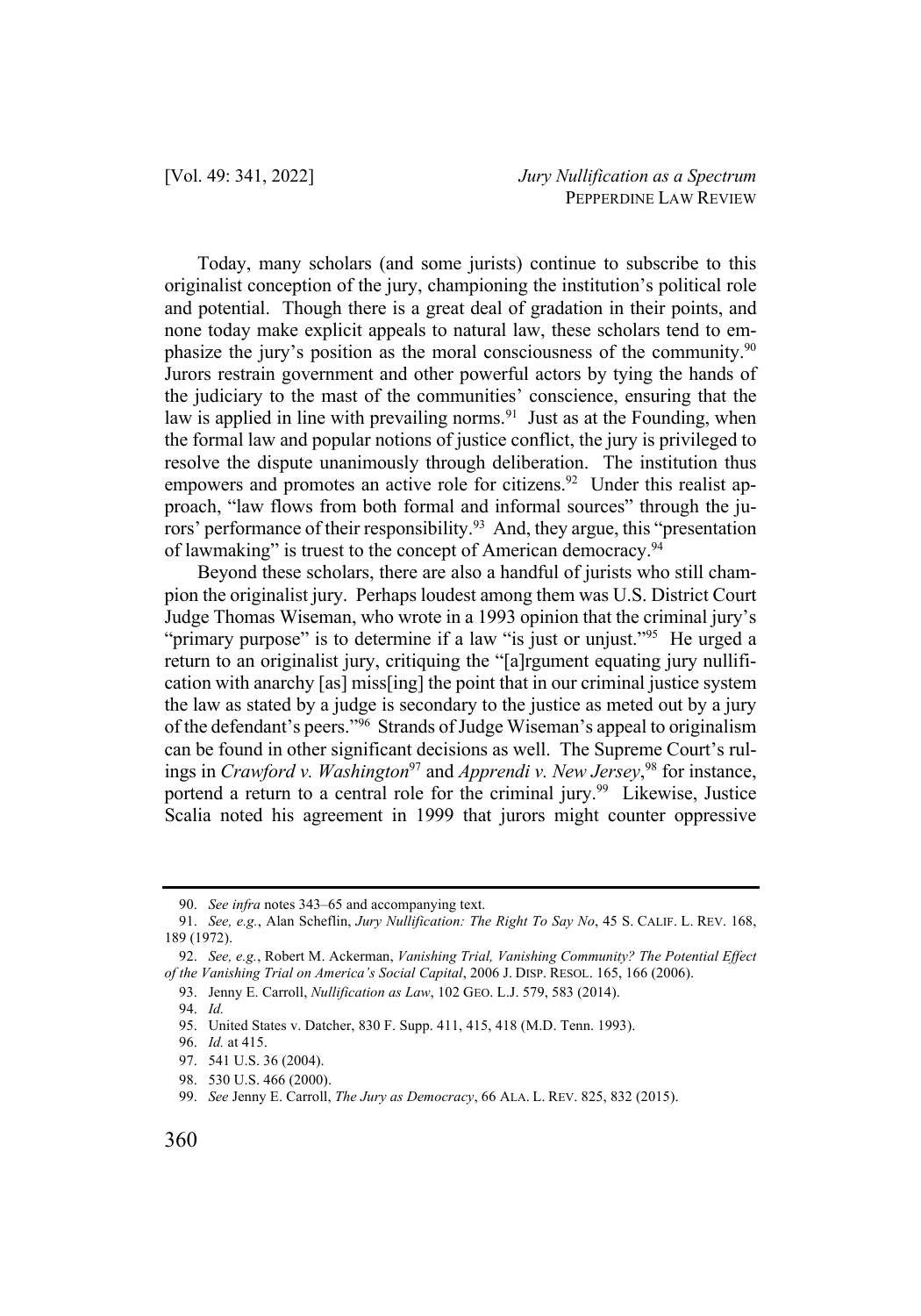judicial interpretations, suggesting that the criminal jury may still enjoy the right to apply the law according to its conscience.<sup>100</sup>

Yet the originalist jury that so many thinkers (and some judges) continue to celebrate, in important respects no longer exists. Just as the jury was transformed from a crude collection of witnesses into an active, democratic check on state power, the jury has been further transformed since the nation's founding. Today, the jury stands less as a paradigm of democracy and more as one dispute resolution tool among many meant, at least formally, for rote application of law to facts. Particularly since Reconstruction, the institution has been hollowed of its perceived former glory, maintaining only a shell of its sociopolitical and constitutional purposes. And there are many jurists (and some scholars) who would proclaim: "Good riddance."<sup>101</sup>

### *B. Nullification as Lawlessness at Reconstruction*

By the mid-nineteenth century, the jury's right and power to determine both the law and facts was falling out of favor. Jurors were quickly becoming—as one judge put it—"mere assistants of the courts, whose province it is to aid them in the decision of disputed questions of fact."<sup>102</sup> As early as 1835, state courts were denying that jurors had a "right to decide the law according to their own notions" and declaring that "it is the duty of the jury to follow the law as it is laid down by the court."<sup>103</sup> And by the end of the nineteenth century, the Supreme Court formally closed the door on the jury's right to decide the law in federal court.<sup>104</sup> This shift in the conception of the jury tracked the increase in legal professionalism and notions of legal positivism. Nullification was transformed from a democratic exercise to being, essentially,

<sup>100.</sup> Neder v. United States, 527 U.S. 1, 32 (1999) (Scalia, J., concurring in part and dissenting in part); *see also* Bressler, *supra* note 9, at 1138 (making this point).

<sup>101.</sup> Justice Hughes in 1928 did not mince words in a speech to the Federal Bar Association in New York: "Get rid of jury trials as much as possible. . . . The ideal of justice is incarnated in the judge." Renée Lettow Lerner, *The Failure of Originalism in Preserving Constitutional Rights to Civil Jury Trial*, 22 WM. & MARY BILL RTS.J. 811, 873–74 (2014) (quoting *Fewer Jury Trials Urged by Hughes: More Power for the Federal Judges Would Improve System, He Says*, N.Y. TIMES (Dec. 7, 1928)).

<sup>102.</sup> Ernst v. Hudson River R.R. Co., 24 How. Pr. 97, 97 (N.Y. 1862).

<sup>103.</sup> United States v. Battiste, 24 F. Cas. 1042, 1043 (C.C.D. Mass. 1835).

<sup>104.</sup> *See* Sparf v. United States, 156 U.S. 51 (1895).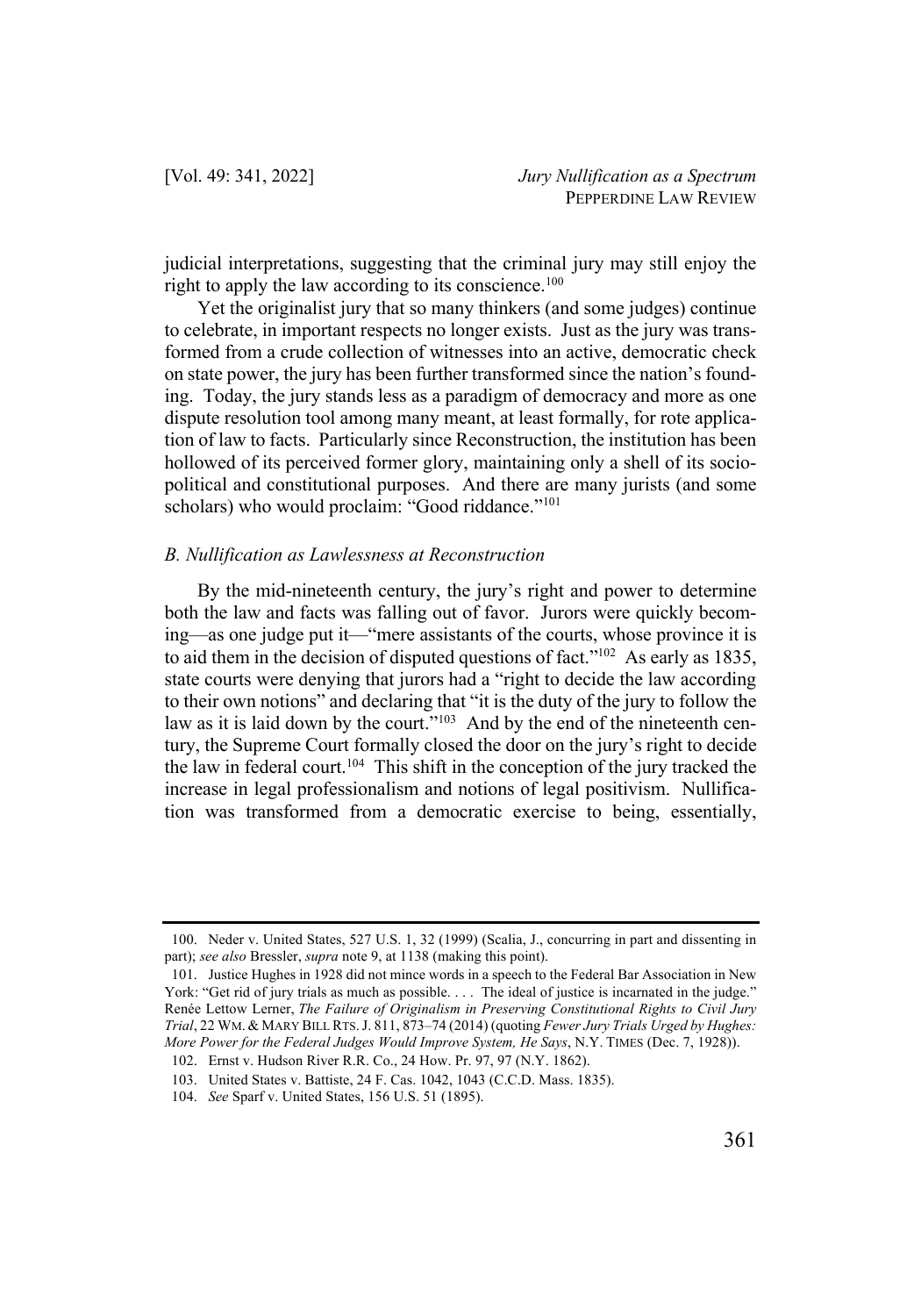lawlessness.<sup>105</sup> Today it may not be inaccurate to say, "There is no such thing as valid jury nullification."106

This early shift in the jury's role was entirely judge-led; no legislative act or Constitutional amendment authorized judges to remove from jurors the power and responsibility to find the law.<sup>107</sup> To the contrary, Congress fought back against such early encroachments, such as in 1805 when Congress impeached Supreme Court Justice Samuel Chase in part for "endeavoring to wrest from the jury their indisputable right to . . . determine upon the question of law."108 Yet the march toward jury disempowerment continued. By the 1820s and 1830s, judges were regularly diminishing the power of juries by instructing them that they had no right to pass judgment on the law in issuing a criminal verdict.<sup>109</sup> In the civil context, this shift occurred perhaps even earlier, with some judges questioning the civil jury's power soon after the Revolution.<sup>110</sup>

This transformation in the jury's role was part of a much larger shift in notions of law and its legitimate sources—"a titanic struggle about the character of American law," as John Langbein put it. $111$  The struggle was largely between a natural rights conception of the law, in which higher concepts of justice prevailed, and a positivist conception of law, which recognized only the formal law as written and delivered by the judge as legitimate.<sup>112</sup> To frame the fight differently, while the Founders understood that "the people" would

<sup>105.</sup> Renée Lettow Lerner aptly describes this transformation in the civil context as a "[a] pronounced shift . . . from considering the civil jury as a political institution to considering the civil jury as a judicial institution." *See* Lerner, *supra* note 101, at 831. It may be fair to extend that description to include the transformation in thinking about the criminal jury as well. *See cf.* THOMAS, *supra* note 1, at 75–79 (describing the decline of the criminal jury's political power).

<sup>106.</sup> *Compare* United States v. Krzyske, 836 F.2d 1013, 1021 (6th Cir. 1988) (upholding a jury instruction to a criminal jury containing this language), *with* United States v. Kleinman, 880 F.3d 1020, 1031 (9th Cir. 2017) (rejecting such an instruction).

<sup>107.</sup> *See, e.g.*, Harrington, *supra* note 16, at 403.

<sup>108.</sup> CHARLES EVANS, REPORT OF THE TRIAL OF THE HONORABLE SAMUEL CHASE 9 (1805).

<sup>109.</sup> *See, e.g.*, LARRY D. KRAMER, THE PEOPLE THEMSELVES: POPULAR CONSTITUTIONALISM AND JUDICIAL REVIEW 164 (2004).

<sup>110.</sup> *See* Matthew P. Harrington, *The Economic Origins of the Seventh Amendment*, 87 IOWA L. REV. 145, 149 (2001); *see also* Noah Webster, *American Dictionary of the English Language*, WEB-STER'S DICTIONARY 1828, http://webstersdictionary1828.com/Dictionary/jury (last visited October 16, 2021) ("Petty juries, consisting usually of twelve men, attend courts to try matters of fact in civil causes, and to decide both the law and the fact in criminal prosecutions.").

<sup>111.</sup> John H. Langbein, *Chancellor Kent and the History of Legal Literature*, 93 COLUM. L. REV. 547, 566 (1993).

<sup>112.</sup> *Id.*; *see also* State v. Wright, 53 Me. 328, 329–30 (1865).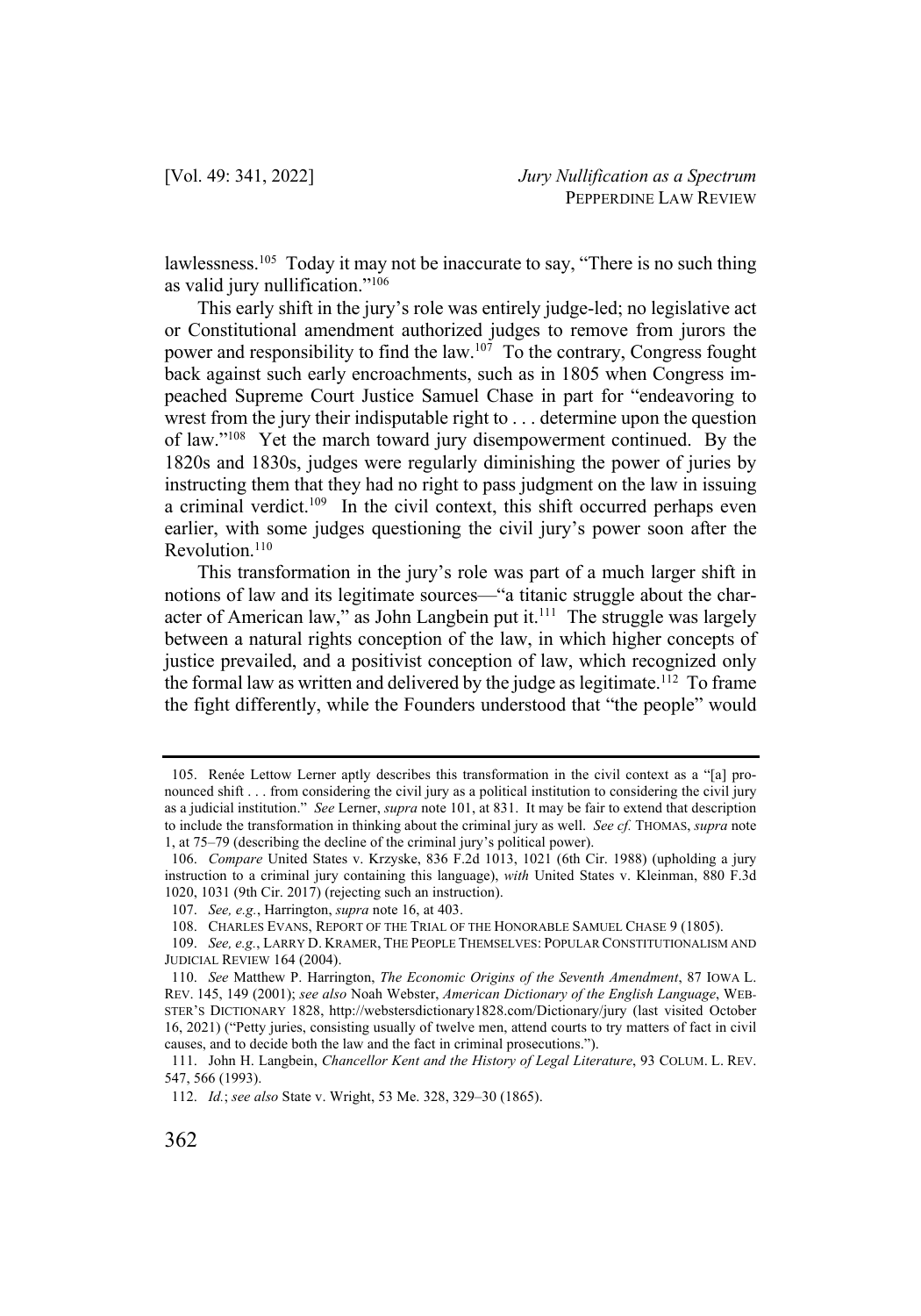serve as the nation's ultimate sovereigns, actively interpreting and enforcing laws in their capacity as jurors, the positivists saw the resulting inconsistency in application of law as akin to anarchy.<sup>113</sup> The jury, rather than delivering wisdom, was increasingly seen as ignorant, capricious, and motivated by animus.<sup>114</sup> A positivist conception of law, enforced by an increasingly professionalized bench and bar, promised equal justice and predictability.<sup>115</sup>

Predictability was thought to be particularly important for the rapidly industrializing nation.<sup>116</sup> Jurors, as unsophisticates, were thought too biased against industrialized interests.<sup>117</sup> Commercial leaders formed alliances with the bench and bar, seeking to curtail the power of the jury and place power in the hands of judges, who were thought more friendly.<sup>118</sup> New York Judge Seward Barculo, writing in 1852, captured this strong—and ultimately enduring—sentiment:

> We can not shut our eyes to the fact that in certain controversies between the weak and the strong—between an humble individual and a gigantic corporation, the sympathies of the human mind naturally, honestly and generously, run to the assistance and support of the feeble, and apparently oppressed; and that compassion will sometimes exercise over the deliberations of a jury, an influence which, however honorable to them as philanthropists, is wholly inconsistent with the principles of law and the ends of justice.<sup>119</sup>

From this perspective, jurors bring biases rather than community wisdom to the courthouse. Justice exists as separate from the people; it is realized not through democratic deliberation but through professional application of neutral, known principles.

<sup>113.</sup> *See Wright*, 53 Me. at 329–30.

<sup>114.</sup> *See id.*

<sup>115.</sup> *See id.* at 338 ("Law should be certain. . . . If each successive jury may decide the law for itself, how will doubtful points ever become settled?").

<sup>116.</sup> *See* MORTON J. HORWITZ, THE TRANSFORMATION OF AMERICAN LAW 1780–1860, at 111 (1977) ("Certainty and predictability of legal arrangements became incompatible with sustained economic development.").

<sup>117.</sup> *See id.* at 156 (discussing the "anticorporate bias of the regular jury").

<sup>118.</sup> *See id.* at 144 (noting the "alliance between the mercantile classes and the legal profession").

<sup>119.</sup> Haring v. N.Y. & Erie R.R. Co*.*, 13 Barb. 9, 15–16 (1852).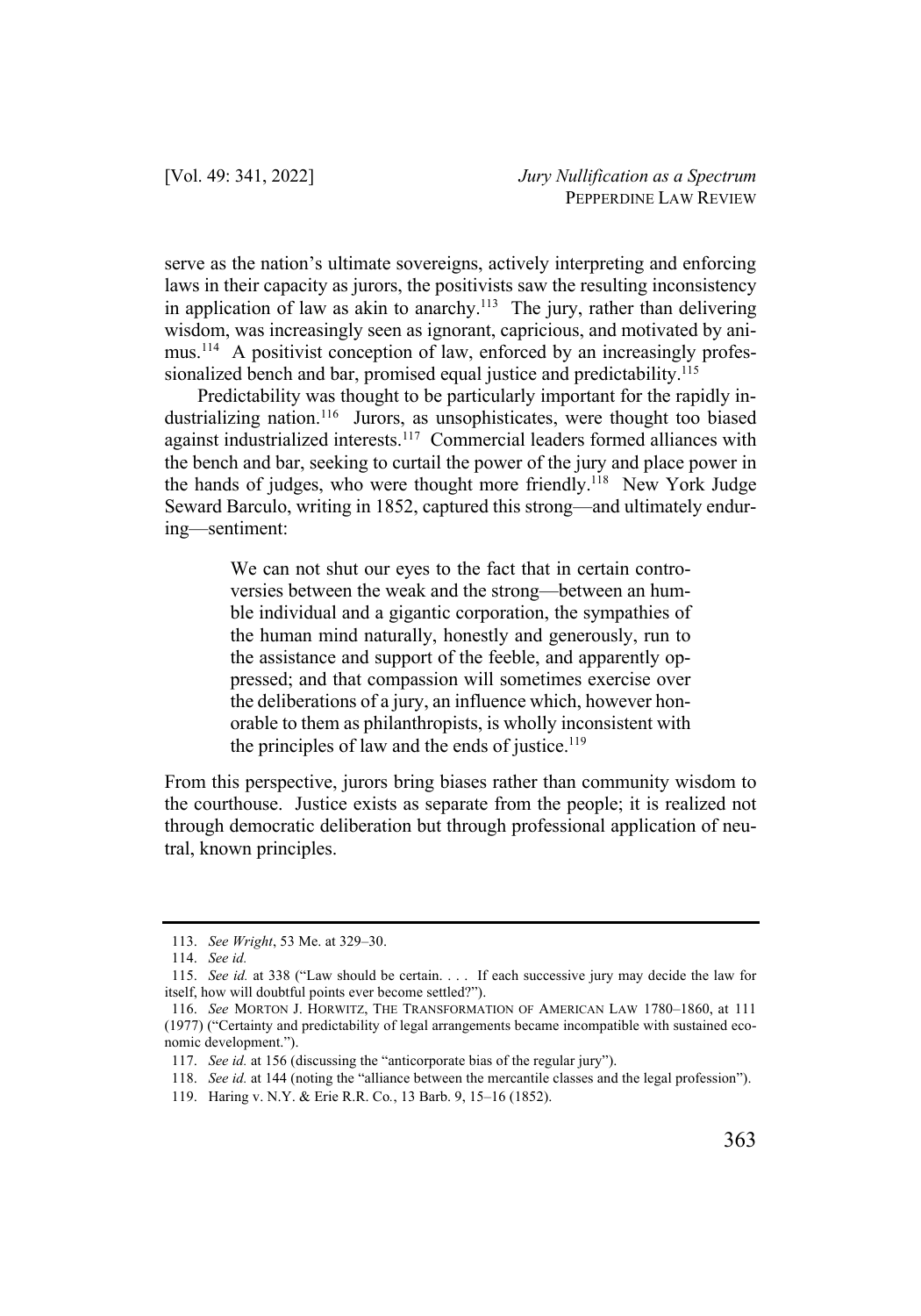Predictability was also of importance as the nation began to address its history of slavery following the Civil War. Akhil Amar has noted that the Civil War Amendments promised to restructure state and federal juries so as to reduce the risk of nullification founded in racism.<sup>120</sup> Whereas at the Founding states could freely discriminate access to the jury box, the Amendments reformed political participation such that Black citizens could no longer (at least formally) be excluded.<sup>121</sup> This was particularly important as white jurors regularly nullified the law by ignoring crimes committed against Black people.122 If white jurors as local bodies of power could easily nullify Congress's Reconstruction efforts, it could have rendered the Civil War Amendments a dead letter.<sup>123</sup> The Amendments, Amar suggests, were meant to protect minority-rights by expanding the power of the national government to regulate local behavior and the judges who would enforce such regulations.<sup>124</sup> Thus, there is some argument that the "Amendments implicitly qualified the . . . power of local juries to thwart national laws."125

Whether the Civil War Amendments were so intended is unclear, and it does not appear that judges ever explicitly relied on this rationale in disempowering the jury at this early time. <sup>126</sup> There may be a simple explanation for that: they didn't need to. In 1895, the Supreme Court decided *Sparf v. United States* and closed the door on nullification (at least formally speaking) based on the same rationale that had been percolating for much of the century.<sup>127</sup> Writing for five members of the Court, Justice Harlan explained that "it is the duty of juries in criminal cases to take the law from the court and apply that law to the facts."<sup>128</sup> He warned, "Public and private safety alike would be in peril if the principle be established that juries in criminal cases may, of right,

<sup>120.</sup> *See* AKHIL REED AMAR, AMERICA'S UNWRITTEN CONSTITUTION 437 (2012).

<sup>121.</sup> *See id.*

<sup>122.</sup> *Cf.* Butler, *supra* note 60, at 680–81 & n.11 (1995) ("Nobody cared . . . [when] for 200 years, white people got off on criminal charges [by] raising the issue of race and seeking jury nullification." (quoting Mark Curriden, *Blowing Smoke*, A.B.A. J., Oct. 1995, at 56, 59)).

<sup>123.</sup> AMAR, *supra* note 10, at 103.

<sup>124.</sup> *See id.* 

<sup>125.</sup> *Id.* Amar recognizes but does not subscribe to this view. Jonathan Bressler, however, offers historical support for nullification being unconstitutional. *See* Bressler, *supra* note 9, at 1151 (showing that a response to nullification during Reconstruction was "to *purge* nullifiers from the jury box, whether they were whites in Southern states in cases with [B]lack victims or Mormons in the Utah Territory in cases with women victims").

<sup>126.</sup> *See* AMAR, *supra* note 10, at 103.

<sup>127.</sup> Sparf v. United States, 156 U.S. 51 (1895).

<sup>128.</sup> *Id.* at 102.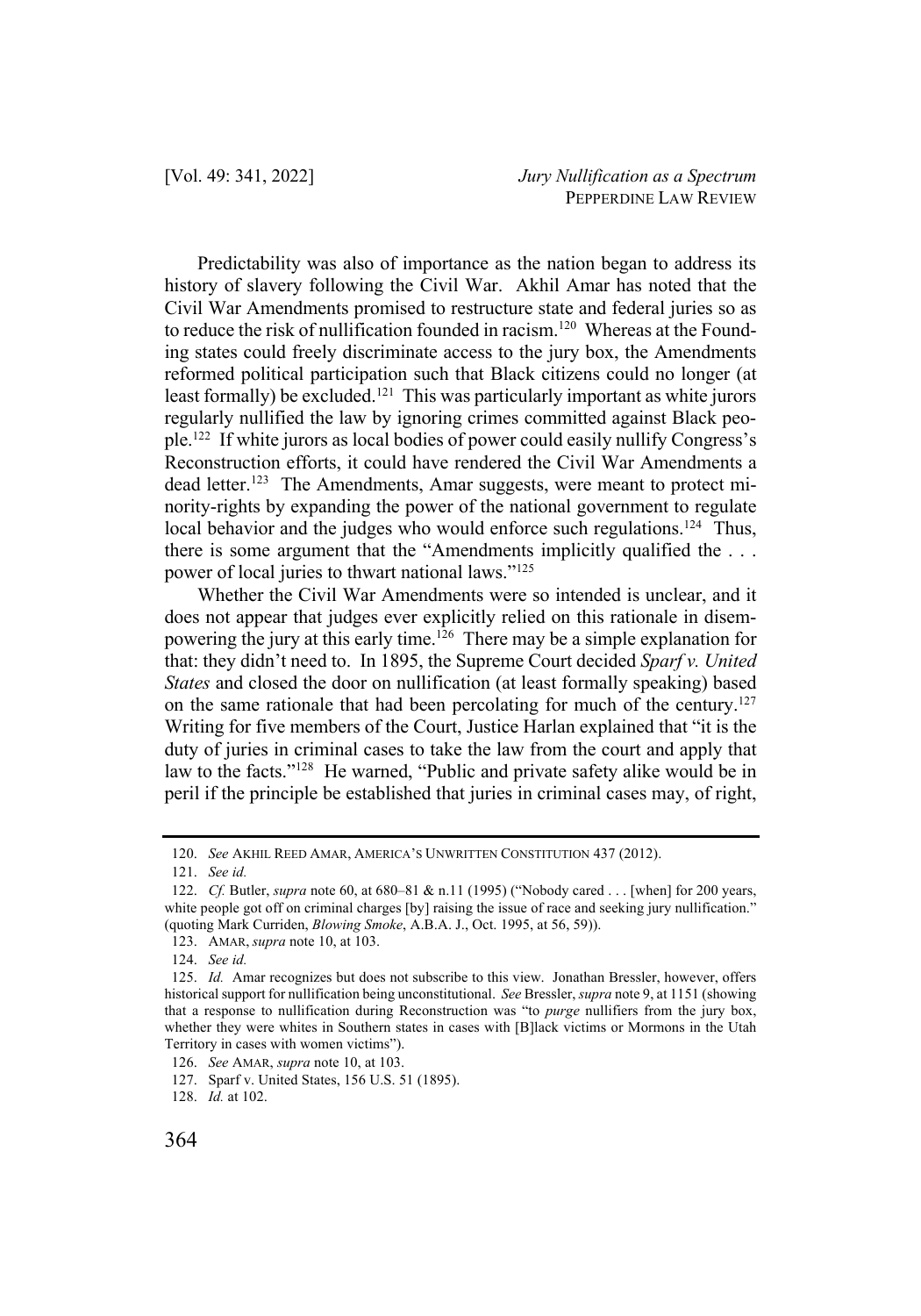disregard the law as expounded to them by the court, and become a law unto themselves," adding that "[u]nder such a system, . . . jurymen, untrained in the law, would determine questions affecting life, liberty, or property according to such legal principles as, in their judgment, were applicable to the particular case being tried."129 The Court thus advanced the understanding of jury nullification that prevails today: While the jury has the power to disregard the instructions of the court, insofar as it cannot be punished for doing so, "the exercise of such power cannot be regarded as rightful."<sup>130</sup>

By so framing the distinction between the jury's "power" and "right" to disregard the law, the Court freed twentieth century jurists to undercut the institution. No longer a democratic exercise of political sovereignty, jury nullification became synonymous with "chaos"<sup>131</sup>—it was a "sabotage of justice."132 Rather than protecting against a tyrannical centralized government, nullification came to be seen as a tyranny of its own that could and should be rooted out.133 As the D.C. Circuit noted in *United States v. Dougherty*, "[T]he protection of citizens [lies] not in recognizing the right of each jury to make its own law, but in following democratic processes for changing the law."134 When jurors take it upon themselves to decide the law, they are not acting democratically within the bounds of their institution but are instead supplanting the democratic system and intruding upon the legislature's or the judge's role. Nullificatory verdicts are "lawless . . . and constitute an exercise of erroneously seized power."<sup>135</sup> To these modern judges, there are legitimate democratic channels for challenging the law, and the jury (at least formally) is no longer one of them.136

Some scholars have championed this transformation, too. Writing in his academic capacity, Jerome Frank critiqued the jury in 1930 as "the quintessence of governmental arbitrariness,"<sup>137</sup> "hopelessly incompetent as fact

<sup>129.</sup> *Id.* at 101.

<sup>130.</sup> *Id.* at 83.

<sup>131.</sup> *See, e.g.*, United States v. Dougherty, 473 F.2d 1113, 1133–34 (D.C. Cir. 1972).

<sup>132.</sup> United States v. Thomas, 116 F.3d 606, 616 (2d Cir. 1997) (quotations omitted).

<sup>133.</sup> *See id.*

<sup>134.</sup> *Dougherty*, 473 F.2d at 1132; *see also* Duncan v. Louisiana, 391 U.S. 145, 188 (1968) (Harlan, J., dissenting) ("[The] original virtue of the jury trial—the limitations a jury imposes on a tyrannous judiciary—has largely disappeared.").

<sup>135.</sup> United States v. Washington, 705 F.2d 489, 494 (D.C. Cir. 1983).

<sup>136.</sup> *See id.* at 494.

<sup>137.</sup> JEROME FRANK, COURTS ON TRIAL: MYTH AND REALITY IN AMERICAN JUSTICE 132 (1949) [hereinafter FRANK, COURTS ON TRIAL].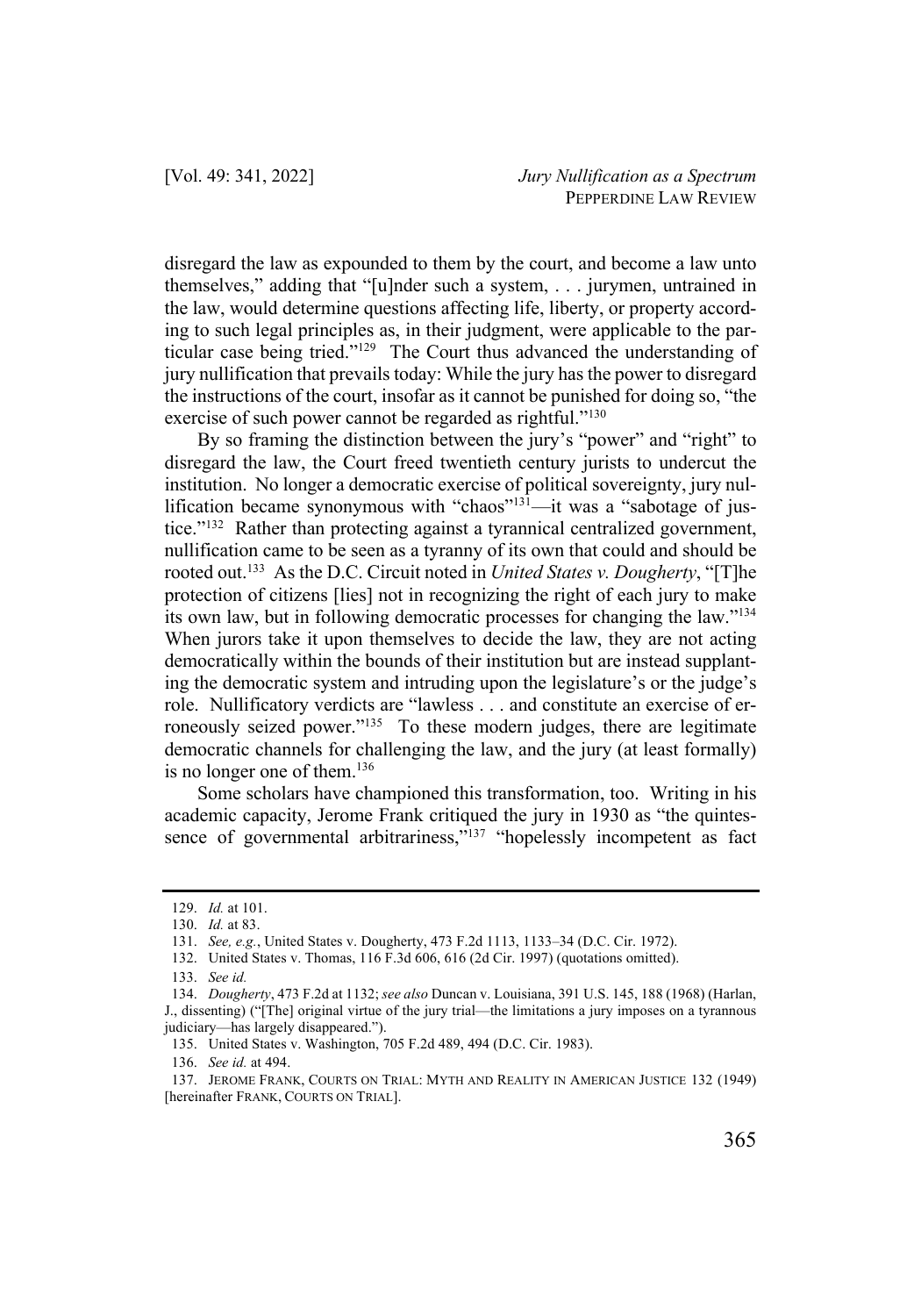finders,"138 and the "weakest spot in our judicial system."139 Adding further: "The jury system almost completely wipes out the principle of 'equality before the law' which the 'supremacy of law' and the 'reign of law' symbolizes—and does so, too, at the expense of justice, which requires fairness and competence in finding the facts in specific cases."140 Attacks like these have been particularly common against the civil jury. Charles E. Clark, then Dean of Yale Law School, disparaged the right to civil jury trial in 1947, contending that it "inject[ed] an element of rigidity—of arbitrary right—into a system wherein general rules of convenience should prevail."<sup>141</sup> Erwin Griswold, Dean of Harvard Law School, claimed in 1962: "[Civil] jury trial, at best, is the apotheosis of the amateur."142 More recent scholars are no kinder. Lars Noah argues that "the case for civil jury nullification is much weaker than in the criminal arena," claiming that it "sacrifices . . . due process rights" and "undemocratically usurps the lawmaking function" of other institutions.<sup>143</sup> And Renée Lettow Lerner, who is among the civil jury's harshest critics today, has even supported abolishing the institution in some circumstances. 144

Accordingly, the jury of today is dramatically weakened as compared to that of the Founding. Core changes in the concept of law sparked a transformation in the jury's institutional role over the last century and a half.<sup>145</sup> Where the jury was once a great well of democratic wisdom, it increasingly came to be seen as a cesspool of community prejudices. Judges, besotted with their own expertise in the legal sciences, claimed for themselves the authority to find and articulate the law, diminishing the jury to the role of mere factfinder. And though today's jurors formally maintain the power (though not the right) to pass judgment on the law without fear of reprisal, that power has been so circumscribed that in almost every context the traditional notion of nullification has become outmoded.

141. CHARLES E. CLARK, HANDBOOK OF THE LAW OF CODE PLEADING 93 (2d ed. 1947).

145. *See id.* 

<sup>138.</sup> FRANK, *supra* note 43, at 180.

<sup>139.</sup> *Id.* at 185.

<sup>140.</sup> FRANK, COURTS ON TRIAL, *supra* note 137, at 132.

<sup>142.</sup> Hans Zeisel, *The Debate over the Civil Jury in Historical Perspective*, 1990 UNIV. CHI. LEGAL F. 25, 26 (1990) (quoting 1962–1963 HARVARD LAW SCHOOL DEAN'S REP. 5–6).

<sup>143.</sup> *See* Noah, *supra* note 7, at 1658.

<sup>144.</sup> Renée Lettow Lerner, *The Uncivil Jury, Part 5: What To Do Now—Repeal and Redesign*, WASH. POST (May 29, 2015), http://www.washingtonpost.com/news/volokh-conspiracy/wp/2015/05/29/the-uncivil-jury-part-5-what-to-do-now-repeal-and-redesign/.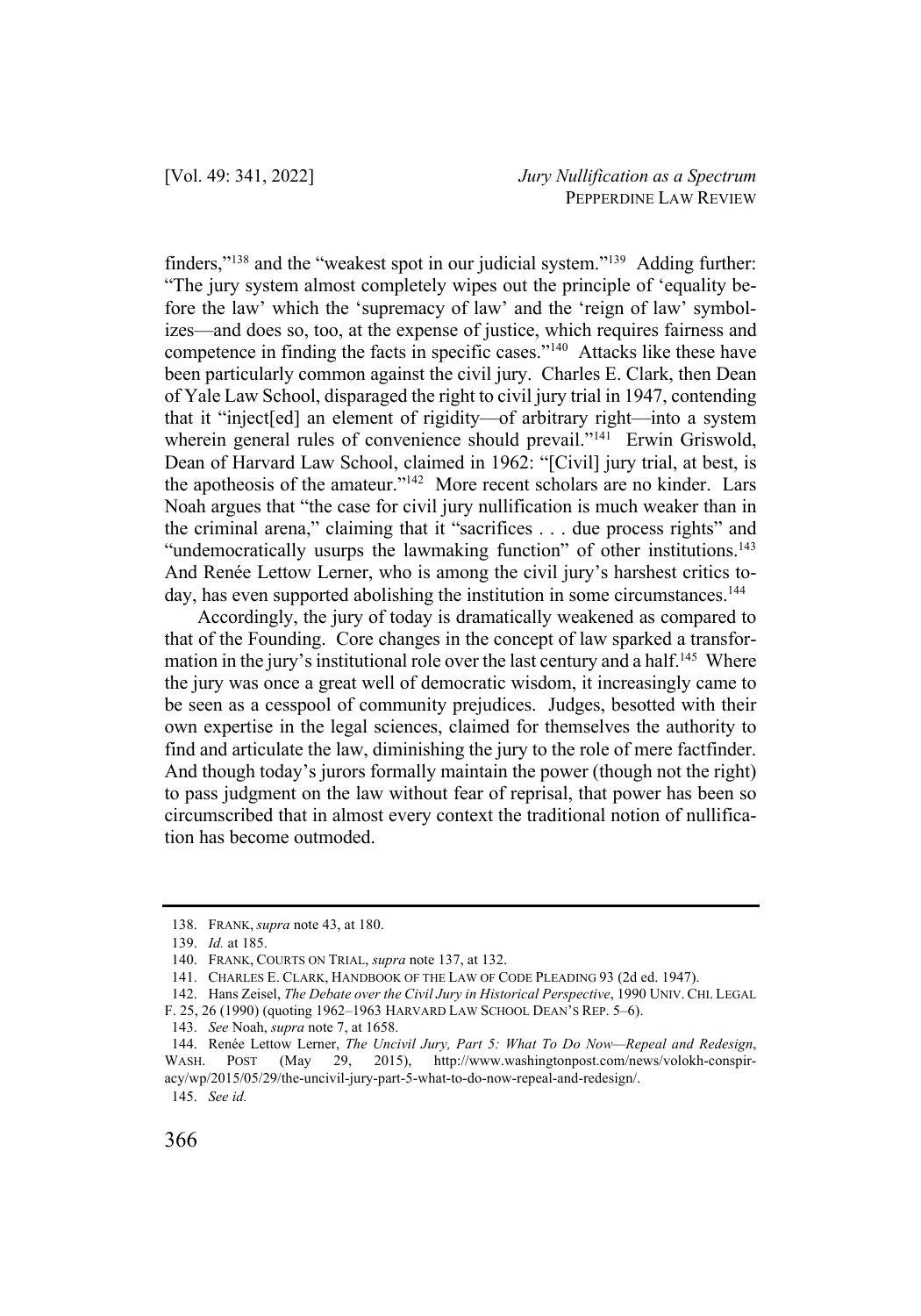# III. THE OUTMODING OF JURY NULLIFICATION

While the originalist and reconstructionist perspectives of jury authority still find support in legal circles today, the reconstructionist perspective has largely dominated in practice.<sup>146</sup> This domination has been achieved through the development and enforcement of procedures meant (A) to prevent juries from nullifying laws in the first place and (B) to correct verdicts perceived to be nullificatory.<sup>147</sup> These procedures have ensured a subservient role for the modern jury.<sup>148</sup> So effective have they been that it is not inaccurate to say that nullification (as traditionally understood) exists today only in contexts implicating the Double Jeopardy Clause; no other jury verdict remains inviolate.<sup>149</sup> The traditional conception of jury nullification as a body of citizens actively exerting its will is thus largely outmoded; it describes an act that generally no longer exists.

### *A. Pre-Verdict Procedures To Prevent Nullification*

It has been said that "the history of trial by jury . . . records a continuous struggle to prevent the rendition of unreasonable verdicts."<sup>150</sup> Judges in the United States have largely won this struggle by implementing and expanding procedures to remove disputes from jury consideration.<sup>151</sup> That is, judges have prevented nullification by simply not giving jurors the opportunity to nullify.152 And in the rare instance that a case does make it past the pretrial hurdles, jurors are not informed of, and may not themselves openly acknowledge, their power to disregard the law.153 By avoiding and

<sup>146.</sup> *See, e.g.*, AKHIL REED AMAR, AMERICA'S CONSTITUTION: A BIOGRAPHY 241–42 (2005) ("[T]wenty-first-century judicial orthodoxy frowns on . . . the right of . . . juries to just say no in certain contexts.").

<sup>147.</sup> *See* Renée Lettow Lerner, *The Rise of Directed Verdict: Jury Power in Civil Cases Before the Federal Rules of 1938*, 81 GEO. WASH. L. REV. 448, 459–60 (2013).

<sup>148.</sup> *See id.* at 525.

<sup>149.</sup> *See supra* notes 32–36 and accompanying text.

<sup>150.</sup> Stanley B. Long, *Judicial Control over the Sufficiency of the Evidence in Jury Trials*, 4 WASH. L. REV. 117, 117 (1929).

<sup>151.</sup> *See id.* at 119–20.

<sup>152.</sup> *Id.* 

<sup>153.</sup> *See* Arie M. Rubenstein, *Verdicts of Conscience: Nullification and the Modern Jury Trial*, 106 COLUM. L. REV. 959, 986–87 (2006).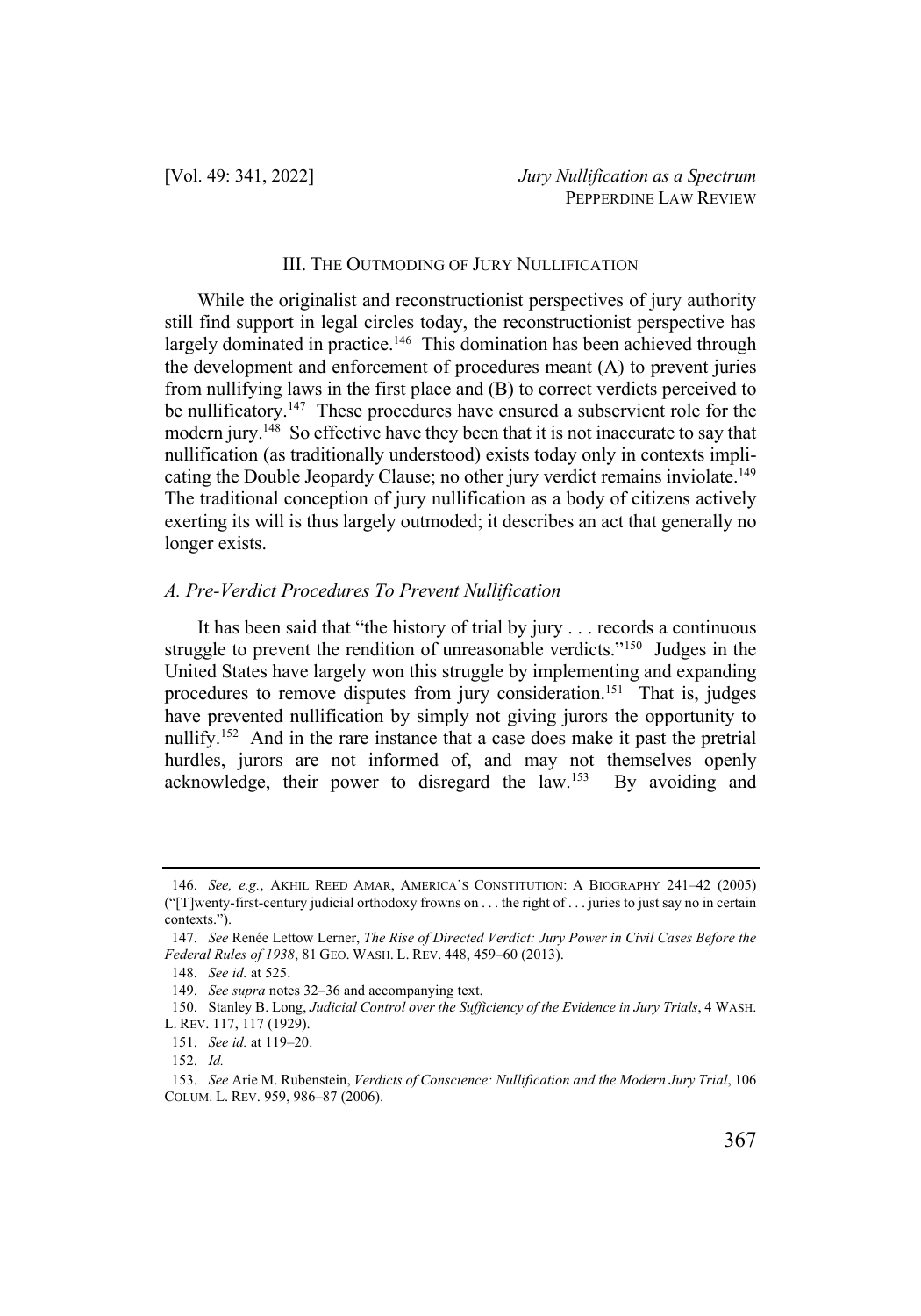misinforming jurors, judges have effectively foreclosed jury nullification.154 It matters not if jurors have the power to nullify if they cannot exercise it.

Perhaps the central way judges have disempowered jurors is by creating and enforcing an artificially strict distinction between law and fact.<sup>155</sup> It is only by dividing between the two that most restrictions on jury decision-making are rationalized.156 By redefining the jury's role to be that of a mere factfinder, the court can withdraw issues from jury consideration without running afoul of the Constitution.<sup>157</sup> Note that drawing this line is functional; there is often no ontological basis for classifying a given issue as fact or law.158 One leading treatise goes so far as to suggest that the distinction is but a mask for policy decisions around which questions should go to the judge and which to the jury, with "devastating" implications, specifically for the Seventh Amendment.<sup>159</sup> The Supreme Court, too, has at times admitted that the distinction is "elusive," "slippery," and has a "vexing nature."160 Still, by manipulating the contours of what is law and what is fact, judges remove issues from the jury, prevent nullification, and achieve intrabranch supremacy.

This process of withdrawing disputes from the jury is most pronounced in civil cases. Consider summary judgment: This practice has no antecedent at common law;<sup>161</sup> it is a modern procedure in which the judge is empowered to determine whether there exists a "genuine dispute as to any material fact" prior to trial.<sup>162</sup> A dispute is "'genuine' . . . if the evidence is such that a reasonable jury could return a verdict for the nonmoving party."163 In making this determination, the judge identifies the potential inferences and determines which conclusions are available from the facts—that is, the judge performs

<sup>154.</sup> *See id.* 

<sup>155.</sup> *See* Lerner, *supra* note 144.

<sup>156.</sup> *Cf.* Ronald J. Allen & Michael S. Pardo, *The Myth of the Law-Fact Distinction*, 97 NW. U. L. REV. 1769, 1769 (2003) (calling it "the legal system's fundamental and critical distinction").

<sup>157.</sup> *See* Lerner, *supra* note 101, at 863 (noting that "judges had been busy expanding the realm of law at the expense of fact since the beginning of the republic").

<sup>158.</sup> *See id.* at 865 ("Judges seemed unconcerned with the shift in the line between law and fact; it was the existence of the categories that mattered.").

<sup>159.</sup> *See* CHARLES A. WRIGHT, ARTHUR R. MILLER & MARY KAY KANE, 11 FEDERAL PRACTICE & PROCEDURE § 2819, at 202 (2d ed. 1995).

<sup>160.</sup> Allen & Pardo, *supra* note 156 (citing Miller v. Fenton, 474 U.S. 104, 113 (1985), Thompson v. Keohane, 516 U.S. 99, 111 (1995), and Pullman-Standard v. Swint, 456 U.S. 273, 288 (1982)).

<sup>161.</sup> *See* THOMAS, *supra* note 1, at 82.

<sup>162.</sup> FED. R. CIV. P. 56(a).

<sup>163.</sup> *See* Anderson v. Liberty Lobby, Inc., 477 U.S. 242, 248 (1986).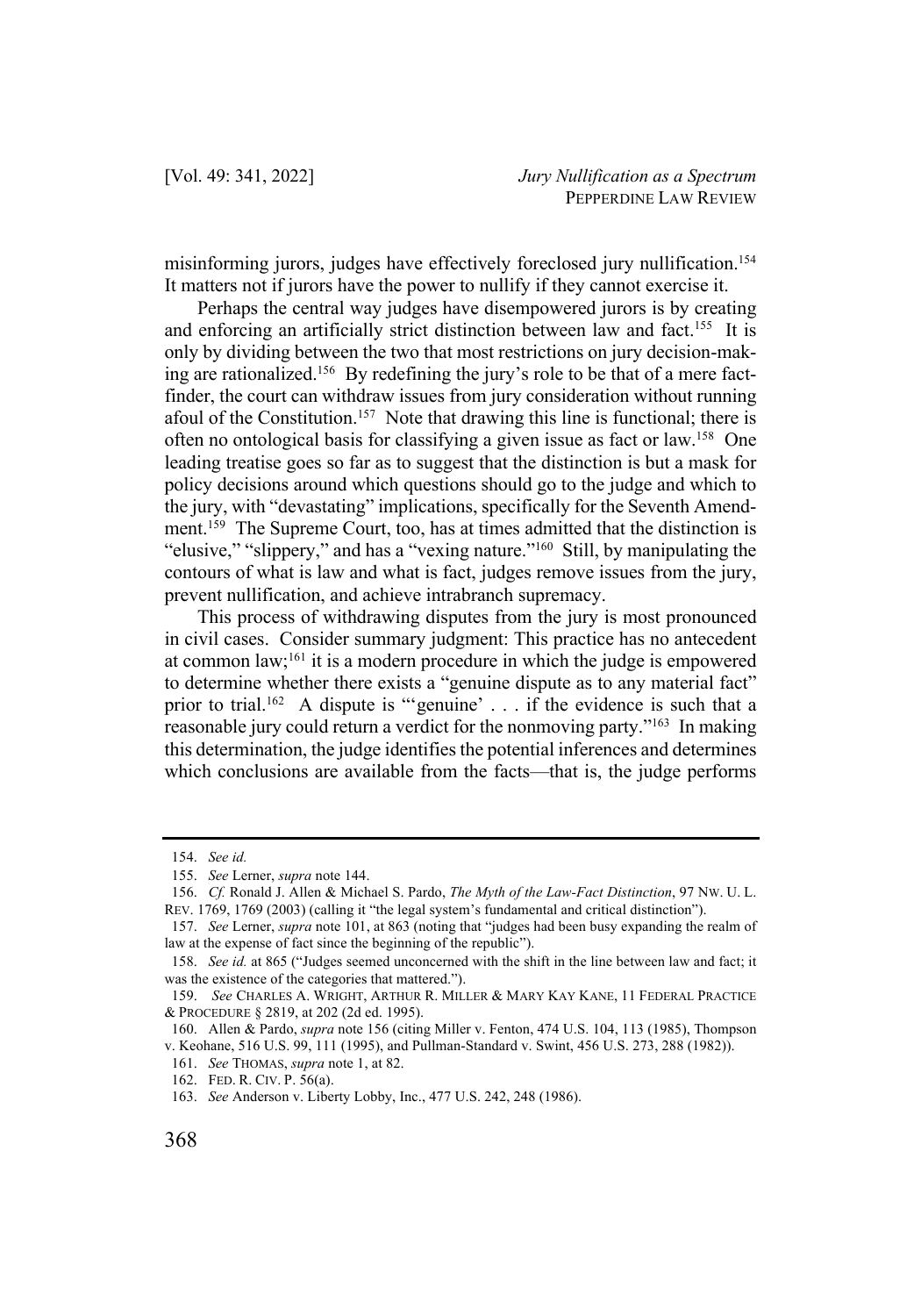the role of a hypothetical jury.<sup>164</sup> The efficiency benefits of summary judgment may at times be pronounced, as it avoids what one judge thinks to be an unnecessary trial.<sup>165</sup> But the key to this efficiency is that this procedure is only available if no reasonable jury—or, put differently, one not prone to extralegal reasoning—could reach an alternative verdict.<sup>166</sup> That a jury might exercise its power to decide the case according to seemingly unreasonable or unlawful considerations matters not in the determination; the judge supplants the jury's potential judgment with his own.167

Consider also, again in the civil context, the procedure of judgment as a matter of law entered prior to a verdict—which also did not exist at common law.<sup>168</sup> With this, the judge explicitly weighs the evidence during trial and issues his own verdict if "a reasonable jury would not have a legally sufficient evidentiary basis to find for the party on that issue."<sup>169</sup> The goal of this procedure is to avoid jurors who may decide disputes against the law's dictates. Make no mistake, the 1991 advisory committee notes to Federal Rule of Civil Procedure 50 (which governs judgment as a matter of law) are explicit in that the rule "aims to facilitate the exercise by the court of its responsibility to assure the fidelity of its judgment to the controlling law."170 The procedure is not simply about efficiency (the trial has already begun); it is instead concerned with limiting the jury's authority to issue non-law-compliant verdicts.<sup>171</sup> It seeks to prevent nullification before it happens.

Finally in the civil context, consider the increased use of special verdicts, which remove the issue of law from a jury's consideration altogether.<sup>172</sup> Although special verdicts existed at common law, the procedure was not

<sup>164.</sup> Fleming James, Jr., *Sufficiency of the Evidence and Jury-Control Devices Available Before Verdict*, 47 VA. L. REV. 218, 221 (1961).

<sup>165.</sup> *See* Edward Brunet, *The Efficiency of Summary Judgment*, 43 LOY. U. CHI. L.J. 689, 690 (2012).

<sup>166.</sup> *See Anderson*, 477 U.S. at 248.

<sup>167.</sup> *See* Suja A. Thomas, *The Fallacy of Dispositive Procedure*, 50 B.C. L. REV. 759, 760 (2009) (arguing that "judges decide dispositive motions based on their own views of the evidence, as opposed to what a reasonable jury could find").

<sup>168.</sup> *See* Lerner, *supra* note 144, at 462.

<sup>169.</sup> FED. R. CIV. P. 50(a).

<sup>170.</sup> FED. R. CIV. P. 50(a) advisory committee's note to 1991 amendment.

<sup>171.</sup> *See, e.g.*, Shaun P. Martin, *Rationalizing the Irrational: The Treatment of Untenable Federal Civil Jury Verdicts*, 28 CREIGHTON L. REV. 683, 688 (1995) (contending that "[t]he primary purpose of a directed verdict is to prevent the jury from delivering an untenable verdict").

<sup>172.</sup> *See* Harrington, *supra* note 16, at 392 (discussing the use of special verdicts to determine any disconnect in legal conclusions and to control juries).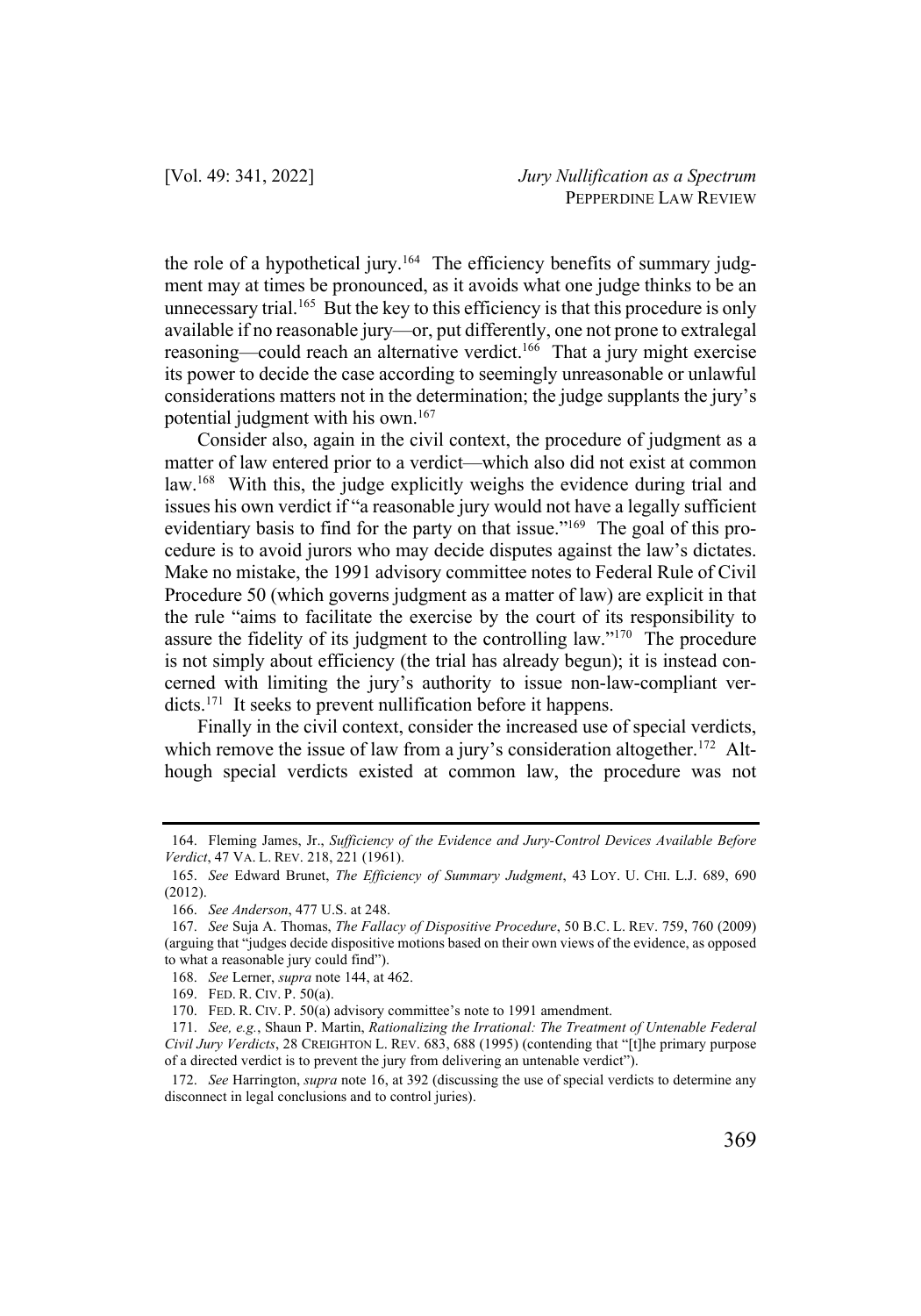widespread because at the time all parties needed to agree to deviate from the established norm that the jury would issue a general verdict.<sup>173</sup> A jury who wished not to return a special verdict could not be compelled to do so by the parties' request or the judge's direction.<sup>174</sup> In contrast, today civil juries are routinely made to return special verdicts, either at the direction of the parties or sua sponte by the judge.<sup>175</sup> The increased use of such verdicts has been recognized as serving the purpose of preventing what may become nullificatory verdicts.176 Special verdicts prevent the jury from nullifying because the judge is ultimately responsible for applying the law.<sup>177</sup>

Let us next consider criminal procedures meant to prevent nullification. Although special verdicts are not used to determine a criminal defendant's guilt,<sup>178</sup> procedures similar to those civil jury control procedures outlined above exist in the criminal context.<sup>179</sup> Federal Rule of Criminal Procedure 29, for instance, allows that "[a]fter the government closes its evidence or after the close of all the evidence, the court on the defendant's motion must enter a judgment of acquittal of any offense for which the evidence is insufficient to sustain a conviction."<sup>180</sup> But query in this and the other contexts: If the evidence is insufficient, should it not pose little difficulty for the jury to reach the "correct" outcome, especially if the case has already been presented? The answer is that the rule reflects the fear that jurors may flex their power to issue a verdict against the direction of the law.<sup>181</sup> Rule 29 exists precisely because the jury might choose to exercise its authority to convict when the judge

<sup>173.</sup> *See* William E. Nelson, *The Eighteenth-Century Background of John Marshall's Constitutional Jurisprudence*, 76 MICH. L. REV. 893, 906 (1978).

<sup>174.</sup> *See id.* (citing 1 LEGAL PAPER OF JOHN ADAMS 230 (L. Wroth & H. Zobel eds., 1965)).

<sup>175.</sup> *See* FED. R. CIV. P. 49(a).

<sup>176.</sup> *See* Leipold, *supra* note 36, at 276–77.

<sup>177.</sup> *See id.* at 277. Note, however, that jurors still might draw upon extralegal factors in performing the factfinding even in issuing a special verdict. As presented here, such extralegal reasoning would constitute nullification.

<sup>178.</sup> Special verdicts, however, may be used to determine certain facts regarding criminal sentencing. *See* Kate H. Nepveu, *Beyond "Guilty" or "Not Guilty": Giving Special Verdicts in Criminal Jury Trials*, 21 YALE L. & POL'Y 263, 263–64 (2003).

<sup>179.</sup> While these procedures are an important part of the story, the main way that the state avoids criminal nullification is through coercive plea bargaining. *See* THOMAS, *supra* note 1, at 69.

<sup>180.</sup> FED. R. CRIM. P. 29(a).

<sup>181.</sup> *See* Renée B. Lettow, *New Trial for Verdict Against Law: Judge-Jury Relations in Early Nineteenth-Century America*, 71 NOTRE DAME L. REV. 505, 505–06 (1996) (reviewing the history of jury verdicts that led judges to increase the use of their power over the jury to ensure that "startling" verdicts no longer happened).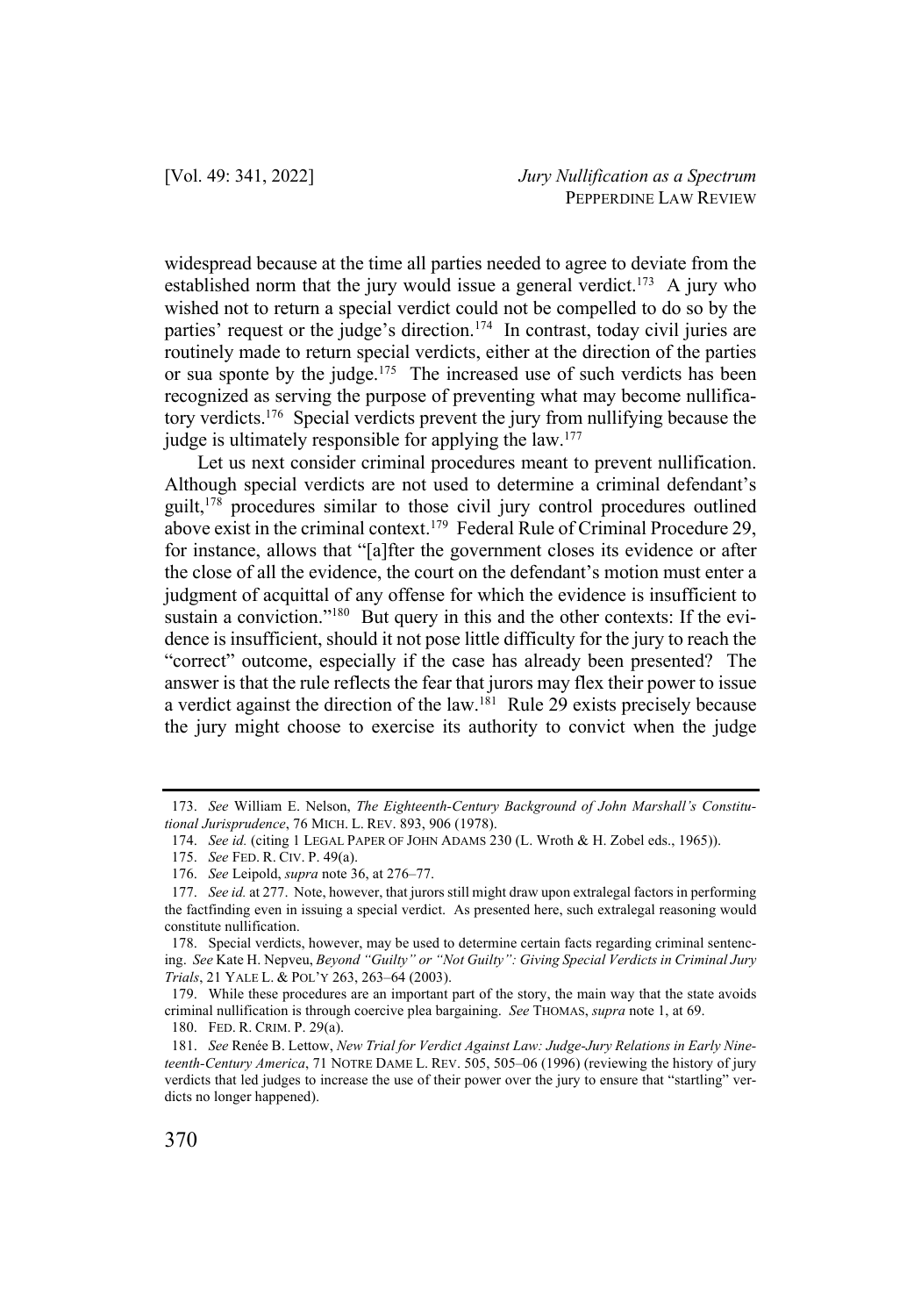believes acquittal is appropriate.<sup>182</sup> Just like in the civil context, the judge is empowered to reach a conclusion before the jury—be it a body prone to reasonable or unreasonable considerations—even gets a chance.

Beyond those civil and criminal procedures in which the judge exercises strong power to prevent completely the jury from rendering a verdict (nullificatory or otherwise), there are also a host of soft powers employed to guide the jury toward law-compliant verdicts.183 There are too many such instances to offer here a comprehensive review. Some scholars note, for instance, that the pretrial procedures for selecting jurors are not simply to ensure that those individuals selected will decide the case impartially but also to socialize those individuals into their new role as officers of the court bound by the law. 184 Likewise, the Supreme Court has upheld procedures in which those potential jurors who are unwilling to follow the law (even in criminal cases involving the potential death penalty) may justly be struck from the venire for cause.<sup>185</sup> Or, note how much of the law governing evidence has at its foundation the goal of preventing jurors from receiving evidence that might counsel against the direction of the law;<sup>186</sup> or how criminal jurors are not informed of the potential punishments resulting from a guilty verdict; <sup>187</sup> or how civil jurors do not learn of the potential for treble damages<sup>188</sup> or damage caps.<sup>189</sup> Surely, most aspects of due process are designed to ensure law compliance. The jury is not, nor does anyone seriously suggest it should be, entirely unrestrained.

But judges go further than simply ensuring due process and instead actively mislead jurors as to the breadth of their institutional power.<sup>190</sup> Most

187. *See* Rachel E. Barkow, *Recharging the Jury: The Criminal Jury's Constitutional Role in an Era of Mandatory Sentencing*, 152 U. PA. L. REV. 33, 79–80 n.206 (2003).

190. *See* Harrington, *supra* note 16, at 416.

<sup>182.</sup> *See* FED. R. CRIM. P. 29 (stating that the court "must enter a judgment of acquittal of any offense for which the evidence is insufficient to sustain a conviction").

<sup>183.</sup> *See* Harrington, *supra* note 16, at 403–10 (discussing the powers used by judges to guide a jury toward a law-compliant verdict, including summations of law and fact).

<sup>184.</sup> *See* Robert W. Balch, Curt Taylor Griffiths, Edwin L. Hall & L. Thomas Winfree, *The Socialization of Jurors: The Voir Dire as a Rite of Passage*, 4 J. CRIM. JUST. 271, 272 (1976).

<sup>185.</sup> *See* Wainwright v. Witt, 469 U.S. 412, 423 (1985).

<sup>186.</sup> *See, e.g.*, CHRISTOPHER B. MUELLER & LAIRD C. KIRKPATRICK, EVIDENCE UNDER THE RULES 1 (9th ed. 2018) ("[M]istrust of juries is the single overriding reason for the law of evidence."); *see also* FRANK, *supra* note 43, at 185 ("Our complicated and cumbersome rules of evidence could be simplified immeasurably if we did away with the jury.").

<sup>188.</sup> *See* Note, *Controlling Jury Damage Awards in Private Antitrust Suits*, 81 MICH. L. REV. 693, 694–98 (1983).

<sup>189.</sup> *See* Rebecca Hollander-Blumoff & Matthew T. Bodie, *The Effects of Jury Ignorance About Damage Caps: The Case of the 1991 Civil Rights Act*, 90 IOWA L. REV. 1361, 1362 (2005).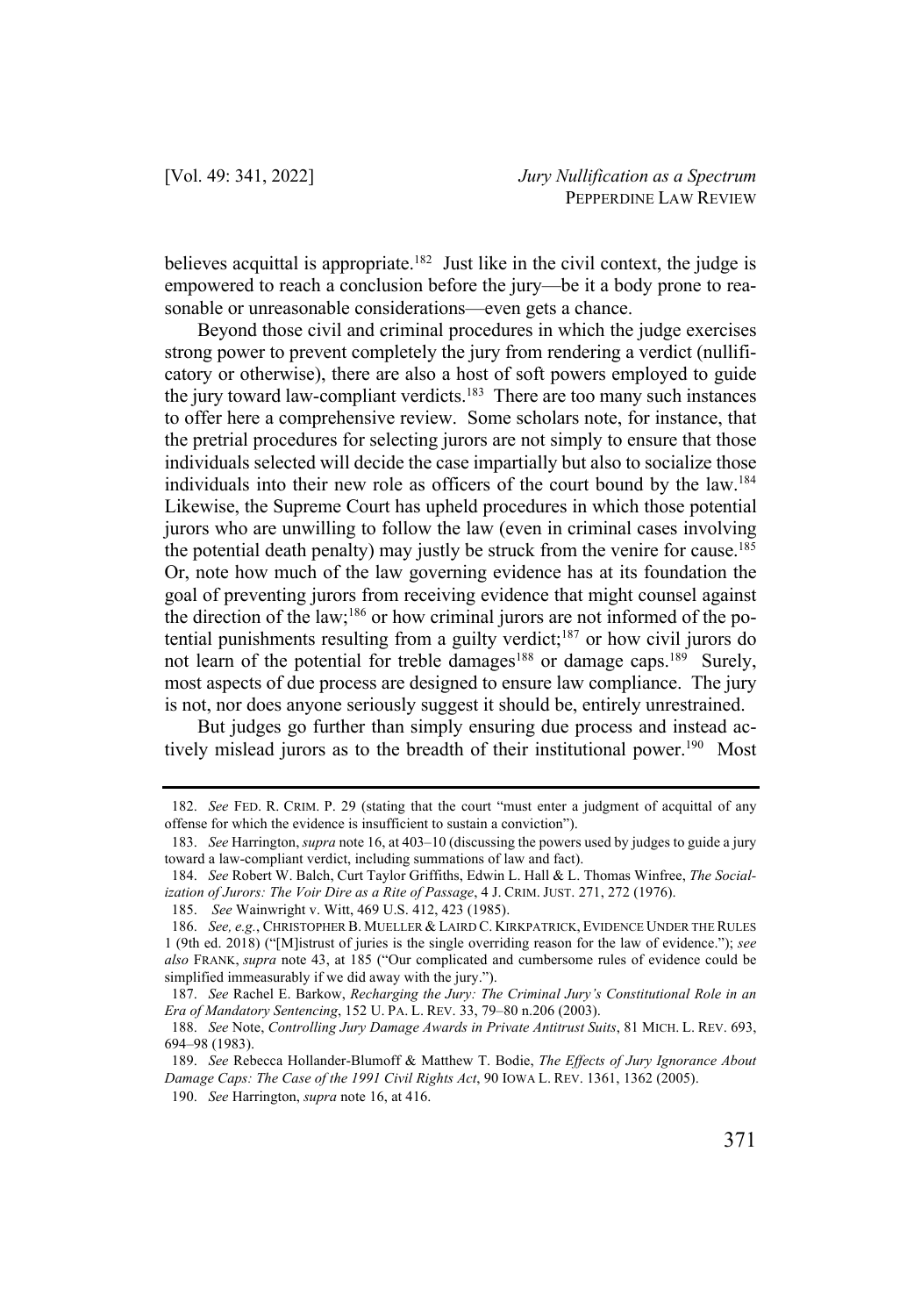significantly, jurors are no longer informed of their constitutional power to review the applicable law.<sup>191</sup> At the Founding, jurors were readily so informed.192 Consider the jury instruction given by Chief Justice John Jay in a jury trial conducted by the Supreme Court in 1794:

> It may not be amiss . . . to remind you of the good old rule, that on questions of fact, it is the province of the jury, on questions of law, it is the province of the court to decide. But it must be observed that by the same law, which recognizes this reasonable distribution of jurisdiction, you have nevertheless a right to take upon yourselves to judge of both, and to determine the law as well as the fact in controversy. On this, and on every other occasion, however, we have no doubt, you will pay that respect, which is due to the opinion of the court: For, as on the one hand, it is presumed that juries are the best judges of facts; it is, on the other hand, presumable that the court are the best judges of law. But still, both objects are lawfully, within your power of decision.<sup>193</sup>

Compare that to a typical instruction that a judge might give today: "I instruct you that the law as given by the court in these and other instructions constitute the only law for your guidance. It is your duty to accept and to follow the law as I give it to you even though you may disagree with the law."<sup>194</sup> Yes, these dueling instructions reflect the previously discussed transformation of the jury's role since the Founding.195 But note also that the modern practice misleads jurors as to the breadth of their power to judge the law as well as the facts.<sup>196</sup> This is because courts fear that making the power explicit may invite mischief in the form of nullification.<sup>197</sup> If the institution's role is now limited

<sup>191.</sup> *See id.* at 437–38.

<sup>192.</sup> *See id.* at 414, 423.

<sup>193.</sup> Georgia v. Brailsford, 3 U.S. (3 Dall.) 1, 4 (1794).

<sup>194.</sup> 1 FED. JURY PRAC. AND INSTRUCTION § 10.01 (1987).

<sup>195.</sup> *See supra* Part II.

<sup>196.</sup> *See, e.g.*, Marder, *supra* note 8, at 944.

<sup>197.</sup> Scholars disagree on whether such a "nullification instruction" impacts the likelihood of a lawless verdict. For a discussion on the potential effects, see generally Shari Seidman Diamond, *When Ethics and Empirics are Entwined: A Response to Judge Dann's Nullification Proposal*, *in* JOHN KLEI-NIG & HANES LEVINE, JURY ETHICS: JUROR CONDUCT AND JURY DYNAMICS 119, 121 (2006).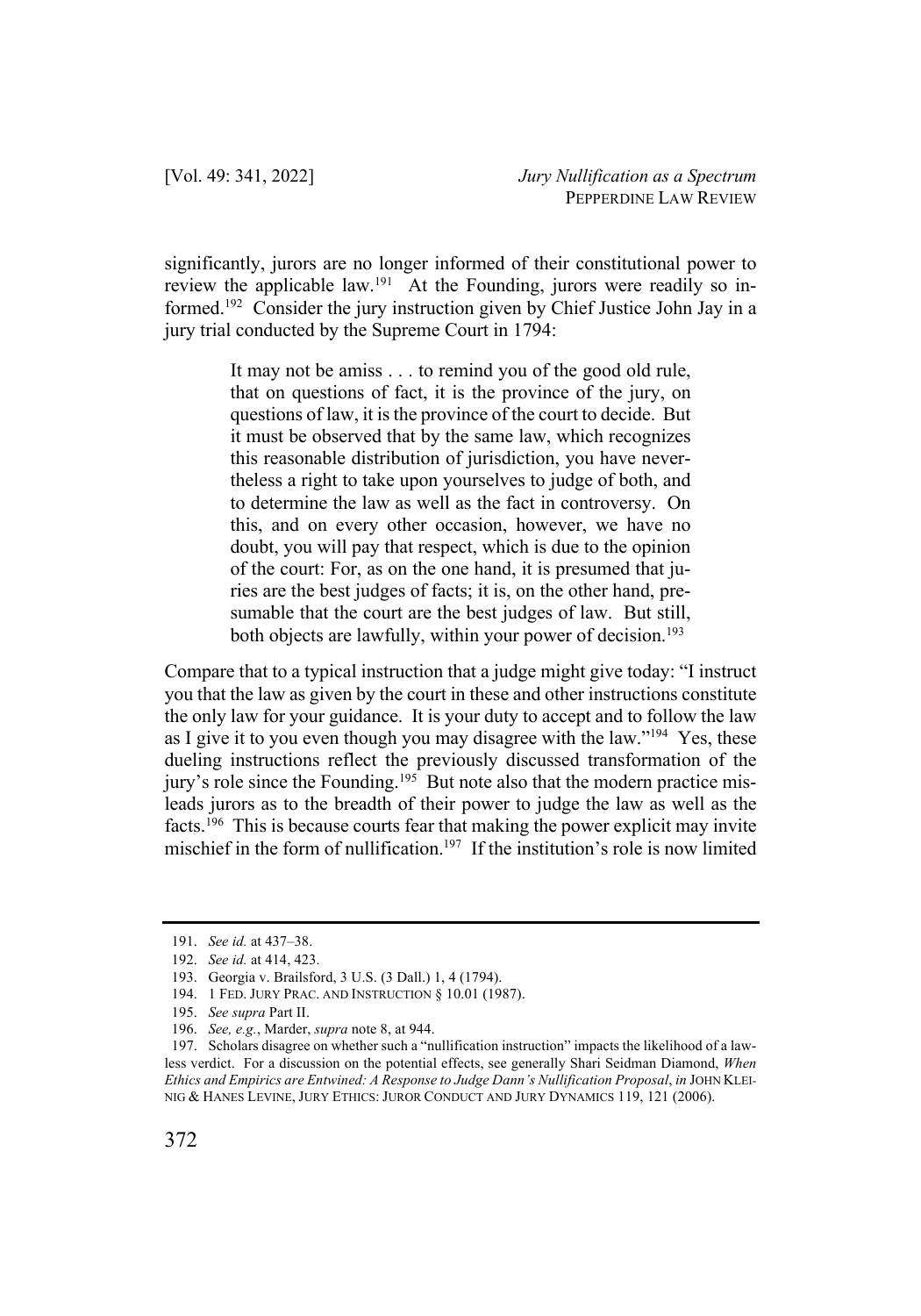such that it does not have the lawful discretion to issue a nullificatory verdict, the thinking goes, best not to tell jurors of their antiquated power.

But it is not just the jury instructions that command this limited role. From the very beginning of their service, jurors are required to swear an oath to follow the law—an act that transforms them from private individuals into constitutional actors with all the concomitant obligations and responsibilities.198 If during the proceedings it becomes known that a juror intends to break that oath—say, by openly discussing nullification with other jurors the judge may remove the offending juror. The Second Circuit explained:

> We categorically reject the idea that, in a society committed to the rule of law, jury nullification is desirable or that courts may permit it to occur when it is within their authority to prevent. Accordingly, we conclude that a juror who intends to nullify the applicable law is no less subject to dismissal than is a juror who disregards the court's instructions due to an event or relationship that renders him biased or otherwise unable to render a fair and impartial verdict.<sup>199</sup>

By governing jurors' discussions and deliberations to ensure that they substantively comply with the oath, the court is able to prevent what *may* have developed into a verdict that is perceived as nullificatory.<sup>200</sup> So while today's jurors cannot be "locked up, without meat, drink, fire, and tobacco"<sup>201</sup> as their ancestors could have been, they still may be interrogated on the substance of their considerations and dismissed from meaningful constitutional

<sup>198.</sup> *See* Kathleen M. Knudsen, *The Juror's Sacred Oath: Is There a Constitutional Right to a Properly Sworn Jury?*, 32 TOURO L. REV. 489, 500 (2016).

<sup>199.</sup> United States v. Thomas, 116 F.3d 606, 614 (2d Cir. 1997); *see also* Brown v. United States, 818 A.2d 179, 185 (D.C. 2003) ("'Where . . . a presiding judge receives reports that a deliberating juror is intent on defying the court's instructions on the law,' the danger of 'unduly breaching the secrecy of deliberations' by merely investigating the reports is very real. And yet inquiry is necessary, because 'a presiding judge possesses both the responsibility and the authority to dismiss a juror whose refusal or unwillingness to follow the applicable law becomes known to the judge during . . . trial.' 'It would be a dereliction of duty for a judge to remain indifferent to reports that a juror is intent on violating his oath.'" (quoting United States v. Thomas, 116 F.3d 606, 616, 617, 621 (2d Cir. 1997))). 200. As Nancy Marder explains, governing jury deliberations for hints of nullification has the potential to limit substantive deliberations more generally, robbing the parties of full consideration of their dispute. *See* Marder, *supra* note 8, at 951.

<sup>201.</sup> *See* FORSYTH, *supra* note 48, at 340.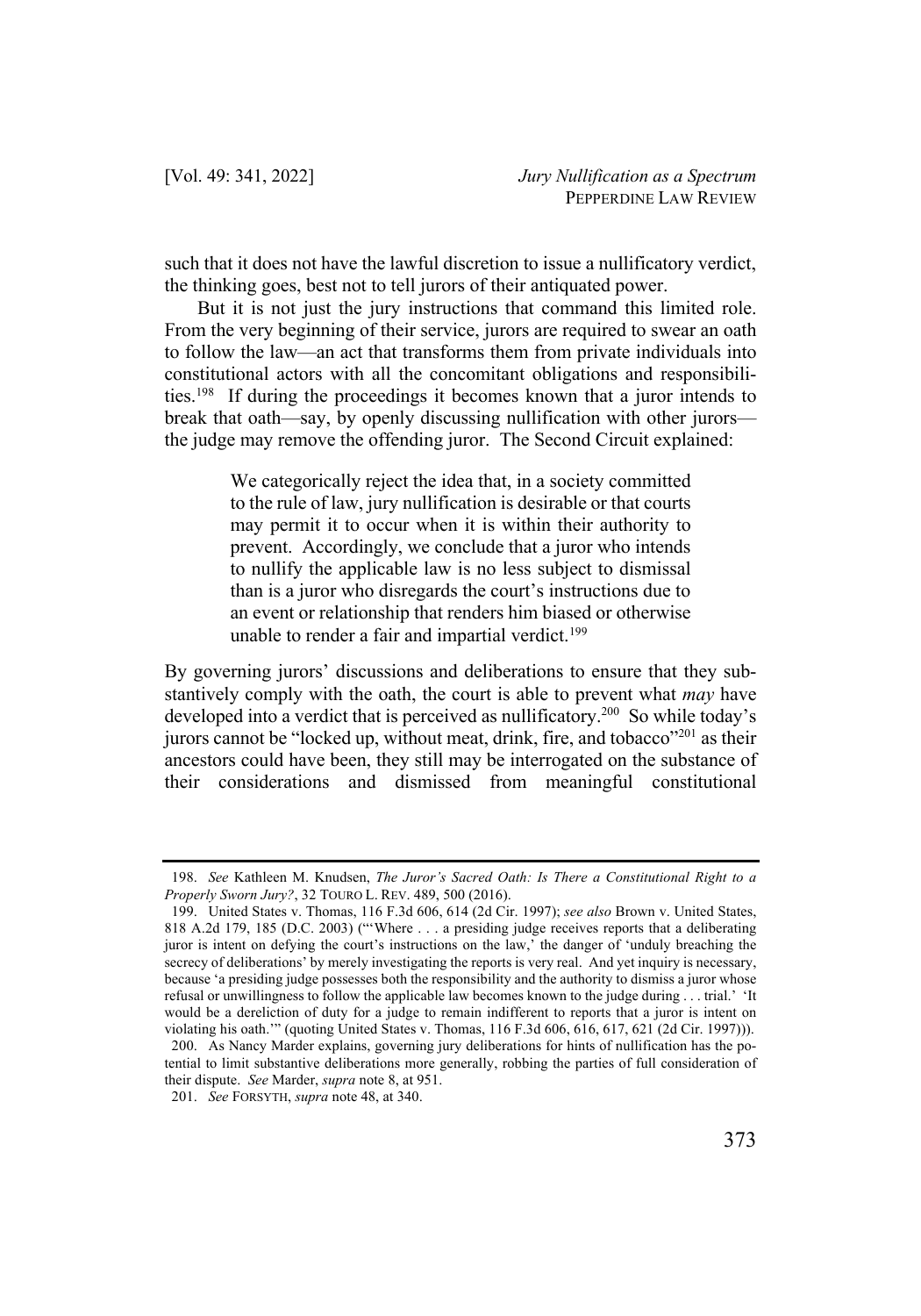participation—all because they *might* later render a verdict that appears to contradict the law's dictates as determined by a judge.

As shown, courts have created and enforced pre-verdict jury-control procedures specifically to make it less likely that jurors will exercise their power to disregard the law. This is most pronounced when judges entirely remove issues from the jury through preliminary procedures and special verdicts, but it is also apparent through soft powers that make it more difficult for the jury to exercise its power. Of course, these pre-verdict procedures are not failproof, and if given the chance, a jury still can issue a verdict against the direction of the law. But as addressed next, there are a host of new procedures in both the civil and criminal contexts meant to "correct" such instances.

# *B. Post-Verdict Procedures To "Correct" Nullification*

Even in the rare instance that a civil or criminal case proceeds to trial and a jury renders a verdict, the judge still may sap that verdict of its power.<sup>202</sup> Like those procedures outlined above, many of these post-verdict procedures did not exist at common law.<sup>203</sup> They are instead modern developments meant to ensure that only seemingly rational jury verdicts are actualized. The procedures differ meaningfully between civil and criminal disputes, and consequently they are addressed separately below. The thread linking the two, however, is that the modern jury's verdict is easily "corrected" if it strikes the judge as unreasonable; the jury's decision to nullify is readily nullified. Only a jury verdict acquitting a criminal defendant carries any finality, due to the Double Jeopardy Clause.<sup>204</sup> As such, nullification as traditionally understood no longer exists in any other context.

# 1. Civil Procedures

Civil jury verdicts are easily "corrected." Despite the Seventh Amendment's mandate that "no fact tried by a jury, shall be . . . re-examined in any

<sup>202.</sup> *See* FED. R. CIV. P. 50 (granting judges the ability to issue judgment as a matter of law, motion for a new trial, or make conditional rulings); FED. R. CIV. P. 59 (allowing for remittitur of damages through alteration or amendment of a judgment); FED. R. CRIM. P. 29 (requiring that the court must enter a judgment of acquittal of any offense for which the evidence is insufficient to sustain a conviction); FED. R. CRIM. P. 33 (allowing for a new trial upon the defendant's motion if the interest of justice so requires).

<sup>203.</sup> *See* Lettow, *supra* note 181, at 509–15 (outlining the early history of these practices).

<sup>204.</sup> *See* U.S. CONST. amend. V.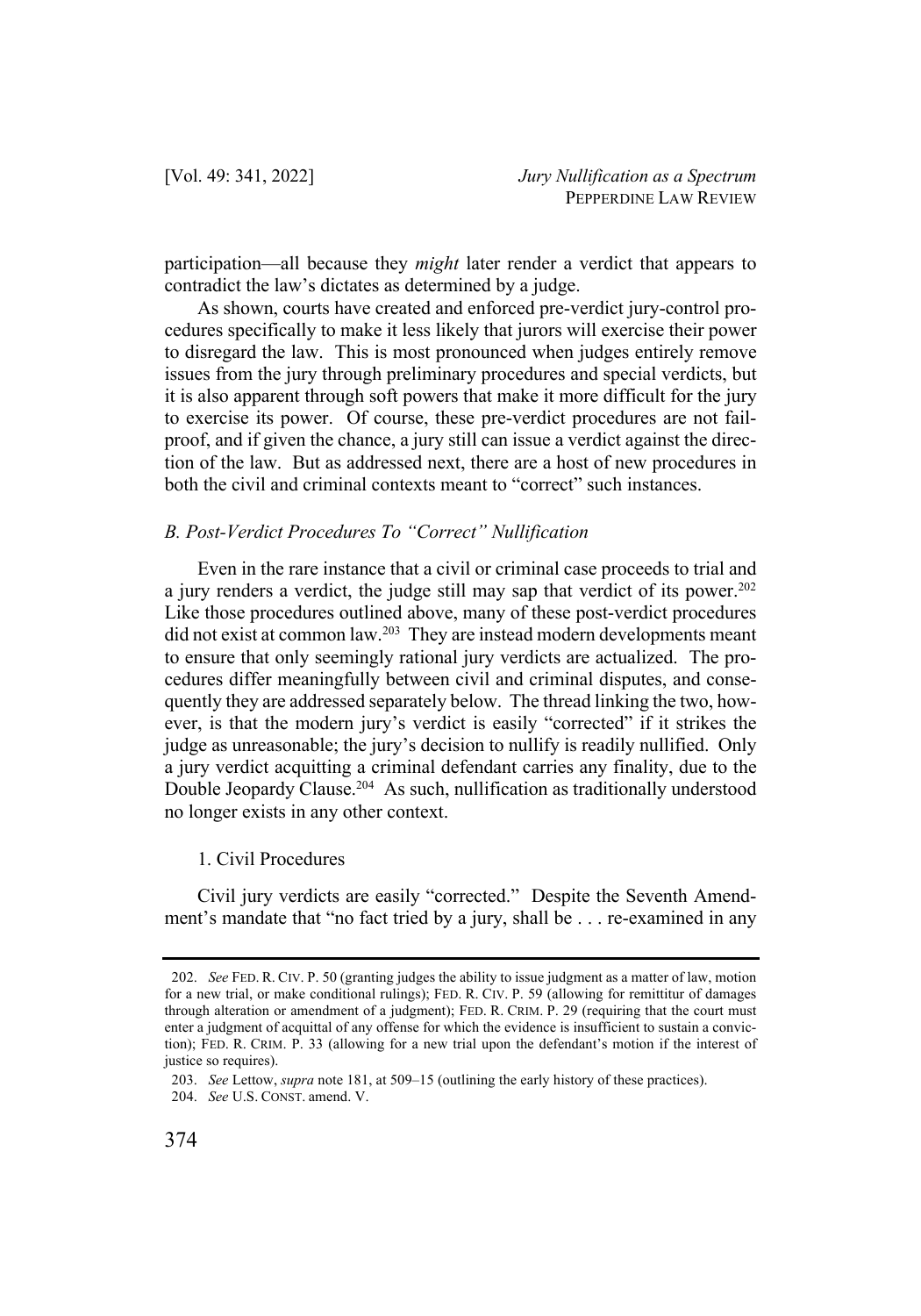Court of the United States,"205 procedures have developed that allow judges to erase the jury's verdict and implement their own. What is more, judges may coerce a winning party into altering the jury's damages award if the award's size indicates to the judge that the jury has in some way run amok in making its determination. <sup>206</sup> In this way, the modern civil jury is a weakened institution. Its power exists only to render verdicts that fall within the bounds of the judge's notion of reasonability.

Like the pre-verdict procedures outlined above, a judge's power to displace the civil jury's verdict and implement his own did not exist at common law.<sup>207</sup> Instead, the judge only had the power to order a new trial, which readers will remember has at its foundation the dramatic writ of attaint procedures previously discussed.208 A five-to-four majority of the Supreme Court acknowledged this important limitation of judicial authority in *Slocum v. New York Life Insurance Co.* in 1913: "[I]t is the province of the jury to hear the evidence and by their verdict to settle the issues of fact, no matter what the state of the evidence, and that while it is the province of the court to aid the jury in the right discharge of their duty, . . . the court cannot dispense with a verdict, or disregard one when given, and itself pass on the issues of fact," as to do otherwise would violate the Seventh Amendment's plain prohibition on courts' reexamination of any facts tried by a jury.<sup>209</sup>

Now, to be clear, the ability to grant a new trial is a powerful tool to regulate any given jury verdict. As Renée Lettow Lerner explains, granting new trials became the premier way judges sought to control jury verdicts through much of the nineteenth century.<sup>210</sup> Lerner contends that ordering new trials succeeded as a method for controlling civil juries precisely because "of its appearance of retaining jury authority."211 Yet realize that prohibiting judges from entering verdicts does more than simply maintain appearances; rather, it meaningfully ensures a pocket of jury authority—at least at an institutional level. While a judge can refuse to implement a single jury's verdict, the procedure does not allow the judge to completely remove the public's

<sup>205.</sup> U.S. CONST. amend. VII.

<sup>206.</sup> *See* FED. R. CIV. P. 59(e).

<sup>207.</sup> *See* Thomas, *Why Summary Judgment is Unconstitutional*, *supra* note 26, at 157.

<sup>208.</sup> *See id.*

<sup>209.</sup> 228 U.S. 364, 387–88 (1913).

<sup>210.</sup> *See* Lettow, *supra* note 181, at 508 (stating that the "new trial became the method of choice for controlling the jury").

<sup>211.</sup> *See id.* at 526.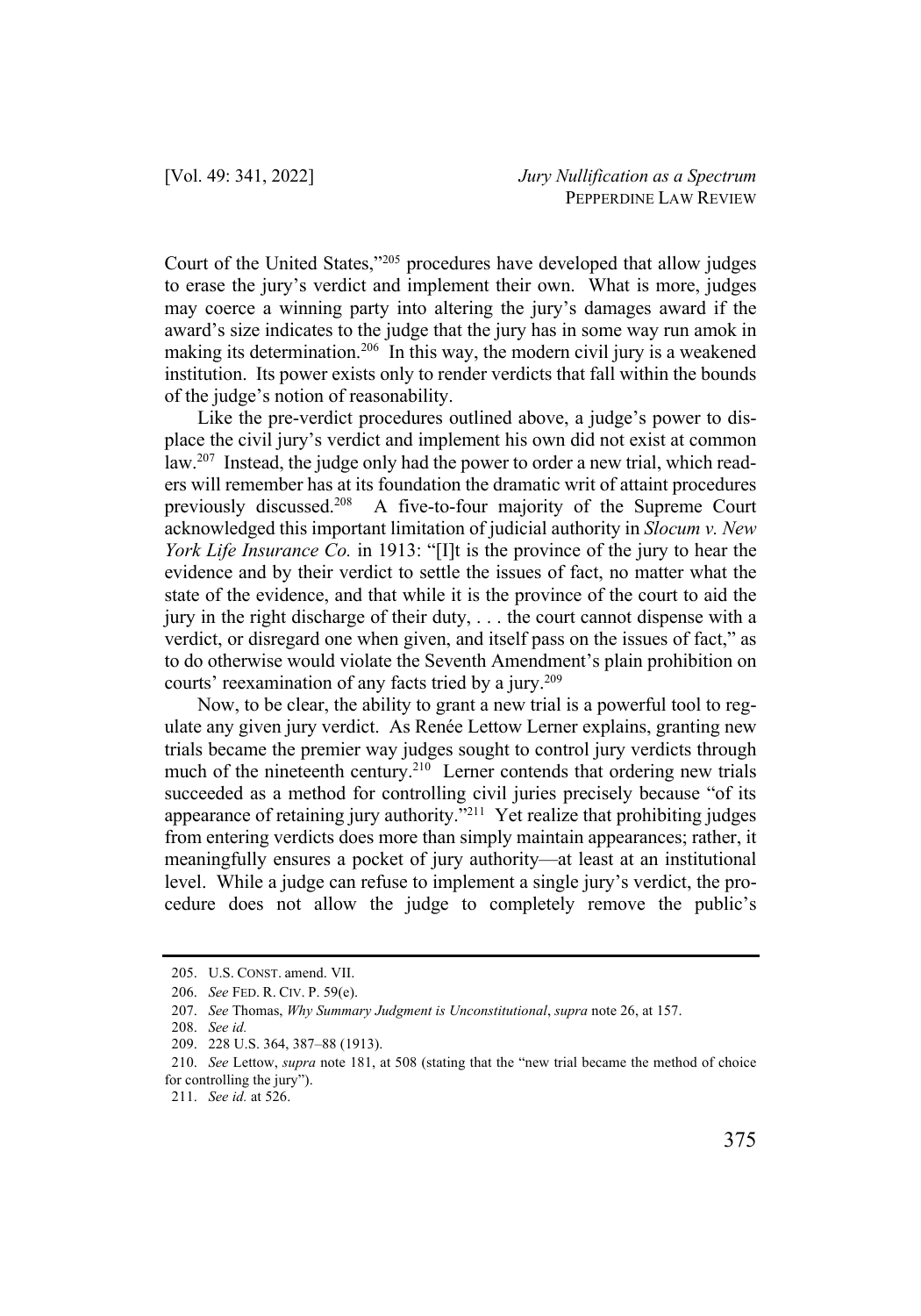involvement in resolving the dispute.<sup>212</sup> The practice ensured that judges could not completely displace the jury as the democratic bench.

During the twentieth century, however, intrepid jurists went further and developed legal fictions that allowed judges to effectively replace civil jury verdicts without needing to hold a new trial. This occurred mainly through the use of renewed judgments as a matter of law, which the Supreme Court blessed in *Baltimore & Carolina Line, Inc. v. Redman*, decided in 1935.<sup>213</sup> There, effectively reversing *Slocum*, the Court held that a district court could—after the jury had returned its verdict—enter judgment as a matter of law so long as the jury-verdict loser had sought such a judgment prior to the matter being submitted to the jury and the trial court had reserved its ruling on that motion.214 Because the judge had never actually ruled on the motion, the Court reasoned, the judge was not reexamining the jury's findings of fact but instead simply was ruling on the original motion.<sup>215</sup> This practice, like the others here, did not exist at common law, which only allowed renewed motions on matters of law, not on matters of fact.<sup>216</sup> Unconcerned, the Supreme Court created a procedure for judges to more efficiently alter civil jury verdicts after the fact. 217

Today, post-verdict judgments as a matter of law are governed by Federal Rule of Civil Procedure 50(b), which largely reflects the Supreme Court's *Redman* decision.<sup>218</sup> Yet there is one critical difference. Under the modern rule, the judge need not reserve ruling on a judgment as a matter of law until after the jury verdict; instead, so long as the court "does not grant" the verdictloser's motion, "the court is considered to have submitted the action to the jury subject to the court's later deciding the legal questions raised by the motion."219 As such, the court can deny a party's motion for judgment as a matter of law and still later decide to grant the renewed motion if the judge finds the jury's verdict dissatisfying for some reason. This exposes the legal fiction

<sup>212.</sup> *See* FED. R. CIV. P. 59(d).

<sup>213.</sup> 295 U.S. 654 (1935).

<sup>214.</sup> *Id.* at 659–61.

<sup>215.</sup> *Id.*

<sup>216.</sup> *See, e.g.*, Robert A. Ragazzo, *The Power of a Federal Appellate Court To Direct Entry of Judgment as a Matter of Law: Reflections on* Weisgram v. Marley Co., 3 J. APP. PRAC. & PROCESS 107, 120 (2001).

<sup>217.</sup> *See id.*

<sup>218.</sup> *See* FED. R. CIV. P. 50(b) (allowing for renewed motions on matters of law and describing the process to do so); *Redman*, 295 U.S. 654.

<sup>219.</sup> FED. R. CIV. P. 50(b).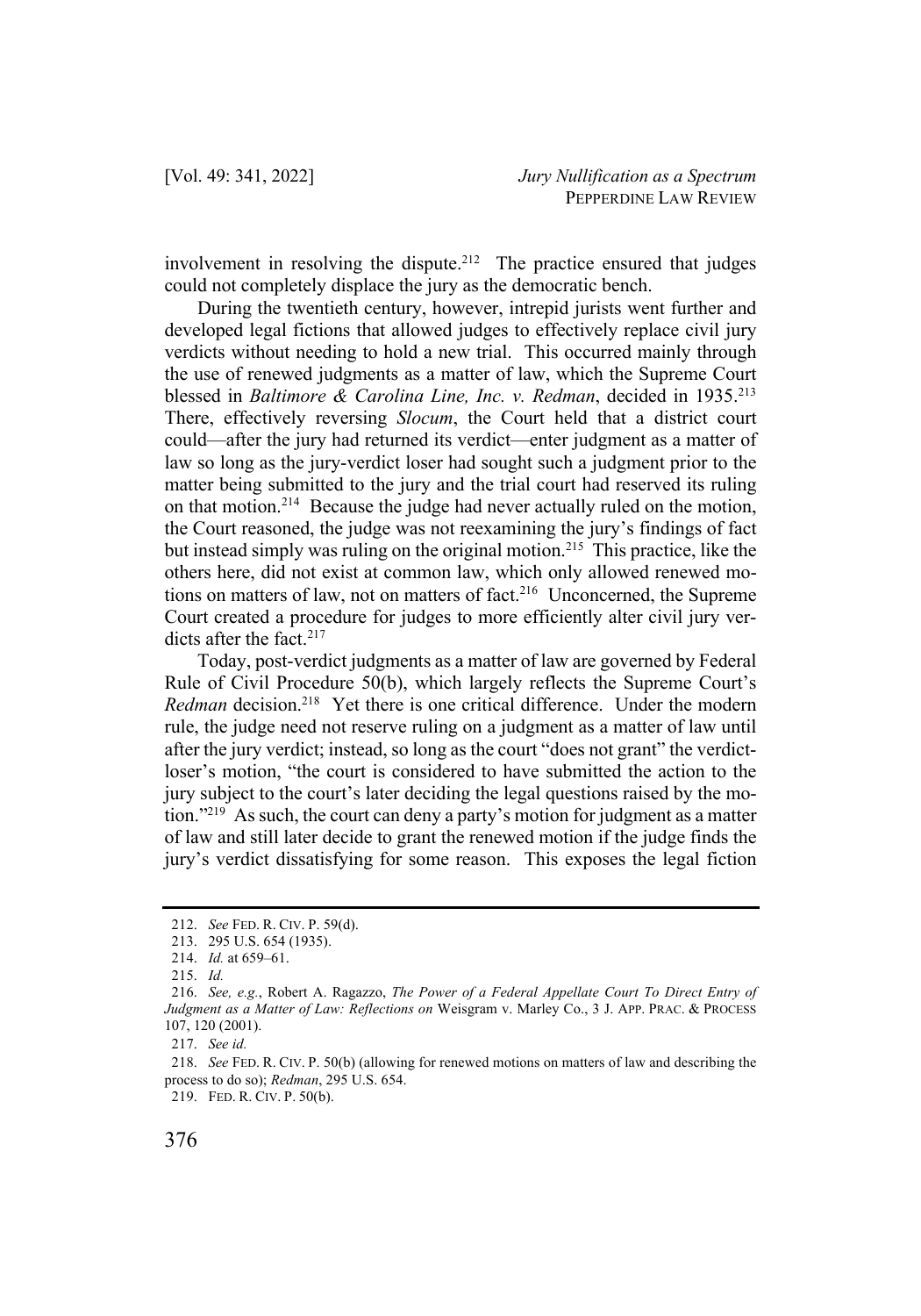that the judge is not simply replacing the jury's verdict. Loosening of procedural formalism has permitted substantive judicial powers that did not previously exist.220

In addition to the power to order new trials and to replace jury verdicts upon a verdict-loser's motion, judges also took for themselves the power to coerce verdict-winning parties into remitting part of their damage awards. That is, the judge may propose a new verdict on threat that if the verdictwinning party does not remit some of the award as the judge deems necessary, a new trial will be ordered.<sup>221</sup> In determining the amount a party should remit, the court may consider the evidence and all inferences available therefrom.222 The judge thereby performs precisely the function that the jury just performed and simply proposes an alternative finding of fact as to the totality of damages.<sup>223</sup> While the verdict-winner need not accept the judge's offer, failure to do so will cause them to undergo the expense of another trial.<sup>224</sup> Critically, this procedure is also largely new. The chief remedy at common law was as readers can probably guess at this point—to order a new trial "for excessive damages" if "the damages . . . appear[ed] at first blush to be outrageous and indicate passion or partiality in the jury"—that is, if it appeared to be nullificatory. <sup>225</sup> And while there are a few limited examples of remittitur antedating the Seventh Amendment, the vast majority of case law and treatises of that time hold the opposite: "[I]n cases where the amount of damages was

<sup>220.</sup> *Cf.* OLIVER WENDELL HOLMES, JR., THE COMMON LAW 78 (1938) ("Ignorance is the best of law reformers.").

<sup>221.</sup> FED. R. CIV. P. 59; *see also* Joseph C. Petillo, *Federal Jurisdiction and Practice: Challenging the Remittitur Order*, 51 ST. JOHN'S L. REV. 404, 404 (1977) ("Upon determining that an exorbitant jury verdict has been awarded, a trial court judge may grant the plaintiff an election to either voluntarily remit a stated portion of his award or submit to a new jury trial for a redetermination of damages.").

<sup>222.</sup> While there is no standard across federal circuits, most circuits use a "reasonable jury" standard to determine how much of a jury verdict should be remitted. *See* Kelsey N. Weyhing, *Remittitur in Civil Rights Cases: Where the Seventh Circuit Went Wrong in* Adams v. City of Chicago, 11 SEVENTH CIR. REV. 174, 177 (2016).

<sup>223.</sup> *Cf.* Fleming James, Jr., *Remedies for Excessiveness or Inadequacy of Verdicts: New Trial on Some or All Issues, Remittitur and Additur*, 1 DUQ. L. REV. 143, 146 (1963) (recognizing that in reviewing the adequacy of a jury verdict, "[the court] must itself exercise the same kind of discretionary judgment which the jury has exercised").

<sup>224.</sup> *See* Petillo, *supra* note 221, at 404.

<sup>225.</sup> 1 WILLIAM TIDD, THE PRACTICE OF THE COURTS OF KING'S BENCH AND COMMON PLEAS, IN PERSONAL ACTIONS, AND EJECTMENT 908–09 (1856); *see also* Hewlett v. Cruchley, 128 Eng. Rep. 696, 698 (C.P. 1813) ("It is now well acknowledged . . . [that] if the damages are clearly too large, the Courts will send the inquiry to another jury.").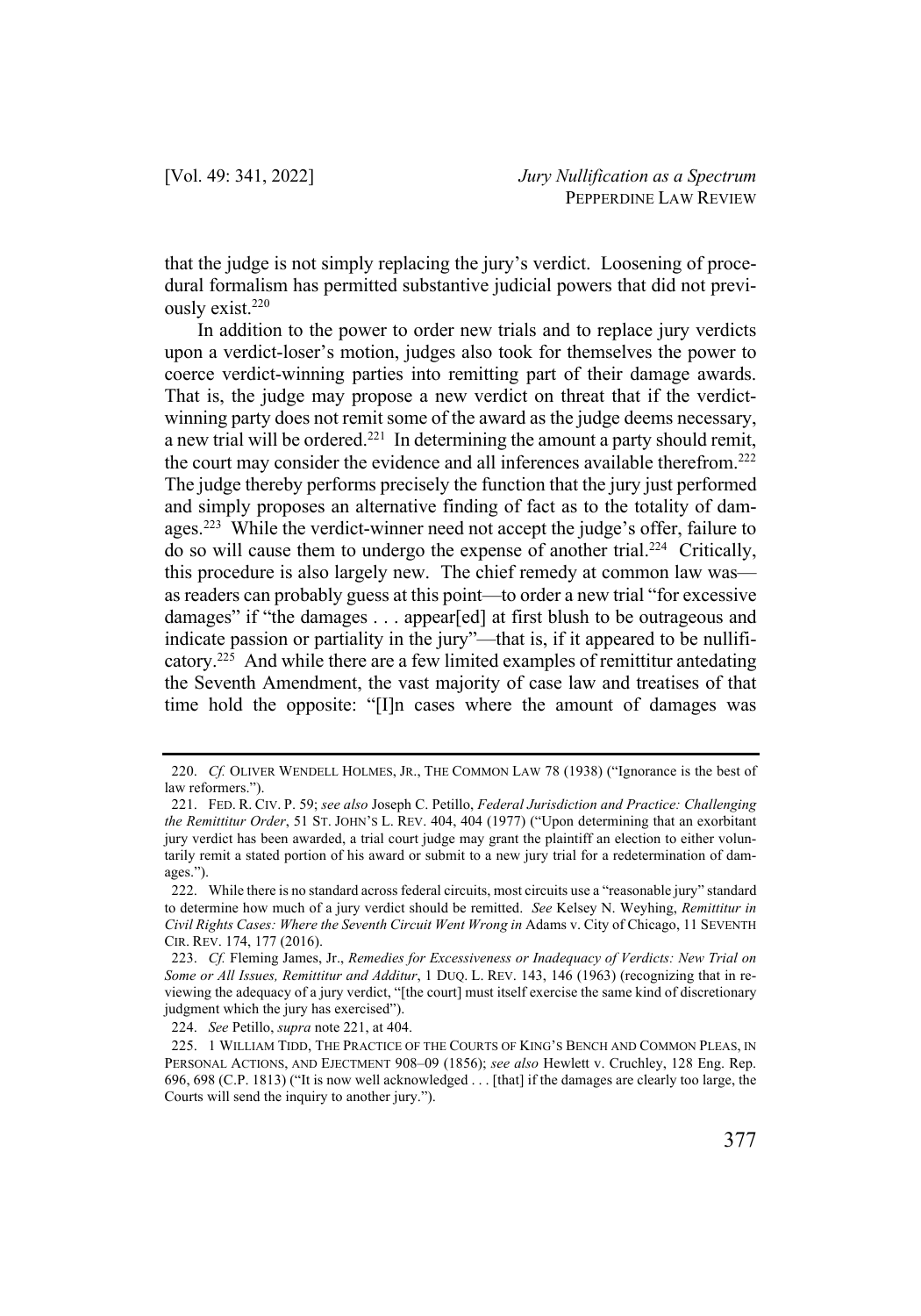uncertain their assessment was a matter so peculiarly within the province of the jury that the [c]ourt should not alter it."<sup>226</sup> In 1935 the Supreme Court acknowledged that there was but tenuous support for this procedure at common law, noting in dicta: "[I]t . . . may be that if the question of remittitur were now before us for the first time, it would be decided otherwise."<sup>227</sup> Nevertheless, this practice continues today as a means of displacing jury authority.228

Accordingly, the new post-verdict procedures used to reverse and alter civil jury verdicts are profoundly powerful in constraining the institution.229 Where at one time the civil jury was thought to bring the judgment of the community to bear on the acts of the government and other powerful social and economic actors, the jury's power today is limited to issuing verdicts in line with the judge's perception of reasonability. The civil jury thus can no longer nullify the law, at least as traditionally understood. Instead, the civil jury simply issues a temporary verdict, which a judge will either let stand or fall based on little more than their own aesthetic review.<sup>230</sup>

## 2. Criminal Procedures

Post-verdict procedures to control jury nullification in the criminal context differ from those in the civil context. While the judge possesses the power to order a new trial or issue judgment of acquittal if the jury issues a verdict

<sup>226.</sup> *See* Dimick v. Schiedt, 293 U.S. 474, 480 (1935) (quoting JOHN D. MAYNE, MAYNE'S TREA-TISE ON DAMAGES (9th ed. 1920)); *see also id.* at 485 (reviewing the history of the practice). 227. *Id.* at 485.

<sup>228.</sup> *See* G. Stanton Masters, *Abolishment of Remittitur: A Response to the Missouri Supreme Court*, 51 MO. L. REV. 563, 570 ("While the court must always respect the prerogatives of the jury, it is the court's duty to protect parties from 'improper verdicts' and take 'appropriate action.'"). Note that the Supreme Court has deemed additur—the converse procedure in which a party is coerced into paying additional damages—unconstitutional. *See Dimick*, 293 U.S. at 485. So, if the jury returns a verdict that is unreasonably low so as to suggest that the jury acted in contravention of the court's instructions, the judge is not permitted to leverage her power to grant a new trial in such a way as to coerce the defendant into paying additional damages. *See id.* A judge can, however, grant a new trial as against the weight of the evidence, concluding perhaps that the jury reached its decision based on undue prejudice or some other prohibited consideration. *See* James, *supra* note 223, at 150 & nn.33–34 (citing cases suggesting that it is an abuse of discretion for the trial court not to grant a new trial when it is clear that "improper" considerations influenced the jury's demonstrably inadequate damage award).

<sup>229.</sup> Beyond merely controlling nullification, as Renée Lettow Lerner contends, "American civil justice systems have moved far toward the goal, envisioned by the bolder reformers of the late nineteenth and early twentieth centuries, of abolition of the jury." Lerner, *supra* note 144, at 525. 230. *See* Thomas, *supra* note 167, at 760.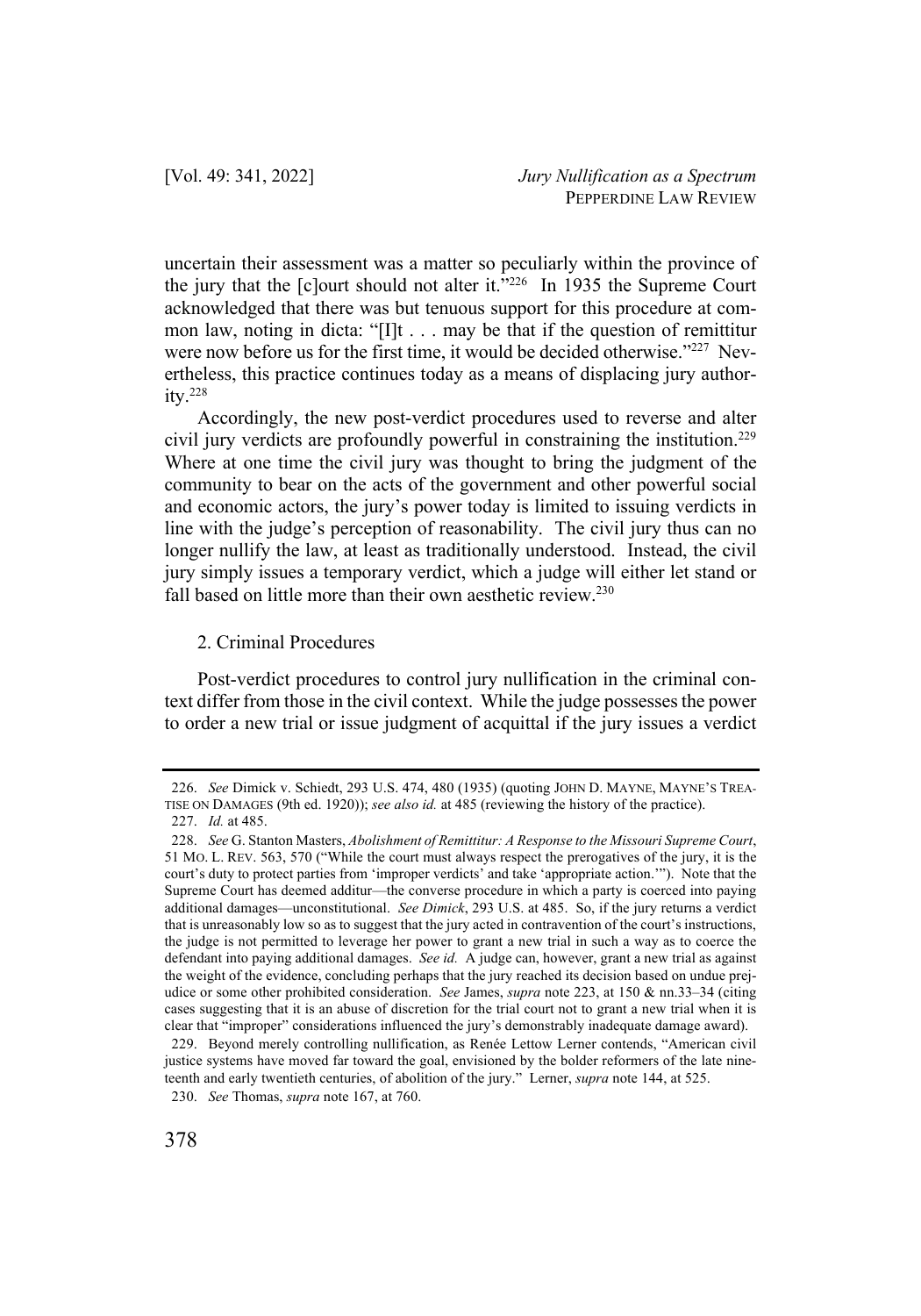convicting a defendant, these powers do not extend to jury verdicts of acquittal—even if the acquittal goes against the direction of the law and suggests nullification.<sup>231</sup> A jury's decision to acquit a defendant can never be "corrected," so to speak. This stems from the Fifth Amendment's Double Jeopardy Clause, which dictates "[n]o person shall . . . be subject for the same offense to be twice put in jeopardy of life or limb."232 As such, pro-defendant acquittal is the only remaining pocket of complete jury authority.

The process of ordering a new trial in the criminal context for guilty verdicts is similar to that in the civil context.<sup>233</sup> Under Federal Rule of Criminal Procedure 33, a criminal defendant convicted by a jury may move for a new trial, and the court may grant it "if the interest of justice so requires."234 The meaning of this broad phrase—"interest of justice"—has been interpreted to mean if the evidence preponderates heavily against the jury's verdict.<sup>235</sup> Thus, as in the other contexts discussed, if the judge thinks the evidence does not support finding the defendant guilty, the judge can order a new trial with a new jury. Under Rule 33, unlike the process of ordering a new trial in the civil context, the judge may not order a new criminal trial sua sponte but only on the motion of the convicted defendant.236

Also on the motion of a convicted defendant, under Federal Rule of Criminal Procedure 29, the judge may grant judgment of acquittal post-verdict the criminal law equivalent to judgment as a matter of law.<sup>237</sup> Again, the standard here is that judgment must be granted on charges for which evidence is "insufficient to sustain a conviction."238 One important difference between the civil context and the criminal context, however, is that a criminal defendant need not move for judgment of acquittal until *after* the jury returns its verdict.<sup>239</sup> The Sixth Amendment, unlike the Seventh, does not prohibit

<sup>231.</sup> *See* Hoffman & Wenger, *supra* note 8, at 1146–47.

<sup>232.</sup> U.S. CONST. amend. V.

<sup>233.</sup> *Compare* Fed. R. Civ. P. 59, *with* Fed. R. Crim. P. 33.

<sup>234.</sup> FED. R. CRIM. P. 33.

<sup>235.</sup> 3 CHARLES ALAN WRIGHT & SARAH N. WELLING, FEDERAL PRACTICE & PROCEDURE FED-ERAL RULES OF CRIMINAL PROCEDURE § 582, at 41–42 (4th ed. 2011).

<sup>236.</sup> *See* FED. R. CRIM. P. 33 advisory committee's notes to 1966 amendment; *see also* Carlisle v. United States, 517 U.S. 416, 432 (1996).

<sup>237.</sup> *See* FED. R. CRIM. P. 29(c)(2).

<sup>238.</sup> FED. R. CRIM. P. 29(a).

<sup>239.</sup> *Compare* FED. R. CIV. P. 50(b) ("[N]o later than 28 days after the entry of judgment . . . the movant may file a renewed motion for judgment as a matter of law."), *with* FED. R. CRIM. P. 29(c)(1) ("A defendant may move for a judgment of acquittal, or renew such a motion, within 14 days after a guilty verdict or after the court discharges the jury, whichever is later.").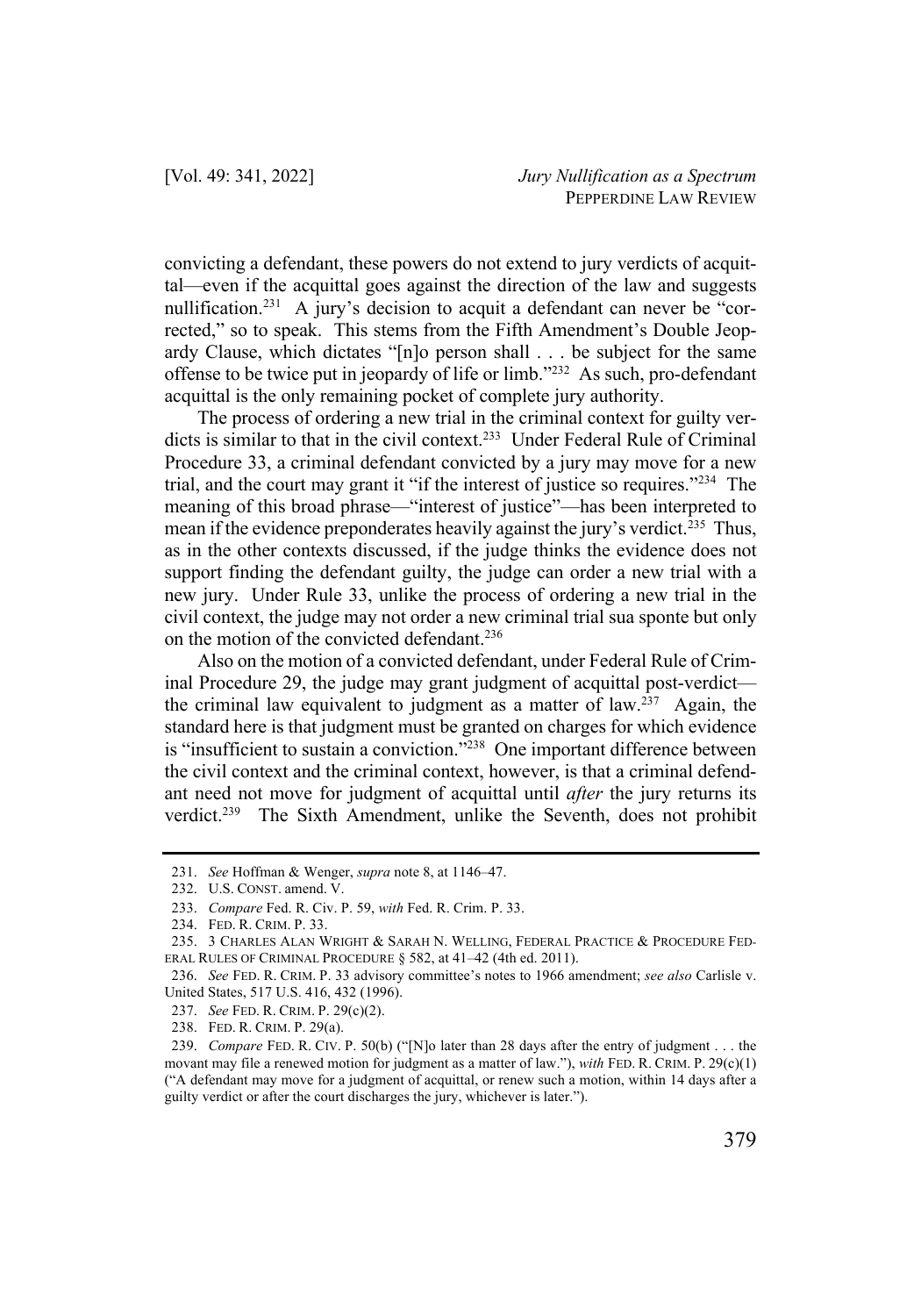review of the jury's findings for the first time post-verdict.<sup>240</sup> The "renewed" fiction does not extend to the criminal context. Note though that a judge postverdict cannot sua sponte grant acquittal; yet, whether this prohibition is institutional or results from the Federal Rules' prohibition is an open question.<sup>241</sup>

It is useful to unpack sufficiency of evidence in the criminal context, as the shifting standard reflects changes in thinking about the jury's aptitude and procedural role. At one time, conviction merely required a "modicum" of factual support; but in 1979, the Supreme Court decided *Jackson v. Virginia*, which integrated the "reasonable doubt" standard into the sufficiency assessment.<sup>242</sup> There, a majority of the Court explained that merely instructing the jury to comply with the reasonable doubt standard did not sufficiently guarantee compliance and required that a judge must instead ask "whether, after viewing the evidence in the light most favorable to the prosecution, *any* rational trier of fact could have found the essential elements of the crime beyond a reasonable doubt."<sup>243</sup> Incorporating the sufficiency of the evidence standard is necessary, the majority claimed, "to protect against misapplications of the constitutional standard of reasonable doubt" and to ensure that "[a] 'reasonable doubt,' at a minimum, is one based upon 'reason.'"<sup>244</sup>

The concurring Justices disagreed. They argued that the traditional modicum standard sufficiently protected defendants and reflected "the presumption that . . . juries will act rationally and honestly in applying the reasonabledoubt standard"—that is, "fair procedures . . . produce just verdicts."245 The majority, by incorporating the sufficiency of the evidence standard, rejected the idea that procedural legitimacy carries presumptive substantive

<sup>240.</sup> *See* U.S. CONST. amend. VI; U.S. CONST. amend. VII.

<sup>241.</sup> *See Carlisle*, 517 U.S. at 432. The dissenting Justices in *Carlisle v. United States* contended that a trial judge "has the inherent authority to ensure that a legally innocent defendant is not wrongfully convicted." *Id.* at 442 (Stevens, J., dissenting). The majority did not reject this position but instead concluded, "Whatever the scope of this 'inherent power,' . . . it does not include the power to develop rules that circumvent or conflict with the Federal Rules of Criminal Procedure." *Id.* at 426.

<sup>242.</sup> 443 U.S. 307, 318 (1979) ("[T]he critical inquiry on review of the sufficiency of the evidence to support a criminal conviction must be not simply to determine whether the jury was properly instructed, but to determine whether the record evidence could reasonably support a finding of guilt beyond a reasonable doubt.").

<sup>243.</sup> *Id.* at 319 (citation omitted).

<sup>244.</sup> *Id.* at 317, 320.

<sup>245.</sup> *Id.* at 335 (Stevens, J., concurring).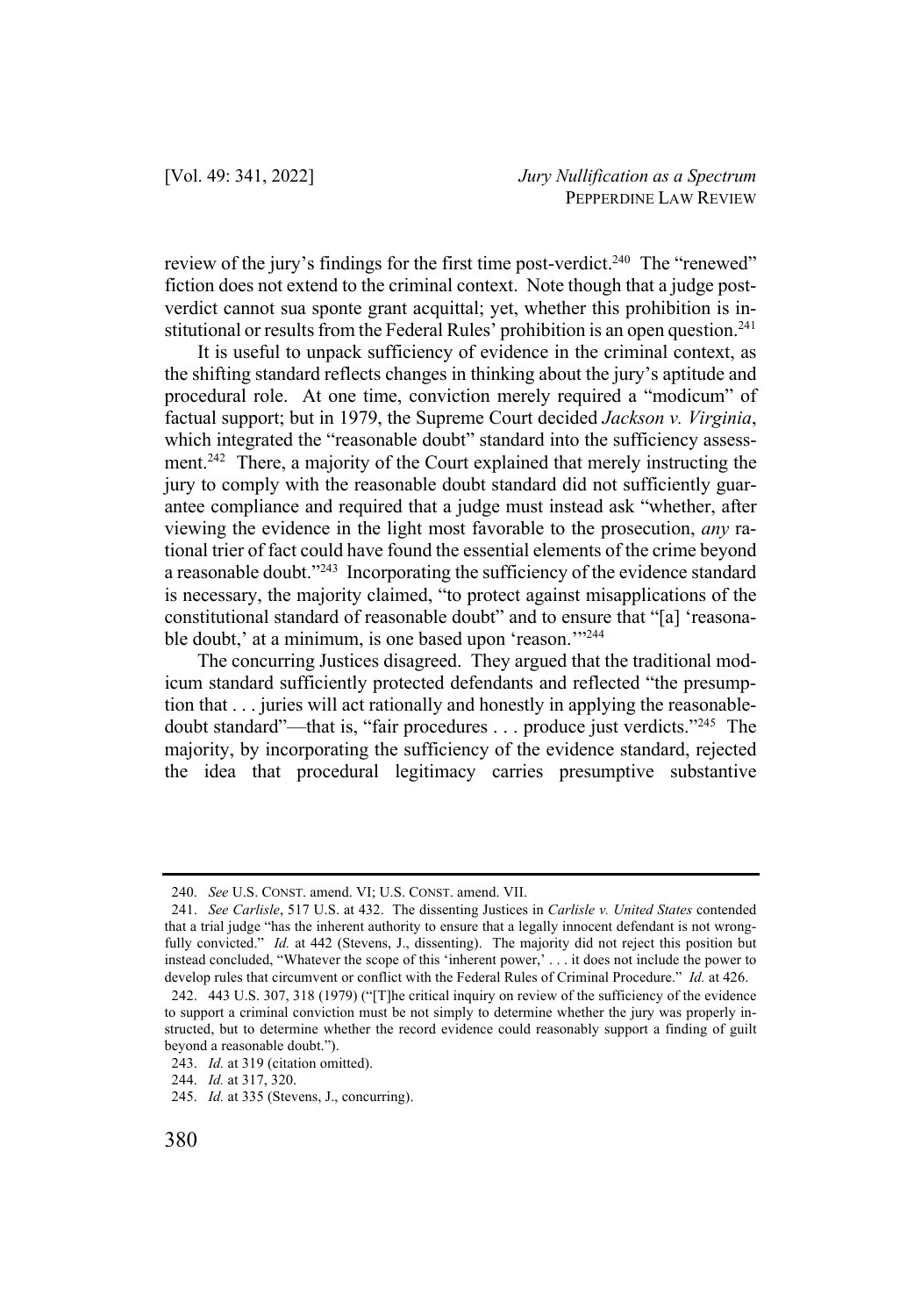legitimacy.246 The majority acknowledged that the new standard of review "impinges upon 'jury' discretion" but stressed that assessing the sufficiency of the evidence was not the same as assessing the jury's decision-making process.247 That is, the majority recognized a distinction between the jury's process of arriving at a verdict and the verdict itself, concluding that a judge may correct the latter without scrutinizing the former. $248$ 

In 2017, however, the Supreme Court took the next step, opening the door to precisely such post-verdict substantiative review of jury deliberations in criminal cases. In *Peña-Rodriguez v. Colorado*, the Court announced the power to reject jury verdicts that were reached based on constitutionally impermissible rationales—specifically, racial and national-origin animus.<sup>249</sup> The Court concluded:

> [W]here a juror makes a clear statement that indicates he or she relied on racial stereotypes or animus to convict a criminal defendant, the Sixth Amendment requires that the noimpeachment rule give way in order to permit the trial court to consider the evidence of the juror's statement and any resulting denial of the jury trial guarantee.<sup>250</sup>

The Court warned that "[n]ot every offhand comment . . . will justify setting aside the no-impeachment bar"; rather, only those "showing that one or more jurors made statements exhibiting overt racial bias that cast serious doubt on the fairness and impartiality of the jury's deliberations and resulting verdict."251 If the judge concludes that the jury trial guarantee has been denied as a result of the invidious influence of some extralegal substantive consideration, the judge may reject the conviction verdict.

Consequently, there are a host of ways that a judge can "correct" a jury verdict convicting a criminal defendant; critically, however, none of these post-verdict procedures apply in the context of a jury verdict acquitting a

<sup>246.</sup> *See id.* at 318–19 (explaining that the critical inquiry is not just whether a jury was properly instructed—a procedural legitimacy issue—but more importantly, to determine if the evidence supported a guilty verdict beyond a reasonable doubt—a sufficiency of the evidence issue).

<sup>247</sup>*. Id.* at 319–20 n.13 (claiming that "the standard announced . . . does not require scrutiny of the reasoning process actually used by the factfinder").

<sup>248.</sup> *Id.* 

<sup>249.</sup> 137 S. Ct. 855, 870 (2017).

<sup>250.</sup> *Id.* at 869.

<sup>251.</sup> *Id.*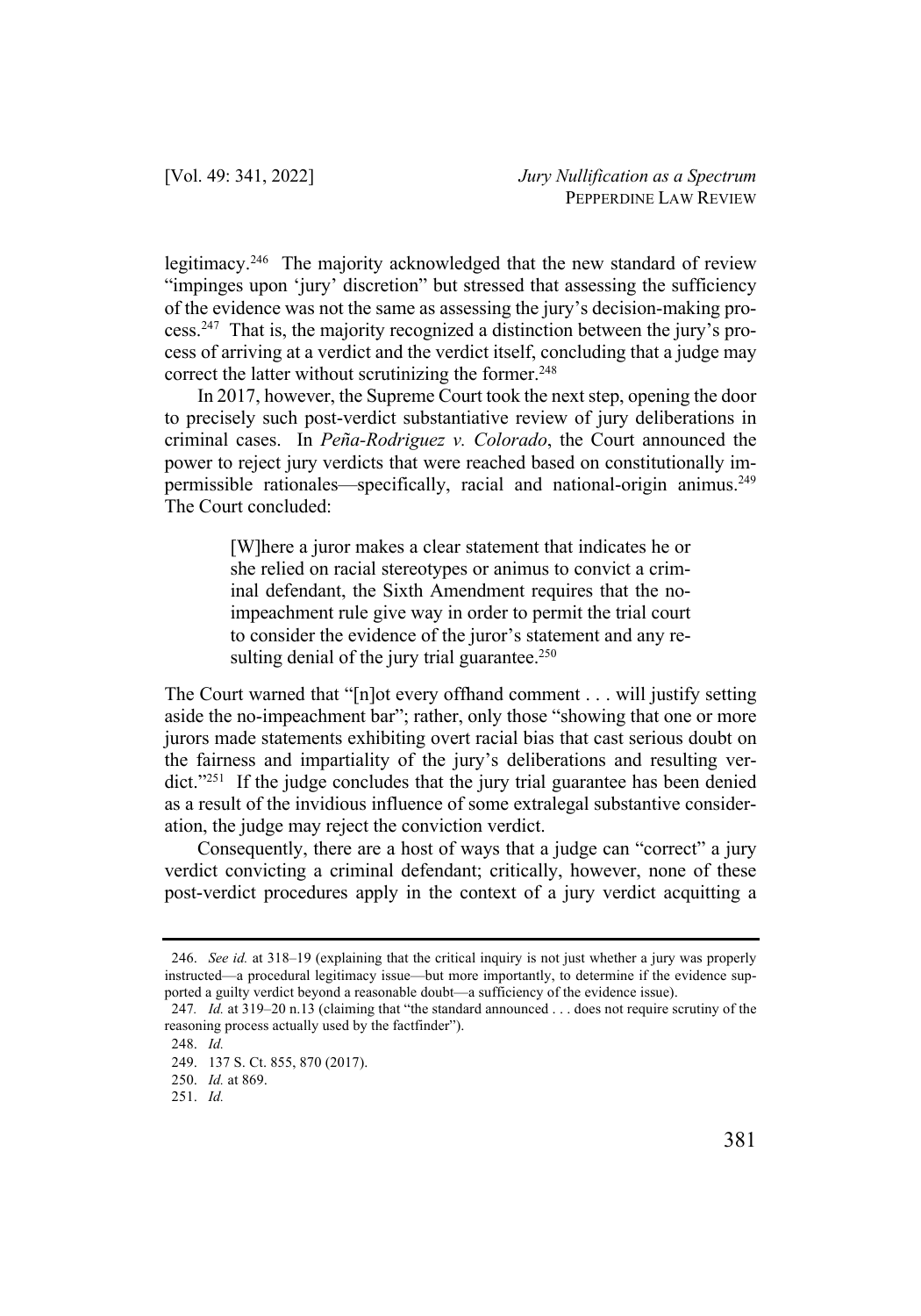criminal defendant. When a jury finds a defendant not guilty, that acquittal unconditionally prevents the government from appealing the decision or demanding a retrial—regardless of the perceived reasonability of the jury's decision.252 This is mandated by the Fifth Amendment's Double Jeopardy Clause, which prevents a defendant from being twice put in jeopardy for the same offense.<sup>253</sup> Even when a jury nullifies the law and acquits a criminal defendant it believes to be guilty—quintessential traditional nullification the Court may not "correct" the verdict by ordering a new trial or entering a judgment of conviction.<sup>254</sup> A jury's decision to acquit is inviolate.

It is this power to acquit a defendant of criminal charges that attracts the most scholarly and popular attention—perhaps precisely because the Double Jeopardy Clause prevents the jury's verdict from being reconsidered or altered. The jury's power is at its zenith when it chooses to acquit a defendant against the direction of the law. When the power of the state is brought down on a criminal defendant, the jury today continues to enjoy the power to inject lenity, just as they did when William Blackstone described "pious perjury."255 Regardless of whether this power is exercised piously or biasedly, the court may not disturb the jury's decision to acquit. The jury possesses the absolute authority to displace the law in this sole circumstance.

\* \* \*

That a jury might exercise its incontestable power to acquit a criminal defendant in defiance of applicable law is a significant, if not cherished, part of the American criminal justice system. One need not look hard to find recent examples of juries seeming to flex the inherent power of a general verdict purposefully to deny a law-compliant outcome in acquitting a defendant.<sup>256</sup>

<sup>252.</sup> *See, e.g.*, Burks v. United States, 437 U.S. 1, 16 (1978).

<sup>253.</sup> U.S. CONST. amend. V.

<sup>254.</sup> *See, e.g.*, United Bhd. of Carpenters v. United States, 330 U.S. 395, 408 (1947) ("[A] judge may not direct a verdict of guilty no matter how conclusive the evidence.").

<sup>255.</sup> BLACKSTONE, *supra* note 69, at \*239.

<sup>256.</sup> Consider a jury's decision in 2016 to acquit Ammon Bundy, who illegally occupied a wildlife refuge in an effort secure the use of federal land for grazing without paying fees. *See* Courtney Sherwood & Kirk Johnson, *Bundy Brothers Acquitted in Takeover of Oregon Wildlife Refuge*, N.Y. TIMES (Oct. 27, 2016), https://www.nytimes.com/2016/10/28/us/bundy-brothers-acquitted-in-takeover-oforegon-wildlife-refuge.html. Or in 2019 a jury's decision to acquit Scott Warren, who was charged with harboring Central American migrants after Border Patrol agents saw him provide food and shelter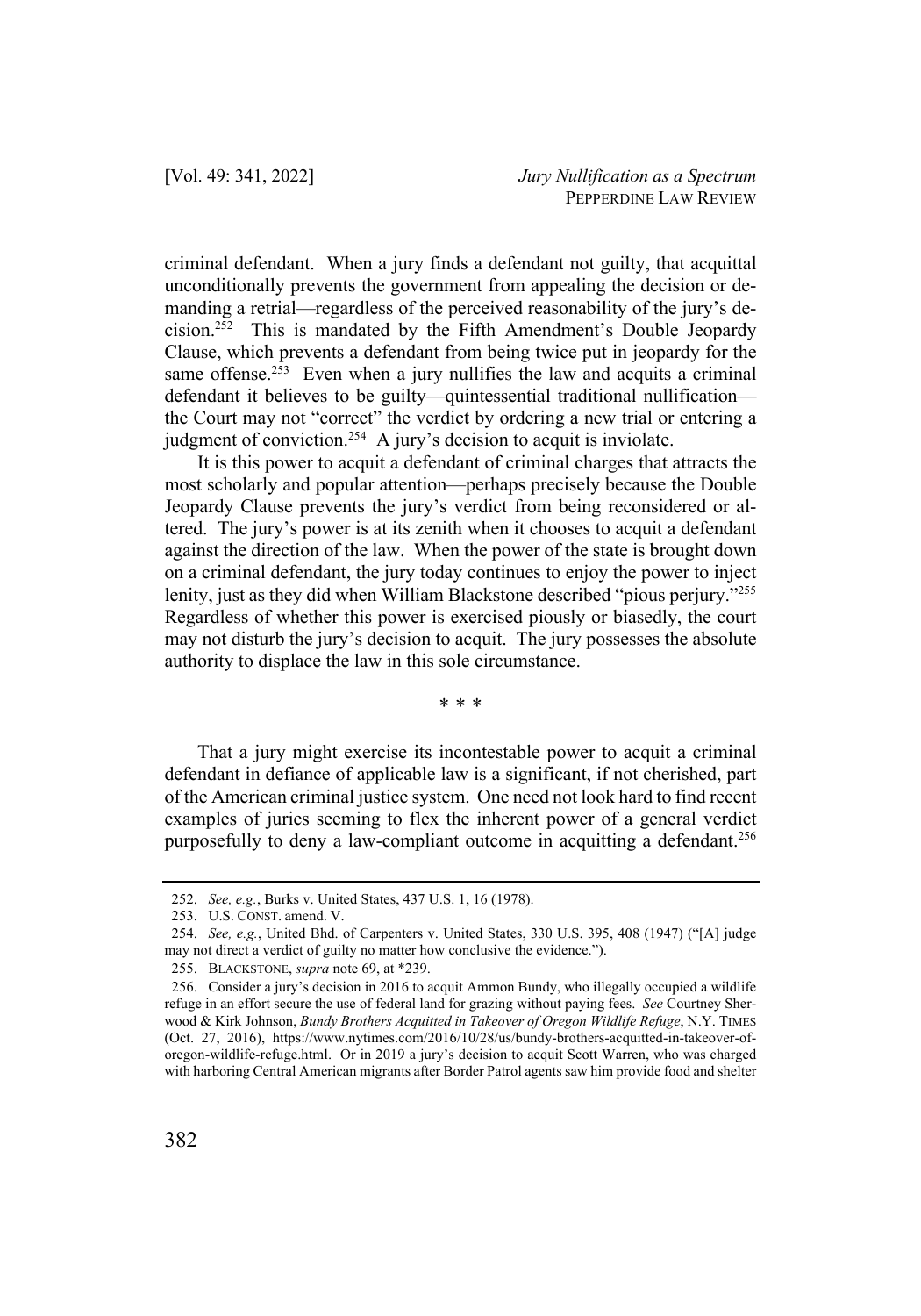That these outcomes often implicate complex debates of government power and community justice highlights precisely why jury nullification as traditionally understood continues to provoke impassioned popular and academic support and criticism.

Yet, because the jury's verdict is so readily "corrected" in all other contexts, the question remains whether this traditional model of nullification is still a useful conceptual frame for assessing acts of jury unlawfulness outside of acquittal. Darryl Brown, for one, explicitly answers in the negative.<sup>257</sup> He defines nullification precisely in such terms, contending that it applies only to "criminal court verdicts of acquittal" because "[o]nly acquittal verdicts cannot be reversed or corrected, and thus, only in those instances has the jury fully and determinatively controlled the legal outcome."<sup>258</sup> He is not alone in adopting this narrow approach; a number of scholars contend that nullification only applies where the jury's verdict is incontestable.<sup>259</sup> To them, nullification is a concept tied to a specific manifestation of the jury's institutional power to act unlawfully. The law is not nullified by a jury if it can be resuscitated by another actor.

But to so limit the concept of nullification is to overlook its substantive underpinnings, which continue to inform the modern jury's role even within the significant procedural constraints just described. A more capacious concept of nullification should account for these procedural limitations, capturing how the modern jury operates against the law's dictates within its remaining province. Here, I offer such an understanding of the jury's power by carefully reflecting on the influences that drive jury decision-making that results in a verdict that we might call nullificatory. Nullification is therefore presented here as regular and highly nuanced—an extralegal scalpel rather than an anarchic machete: unlawful, but built in.

in the Arizona desert. *See* Bobby Allyn, *Jury Acquits Aid Worker Accused of Helping Border-Crossing Migrants in Arizona*, NPR (Nov. 21, 2019, 2:59 PM), https://www.npr.org/2019/11/21/781658800/jury-acquits-aid-worker-accused-of-helping-bordercrossing-migrants-in-arizona. It is, of course, unknown whether these jury verdicts were the result of nullification; yet, considering the amount of evidence and the political nature of the alleged crimes, it is reasonable to think that extralegal factors played some role in the juries' decision-making.

<sup>257.</sup> *See* Brown, *supra* note 36, at 1150 n.3 (using the term nullification "in its narrow and traditional sense, which refers only to criminal court verdicts of acquittal").

<sup>258.</sup> *See id.* ("Civil jury verdicts do not nullify law, because their verdicts . . . can be reversed."). 259. *See, e.g.*, Leipold, *supra* note 36, at 267 (stating that unlike civil cases, the jury can put the verdict "beyond the reach of the court" with nullification); Horowitz et al., *supra* note 36, at 1217

<sup>(&</sup>quot;The history of nullification in criminal trials is not mirrored in the civil court.").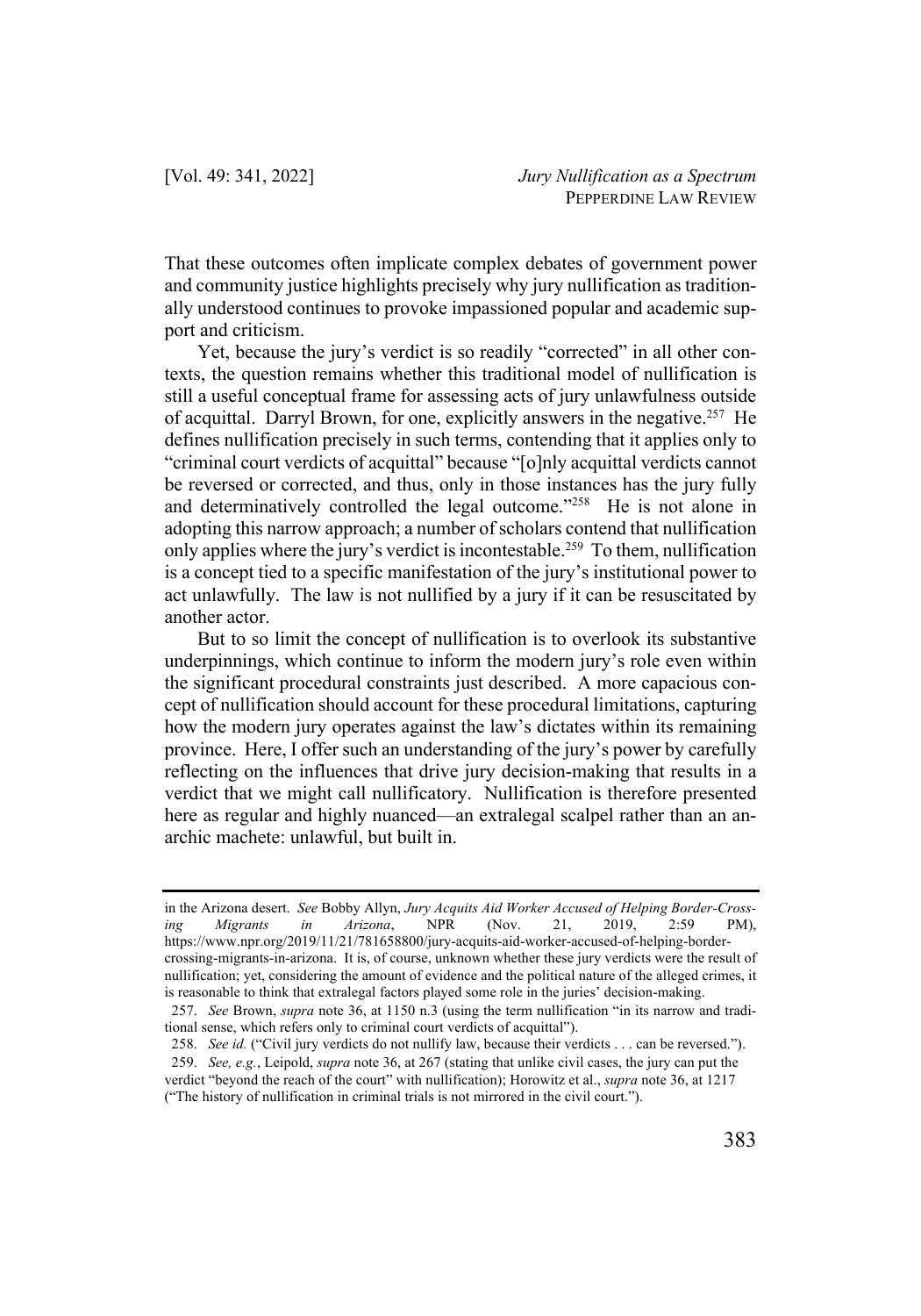## IV. RECONCEPTUALIZING JURY NULLIFICATION AS A SPECTRUM

This Article submits that nullification is best understood as the routine injection of extralegal considerations into the jury's decision-making. Through the process of interpreting and applying facts and law, jurors draw upon considerations in ways that the law does not anticipate or outright prohibits. Importantly, these extralegal considerations exist alongside those linguistic and cognitive practices that the law requires to be actualized and notions of community wisdom that it sometimes welcomes. Jury verdicts then almost always reflect an amalgamation of discretionary and nullificatory factors. Looking to the verdict alone will not reveal the degree to which jurors have incorporated prohibited considerations. A verdict is inherently opentextured, and whether it is deemed nullificatory on its face is an imperfect, expost exercise.260 Instead, nullification is exposed by scrutinizing the substance of the jury's deliberations and weighing the factors they consciously or unconsciously considered.261

Nullification is therefore presented here as both regular and unlawful.<sup>262</sup> The jury acts beyond the proper scope of its discretion and in ways repugnant to the law by incorporating extralegal factors, to any degree, into its deliberations. Whether this incorporation appears normatively positive or negative has no bearing on the characterization of the jury's act as nullification nor the legitimacy of their verdict. Legitimacy concerns the process by which the jurors reach their verdict; nullification concerns the substance informing that verdict. As such, the conceptualization offered here makes no attempt to distinguish between whether the jury is motivated by what might be thought of

<sup>260.</sup> As Edson Sunderland contended:

<sup>[</sup>T]he great technical merit of the general verdict . . . [is that it] covers up all the shortcomings which frail human nature is unable to eliminate from the trial of a case. In the abysmal abstraction of the general verdict concrete details are swallowed up, and the eye of the law, searching anxiously for the realization of logical perfection, is satisfied. In short, the general verdict is valued for what it does, not for what it is.

Edson R. Sunderland, *Verdicts, General and Special*, 29 YALE L.J. 253, 262 (1920).

<sup>261.</sup> *See* Paula L. Hannaford-Agor & Valerie P. Hans, *Nullification at Work? A Glimpse from the National Center for State Courts Study of Hung Juries*, 78 CHI.-KENT L. REV. 1249, 1268–70 (2003) (illustrating that nullification is difficult to identify because of the many factors that might affect or motivate a jury verdict).

<sup>262.</sup> *Cf.* Steven S. Gensler, *Bifurcation Unbound*, 75 WASH. L. REV. 705, 758 n.311 (2000) ("Jury nullification is 'unlawful' in the sense that juries are not supposed to do it. Of course, since juries deliberate in secrecy, it is virtually impossible to detect nullification.").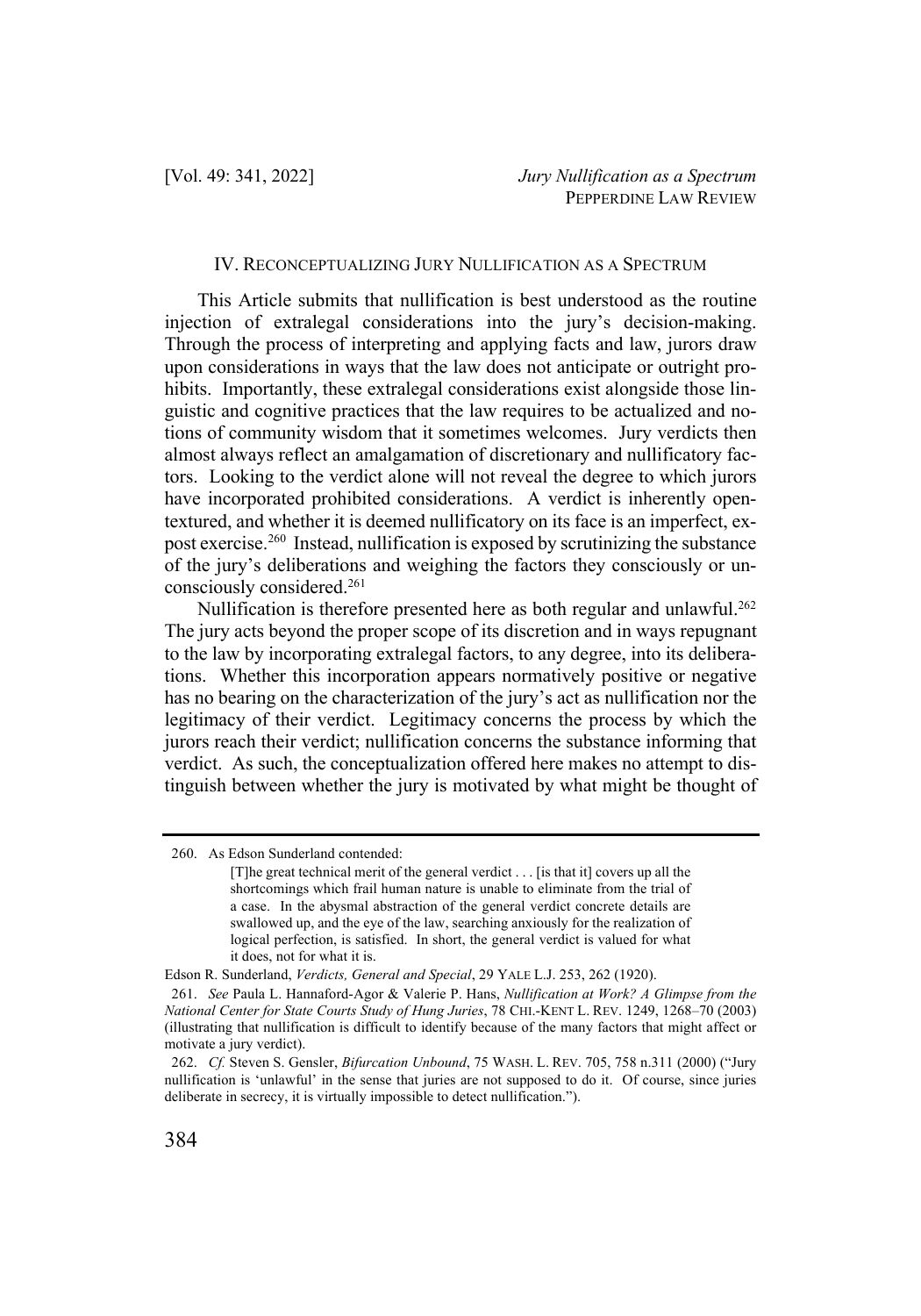as virtuous extralegal considerations (such as mercy) or damning considerations (say, racism). In both instances, the jury considers factors prohibited (in most times and contexts) by the law. And both may, or may not, be clearly reflected in the verdict.

### *A. Sketching the Spectrum of Extralegal Considerations*

Allow me to sketch the nullification spectrum upon which I argue all jury verdicts lie. Consider again the two competing understandings of the jury discussed in the preceding sections—the originalist perspective and the reconstructionist perspective. Recall that the originalist jury is anticipated to exercise great power in determining both the law and the facts in accordance with democratic norms as decided by the jury itself; whereas the reconstructionist jury serves only to scientifically apply the law as it was passed by the legislature or delivered by the judge. These two conceptions reflect the realist and positivist threads that undergird the jury as an institution. The Janus-faced jury is at once expected to bring the wisdom of the community to bear on a given dispute, while nevertheless applying the law purely.263 In crafting the nullification spectrum, imagine pushing these perspectives to their most extreme versions—make the poles caricatures of realism and positivism.

Imagine on the far-left side of the spectrum not merely an originalist jury empowered to determine the law according to notions of natural justice beyond the scope of positive law but rather one unguided by any factor other than the jury's whims and irrationalities. In fact, this hypothetical jury follows nothing that we might think of as a deliberative process—their decision is crudely reached, perhaps through a game of chance.<sup>264</sup> While substantive meaning may be attributed to the flippant task, it matters not who tosses the coin—the process is devoid of reason. These "deliberations" lack any legal or factual considerations tied to the dispute as presented. The jury exercises none of the substantive attributes thought to be required by ordered justice. The decision reached by this body is arbitrary and lawless in the truest sense. This might be called "pure realism."

<sup>263.</sup> *See* Jolly, *supra* note 40, at 715.

<sup>264.</sup> Jurors have never been permitted to resolve disputes via coin flip, but the jury no-impeachment rule traditionally prevents discovery of such unlawfulness. *See, e.g.*, Vaise v. Delaval, (1785) 99 Eng. Rep. 944, 944 (K.B.) (refusing to accept juror testimony that a verdict was reached by coin flip and establishing the jury no-impeachment rule).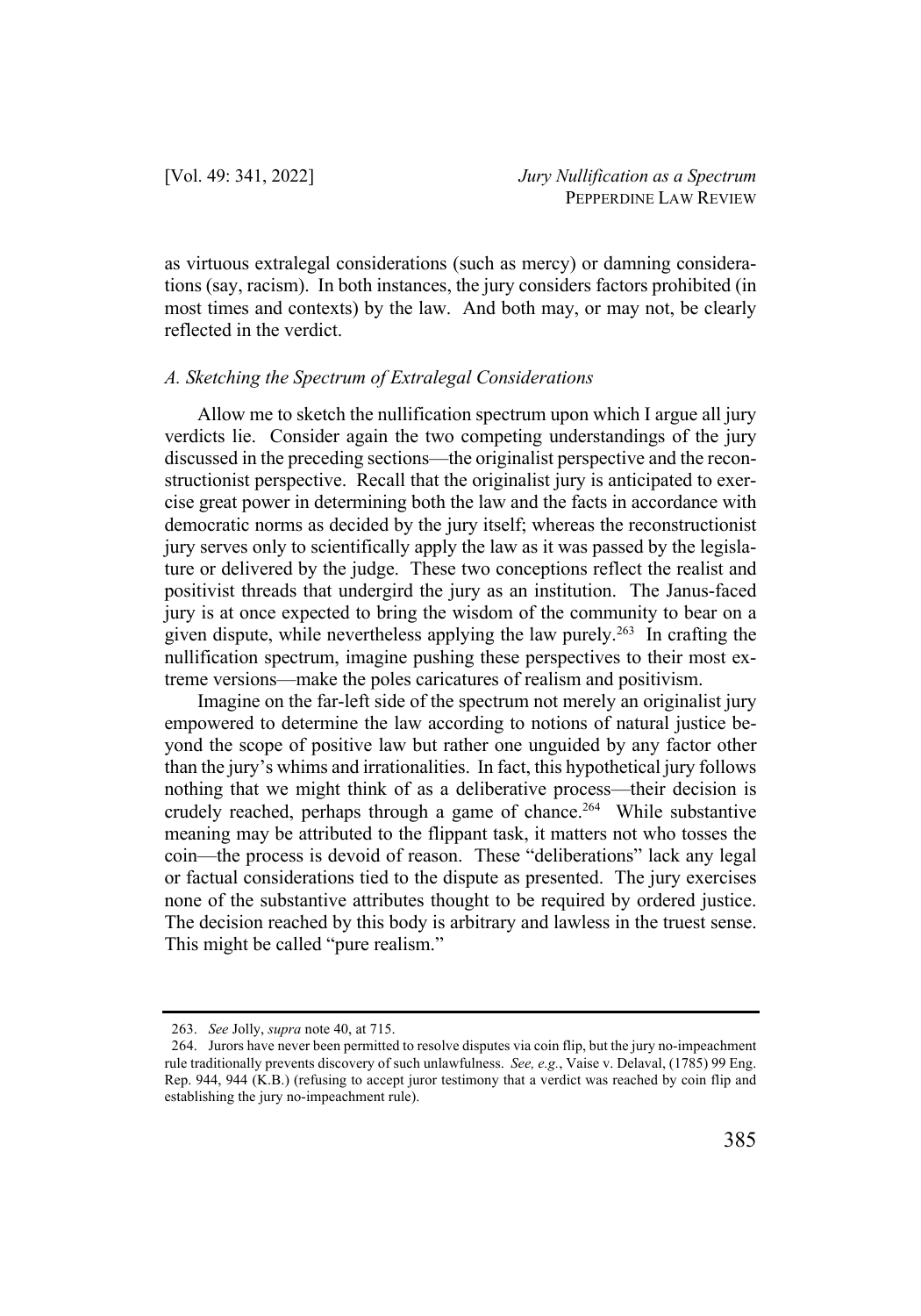Now, imagine on the far-right of the spectrum the most extreme version of a reconstructionist jury. This judicial body considers only the positive law as offered by the judge and the evidence as presented in court, applying the former to the latter in a scientific manner.<sup>265</sup> At this extreme, the jury is not a body of laypeople imbued with communitarian wisdom but instead a collection of automatons, arriving at the courthouse with no preconceived notions about the law or the world.<sup>266</sup> These jurors are passionless, thinking machines, perfectly executing the notion that the rule of law exists separate from human reasoning.<sup>267</sup> This jury is a syllogistic machine, with a trial feeding facts and law into the body, which then outputs a verdict.<sup>268</sup> It matters not who comprises the machine, as interpretations are entirely divorced from the decisionmaker. This might be called "pure positivism."

Neither the purely realist nor the purely positivist bodies exist in practice—jurors will almost certainly consider some features of the case or their own experiences in reaching a verdict. The decision to flip a coin will likely be motivated at least in part by an intractable decision; likewise, it is not possible for jurors to operate with perfect logic and strip themselves of all predilections, as in doing so they would, as one judge put it, "cease to be human."<sup>269</sup> Yet this does not undercut the heuristic value of the sketch. By placing jury verdicts along this realist-positivist spectrum, we can begin to see how various deliberative factors might be said to pull a verdict to one side or the other. It further demonstrates how such considerations may or may not be clearly

<sup>265.</sup> *See* Brian Leiter, *Legal Formalism and Legal Realism: What Is the Issue?*, 16 LEGAL THEORY UNIV. CHI. 111, 111 (2010) (terming this kind of reasoning "Vulgar Formalism").

<sup>266.</sup> A quick retort would be that an automaton's acts of interpretation are nullificatory if in applying the black letter law the computer cannot incorporate the type of communitarian reasoning that the law requires. Indeed, despite the wishes of some economists and jury critics, the platonic "reasonable person" cannot be translated into ones and zeros. Regardless, accept the premise that this hypothetical body can apply the law as required of it.

<sup>267.</sup> *See* Burt Neuborne, *Of Sausage Factories and Syllogism Machines: Formalism, Realism, and Exclusionary Selection Techniques*, 67 N.Y.U. L. REV. 419, 421 (1992) ("Pure formalists view the judicial system as if it were a giant syllogism machine, with a determinate, externally mandated legal rule supplying the major premise, and objectively 'true' pre-existing facts providing the minor premise. . . . The juror's job is to do the best she can to discover the 'true' facts and to feed them into the machine. The conclusion takes care of itself as a matter of logic.").

<sup>268.</sup> *See id.*

<sup>269.</sup> *In re* J.P. Linahan, Inc., 138 F.2d 650, 652–53 (2d Cir. 1943) (making this point with respect to judges).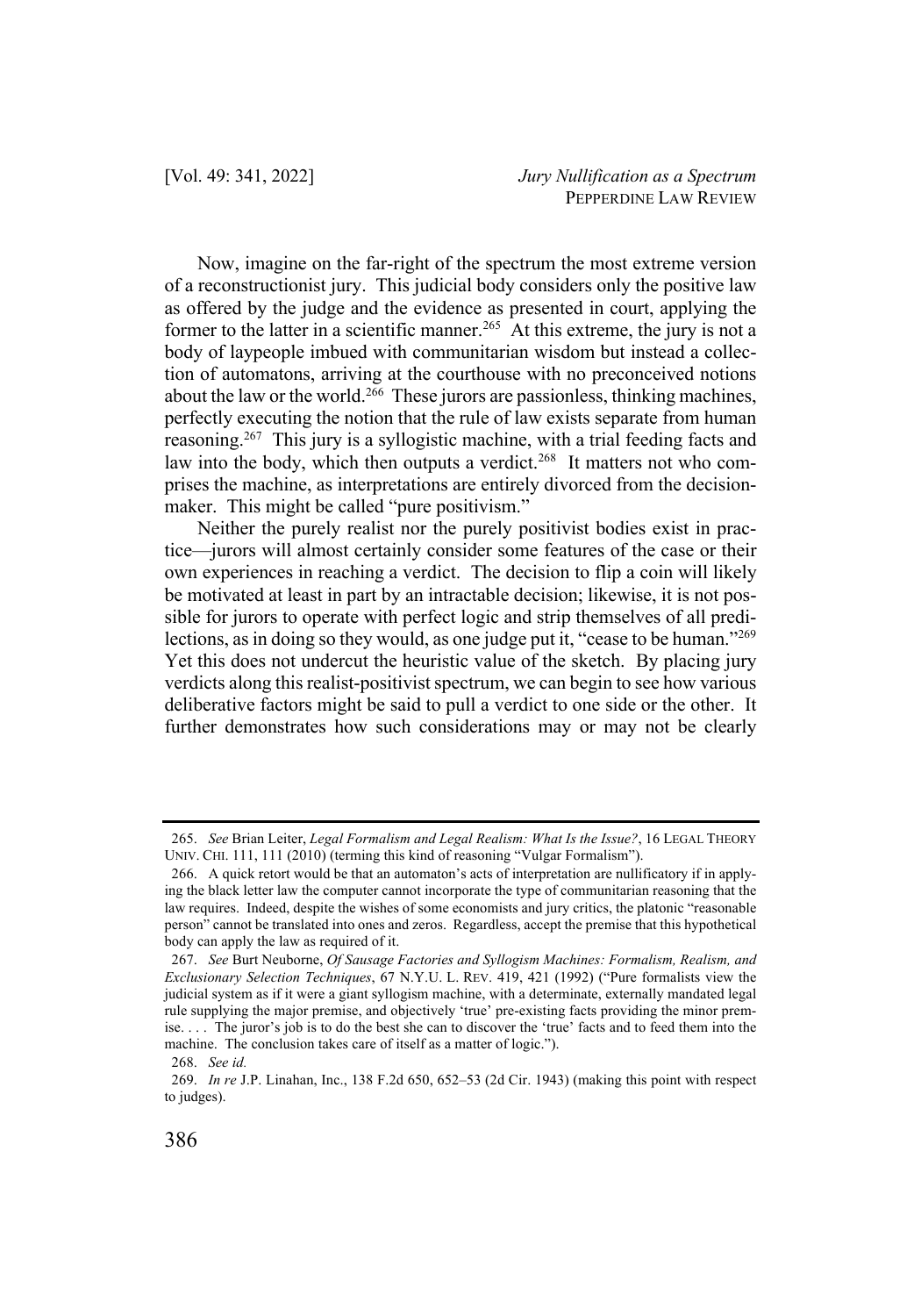represented in the jury's verdict.270 A verdict often reveals little of the deliberation's substance; from an ex-post perspective, a decision reached via coin flip may appear just as reasonable as one reached through algorithm. Thus, by divorcing the substance of jury deliberations from the verdict itself, it becomes possible to consider how jurors exercise power to incorporate prohibited considerations into the law even within modern procedural confines.

That the jury's motivating considerations largely remain secret is no big hurdle for our conceptualization. Even if it were possible to observe the jury's entire deliberative process, the number of factors impacting a single juror's vote is incalculable, let alone that of twelve jurors.<sup>271</sup> Jury verdicts are made up of a constellation of varied considerations, with some brighter and exerting more force than others over the ultimate outcome. Some of these factors might be called legal and some factual, some may be conscious and some may be unconscious.272 In describing the motivations of a judge's decision in the early twentieth century, John Chipman Gray acknowledged that "[t]he motive of a judge's opinion may be almost anything—a bribe, a woman's blandishments, the desire to favor the administration or his political party, or to gain popular favor or influence."273 The jury too may be motivated by any host of factors, some benevolent and others malevolent—notions of fairness or sympathy might sneak into jurors' minds just as readily as bigotry and vengeance.<sup>274</sup> The question of nullification is not the normative thrust of these

<sup>270.</sup> The spectrum here advanced deals on its face with general verdicts, but jurors also consider a mix of legal and extralegal factors in issuing special verdicts. The distinction is that with a special verdict the ex-post viewer has more information from which to assume errors or nullification. *See generally* Nepveu, *supra* note 178, at 263–64. But again, nullification concerns not simply law application but rather the substantive considerations that underly the jury's reasoning. That a jury might interpret aspects of the case based on extralegal reasoning or actively choose to manipulate fact conclusions means that the jury can still nullify even within this procedural constraint.

<sup>271.</sup> *See* KALVEN & ZEISEL, *supra* note 3, at 91 ("[T]he variety of circumstances that affect the verdicts in criminal cases turn out, as the [trial] lawyer would suspect, to be so great as to hobble the use of cross-tabulation."); *see also* United States v. Schipani, 289 F. Supp. 43, 56 (E.D.N.Y. 1968), *aff'd*, 414 F.2d 1296 (2d Cir. 1969) ("The jury's evaluation of the evidence relevant to a material proposition requires a gestalt or synthesis [of evidence] which seldom needs to be analyzed precisely.").

<sup>272.</sup> KALVEN & ZEISEL, *supra* note 3, at 91. As Kalven and Zeisel observed, "In the world of jury behavior, fact-finding and value judgments are subtly intertwined." *Id.* at 164.

<sup>273.</sup> JOHN CHIPMAN GRAY, THE NATURE AND SOURCES OF THE LAW 274 (1909).

<sup>274.</sup> A common quip is that justice amounts to little more than "what the judge ate for breakfast." *See* Dan Priel, *Law Is What the Judge Had for Breakfast: A Brief History of an Unpalatable Idea*, 68 BUFF. L. REV. 899 (2020) (documenting the history and philosophical underpinnings of this common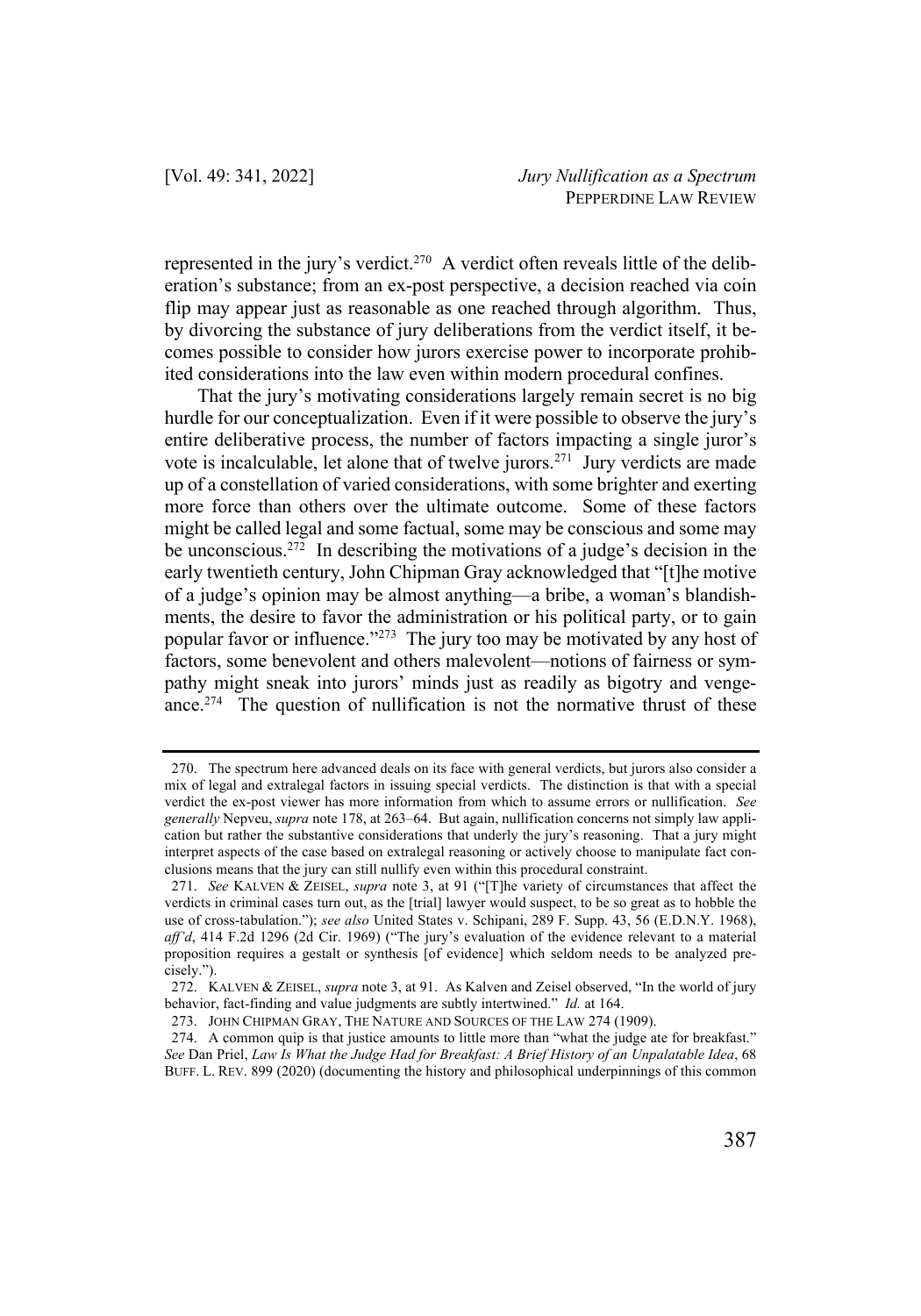considerations but instead whether they conform with the obligations the law imposes on the jurors. There is no such thing as lawful nullification; it is a contradiction of terms.

But nullification is not binary. Recognizing that unlawful factors often inform jury deliberations is not to conclude that jury verdicts are always entirely lawless. To the contrary, studies show that most jurors carefully review the judges' instructions and attempt to faithfully execute their charge.<sup>275</sup> As Nancy Marder has explained, jury decision-making may be "law regarding," in which the "jury does not fail to consider the facts and the law" but rather reaches the conclusion to disregard the law "through a process in which it [gives] full and careful consideration to the facts and the law," or "law-disregarding," in which the jury reaches its decision "with a complete disregard for the law."276 Marder hastens to add that "nullification reached through a process that is law-regarding should not arouse the same fears as nullification reached through a process that is law-disregarding."<sup>277</sup> Or as John Dickenson acknowledged with respect to judges, "The fact that legal rules do not always dictate the decisions of cases does not . . . mean that they may not have influence, and sometimes a controlling one, in the process of decision."278 Unlawful is not the same as lawless.

The jury's use of extralegal considerations is thus tightly interlaced with the jury's exercise of its lawful discretion. Far from the kind of active obstinance that the traditional model of nullification advances, studies show that during deliberations, jurors tend to focus on evidence that justifies noncompliance with the law while overlooking evidence that would make

expression). Is there reason to think that jurors are any different? Perhaps jurors naturally avoid cynical application of law given the temporary nature of their appointment. But still, "[jurors] are made of flesh and blood, and must give to nature what nature naturally needs." *See* MIGUEL DE CER-VANTES, DON QUIXOTE 812 (John Rutherford trans., Penguin Classics 2000) (1615).

<sup>275.</sup> *See, e.g.*, Shari Seidman Diamond, Beth Murphy & Mary R. Rose, *The "Kettleful of Law" in Real Jury Deliberations: Success, Failures, and Next Steps*, 106 N.W. L. REV. 1537, 1552 (2012) (offering empirical evidence that juries in civil cases pay significant attention to the legal guidance provided by the instructions); *see also* REID HASTIE, STEVEN D. PENROD & NANCY PENNINGTON, INSIDE THE JURY 85 (1983) (describing jury simulations involving a criminal case in which nearly 25% of comments related to the instructions).

<sup>276.</sup> Marder, *supra* note 8, at 922–23.

<sup>277.</sup> *Id.* at 923.

<sup>278.</sup> John Dickinson, *Legal Rules: Their Function in the Process of Decision*, 79 U. PA. L. REV. 833, 835 (1931).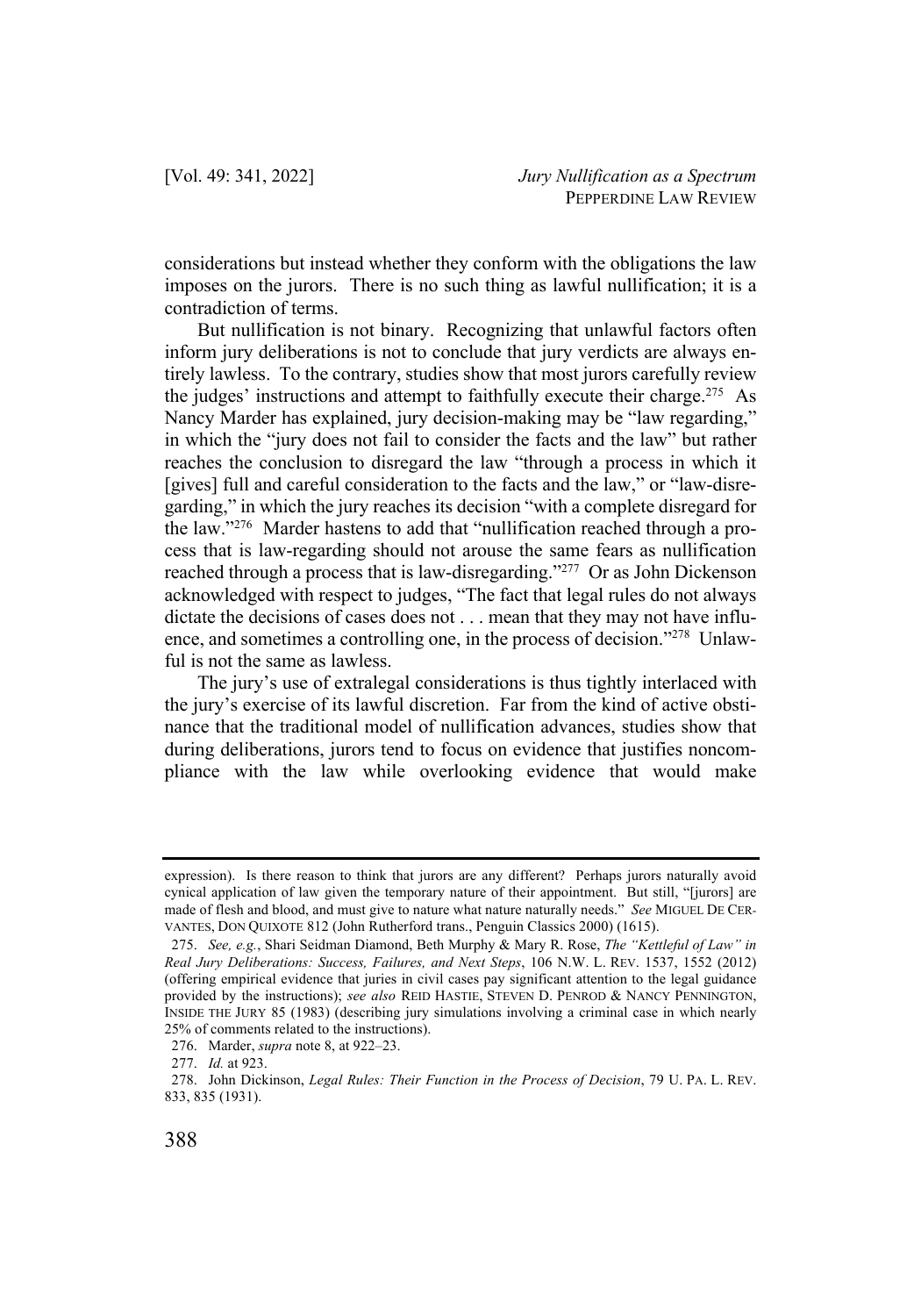noncompliance more difficult.279 As famed jury-scholars Harry Kalven and Hans Zeisel observed over fifty years ago: "[T]he jury does not often consciously and explicitly yield to sentiment in the teeth of the law. Rather it yields to sentiment in the apparent process of resolving doubts as to evidence. The jury, therefore, is able to conduct its revolt from the law within the etiquette of resolving issues of fact."<sup>280</sup> That is, the jury often engages in a "polite war with the law," in which "[t]he jury agrees wholly with much of the law; but at times it makes distinctions the law chooses to ignore and at times  $\ldots$  ignores distinctions the law chooses to make."<sup>281</sup> Indeed, "[a] jury's function in a given case need not be all good or all bad," Fleming James reminds, "[t]he judge who has presided over the whole trial may be able to see that much of what a jury has done is proper and worth saving, though it has infirmities."<sup>282</sup> These twentieth-century observations were not new; recall that William Blackstone three hundred years ago in discussing "pious perjury" suggested not that the jury simply acquitted criminal defendants without consideration of the law, but rather that the jury might "strain a point [of fact]" because the jurors were motivated by a desire to avoid a potentially harsh outcome required by law.283 Traditionally, this "yielding" or "straining" is not termed nullification. But it is precisely this process, and the degree to which extralegal considerations infect the exercise of jury discretion, that exposes the subtle unlawfulness of all jury decision-making.

Courts understand jury unlawfulness in this way, too. Consider again Peña-Rodriguez v. Colorado, the facts of which deserve close treatment.<sup>284</sup> There, a jury convicted Mr. Peña-Rodriguez of "unlawful sexual contact and harassment" of two girls.<sup>285</sup> After the verdict, two of the jurors spoke with Mr. Peña-Rodriguez's lawyer and informed him that during deliberations

<sup>279.</sup> Kristin L. Sommer, Irwin A. Horowitz & Martin J. Bourgeois, *When Juries Fail To Comply with the Law: Biased Evidence Processing in Individual and Group Decision Making*, 27 PERSONAL-ITY & SOC. PSYCHOL. BULL. 309, 316 (2001).

<sup>280.</sup> KALVEN & ZEISEL, *supra* note 3, at 165.

<sup>281.</sup> Harry Kalven, Jr., *The Jury, the Law, and the Personal Injury Damage Award*, 19 OHIO ST. L.J. 158, 165, 168 (1958). Elsewhere, Kalven and Zeisel described instances of the jury being "totally at war with the law," such as jurors' widespread disregard for laws governing alcohol prohibition, thus implicitly acknowledging that nullification exists in degrees depending on the jury's underlying considerations against the direction of the law. *See* KALVEN & ZEISEL, *supra* note 3, at 291–97.

<sup>282.</sup> James, *supra* note 223, at 155.

<sup>283.</sup> BLACKSTONE, *supra* note 69, at \*375.

<sup>284.</sup> 137 S. Ct. 855 (2017).

<sup>285.</sup> *Id.* at 861.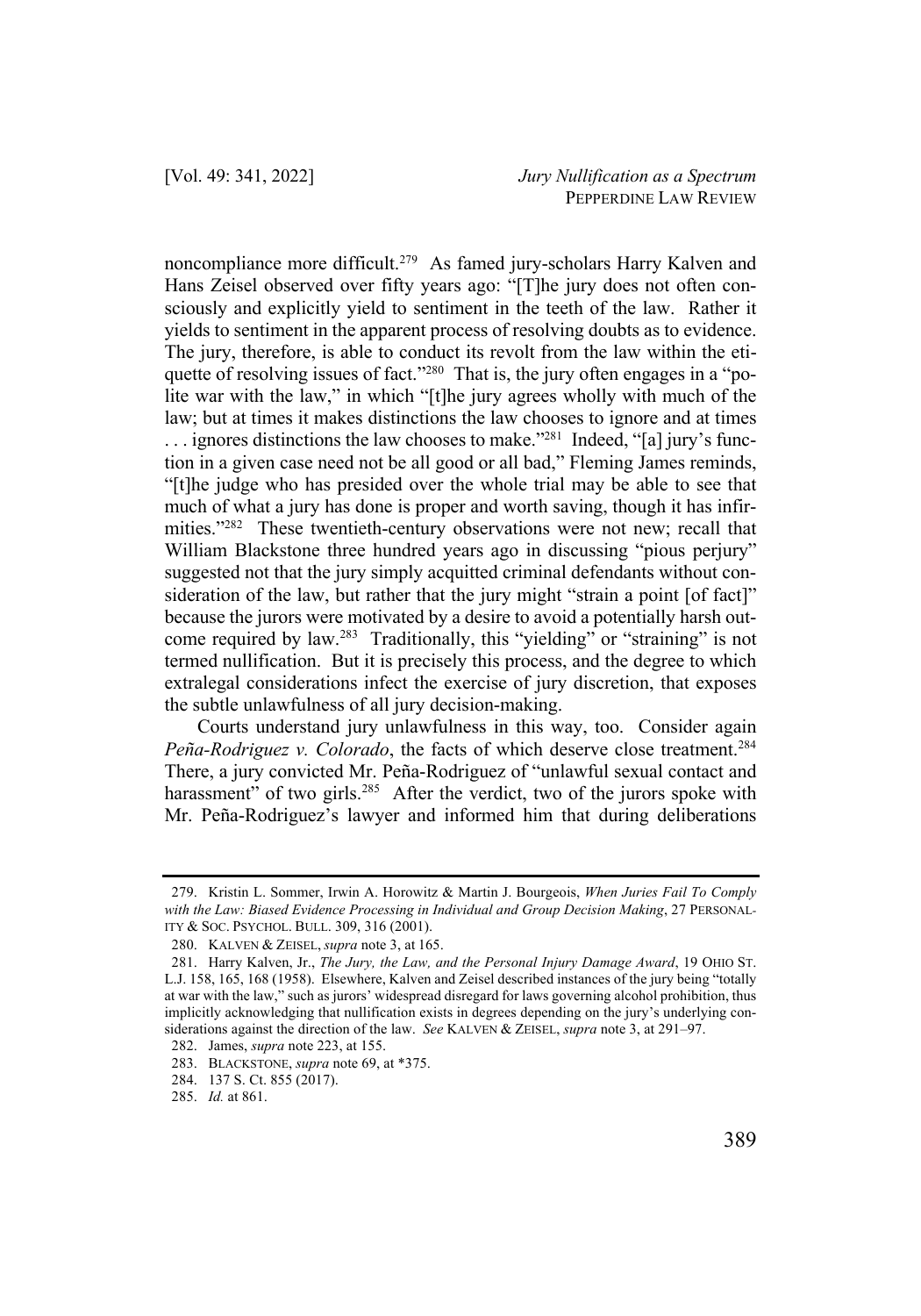another juror, identified as H.C., had expressed "anti-Hispanic bias."286 The two jurors signed an affidavit swearing that H.C. had (1) said that he "'believed the defendant was guilty because, in [his] experience as an ex-law-enforcement officer, Mexican men' . . . are physically controlling of women because of their sense of entitlement" and that he believed "[Mr. Peña-Rodriguez] did it because he's Mexican and Mexican men take whatever they want"; (2) expressed his belief that "Mexican men ha<sup>[</sup>ve] a bravado that cause[s] them to believe they [can] do whatever they want[] with women" and that "nine times out of ten Mexican men [are] guilty of being aggressive toward women and young girls"; and (3) doubted the creditability of a Hispanic alibi witness, calling him "an illegal."287

H.C. engaged in extralegal reasoning.288 This is so despite the fact that H.C. purportedly reached his conclusion, at least in part, on the basis of his personal professional experiences as a former law-enforcement officer.289 While the law often allows, and at times actually invites, jurors to draw upon their experiential knowledge in assessing the credibility of witnesses and other evidence, the race of Mr. Peña-Rodriguez was beyond the scope of H.C.'s lawful discretion. And with respect to the immigration status of Mr. Peña-Rodriguez's alibi witness, the Supreme Court made a point of noting that "the witness testified during trial that he was a legal resident of the United States," presumably to suggest that H.C.'s skepticism was derived not from the witness's actual criminal history (which may fall within H.C.'s lawful discretion to consider in assessing credibility) but from racial profiling as to that issue.<sup>290</sup> Critically, the extralegal nature of these considerations does not turn on the fact that H.C. vocalized them. Even silent or unconscious bias of this kind falls beyond the jury's lawful discretion to consider—it is nullification. As the Ninth Circuit has noted, "[r]acial prejudice is plainly a mental bias that is unrelated to any specific issue that a juror in a criminal case may legitimately be called upon to determine."<sup>291</sup>

<sup>286.</sup> *Id.* at 861–62.

<sup>287.</sup> *Id.* at 862 (citations omitted).

<sup>288.</sup> Justice Kagan described these remarks as "the best smoking-gun evidence you're ever going to see about race bias in the jury room." Transcript of Oral Argument at 44, Peña-Rodriguez v. Colorado, 137 S. Ct. 855 (2017) (No. 15-606).

<sup>289.</sup> *See Peña-Rodriguez*, 137 S. Ct. at 862.

<sup>290.</sup> *Id.*

<sup>291.</sup> United States v. Henley, 238 F.3d 1111, 1120 (9th Cir. 2001).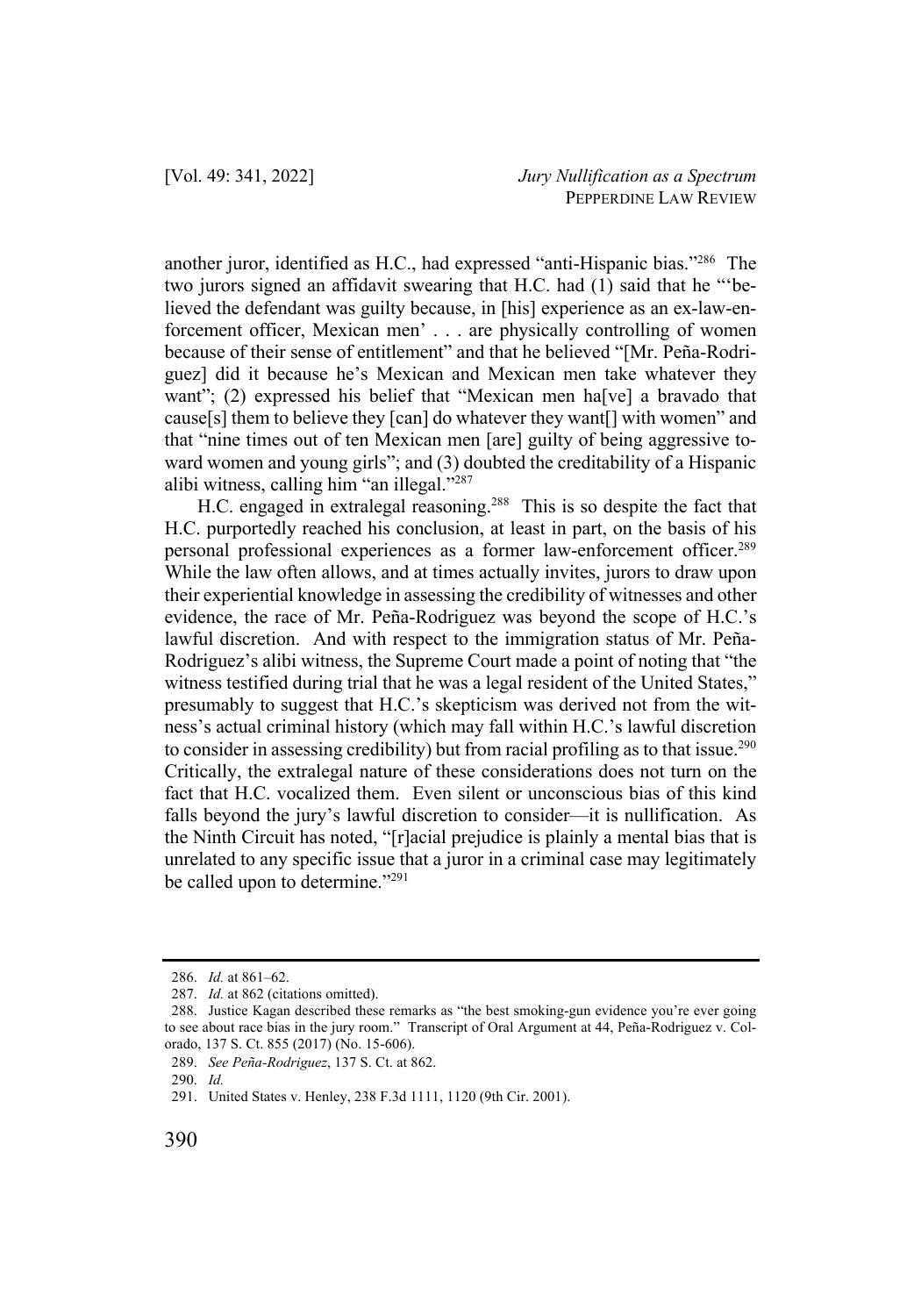It should be noted that presumably there was at least some evidence to convict Mr. Peña-Rodriguez on some of the charges, given that the remaining jurors—including the two who came forward with the affidavit—voted to do so.<sup>292</sup> Query: In considering our nullification spectrum, what weight should be given to a single juror's overtly racist, extralegal reasoning informed by the juror's professional experiences in light of other, permissible evidence sufficient to support a finding of guilt? The answer is by no means clear. And the Supreme Court's standard—that only "statements exhibiting overt racial bias" that "tend to show that racial animus was *a significant motivating factor* in the juror's vote to convict" overcome the jury no-impeachment bar—provides little guidance.<sup>293</sup> What is clear, however, is that the Court is not blessing *de minimis* racism (as if such a concept exists). 294 The jury operates beyond its lawful discretion in considering the race of the defendant even if only to a small degree and even if such nullification is shrouded within an otherwise factually well-supported general verdict. Still, the standard adopted by the Court demonstrates an implicit understanding of nullification as existing along a spectrum. It recognizes that an unquestionably nullificatory factor an overt appeal to race in resolving doubt as to a defendant's guilt—may exist as part of the jury's considerations and yet not render the verdict inherently compromised.

As another example, consider courts' standard for enforcing jurors' preverdict consideration of nullifying the law. Recall that in *United States v. Thomas* the Second Circuit determined that a juror could be dismissed for openly discussing nullification because such an act constitutes a failure to follow the jury charge as provided by the judge.<sup>295</sup> In this context as well, the judge must be certain that the juror's considerations are fully against the direction of the law and not otherwise integrated into a review of the evidence and the law's applicability.<sup>296</sup> Thus, before a juror may be so dismissed, the district court must be satisfied that the record leaves "no doubt" that the juror

<sup>292.</sup> *See Peña-Rodriguez*, 137 S. Ct. at 861 ("After a 3-day trial, the jury found petitioner guilty of unlawful sexual contact and harassment, but it failed to reach a verdict on the attempted sexual assault charge.").

<sup>293.</sup> *See id.* at 869 (emphasis added).

<sup>294.</sup> *See id.* at 868 ("Permitting racial prejudice in the jury system damages 'both the fact and the perception' of the jury's role as a 'vital check against the wrongful exercise of power by the State.'" (quoting Powers v. Ohio, 499 U.S. 400, 411 (1991))).

<sup>295.</sup> 116 F.3d 606, 617 (2d Cir. 1997).

<sup>296.</sup> *See id.* at 622.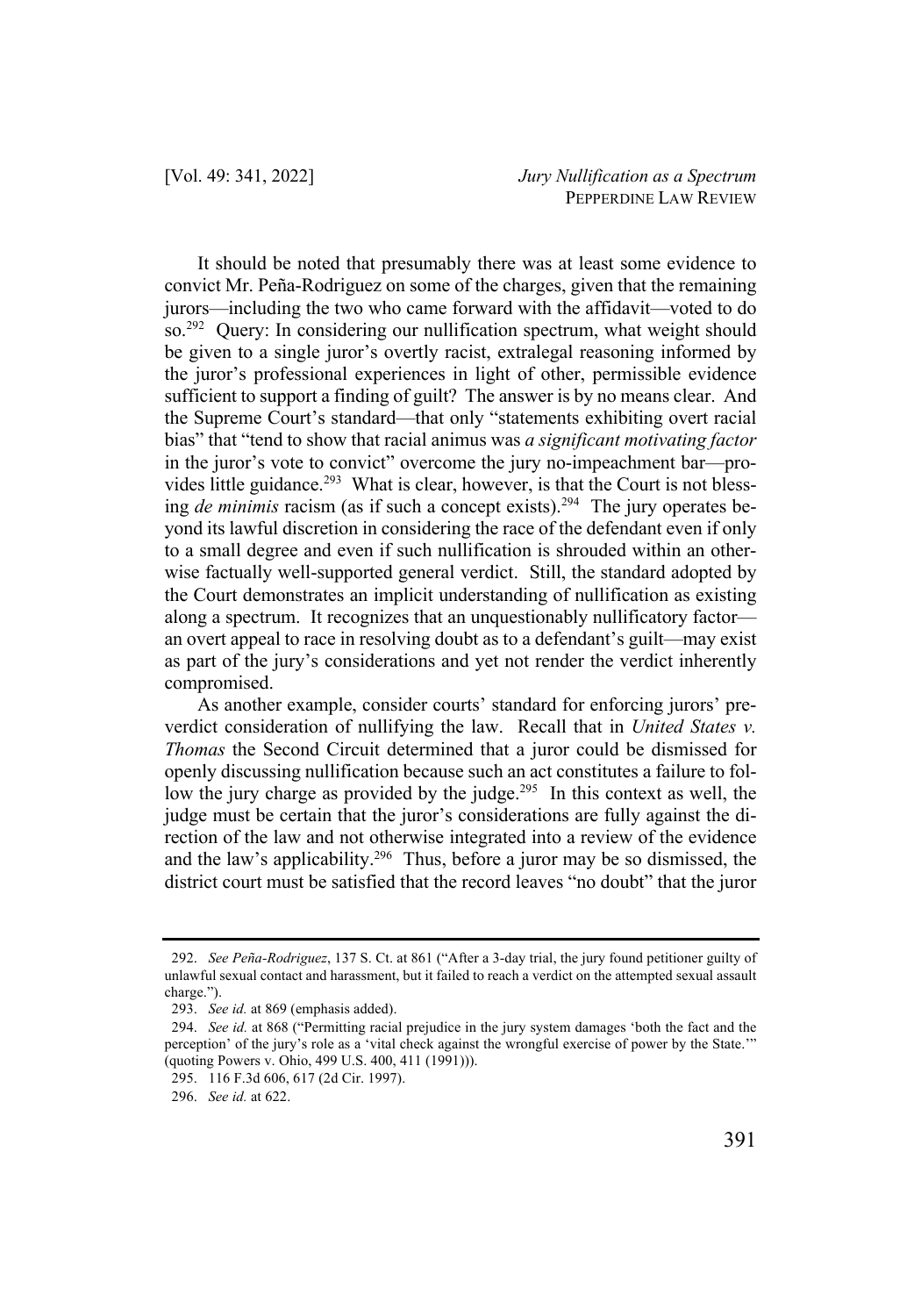engaged in nullification; "where the record evidence raise[s] the possibility that the juror's view on the merits of the case [is] motivated by doubts about the defendants' guilt," dismissal is inappropriate. $297$  As such, a court will not disturb the jury's power to consider factors—even extralegal, explicitly nullificatory factors—in reaching a verdict so long as those considerations are sufficiently integrated into the jury's exercise of its lawful discretion. It is only if it appears that consideration of such factors will prove overwhelming that courts may take extreme remedial action by dismissing the juror. If only some extralegal considerations are present, then the juror must be allowed to continue serving. Legal and extralegal reasoning can constitutionally coexist.

Although there are substantial policy considerations that secure the secrecy of jury deliberations and, as a result, allow extralegal factors to sneak (knowingly) into the jury room, this does not mean that such factors fall within the jury's lawful discretion.<sup>298</sup> Reasoning from a place of racism, prejudice, or other lawlessness (coin flips and other irrationalities) is extralegal—even if only partially. It is nullification. Differentiating between those permissible considerations that form the foundation of democratic decision-making and those prohibited considerations beyond the scope of the law is not scientific.<sup>299</sup> But the difficulty of the task should not halt our examination. Our conversation turns next to drawing, however fuzzy, the contours of the proposed extralegal spectrum.

#### *B. Nullification as Distinct from Discretion*

Let me be clear, not all acts of jury interpretation amount to nullification. The jury's role in filling interstitial gaps in light of the impracticability of infinite law refinement does not run counter to their lawful authority. But there is an important distinction that must be maintained between the jury's lawful discretion to draw upon personal or communitarian knowledge and the jury's nullification power to incorporate extralegal factors. When jurors are expected to imbue the law with their communitarian expertise, they do not engage in nullification by so doing; instead, their act is more properly understood as exercising lawful discretion.

<sup>297.</sup> *Id.* at 608–09.

<sup>298.</sup> *Cf.* Rose v. Mitchell, 443 U.S. 545, 555 (1979) ("Discrimination on the basis of race, odious in all aspects, is especially pernicious in the administration of justice.").

<sup>299.</sup> Kalven, *supra* note 281, at 178.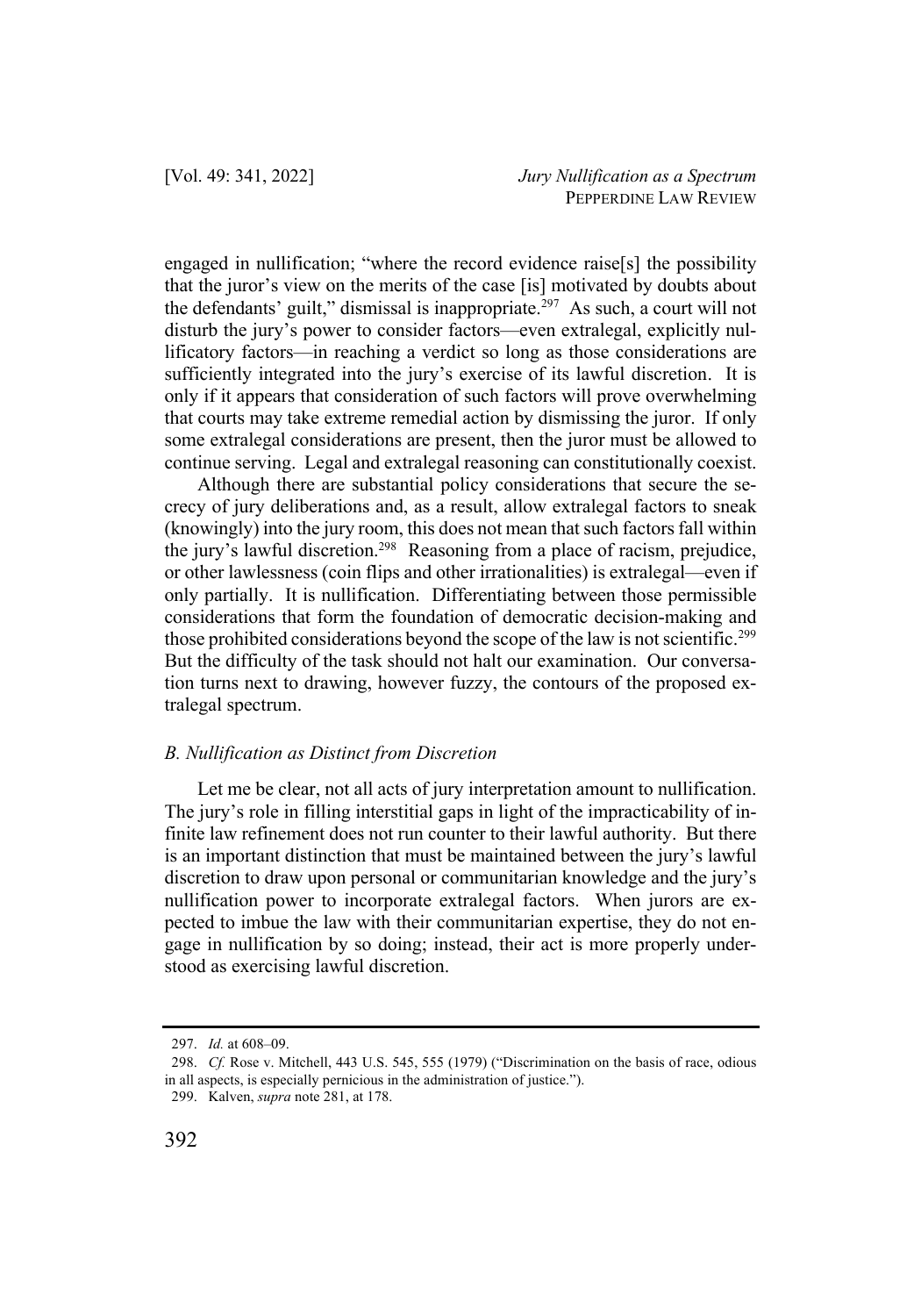The core task then is to identify a working distinction between those factors that are properly deemed nullificatory and those that are an anticipated part of the jury's interpretive discretion.<sup>300</sup> Demarcating this distinction is no easy task, and to a large degree, necessarily turns on how we answer the intractable question, "What constitutes law?"301 If a purely positivist perspective is advanced, all jury decisions might be said to be unlawful.<sup>302</sup> As Mark Cammack helpfully captures: "Because all knowledge is shaped by a priori beliefs, there is no vantage point entirely outside of any perspective from which the truth of a picture of events can be reliably judged."<sup>303</sup> We cannot separate that which is being interpreted from the interpreter. With that said, a purely realist perspective quickly runs into the opposite problem. If, as some

<sup>300.</sup> Jurors' misapplications of law due to innocent confusion or mistake does not constitute nullification. For example, consider *Smith v. United States*, 508 U.S. 223 (1993), in which the Supreme Court dealt with competing interpretations of the phrase "using a firearm." Justice Scalia in dissent noted: "'[O]ne can use a firearm in a number of ways,' . . . including as an article of exchange, just as one can 'use' a cane as a hall decoration—but that is not the ordinary meaning of 'using' the one or the other." *Id.* at 242 (Scalia, J., dissenting) (citation omitted). No doubt some interpretations of commands may be more aesthetically congruent than others, but this does not make uncommon interpretations unlawful. Nullification is not a lack of fidelity between the juror's interpretation and the law's intended interpretation; as argued here, nullification concerns the substantive considerations informing juror interpretations. For example, Amelia Bedelia would not be said to nullify even if one of her comedic misunderstandings resulted in misapplication of the law. *See* PEGGY PARISH, AMELIA BEDELIA (1963) (children's tale of a maid who misapplies common commands, such as presenting her employer with a sketch after being asked to "draw the drapes"). Instead, it would be within her lawful discretion as a juror to so interpret the law's command—jurors are not bound by any specific mode of legal interpretation. However, if Ms. Bedelia's misunderstanding was consciously or unconsciously motivated by an attempt to avoid law application or to reach a specific outcome, then it can be said that she engaged in nullificatory reasoning. Of course, some common linguistic ground amongst jurors is necessary. Some scholars have even suggested that most seemingly nullificatory verdicts are simply the result of juror misunderstandings. *See, e.g.*, Phoebe C. Ellsworth, *Jury Reform at the End of the Century: Real Agreement, Real Changes*, 32 U. MICH.J.L. REFORM 213, 222 (1999) ("Most surprising jury decisions are not the result of [a] careful analysis of the law and a principled—or even an unprincipled—decision to ignore it, but of an inability to figure out what the instructions mean in the first place."). Yet nullification is distinct from that interpretive authority with which the jury is entrusted, even if it is poorly performed. And as some have suggested, the law's directive at times may be intentionally indefinite, deliberately giving the jury more or less lawful discretion to engage its interpretive authority and make "mistakes." *See* Michael J. Saks, *Judicial Nullification*, 68 IND. L.J. 1281, 1283 (1993) ("[J]udges routinely nullify the law by rendering it meaningless, thereby compelling jurors to invent the law themselves.").

<sup>301.</sup> *See* Robert P. Burns, *A Conservative Perspective on the Future of the American Jury Trial*, 78 CHI.-KENT L. REV. 1319, 1352 (2003) ("Our understanding of 'what is or is not law' will undoubtedly affect our understanding of the legitimacy of jury verdicts . . . .").

<sup>302.</sup> *See id.* 

<sup>303.</sup> Mark Cammack, *In Search of the Post-Positivist Jury*, 70 IND. L.J. 405, 410 (1995).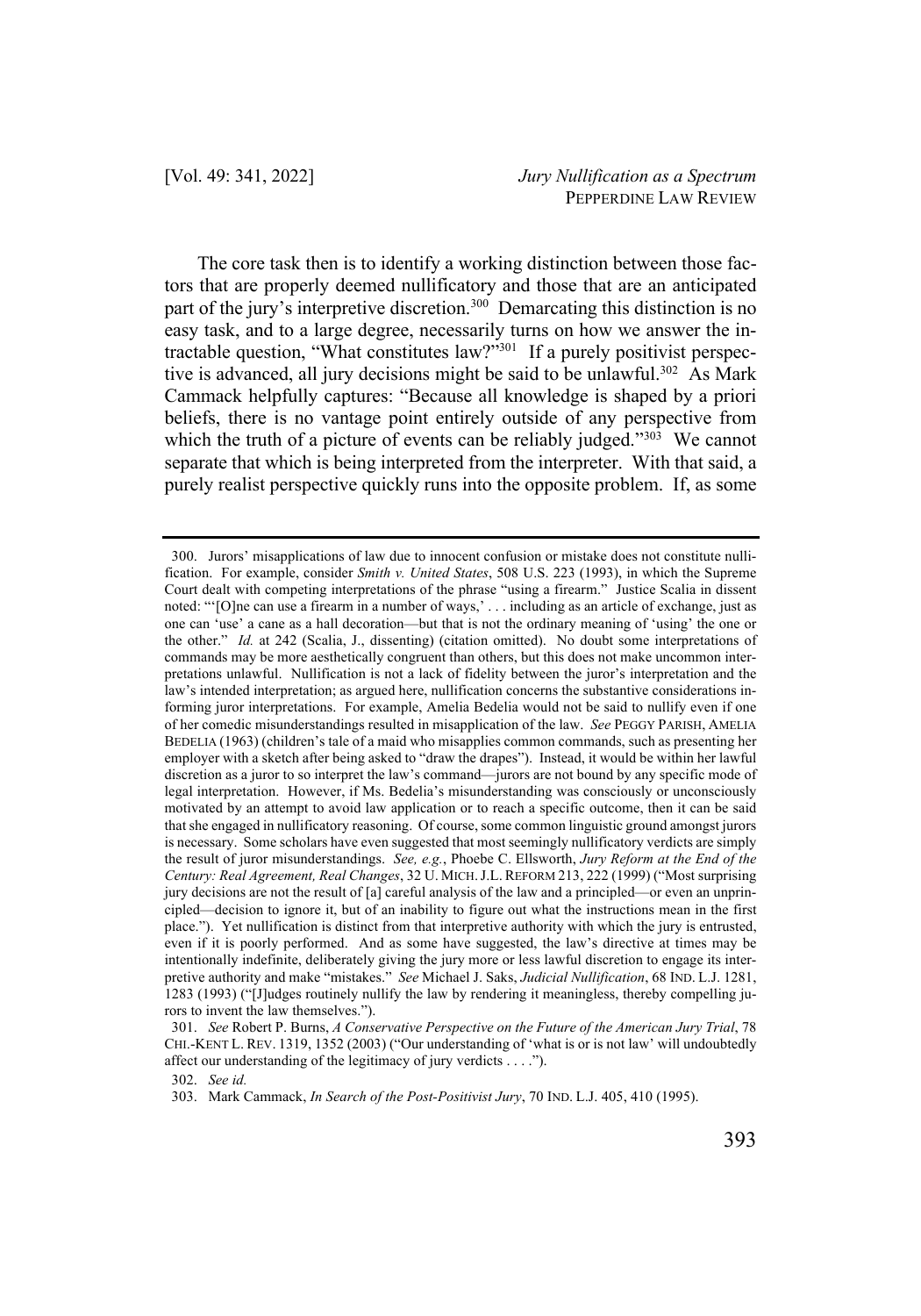have critiqued, "the law [is] now properly understood to encompass every area of human endeavor—from literature to linguistics, from Darwinism to deconstruction, from judicial activism to judicial laziness,"<sup>304</sup> then no verdict would be unlawful. This perspective would sweep into the construct of "law" all considerations that a jury might draw upon simply because, well, the jury drew upon them. Adopting wholesale either one of these approaches would render our spectrum largely unworkable.

But we need not precisely settle this debate to acknowledge that there are some considerations that under most circumstances are extralegal. It is possible—scratch that, necessary—to draw a line between those notions repugnant to the law and those community notions that are a necessary part of the jury's interpretative discretion.<sup>305</sup> Jerome Frank, for instance, attempted to draw this line in discussing the decision-making of judges:

> If . . . "bias" and "partiality" be defined to mean the total absence of preconceptions in the mind of the judge, then no one has ever had a fair trial, and no one ever will. . . . [E]very human society has a multitude of established attitudes, unquestioned postulates. Cosmically, they may seem parochial prejudices, but many of them represent the community's most cherished values and ideals. . . . The standard of dispassionateness obviously does not require the judge to rid himself of the unconscious influence of such social attitudes.306

Frank probably draws the line too widely. A decision-maker's preconceived value judgments are almost certainly extralegal considerations that are today regularly excluded from the proper scope of jury discretion. "Parochial

<sup>304.</sup> *See* Anthony D'Amato, *Legal Realism Explains Nothing*, 1 WASH. U. JURIS. REV. 1, 9–10 (2009).

<sup>305.</sup> This is something of a post-positivist approach, acknowledging that inherent biases necessarily influence a juror's interpretive acts but not rejecting that some notion of objective legal dictates exist separate from those interpretations. *See generally* Cammack, *supra* note 303.

<sup>306.</sup> *In re* J.P. Linahan, Inc., 138 F.2d 650, 651–52 (2d Cir. 1943). Note that decades earlier Justice Holmes recognized a similar point: "[M]any honest and sensible judgments . . . express an intuition of experience which outruns analysis and sums up many unnamed and tangled impressions[]—impressions which may lie beneath consciousness without losing their worth." Chi., Burlington & Quincy Ry. Co. v. Babcock, 204 U.S. 585, 598 (1907).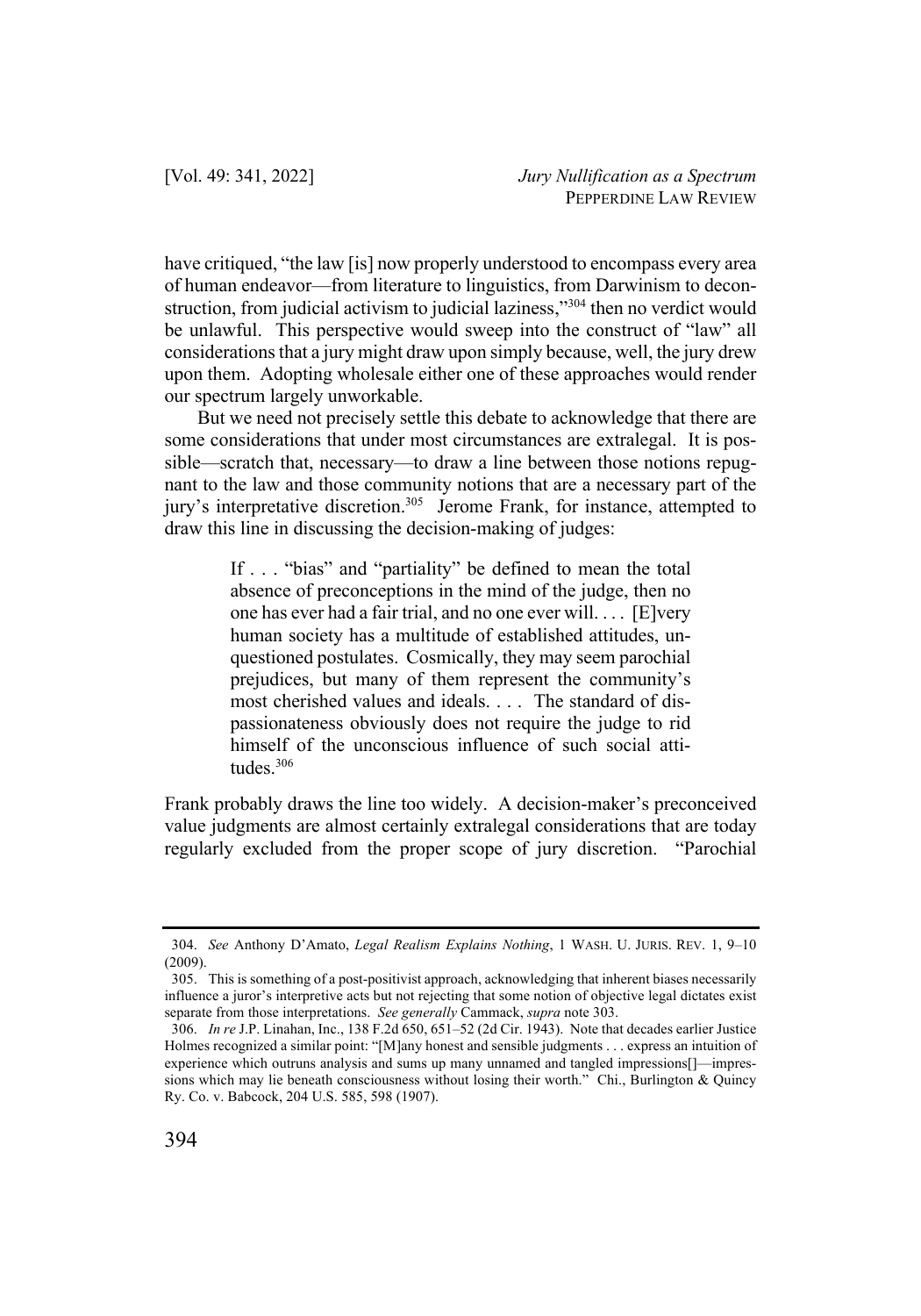prejudices" are precisely the type of considerations that jurists, including Frank, have argued are beyond the scope of lawful jury discretion.<sup>307</sup>

Yet Frank's attempt as to judges is a helpful starting point. It recognizes that lawful resolution of a dispute does not require a decision-maker to completely remove the socialized processes of reaching decisions.<sup>308</sup> Recent scholars have agreed, with some going so far as to contend that jury nullification is, paradoxically, lawful. Alan W. Scheflin and Jon M. Van Dyke, for instance, argue that nullification is not the power to act against the law but is instead the power to "perfect" and "complete" it."<sup>309</sup> Albert Dzur makes a similar point, suggesting that "[n]ullification is simply an overly dramatic and derogatory name for [the jury's] discretionary power."<sup>310</sup> And George Fletcher combines these sentiments, suggesting that "[i]t would be better if we abandoned the phrase 'jury nullification' and spoke instead of the jury's function in these cases of completing and perfecting the positive law recognized by the courts and the legislature."<sup>311</sup> Others have made similar points. $312$ But while these arguments are helpful in recognizing that the law leaves room for necessary aspects of jury interpretation—and that jurors are at times invited to supply the law itself—they fail to address fully the critical issue of where lawful discretion ends and unlawful nullification begins.

Some scholars respond to this quandary by defining the jury's discretion so broadly as to incorporate almost any consideration so long as it is in furtherance of the jury's institutional role (however that be defined). Mortimer Kadish and Sanford Kadish, for instance, suggest that a verdict against the direction of the law is a legitimate exercise of jury discretion (by which they mean not nullification) so long as the ends of the law departure are not

<sup>307.</sup> *See* FRANK, COURTS ON TRIAL, *supra* note 137, at 132 ("If anywhere we have a 'government of men,' in the worst sense of that phrase, it is in the operations of the jury system.").

<sup>308.</sup> *See id.*

<sup>309.</sup> Alan W. Scheflin & Jon M. Van Dyke, *Merciful Juries: The Resilience of Jury Nullification*, 48 WASH. & LEE L. REV. 165, 167 (1991).

<sup>310.</sup> DZUR, *supra* note 2, at 136.

<sup>311.</sup> GEORGE P. FLETCHER, A CRIME OF SELF-DEFENSE: BERNHARD GOETZ AND THE LAW ON TRIAL 155 (1988).

<sup>312.</sup> Darryl Brown, for instance, contends that "jury nullification can, and in many contexts does, occur *within* the rule of law rather than subvert it." Brown, *supra* note 36, at 1155. And Jenny Carroll is perhaps strongest in claiming that jurors are themselves a "source of law." Carroll, *supra* note 93, at 582. She contends further: "[W]hen jurors judge law, they simply shift the process of creation and interpretation of law away from the formal branches towards the citizens themselves. Jurors do not destroy the law through nullification; instead, they participate in its creation, pushing it to reinvent itself as a body responsive to their lived experiences." *Id.* at 180 n.9.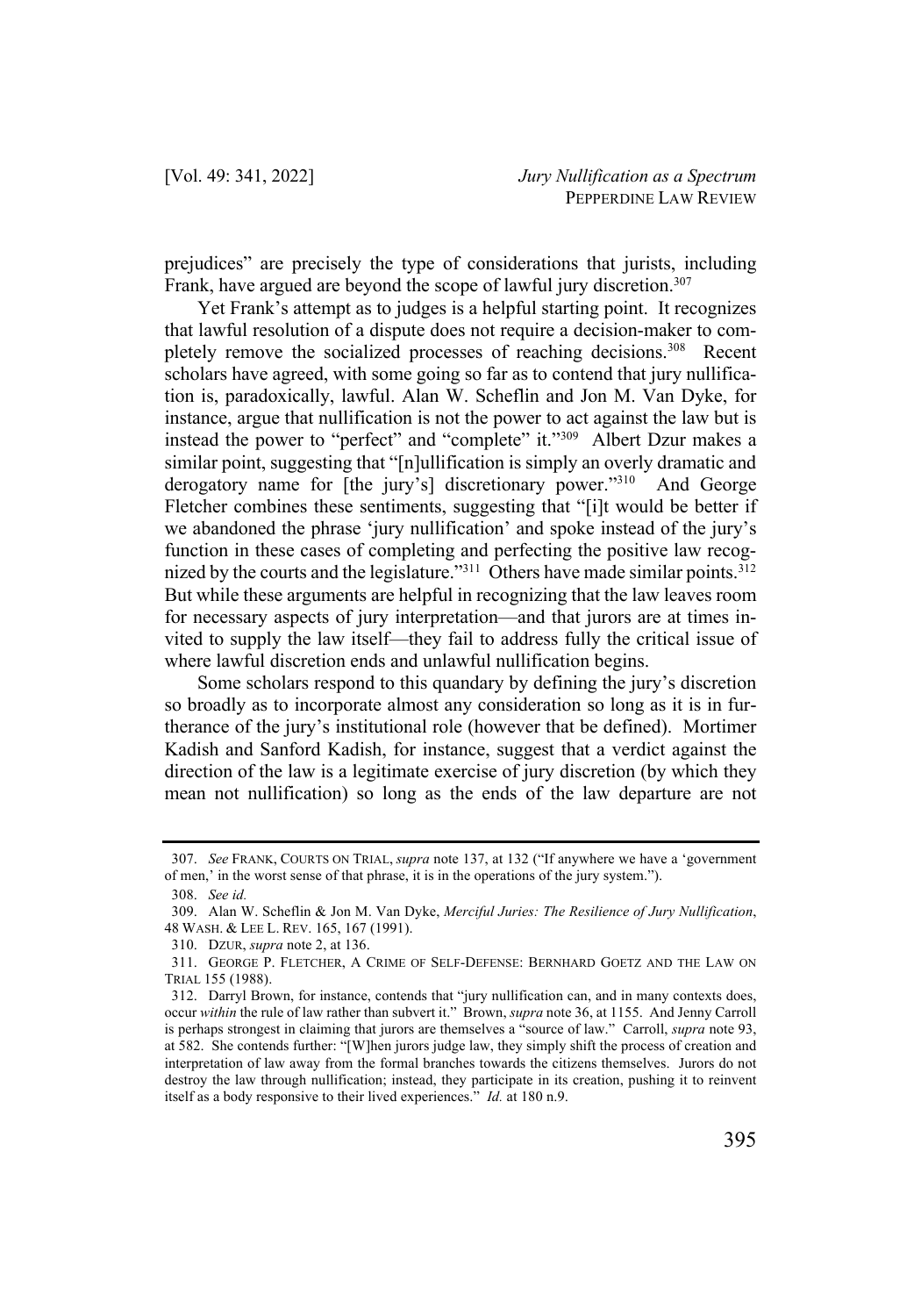inconsistent with the accepted ends of justice.<sup>313</sup> This leads them to offer the following hypothetical as an extreme example of legitimate rule departure:

> [A] Southern jury that acquits a white segregationist of killing a civil rights worker, on the grounds that in the public interest carpetbag troublemakers must be discouraged from venturing into their community, and that in any event the defendant's act was a political act that should not be punished as a common crime.<sup>314</sup>

They are not alone. In describing what she terms "radical enfranchisement," Sonali Chakravarti accepts the Kadishs' argument but adds that the jury would need to do a great deal of "internal work required to legitimate such a verdict," emphasizing the importance of "self-scrutiny" and "understanding the context for discretion."315 Or as Darryl Brown suggests, though not in relation to the Kadishs' example, "To achieve one of law's ends—justice—we must sometimes abandon law's means, such as rule application."<sup>316</sup>

The problem with these kinds of ends-focused approaches is that they treat jury discretion, and in turn nullification, as an institutional question rather than a legal question. It is by presuming that the law expects the jury, by nature of its institutional characteristics, to effectuate some sense of community justice that the perverse result in the Kadishs' example is rationalized as lawful.<sup>317</sup> But this ignores the fact that the law today generally does not so command jurors.318 There is no jury instruction that comes close to commanding, in effect, that jurors must "acquit the murderous racist if they find that

<sup>313.</sup> MORTIMER R. KADISH & SANFORD H. KADISH, DISCRETION TO DISOBEY: A STUDY OF LAW-FUL DEPARTURES FROM LEGAL RULES 68–69 (1973) ("In short, 'lawful rule departure' is not simply a paradox, it is an inconsistency; to say the action is lawful is to say no rule was departed from."). 314. *Id.* at 68.

<sup>315.</sup> SONALI CHAKRAVARTI, RADICAL ENFRANCHISEMENT IN THE JURY ROOM AND PUBLIC LIFE 87 (2019).

<sup>316.</sup> Brown, *supra* note 36, at 1153; *see also id.* at 1171 (providing a typology of circumstances in which nullification might be said to be "consistent with, and perhaps necessary for, the rule of law").

<sup>317.</sup> *See* KADISH & KADISH, *supra* note 313, at 69 ("[S]o long as the agent's judgment is conscientiously made on his view of those ends, his rule departure is legitimated.").

<sup>318.</sup> Or judges, for that matter. An illuminating story retold by Judge Robert H. Bork reads: "Justice Holmes and Judge Learned Hand[] had lunch together and afterward, as Holmes began to drive off in his carriage, Hand, in a sudden onset of enthusiasm, ran after him, crying 'Do justice, sir, do justice.' Holmes stopped the carriage and reproved Hand: 'That is not my job. It is my job to apply the law.'" *See* Michael Herz, *"Do Justice!": Variations of a Thrice-Told Tale*, 82 VA. L. REV. 111, 121–22 (1996) (quoting ROBERT H. BORK, THE TEMPTING OF AMERICA 6 (1990)).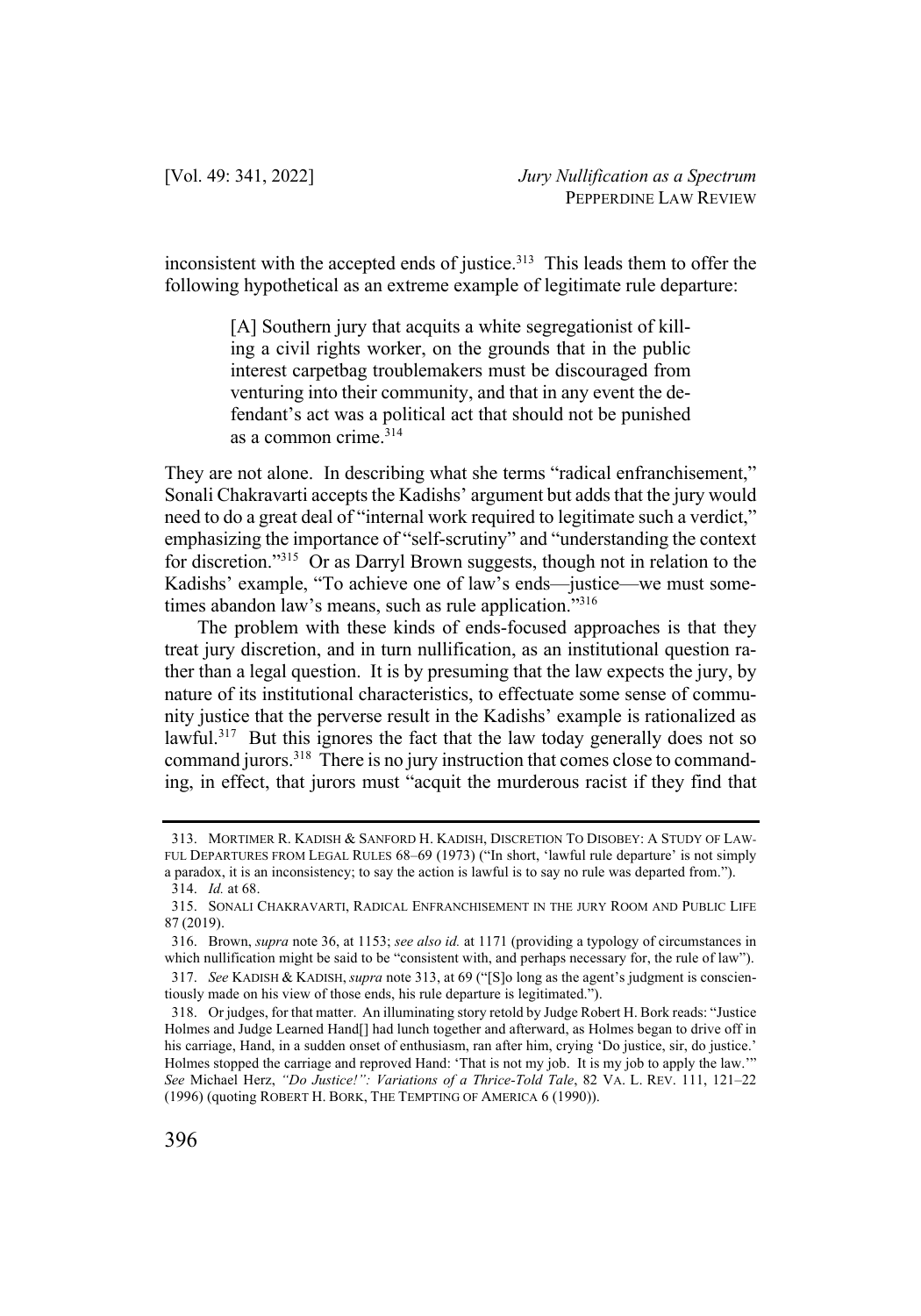justice so requires." True, there is a strong argument that the law at one time did explicitly so command juries, such as in the decades following the Revolutionary War, by instructing jurors to rely upon their consciences in reaching verdicts. <sup>319</sup> But, as discussed in preceding sections, this is generally no longer the case. $320$  The law today sharply circumscribes the jury's role, generally relieving it of any responsibility—let alone lawful authority—to identify and channel such broader conceptions of community justice or mercy. So while the jury continues to have the power to entertain such now-extralegal considerations as "the interest of justice" (and sometimes might even do so in normatively preferred ways), in so doing jurors go beyond their lawful discretion and engage in nullification.

Accordingly, the critical line between discretion and nullification as understood and presented here is not static; it is instead defined by the task the law assigns in any given case. What may be considered nullification in one context may not be in another, and what is quintessential nullification today may not have been at the Founding. The distinction turns on the specific charges and substantive foundations of the applicable law. The law invites jurors in certain contexts to bring their communitarian judgments to bear more heavily or more lightly. A prime example is the standard for negligence in the civil context. The reasonable person standard of care requires the jury's expertise in defining the contours of the relevant social and economic practices.321 In this area, the jury's ability to draw upon factors known to the community is anticipated, and in fact, is supposed to be one of the institution's great strengths. The jury draws upon its lawful discretion to consider certain factors so as to craft the profile of negligence and reach an informed conclusion, precisely as the law requires.<sup>322</sup>

The fact that the law often invites jurors lawfully to draw upon their personal knowledge and experiences helps to explain the constitutional significance of ensuring a jury drawn from a representative cross-section of the

<sup>319.</sup> *See, e.g.*, Georgia v. Brailsford, 3 U.S. (3 Dall.) 1, 4 (1794).

<sup>320.</sup> *See supra* Section II.B.

<sup>321.</sup> Kalven*, supra* note 281, at 160 (footnote omitted) ("There is . . . no reasonable man afoot in the law of damages. . . . [T]he jury is of necessity left free to price the harm on a case by case basis."). 322. Kenneth S. Abraham, *Custom, Noncustomary Practice, and Negligence*, 109 COLUM. L. REV. 1784, 1820 (2009) ("[T]he jury can make its own informed choice between the outcomes dictated by

the competing conceptions.").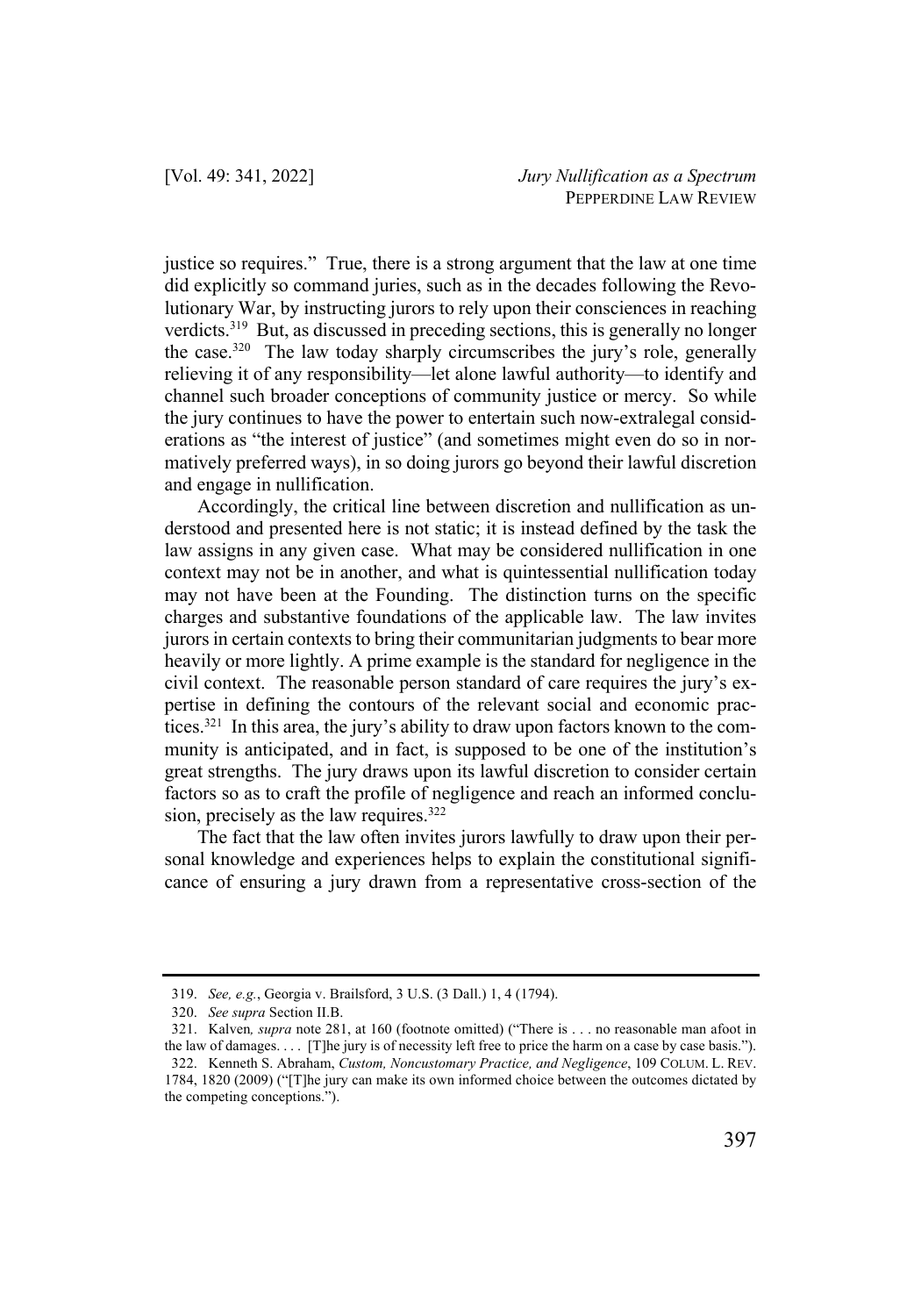community. <sup>323</sup> Even under the jury's modern, more limited role, judges continue to recognize the legal significance of juror diversity in ensuring decisions that appear to be fair.<sup>324</sup> But this can only be rationalized if it is acknowledged that the application of law (at least at some times or to some degree) necessarily turns lawfully on those distinct perceptions that a diverse group of jurors bring with them into the courtroom.<sup>325</sup> To be sure, while the twentieth century has seen the Supreme Court harshly curtail jury nullification, it has not infrequently waxed poetic about "a flavor"<sup>326</sup> and the "qualities of human nature and varieties of human experience, the range of which is unknown and perhaps unknowable,"327 in trying to capture those elusive ideas of what individual jurors might lawfully—and beneficially—bring with them into the jury box. The law is not enlivened by jurors who will decide cases with disregard for the law, and hence today such individuals may be lawfully excluded from jury service. <sup>328</sup> But depending on the legal circumstances, jurors' diverse

<sup>323.</sup> *See* Kristin A. Liska, *Experts in the Jury Room: When Personal Experience Is Extraneous Information*, 69 STAN. L. REV. 911, 923–24 (2017) (discussing how jurors are expected to use "personal knowledge and common sense" in making determinations).

<sup>324</sup> *See, e.g.*, Taylor v. Louisiana, 419 U.S. 522, 527 (1975) (noting that community participation in the administration of the criminal law is "critical to public confidence in the fairness of the criminal justice system," and that "restricting jury service to only special groups or excluding identifiable segments playing major roles in the community cannot be squared with the constitutional concept of a jury trial"); *see also* Glasser v. United States 315 U.S. 85–86 (1942) ("Our notions of what a proper jury is have developed in harmony with our basic concepts of a democratic society and a representative government.").

<sup>325.</sup> There is little question that interpretations of evidence and ultimate verdicts differ based on jurors' demographic characteristics. *See generally* Marilyn Chandler Ford, *The Role of Extralegal Factors in Jury Verdicts*, 11 JUST. SYS. J. 16, 16 (1986) (examining how factors including individual characteristics, group compositions, past experiences, personalities, and an assortment of different traits play key roles in jury verdicts). The more difficult question is whether jurists can acknowledge these differences are of substantive rather than only procedural importance. Ensuring juror diversity is necessary not just because it helps to secure the perception of impartial justice, but because the law itself demands the application of community discretion in order to be fairly actualized. *See* Marder, *supra* note 8, at 918–19 ("A diverse jury is key to interpretation because it makes available for group consideration a wide range of experiences and perspectives. It also means that different jurors may be able to shed light on different witnesses' credibility . . . .").

<sup>326.</sup> Ballard v. United States, 329 U.S. 187, 194 (1946).

<sup>327.</sup> Peters v. Kiff, 407 U.S. 493, 503 (1972).

<sup>328.</sup> *See* James J. Gobert, *In Search of the Impartial Jury*, 79 J. CRIM. L. & CRIMINOLOGY 269, 279–80 (1988) (acknowledging but not providing a solution to the notion that while "a person's political, moral, social, and economic views . . . are viewed as indispensable qualities of the ideal juror" and should be given full play in making "value rather than factual judgments," "[j]urors should not be permitted to base votes on their biases rather than on the evidence").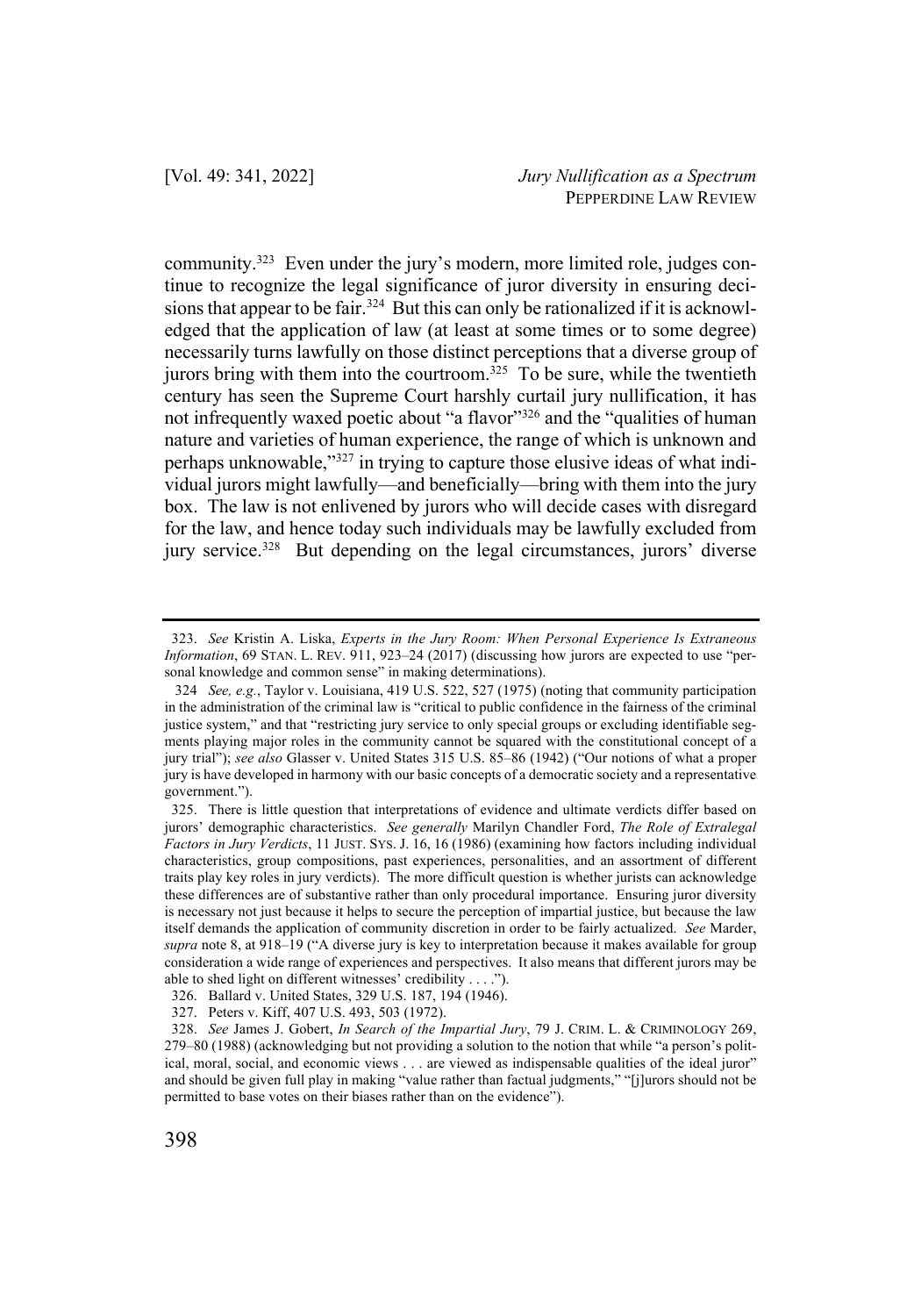viewpoints and, perhaps more importantly, the lawful discretion to draw upon those viewpoints, are the core strength of the jury.

Drawing the line between lawful discretion and extralegal nullification by reference to shifting legal expectations does not render our spectrum unworkably amorphous. Rather, it deepens our thinking about the jury as a democratic judicial institution. Just as we can be sure that there are certain interpretive lenses and considerations that are lawfully welcomed yet elude description, we can also be sure that there are other factors that are problematic. Most readers will generally agree with the Supreme Court's following assertion: "Influences such as caprice, passion, bias, and prejudice are antithetical to the rule of law. If there is a fixture of due process, it is that a verdict based on such influences cannot stand."329 The line between such nullificatory influences and lawful discretion will not always be clear, and thus the spectrum advanced here is necessarily fuzzy. Yet, the central claim remains: When extralegal considerations impact jury decision-making to whatever degree, nullification results. And we can think about that nullification, however imprecisely, as existing along a spectrum. Embracing this understanding has significant implications.

## V. THE IMPLICATIONS OF A JURY NULLIFICATION SPECTRUM

The nullification spectrum advanced here recognizes that nullification exists separately from a verdict. This approach may be dissatisfying to some readers—part of the thrust of traditional nullification is that the jury effectuates an outcome that the law says should not be. But the spectrum does not weaken this thrust; instead, it allows us also to view even seemingly law-compliant verdicts critically. All jury verdicts, whether they seem to be rational or irrational, may be partially or entirely motivated by extralegal factors. What is more, empirical evidence shows, and courts have acknowledged, that in cases in which outcomes are unclear, jurors feel liberated to draw upon prohibited considerations more forcefully in reaching a verdict.<sup>330</sup> Accordingly, civil and criminal juries alike continue to inject biases into the administration of justice—hiding nullification within seemingly reasonable verdicts. In this way, the jury continues to play a powerful sociopolitical role within

<sup>329.</sup> *See, e.g.*, TXO Prod. Corp. v. All. Res. Corp., 509 U.S. 443, 475–76 (1993) (O'Connor, J., dissenting).

<sup>330.</sup> *See* KALVEN & ZEISEL, *supra* note 3, at 165.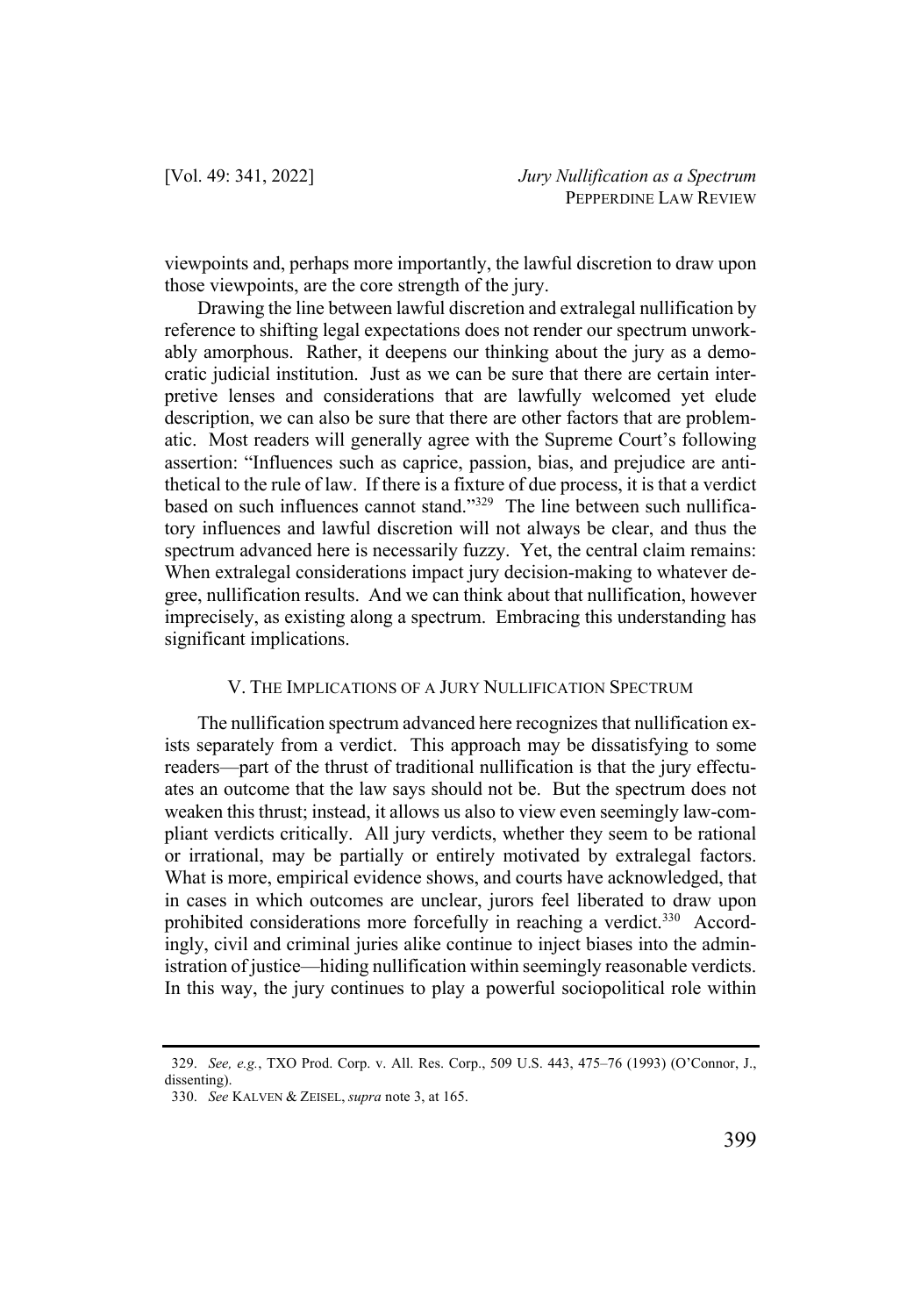the judiciary and constitutional structure, ensuring that the law does not become entirely detached from the communities it governs.

### *A. "Reasonable" Jury Nullification*

One of the core implications of understanding jury nullification as a spectrum is that a verdict may be informed by nullificatory considerations and yet appear reasonable on its face. Such instances will rarely attract attention because generally judges may only "correct" verdicts that seem irrational or suffered from procedural infirmities.<sup>331</sup> So even if a judge is presented with an affidavit showing that the jury reached its verdict by such impermissible means of flipping a coin, he cannot consider that fact in reviewing the reasonableness of the verdict. $332$  Or if the affidavit shows that the jury decided to convict a criminal defendant on the irrational basis that the defendant supported a rival sports team, nothing can be done.<sup>333</sup> Instead, the judge interprets the verdict in light of the facts and law as presented in court and from that assumes whether the jury acted rationally or irrationally.334 In most instances, the substance of a jury's decision simply does not matter.<sup>335</sup>

We might call this "reasonable" nullification. The verdict itself appears law compliant—there appears to be a sufficient evidentiary basis to support the jury's conclusion—but the foundation of the jury's decision is extralegal. Perhaps this is unproblematic. The basis of a jury's decision may be of little concern if the verdict does not offend, some might say. As Edson Sunderland acknowledged in 1919: "The real question is, what is the purpose of the

<sup>331.</sup> The key exception, as discussed above, is *Peña-Rodriguez v. Colorado*, 137 S. Ct. 855 (2017). 332. *See, e.g.*, Reyes v. Seifert, 125 F. App'x 788, 789 (9th Cir. 2005) ("No Supreme Court authority holds that a defendant has a constitutional right to a new trial when an individual juror bases his decision to vote guilty on an irrational method, such as a coin toss.").

<sup>333.</sup> *See Peña-Rodriguez*, 137 S. Ct. at 883 (Alito, J., dissenting). This is not as absurd a suggestion as it initially might seem. Even the Supreme Court has recognized that a defendant's clothing at trial which it called an "impermissible factor"—can unlawfully affect a juror's judgment. *See* Estelle v. Williams, 425 U.S. 501, 505 (1976) (holding that forcing a criminal defendant to appear before a jury in prison clothing violates the defendant's due process rights).

<sup>334.</sup> *See* Dale W. Broeder, *The Functions of the Jury Facts or Fictions?*, 21 U. CHI. L. REV. 386, 412 (1954) ("While . . . juries often return verdicts contrary to law, we cannot be sure whether this results from conscious law-dispensing or pure bungling.").

<sup>335.</sup> As James R. Maxeiner notes, "A decision that does not rest on syllogistic law application is legitimized, not as a correct application of law to facts, but as a just decision reached after all sides have had their 'day in court' before a neutral jury." James R. Maxeiner, *Legal Indeterminacy Made in America: U.S. Legal Methods and the Rule of Law*, 41 VAL. U. L. REV. 517, 556 (2006).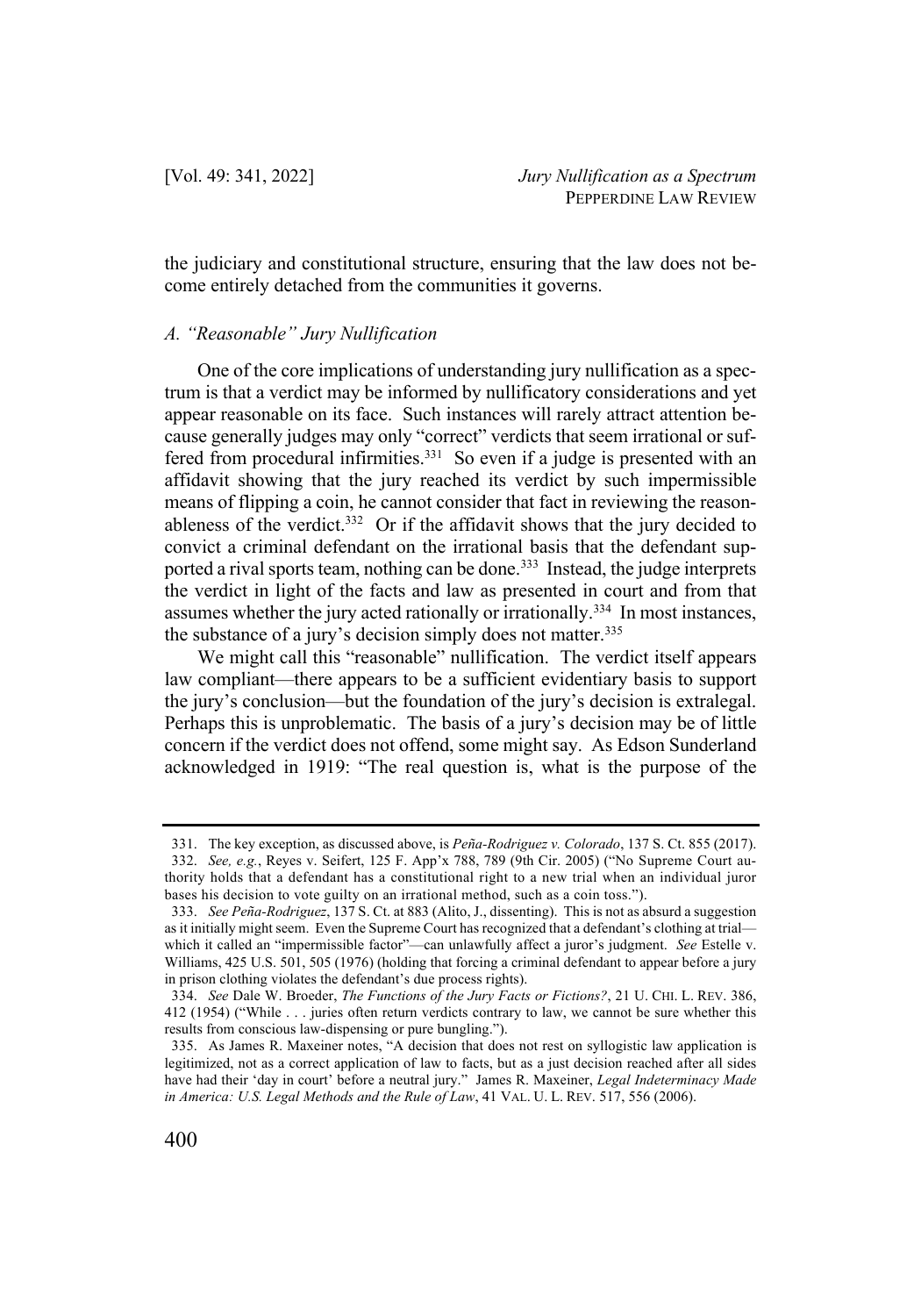trial[]—to get a *correct result*, or to get it in a *correct manner*? . . . Error which does not affect the final result is constantly ignored."336 Absolutely. The law is often more concerned with outcomes than with the motivations of those outcomes.<sup>337</sup> If the trial was conducted in compliance with all due process and the verdict appears to be in line with the evidence and law as presented in court, the verdict may stand as legitimate despite jurors' invidious motivations. This approach has many policy benefits, such as securing the finality of jury verdicts, protecting the privacy of jurors, and helping to ensure "all frankness and freedom of discussion and conference" among jurors.<sup>338</sup>

But regardless of the policy interests, as a conceptual matter even a seemingly reasonable verdict if arrived at through extralegal considerations should give us pause. In close questions of law and fact, inferences can often just as easily break one way as the other; or as Fleming James acknowledged over a half- century ago, "Few cases are tried where inference is not piled on inference two or three deep."339 This is particularly true given empirical evidence showing the profound effect that jurors' implicit biases have over their decision-making.<sup>340</sup> While such hidden motivations will not be known to a judge upon reviewing a general verdict (and may be unknown to the jurors who harbor them), jurors' biases and passions exert influence in felt but unseen ways, as certain classes of individuals are seemingly denied justice routinely on the basis of invidious considerations.<sup>341</sup> To be sure, the Supreme Court has recognized that in those circumstances in which the jury enjoys broad discretion "there is a unique opportunity for racial prejudice to operate but remain

<sup>336.</sup> Edson R. Sunderland, *Should a Correct Verdict Be Set Aside Because the Jury Failed To Follow Erroneous Instructions?*, 17 MICH. L. REV. 592, 593 (1919).

<sup>337.</sup> *See, e.g.*, Daniel Epps, *Harmless Errors and Substantial Rights*, 131 HARV. L.REV. 2117, 2119 (2018) ("Harmless error is almost certainly the most frequently invoked doctrine in all criminal appeals.").

<sup>338.</sup> *See* McDonald v. Pless, 238 U.S. 264, 266–68 (1915) (recognizing these interests in the context of a civil jury's quotient verdict); Tanner v. United States, 483 U.S. 107, 124, 127 (1987) (recognizing the same in a criminal trial).

<sup>339.</sup> *See* James, *supra* note 164, at 223.

<sup>340.</sup> *See, e.g.*, Laurie A. Rudman, Richard D. Ashmore & Melvin L. Gary, *"Unlearning" Automatic Biases: The Malleability of Implicit Prejudice and Stereotypes*, 81 J. PERSONALITY & SOC. PSYCHOL. 856, 856 (2001).

<sup>341.</sup> *See, e.g.*, Jennifer S. Hunt, *Race, Ethnicity, and Culture in Jury Decision Making*, 11 ANN. REV. L. & SOC. SCI. 269, 275 (2015); *see also* Gary Peller, *Criminal Law, Race, and the Ideology of Bias: Transcending the Critical Tools of the Sixties*, 67 TUL. L. REV. 2231, 2231 (1993) ("No fancy theoretical conceptualization is necessary to explain how race figures in police brutality, in prosecutorial decisions, in jury selection, in conviction rates, and in the incarceration and capital sentencing of people of color in America.").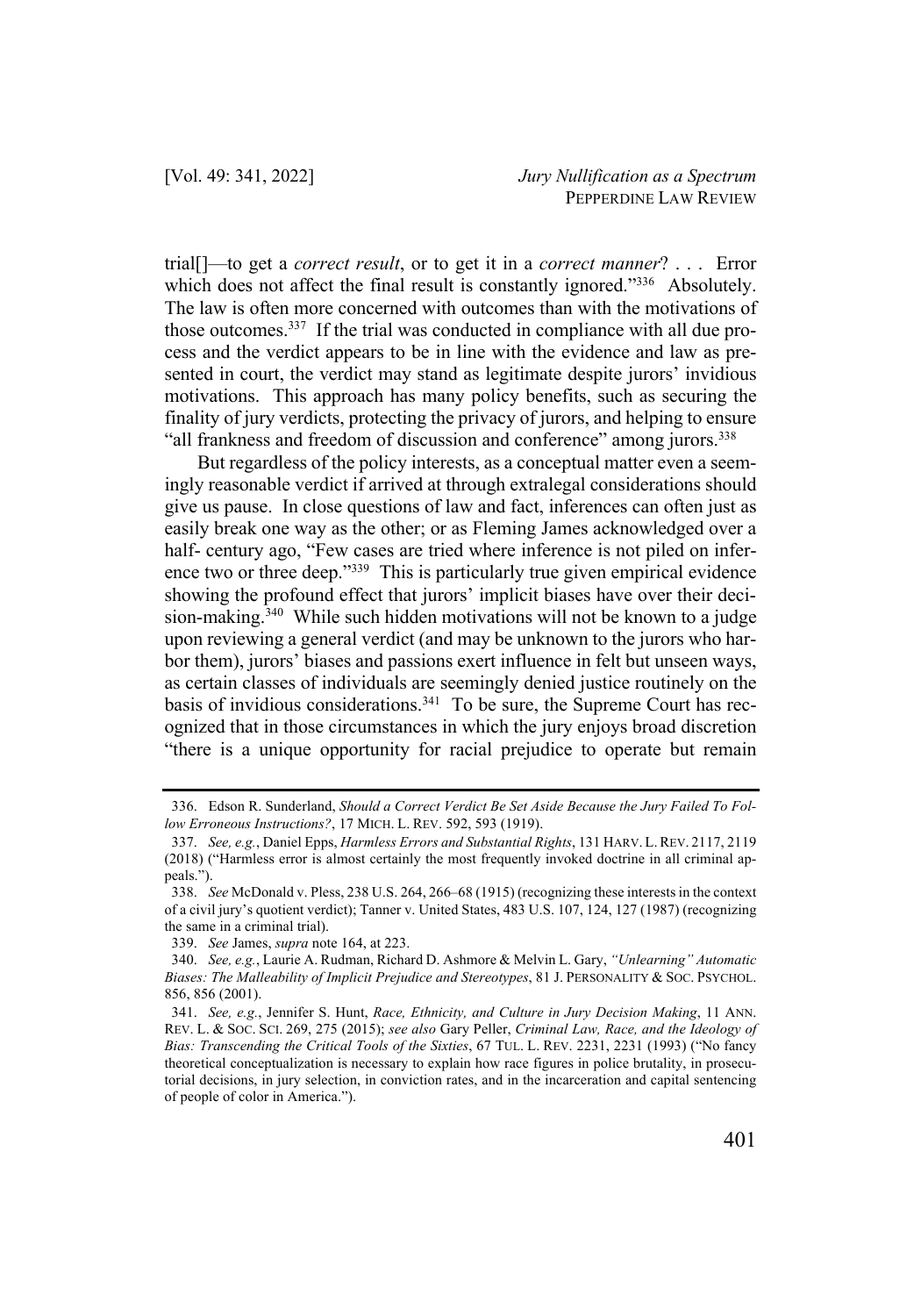undetected."342 The law is nevertheless nullified even when procedural tools fall short in rooting out such instances.

Viewing nullification as a spectrum allows us to reconsider often overlooked aspects of how juries exercise authority—specifically, civil juries. Unlike the criminal jury, which largely communicates in binary terms (guilty or not guilty), the civil jury communicates its assessment with greater nuance through calculating and awarding damages.<sup>343</sup> As Irwin Horowitz and Nobert Kerr recognized, "[W]hile criminal juries' decisions can usually be thought of as categorical, right-or-wrong judgments, the quality of civil decisions are often more a matter of goodness of fit to some continuous, vaguely specified criterion."344 The civil jury is regularly asked to resolve complicated disputes that involve determining social norms and national character.<sup>345</sup> They are not irregularly given the vulgar task of calculating the monetary value of truly incalculable harms, with little instruction on what would make for an appropriate award. As the Virginia Supreme Court noted, "[T]he law wisely leaves the assessment of damages, as a rule, to juries, with the concession that there are no scales in which to weigh human suffering, and no measure by which pecuniary compensation for personal injuries can be accurately, ascertained."<sup>346</sup> Perhaps it is wise precisely because "[t]he assessment of money damages is a profoundly ambiguous task."347

This broad discretion allows civil jurors to draw upon inarticulable considerations so as to arrive, hopefully, at a reasoned damage award. Yet the vague and open nature of the task also means that jurors often draw upon their extralegal biases in shaping the contours of responsibility and arriving at a damages figure.<sup>348</sup> Because of the imprecise nature of the issues, it may be

<sup>342.</sup> Turner v. Murray, 476 U.S. 28, 35 (1986).

<sup>343.</sup> *See* Horowitz et al., *supra* note 36, at 1219.

<sup>344.</sup> *Id.*

<sup>345.</sup> *See* CHAKRAVARTI, *supra* note 315, at 25.

<sup>346.</sup> Chesapeake & Ohio Ry. Co. v. Arrington, 101 S.E. 415, 423 (Va. 1919), *abrogated by* John Crane, Inc. v. Jones, 650 S.E.2d 851 (Va. 2007).

<sup>347.</sup> Valerie P. Hans, *What's It Worth? Jury Damage Awards as Community Judgments*, 55 WM. & MARY L. REV. 935, 938 (2014); *see also* James, *supra* note 221, at 146 ("Where there are no applicable rules which supply a mathematical formula, or something like it, the jury's wide discretion must be recognized.").

<sup>348.</sup> *See* Hans, *supra* note 347, at 951 (discussing how cultural cognition is "clearly relevant" to the process of awarding damages and that "tort measurements of lost earnings potential, pain and suffering, and other types of damages can be affected by negative attitudes toward social groups and are not immune to conscious and unconscious . . . bias" (quoting MARTHA CHAMALLAS & JENNIFER B. WRIG-GINS, THE MEASURE OF INJURY: RACE, GENDER, AND TORT LAW 156 (2010))).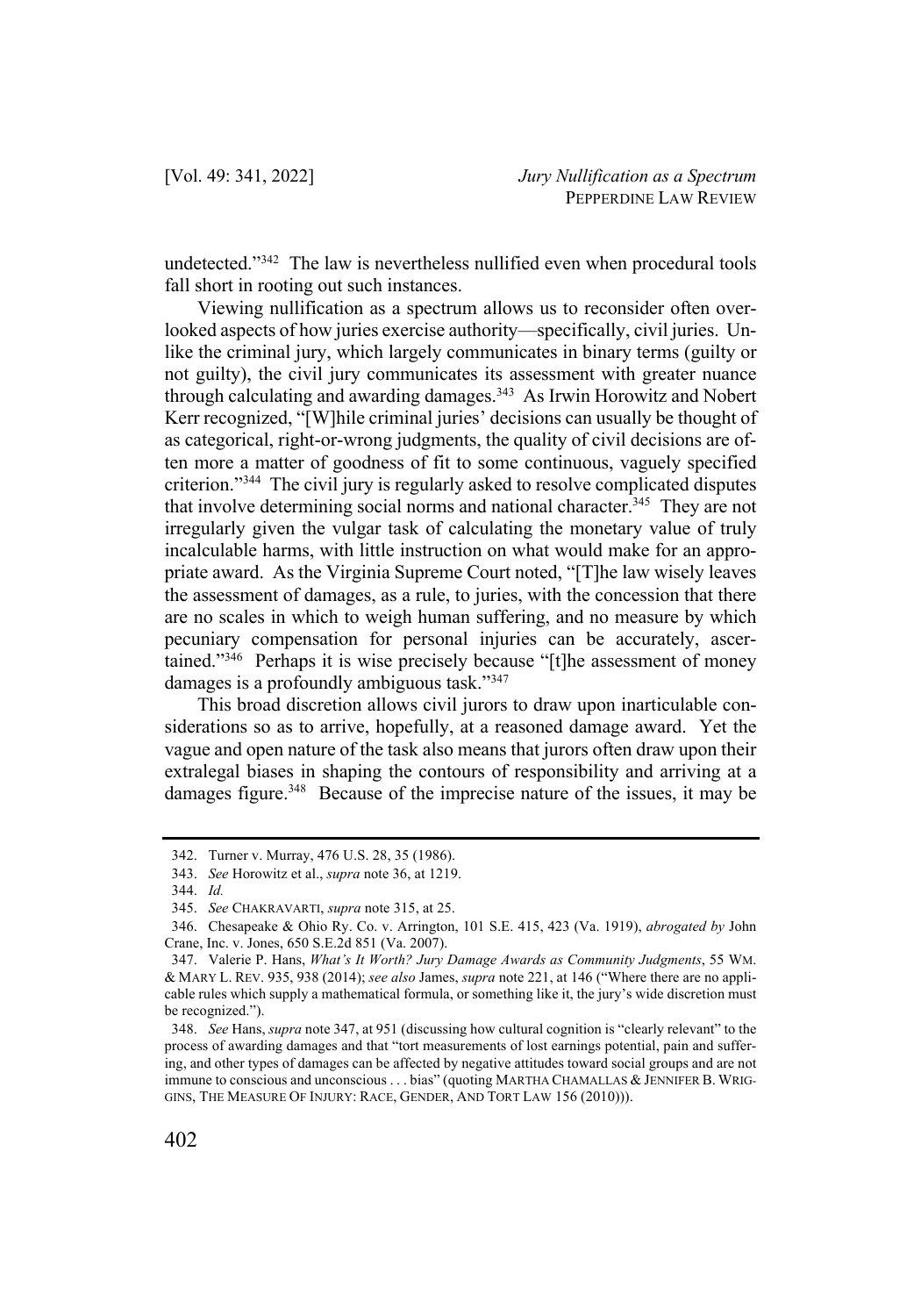impossible for a judge to determine ex post whether a jury's damages award is rational or motivated either in part or in whole by invidious biases or other nullificatory factors. Empirical evidence suggests that jurors regularly draw upon extralegal racist and sexist considerations in calculating civil damage awards, awarding less for similar harms to Black litigants than white litigants and to male versus female litigants.<sup>349</sup> So too on ableist grounds,<sup>350</sup> or perceptions of physical beauty.<sup>351</sup> The way these kinds of extralegal factors subtly shift dollars demonstrates the power of jury nullification to operate even within profound procedural confines.<sup>352</sup>

We see a similar phenomenon in a civil jury's awarding of punitive damages. In this context as well, the jury is permitted a great deal of discretion so that it may, essentially, craft "an ad hoc statute" to punish the acts committed and to deter such future acts. $353$  The jury is granted the lawful discretion to consider any number of factors necessary to reach this conclusion, but critically it is not permitted to perform the task arbitrarily or motivated by prejudice.354 The Supreme Court has acknowledged the difficulty in drawing this line: "[U]nlimited jury discretion—or unlimited judicial discretion for that matter—in the fixing of punitive damages may invite extreme results that jar one's constitutional sensibilities."355 And Supreme Court Justice O'Connor

<sup>349.</sup> *See, e.g.*, Jonathan Cardi, Valerie P. Hans & Gregory Parks, *Do Black Injuries Matter?: Implicit Bias and Jury Decision Making in Tort Cases*, 93 S. CAL. L. REV. 507, 552 (2020).

<sup>350.</sup> *See* Anne Bloom & Paul Steven Miller, *Blindsight: How We See Disabilities in Tort Litigation*, 86 WASH. L. REV. 709, 716–22 (2011) (articulating how assumptions about disability and the structure of tort law impact decision-makers in awarding damages).

<sup>351.</sup> *See, e.g.*, Richard A. Kulka & Joan B. Kessler, *Is Justice Really Blind?–The Influence of Litigant Physical Attractiveness on Juridical Judgment*, 8 J. APPLIED SOC. PSYCHOL. 366, 374–75 (1978) (evaluating the positive correlation between attractiveness of plaintiff and the likelihood of their success at trial and the amount of damages awarded). It should be noted that a similar phenomenon has also been observed in the criminal context. *See* Norbert L. Kerr, *Beautiful and Blameless: Effects of Victim Attractiveness and Responsibility on Mock Jurors' Verdicts*, 4 PERSONALITY & SOC. PSYCHOL. BULL. 479, 481 (1978) (finding mock jurors required less evidence to convict less physically attractive defendants than more physically attractive defendants).

<sup>352.</sup> *See* Cardi et al., *supra* note 349, at 553 ("[B]ut as the person thinks about what is an appropriate amount for a high money damage award for a white versus a [B]lack plaintiff, the plaintiff's race subtly shifts the dollar amounts.").

<sup>353.</sup> *See* Stephen C. Yeazell, *The New Jury and the Ancient Jury Conflict*, 1990 U. CHI. LEGAL F. 87, 115 (1990).

<sup>354.</sup> *See* TXO Prod. Corp. v. All. Res. Corp, 509 U.S. 443, 444, 457 (1993) (stating that "[punitive damages] awards are the product of numerous, and sometimes intangible, factors; a jury imposing a punitive damages award must make a qualitative assessment based on a host of facts and circumstances unique to the particular case before it").

<sup>355.</sup> Pac. Mut. Life Ins. Co. v. Haslip, 499 U.S. 1, 18 (1991).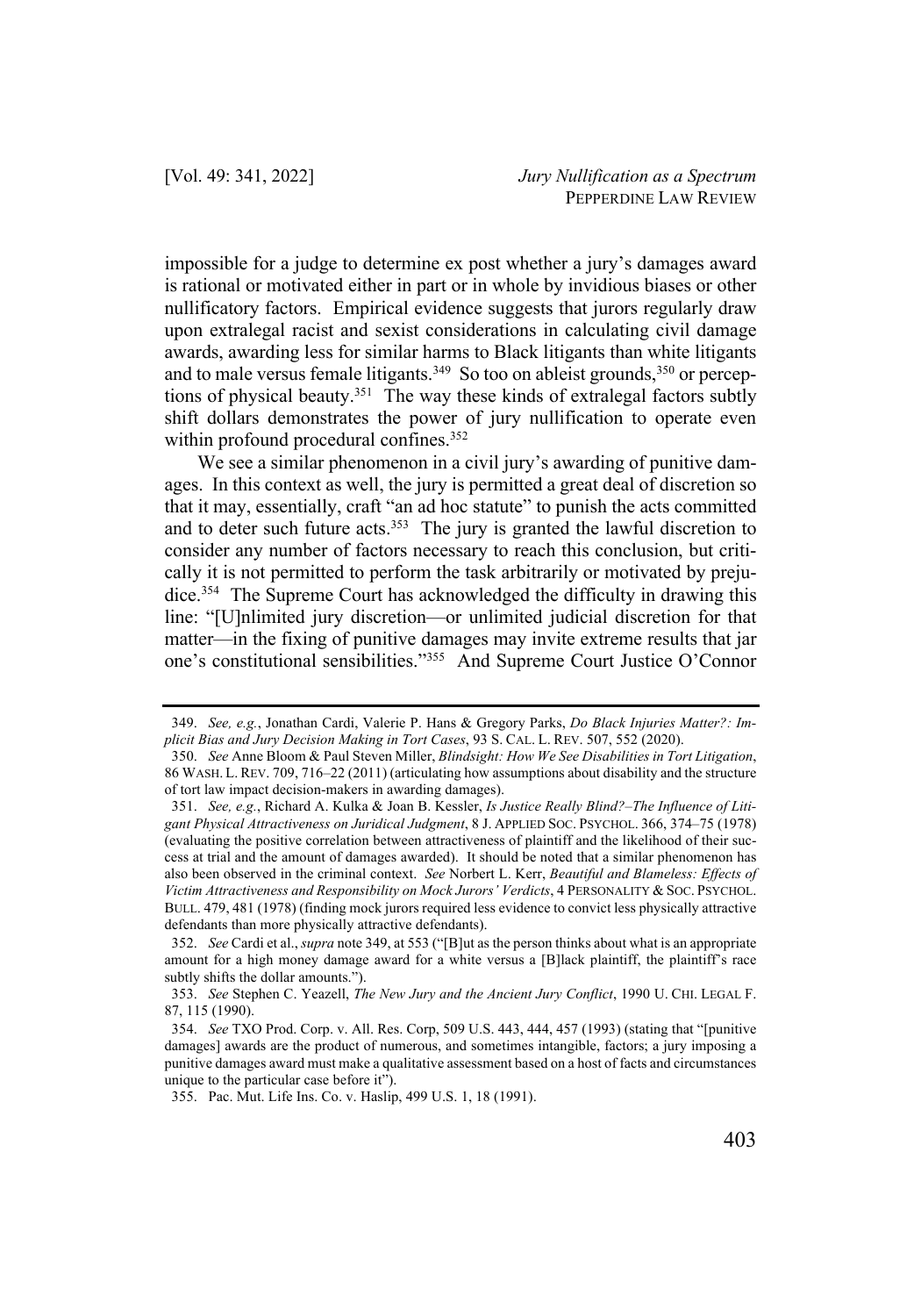noted elsewhere: "[I]t cannot be denied that the lack of clear guidance heightens the risk that arbitrariness, passion, or bias will replace dispassionate deliberation as the basis for the jury's verdict."<sup>356</sup> Given the imprecise nature of the task, it may not be possible to identify when impermissible passions have driven punitive damage awards, rather than communitarian notions of reprehensibility. This difficulty is perhaps reflected in the Supreme Court's arbitrary line that "awards exceeding a single-digit ratio between punitive and compensatory damages" are presumed to violate due process.<sup>357</sup>

The Supreme Court's recognition that imprecise tasks invite nullificatory considerations is bolstered by empirical evidence. Studies have shown that under circumstances in which the evidence equivocates and a dispute does not have a clear legally dictated outcome, jurors are more likely to draw upon extralegal considerations in reaching a verdict.<sup>358</sup> Harry Kalven and Hans Zeisel, for instance, observed that in close cases in which jurors and judges were most often in disagreement as to outcome, "[t]he closeness of the evidence makes it possible for the jury to respond to sentiment *by liberating* it from the discipline of the evidence."<sup>359</sup> Scholars have referred to this as the "liberation hypothesis," but there is no reason we should not call it what it often is: Nullification. Thus, in those cases where evidence points in both directions and the outcome of the case is not readily determinable, jurors enjoying broad discretion in completing their legal task are more likely to draw upon extralegal considerations.

The liberation hypothesis has been explicitly recognized by judges in discussing criminal juries' decisions to impose the death penalty. The Eleventh Circuit, for instance, noted in *McCleskey v. Kemp* that jurors were given a great deal of discretion in deciding between issuing a life imprisonment and the death sentence but specifically cautioned: "[T]he jury may consider any proper aggravating factors, but it may not consider the race of the victim as

<sup>356.</sup> *TXO Prod. Corp.*, 509 U.S. at 475 (O'Connor, J., dissenting). A similar point has long been recognized with respect to judicial discretion and decision-making. *See, e.g.*, JOHN WILLIAM SALMOND, THE FIRST PRINCIPLES OF JURISPRUDENCE 92 (1893) ("We can never be sure in applying a general rule to a particular case, the eliminated elements may not be material; and if, peradventure, they are material, and we apply the general rule without regard to them, we fall into error. This is the great objection to the substitution of law for judicial discretion. The more general the rule, the greater is the tendency to error.").

<sup>357.</sup> *See* State Farm Mutual Auto Insurance Co. v. Campbell, 538 U.S. 408, 410 (2003).

<sup>358.</sup> *See* KALVEN & ZEISEL, *supra* note 3, at 165.

<sup>359.</sup> *Id.*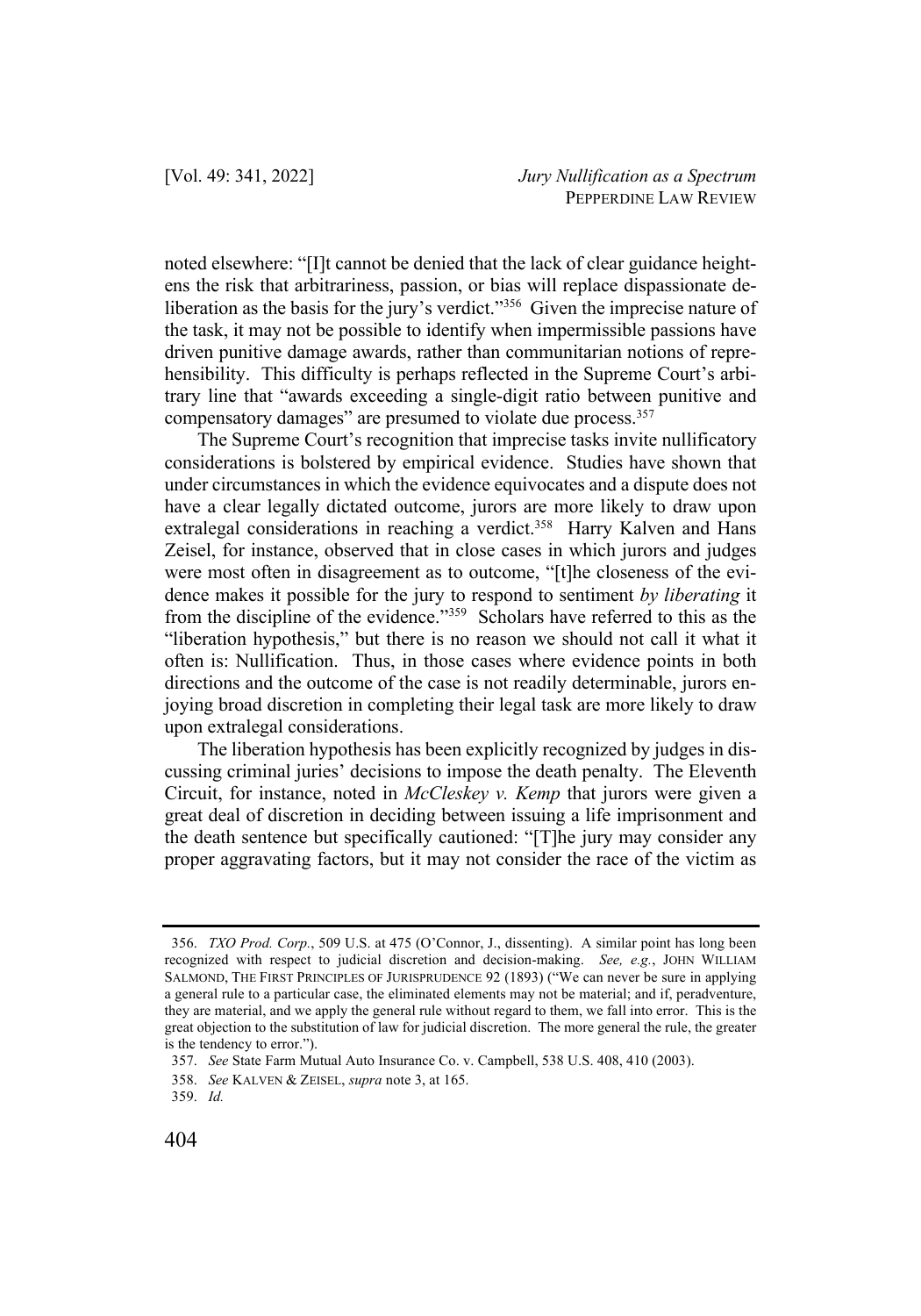an aggravating factor."360 The Supreme Court weighed in on that case, with Justice Brennan in dissent explicitly referencing the liberation hypothesis and how it might impact verdicts: "[I]t is those cases in which sentencing evidence seems to dictate neither life imprisonment nor the death penalty that impermissible factors such as race play the most prominent role."<sup>361</sup> And as the Court noted elsewhere: "Because of the range of discretion entrusted to a jury in a capital sentencing hearing, there is a unique opportunity for racial prejudice to operate but remain undetected."362 Put arithmetically: Close cases of law or fact  $+$  Broad jury discretion  $=$  A high likelihood of nullification.

Because of the intricate way that jury discretion and jury nullification interact, it may very well be that precisely the kinds of civil cases that survive today's odious pretrial procedures, or do not privately settle, are those in which the outcomes are uncertain and thus are the kinds of cases inviting jury nullification.<sup>363</sup> This is true in the criminal context as well. The accused are pressured to settle their dispute with the state by waiving some or all of their procedural rights in exchange for prosecutorial leniency in all cases, but particularly in those in which evidence of the defendant's guilt appears overwhelming.<sup>364</sup> Empirical work is necessary to show the degree to which the liberation hypothesis operates in those civil and criminal cases that regularly make it to trial.<sup>365</sup> But it may be that many of the pre-verdict procedures designed to prevent traditional jury nullification have the effect of making it so that the majority of cases that proceed to trial are the ones in which extralegal factors are most likely to influence the jury's decision-making. "Reasonable" nullification may be the norm as jurors draw upon extralegal factors in resolving the close cases with which they are regularly presented.

<sup>360.</sup> 753 F.2d 877, 913 (11th Cir. 1985).

<sup>361.</sup> McCleskey v. Kemp, 481 U.S. 279, 325 n.4 (1987) (Brennan, J., dissenting).

<sup>362.</sup> Turner v. Murray, 476 U.S. 28, 35 (1986).

<sup>363.</sup> *Cf.* Samuel R. Gross & Kent D. Syverud, *Don't Try: Civil Jury Verdicts in a System Geared to Settlement*, 44 UCLA L. REV. 1, 46–62 (1996) (finding cases end in trial when the parties dispute over which party is liable for damages).

<sup>364.</sup> *See, e.g.*, Russell D. Covey, *Signaling and Plea Bargaining's Innocence Problem*, 66 WASH. & LEE L. REV. 73, 79 (2009).

<sup>365.</sup> *Cf.* Joshua B. Fischman, *How Many Cases are Easy?*, 13 J. LEG. ANAL. 595, 599 (2021) (offering an empirical framework, largely focused on federal appellate decisions, to determine the proportion of easy and difficult cases with "the key premise . . . that reasonable judges should not disagree in easy cases").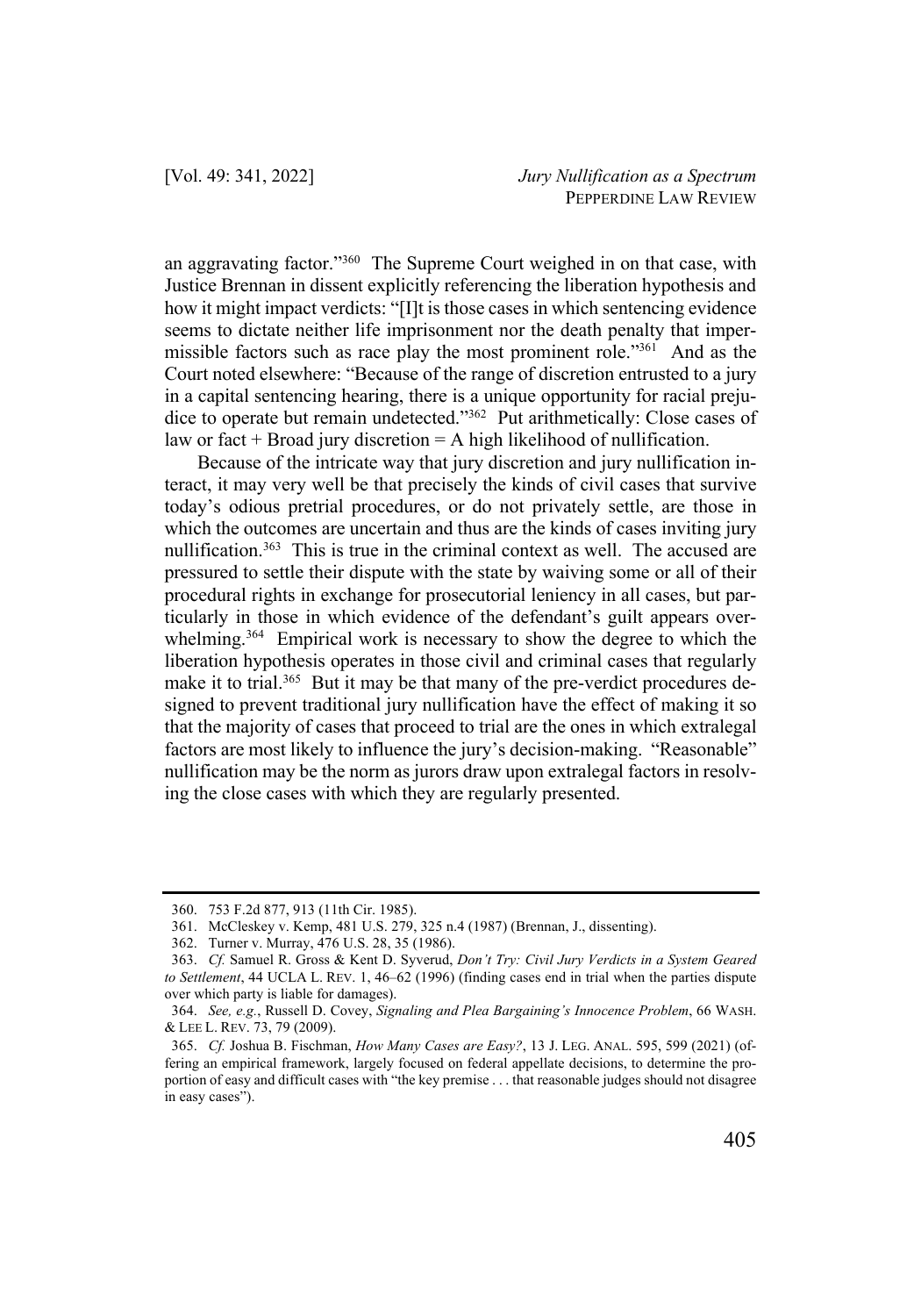## *B. The Vitality of the Modern Jury*

Viewing nullification as a spectrum also allows us to challenge the prevailing notion of the modern jury as a vestigial organ of the constitutional body. While judges have crafted rules designed to limit the jury's historic role as a check on powerful government and social actors, the institution continues to exert itself against the direction of the law. This is not just through the kind of discretion that is permitted and regularly welcomed under various subsets of black letter law but also through flexing its extralegal nullification power. Though this power is used at times to inject what we might consider to be normatively good considerations, it also allows the jury to sneak in racism, ableism, and other invidious and irrational biases. In this way, the jury continues to be what it was intended to be—a democratic institution reflecting the good, the bad, and the ugly of our diverse communities.<sup>366</sup>

The traditional understanding of nullification as an active revolt, resulting in a verdict contrary to the law's dictates, sees nullification as a rare occurrence.<sup>367</sup> Kadish and Kadish, for instance, colorfully suggested that the jury can legitimately exercise its power to disregard the law only when it has a "damn good reason."<sup>368</sup> Others have echoed this sentiment, stressing the importance of the jury to be free to stretch and act beyond the law—but only as "justice" requires.<sup>369</sup> Indeed, the formal procedural parameters placed on nullification are designed to ensure that the jury's power is only exercised in the most deserving of instances, specifically those in which the power of the state

<sup>366.</sup> *See, e.g.*, Alan Scheflin & Jon M. Van Dyke, *Jury Nullification: The Contours of a Controversy*, 43 L. CONTEMP. PROBS. 51, 96 (1980) ("Nullification responds to the right of the people to be unjust if they so choose. . . . Bringing the law closer to the people may not make it more just in all cases, but it will make it the law of the people, which is what it should be in a constitutional democracy.").

<sup>367.</sup> *See* Leipold, *supra* note 36, at 259.

<sup>368.</sup> KADISH & KADISH, *supra* note 313, at 62.

<sup>369.</sup> *See, e.g.*, KENT GREENAWALT, CONFLICTS OF LAW AND MORALITY 364–65 (arguing that a jury should acquit a defendant against the direction of the law only when they are "firmly convinced that gross injustice would be done by conviction"); Tom Stacy & Kim Dayton, *Rethinking Harmless Constitutional Error*, 88 COLUM. L. REV. 79, 142 (1988) (arguing that nullification should be permitted only where the defendant acted with sympathetic motives, the Government brought the action with improper motives, or when "the law under which a defendant is prosecutive conflicts with deep-seated contemporary values."). *But cf.* Butler, *supra* note 60, at 679–80 (arguing that "the [B]lack community is better off when some nonviolent lawbreakers remain in the community rather than go to prison," and that nullification can be employed actively to "subver[t] . . . American criminal justice").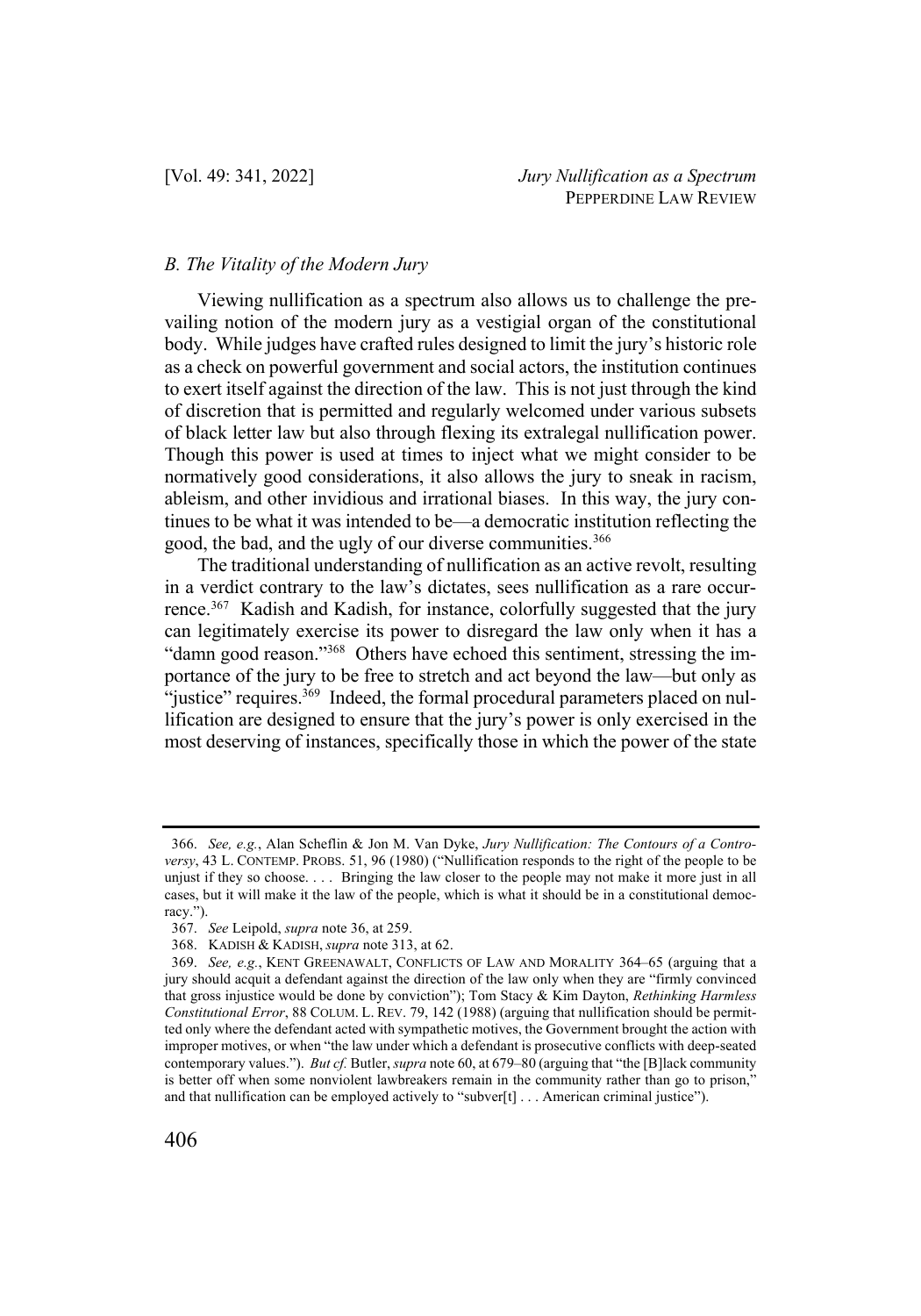is unjustly brought down on a criminal defendant.<sup>370</sup> Perhaps that is how it should be; perhaps society wants positive law to be the primary source dictating the outcomes of legal disputes, with the jury acting only to fill the interstitial gaps as required and only fully operating against the law when justice deems necessary.371 But it is unlikely juries have ever been so disciplined in exercising their power to push against the law.

Understanding jury nullification as a spectrum exposes how the jury regularly and subtly exerts itself unlawfully against positive law. By virtue of its institutional characteristics of mostly secret deliberations and verdicts without accompanying rationales, juries decide cases on the basis of nullificatory factors, whether or not such unlawfulness is apparent in the verdict. $372$  By expanding our conception of nullification to capture those instances in which jurors' considerations involve partial or more complete reliance on extralegal rationales, the vitality of the jury as a modern and independent constitutional actor is revealed. While the pre-verdict and post-verdict procedural tools outlined above have curtailed the opportunities for the jury to decide cases in the first instance, as well as to decide with any level of finality the outcome of most disputes, the jury's power to nullify remains.373 Unlawful considerations inform the kind of jury verdicts that are reached every day.374 Nullification is not, as it is sometimes understood, "essentially a one-off decision not meant to set precedent in any formal way, and unlikely to change the actions of others."<sup>375</sup> It is instead engrained within all jury verdicts, shaping the contours of precedent, impacting future rulings, and informing litigants' strategies. 376 Nullification is unlawful, but built into the foundation.

Given the widespread unlawfulness suggested here, some readers may question the value of secret deliberations and reasonless general jury

<sup>370.</sup> *See* Brown, *supra* note 36, at 1156 (arguing that the jury authority is structured to ensure nullification is "rare").

<sup>371.</sup> *Cf.* Chaya Weinberg-Brodt, *Jury Nullification and Jury-Control Procedures*, 65 N.Y.U. L. REV. 825, 867 (1990) (footnote omitted) ("The constraint on nullification should come directly. The judge should be permitted to instruct the jury that nullification, although unpunishable, is in violation of the jury oath to apply the law to the facts faithfully.").

<sup>372.</sup> *See* Sunderland, *supra* note 260, at 258 (describing general verdicts "as inscrutable and essentially mysterious as the judgment which issued from the ancient oracle of Delphi").

<sup>373.</sup> *See supra* Part III.

<sup>374.</sup> *See* David T. Wasserman & J. Neil Robinson, *Extra-Legal Influences, Group Processes, and Jury Decision-Making: A Psychological Perspective*, 12 N.C. CENT. L. REV. 96 (1980).

<sup>375.</sup> CHAKRAVARTI, *supra* note 315, at 89.

<sup>376.</sup> *See* Anna Offit, *Prosecuting in the Shadow of the Jury*, 113 NW. L. REV. 1071, 1113–14 (2019) (arguing that "unpredictable and arbitrary" jury verdicts impact prosecutors' charging decisions).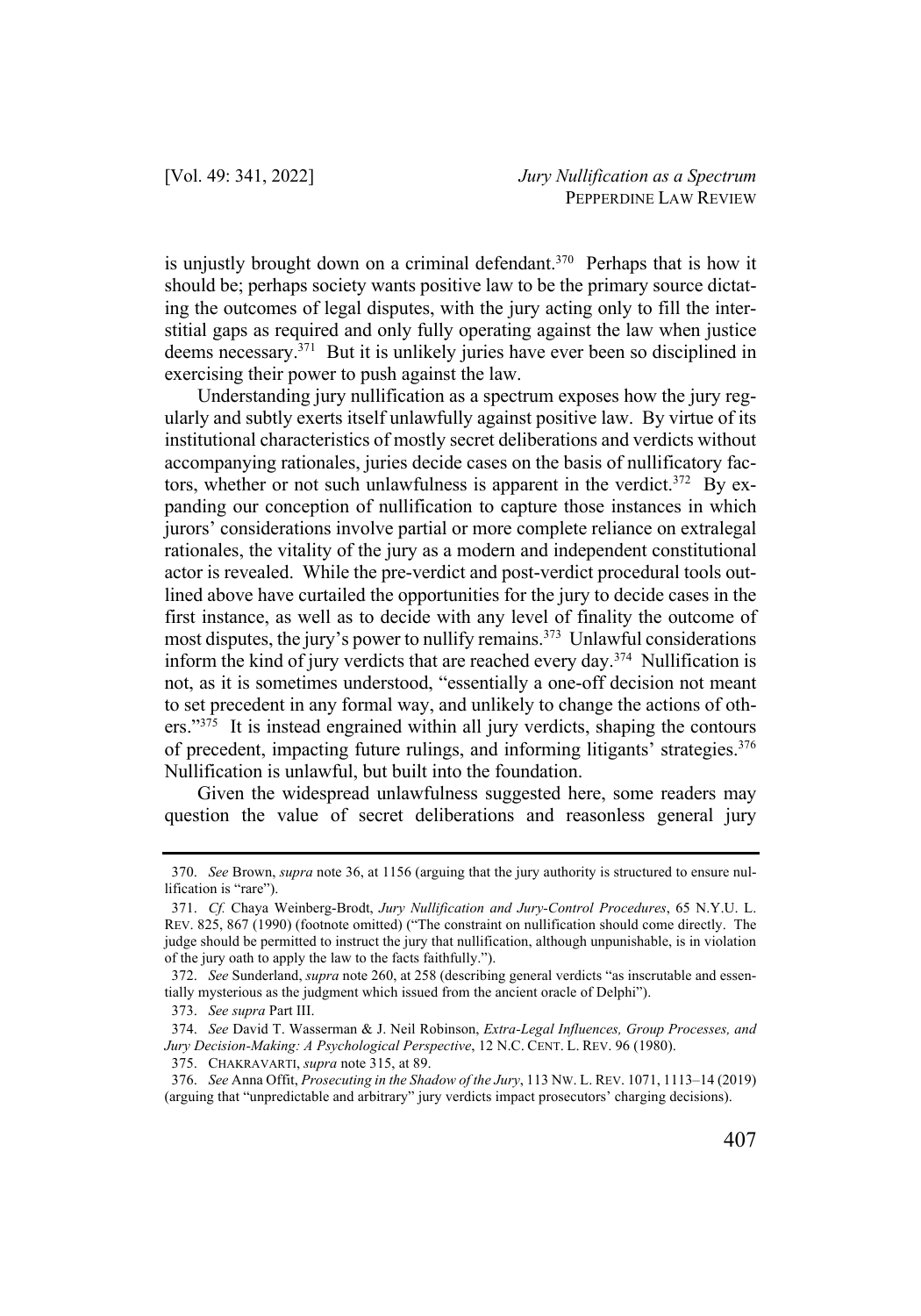verdicts.377 The Supreme Court in *Peña-Rodriguez v. Colorado* in many ways dealt with how to balance the tension between ensuring frank and open deliberation among jurors while also securing the rights of the criminally accused to a fair tribunal.<sup>378</sup> The Court drew the line at "racial animus  $\dots$  [that serves] as] a significant motivating factor" in the decision to convict, leaving out other forms of irrational considerations the jury might draw upon.<sup>379</sup> This is not because other biases and irrationalities are not problematic in the administration of justice, but instead because of the perceived values attendant to secret deliberations and the difficulty in carving out which jury considerations are permissible and which are impermissible.<sup>380</sup> As the Supreme Court noted there and elsewhere, it is "not at all clear . . . that the jury system could survive such efforts to perfect it."<sup>381</sup> It remains to be seen if courts will find other biases that may be curtailed without eradicating the jury's independence.<sup>382</sup>

But while the kind of unlawfulness apparent in *Peña-Rodriguez* is constitutionally intolerable, other instances of extralegal reasoning continue to be, albeit in hushed tones, celebrated.383 As the Fifth Circuit asserted in 1970: "We cannot expunge from jury deliberations the subjective opinions of jurors, their attitudinal exposition, or their philosophies. These involve the very human elements that constitute one of the strengths of our jury system, and we cannot and should not excommunicate them from jury deliberations."384 While twentieth century jurists may formally claim that the jury's role is limited to that of a mere factfinder, there is still a twinkle in their eye suggesting that the institution might arch its back against perceived injustice when it

384. *Id.*

<sup>377.</sup> Some authors do so question. *See, e.g.*, Daniel S. Harawa, *Sacrificing Secrecy*, 55 GA. L. REV. 593, 599 (2021) (questioning the wisdom of secret jury deliberations); Clifford Holt Ruprecht, Comment, *Are Verdicts, Too, Like Sausages?: Lifting the Cloak of Jury Secrecy*, 146 U. PA. L. REV. 217, 219 (1997) ("Jury secrecy, as currently practiced, does not properly balance the pragmatic tolerance of imperfection and the public's demand for accountability.").

<sup>378.</sup> 137 S. Ct. 855, 859 (2017).

<sup>379.</sup> *Id.* at 869.

<sup>380.</sup> *See, e.g.*, Alison Markovitz, Note, *Jury Secrecy During Deliberations*, 110 YALE L.J. 1493, 1505 (2001) (discussing the many policy rationales that justify jury secrecy).

<sup>381.</sup> *Peña-Rodriguez*, 137 S. Ct. at 868 (quoting Tanner v. United States, 483 U.S. 107, 120 (1987)); *see also* Carson v. Polley, 689 F.2d 562, 581 (5th Cir. 1982) ("While jurors may reach a verdict because of secret beliefs that have little to do with the law or the facts, [inquiry into such matters] would destroy the effectiveness of the jury process.").

<sup>382.</sup> *See* Jason Koffler, Note, *Laboratories of Equal Justice: What State Experience Portends for Expansion of the* Pena-Rodriguez *Exception Beyond Race*, 118 COLUM. L. REV. 1801, 1805 (2018).

<sup>383.</sup> *See* United States v. McKinney, 429 F.2d 1019, 1022–23 (5th Cir. 1970).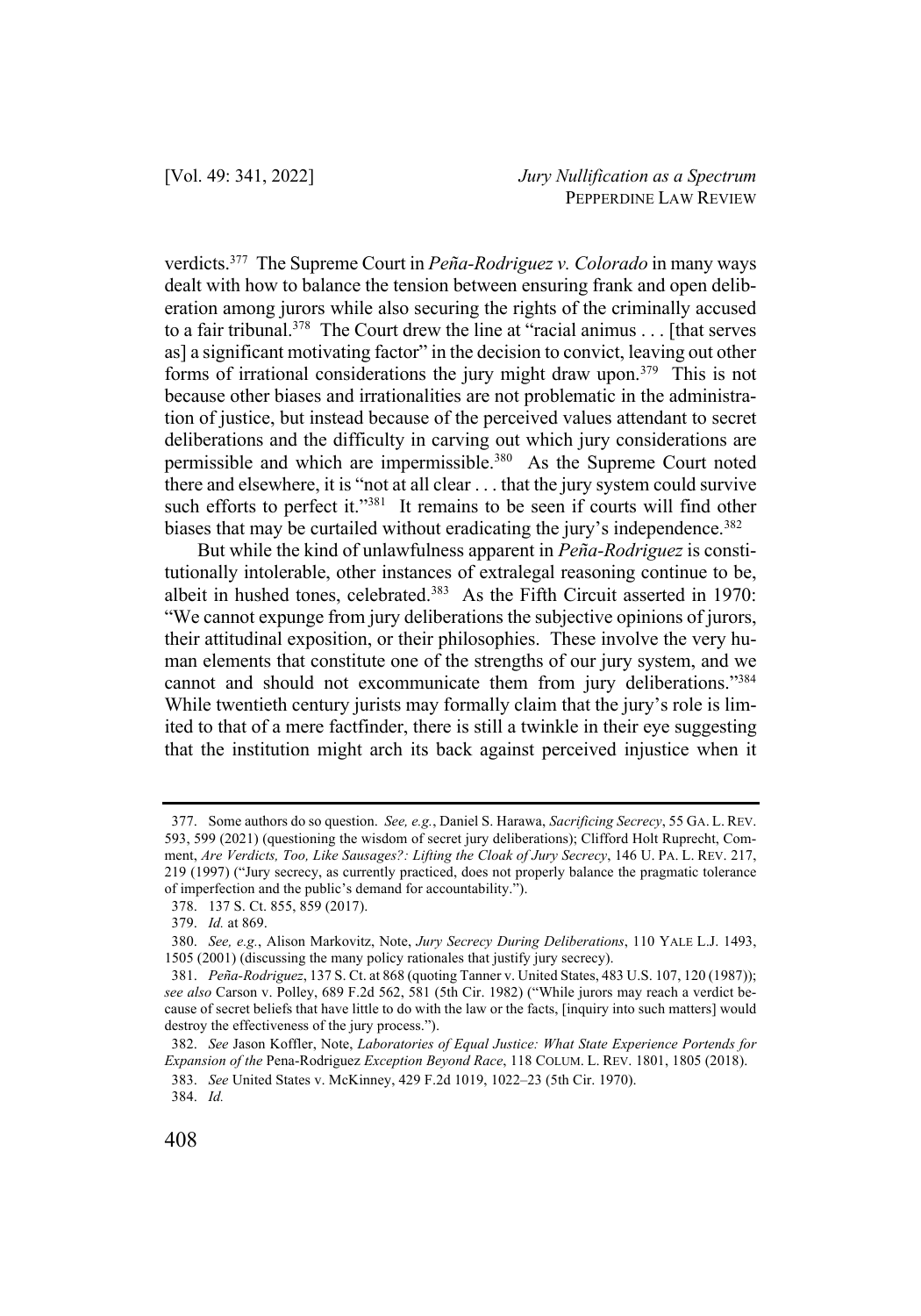conflicts with application of the law. John Henry Wigmore explained this tension: "Everybody knows [that law and justice will inevitably conflict] and can supply instances. But the trouble is that *Law cannot concede* it. Law the rule—*must* be enforced—the exact terms of the rule, justice or no justice."385 So although jurors are not explicitly told of their nullification power, some actors continue to cross their fingers and hope that the jury intuitively knows to do the "right thing" when justice requires.<sup>386</sup>

Whether or not jurors can be explicitly trusted to pass fair judgment on the law, there remain deep reservations about empowering the jury's chief alternative: a judge.<sup>387</sup> While unlike at the Founding, judges today are usually professionally trained, they remain agents of the state and deserving of suspicion. This may be particularly true for elected state court judges who enjoy their position at the will of the electorate.<sup>388</sup> Professional judges may be perceived to be less likely to respond to the case before them with attention and care than would temporary community members deputized as judicial actors.389 What is more, often judges are no less prone to extralegal reasoning than their lay counterparts, regularly bringing their own biases, prejudices,

387. Or professional jurists of some sort. Though that thought quickly brings to mind an old story: It seems that a judge got tired of the hemming and hawing that a jury of laymen was likely to engage in; so he drew up a panel of twelve lawyers. Being experienced in the law and in logic, they would surely get to the point immediately and return an intelligent verdict in record time. However, the jury, once it had heard all the evidence in the case and retired to ponder it, was out for an extraordinarily long time. Finally a bailiff came in from the jury room. The judge asked eagerly, "Have they reached a verdict yet?" "Reached a verdict?" said the bailiff. "They haven't finished yet with the nominating speeches for foreman"

<sup>385.</sup> John H. Wigmore, *A Program for the Trial of Jury Trial*, 12 J. AM. JUDICATURE SOC'Y 166, 170 (1929).

<sup>386.</sup> Jerome Frank noted the absurdity of this, suggesting (facetiously): "If we want juries to act as legislators, we should tell them so." *See* FRANK, COURTS ON TRIAL, *supra* note 137, at 133.

Ernest Hagemann, *California's "Excellency" Excels at Jokes as Well as Politics*, 3 Life 117 (Mar. 29, 1954).

<sup>388.</sup> Steven P. Croley, *The Majoritarian Difficulty: Elective Judiciaries and the Rule of Law*, 62 U. CHI. L. REV. 689, 694 (1995) (asking "how elected/accountable judges can be justified in a regime committed to constitutionalism").

<sup>389.</sup> "[T]he horrible thing about all legal officials . . . is not that they are wicked (some of them are good), not that they are stupid (several of them are quite intelligent), it is simply that they have gotten used to it. Strictly they do not see the prisoner in the dock; all they see is the usual man in the usual place. They do not see the awful court of judgment: they only see their own workshop." *See* G.K. CHESTERTON, *The Twelve Men*, *in* TREMENDOUS TRIFLES 80, 85–86 (1909).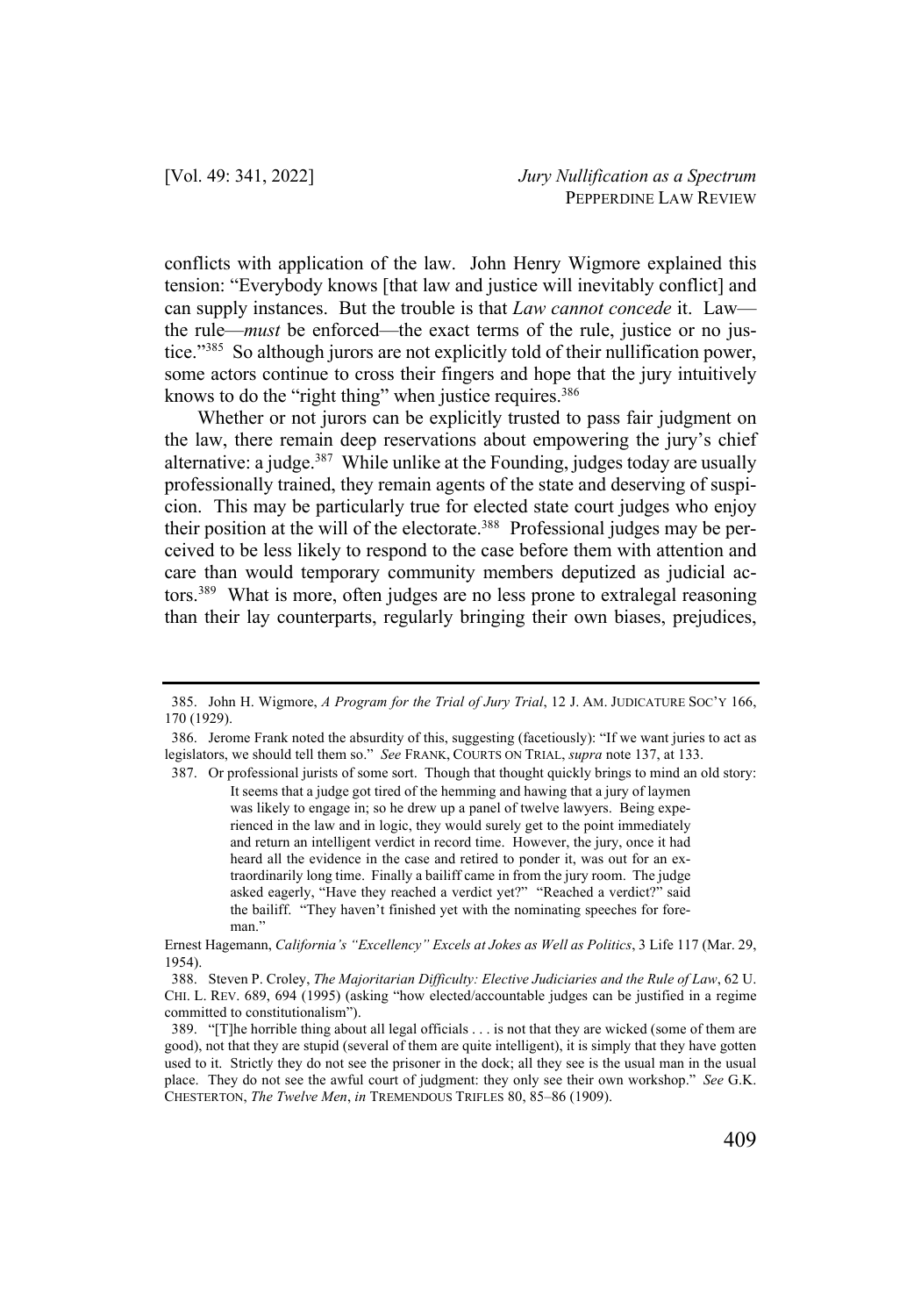and irrationalities to bear on a given dispute.<sup>390</sup> Professional judges, unchecked by community sensibilities, are prone to developing law detached from popular community experience, aggrandizing the state and other powerful actors. The administration of justice is, as they say, too important to leave to professionals, and perhaps it is too complicated (or imprecise) to be done other than in secret.391 What Dean Erwin Griswold once disparaged as the "apotheosis of the amateur"<sup>392</sup> may be exactly what the law requires.

In some sense, then, the spectrum advanced here is part and parcel of the central tension that defines the jury as an institution. With too much nullification there is anarchy; with too little, there is oligarchy.<sup>393</sup> Whether we merely tolerate jurors' community biases out of necessity—in that we cannot expect jurors to completely leave their experiences at the door—or we welcome them out of a commitment to democracy—in that their experiences legitimize the administration of law—matters not. The jury will continue to bring those factors to bear in resolving disputes by virtue of its assigned task. So long as private and public disputes continue to be resolved by lay jurors, nullification (either partial, full, or somewhere in between) will continue to inform deliberations and outcomes. The modern jury—criminal and civil is still actively exerting itself in unlawful ways against the government and private actors.

# VI. CONCLUSION

This Article has argued that nullification as traditionally understood has become an outmoded concept. Where at one time the jury was permitted to draw upon its internal notions of justice and issue verdicts against the direction of the law, shifts in legal paradigms and related procedural devices have

<sup>390.</sup> *See, e.g.*, Jeffrey J. Rachlinski, Sheri Lynn Johnson, Andrew J. Wistrich & Chris Guthrie, *Does Unconscious Racial Bias Affect Trial Judges?*, 84 NOTRE DAME L. REV. 1195 (2009); Brown, *supra*  note 36, at 1195 (noting that in certain contexts "[j]udges violate[] the rule of law roughly as much as juries").

<sup>391.</sup> Daniel Givelber argues that juries are an attractive dispute resolution tool precisely because they are both "secretive and definitive." Daniel Givelber, *Kalven and Zeisel in the Twenty-First Century: Is the Jury Still the Defendant's Friend?*, *in* WHEN LAW FAILS: MAKING SENSE OF MISCAR-RIAGES OF JUSTICE 140, 142 (Charles J. Ogletree, Jr. & Austin Sarat eds., 2009). Or, put cynically, "facts are guesses." *See* FRANK, COURTS ON TRIAL, *supra* note 137, at 14–36.

<sup>392.</sup> *See* Zeisel, *supra* note 142, at 26 (quoting 1962–1963 HARVARD LAW SCHOOL DEAN'S REP. 5–6).

<sup>393.</sup> Kalven, *supra* note 281, at 178.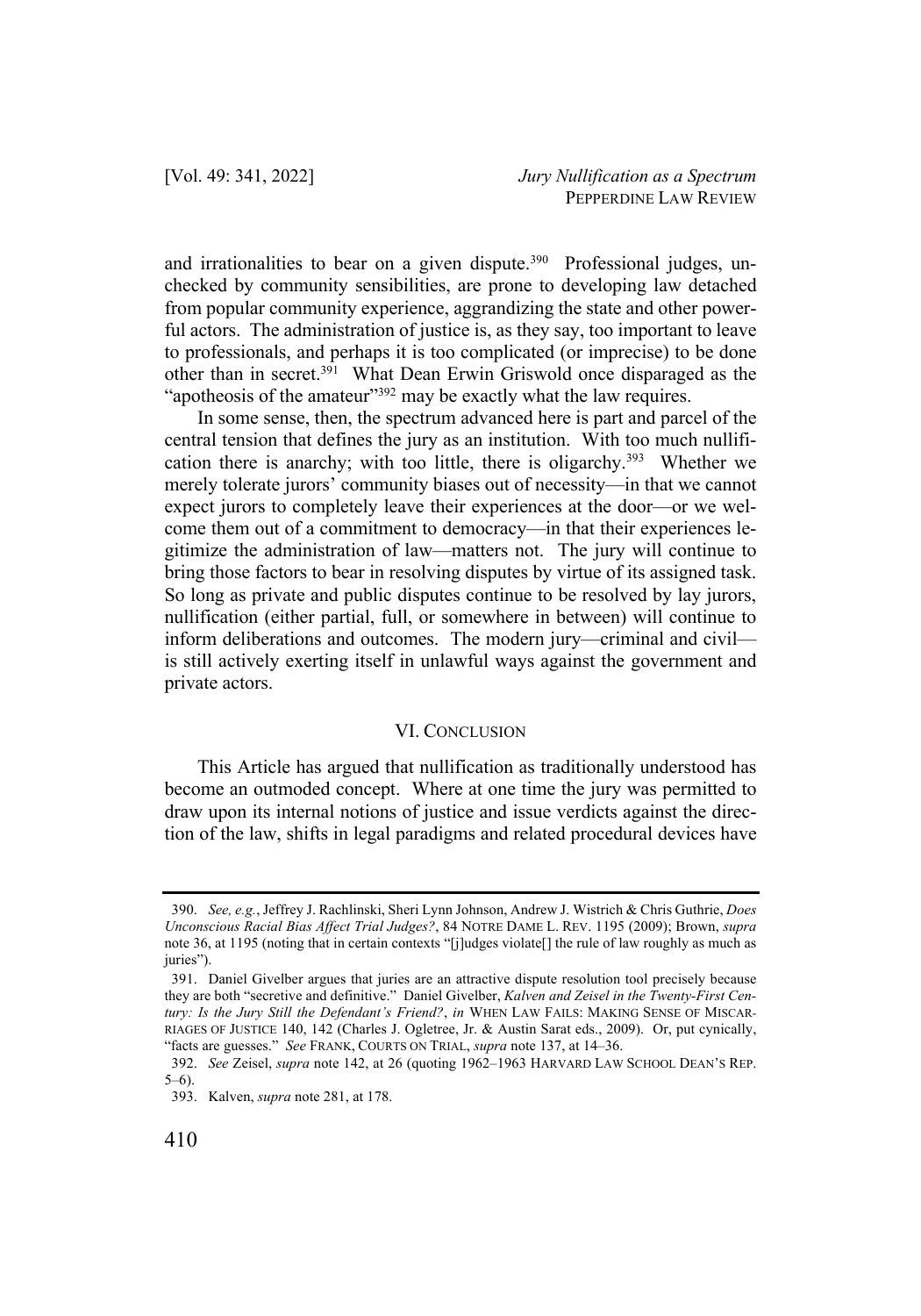dramatically limited this authority. Today, at least formally, the jury's role is merely to apply the law to the facts without appeal to communitarian notions beyond the law's dictates. And where it appears that the jury illegitimately expanded its authority and issued a verdict contrary to the law, in almost every instance the judge is permitted to "correct" that outcome. The jury's power to nullify, as traditionally understood, is thus limited to those instances in which it chooses to acquit a criminal defendant that it believes to be guilty.

A new conceptualization of jury nullification should account for how juror nullification operates today within the institution's remaining province. By shifting the focus away from specific outcomes, and instead toward scrutinizing the foundation of those decisions, nullification is illuminated not as a single act but a spectrum of extralegal considerations. Such unlawfulness may exert greater or lesser influence over the final outcome, regardless of whether that influence is perceptible in the verdict itself. And, as we have seen, the procedures meant to control the jury's power are imperfect. Nullificatory factors regularly invade the jury's deliberations and motivate verdicts. In fact, it may be that by winnowing the type of cases that juries decide down to only those in which there is some amount of uncertainty as to law and fact (either procedurally or through settlements) that nullification is not a rare occurrence but instead the norm. Notions of mercy and justice, just like notions of racism and bigotry, are not eradicated by procedural tools and are unlikely to be so long as the jury remains an independent actor.

Approaching nullification as a spectrum, then, does not "solve" the "problem" of jurors drawing upon extralegal considerations. To the contrary, it complicates it. It suggests that for those who long for a more disciplined and thoughtful decision-making body, a more difficult task awaits. If we wish to eradicate those invidious factors that regularly undermine the law, we cannot rely on judicial procedures alone. Rather, we must look inward. As Edson Sunderland warned over a hundred years ago: "Juries cannot be permitted to exercise blind and unreasoning power to oppress litigants. They must conduct themselves as sensible and reasonable men. They cannot be suffered to base verdicts on caprice, conjecture, passion or prejudice."<sup>394</sup> Sure. But if we wish for our jurors to be sensible and reasonable, we must strive to achieve a society of sensible and reasonable persons. For better or for worse, as a democratic

<sup>394.</sup> Edson R. Sunderland, *Directing a Verdict for the Party Having the Burden of Proof*, 11 MICH. L. REV. 198, 206 (1913).